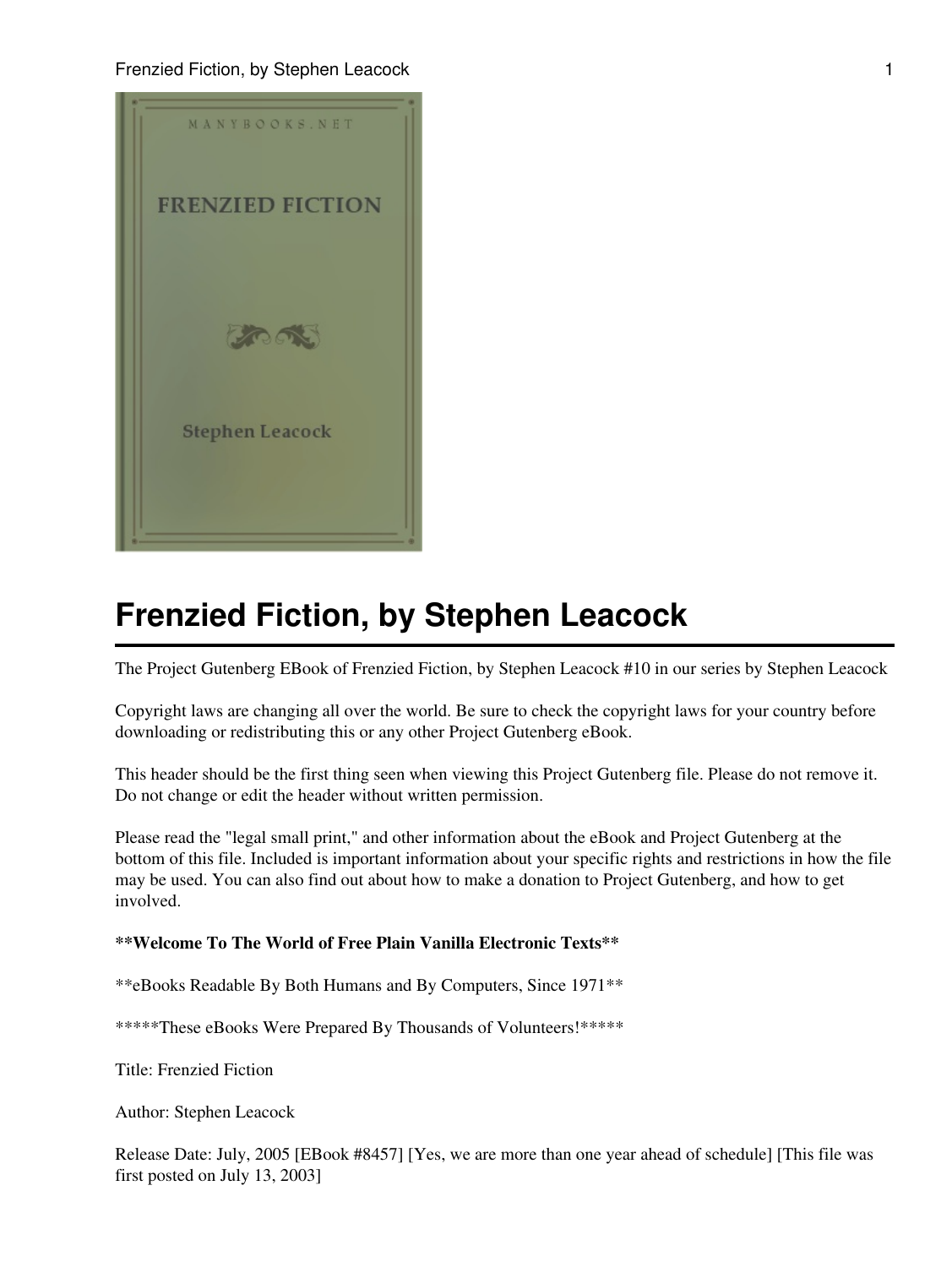Edition: 10

Language: English

Character set encoding: ASCII

\*\*\* START OF THE PROJECT GUTENBERG EBOOK FRENZIED FICTION \*\*\*

This etext was produced by Gardner Buchanan.

Frenzied Fiction by Stephen Leacock

#### **CONTENTS**

- I. My Revelations as a Spy
- II. Father Knickerbocker: A Fantasy
- III. The Prophet in Our Midst
- IV. Personal Adventures in the Spirit World
- V. The Sorrows of a Summer Guest
- VI. To Nature and Back Again
- VII. The Cave-Man as He Is
- VIII. Ideal Interviews--
- I. With a European Prince
- II. With Our Greatest Actor
- III. With Our Greatest Scientist
- IV. With Our Typical Novelists
- IX. The New Education
- X. The Errors of Santa Claus
- XI. Lost in New York
- XII. This Strenuous Age
- XIII. The Old, Old Story of How Five Men Went Fishing
- XIV. Back from the Land
- XV. The Perplexity Column as Done by the Jaded Journalist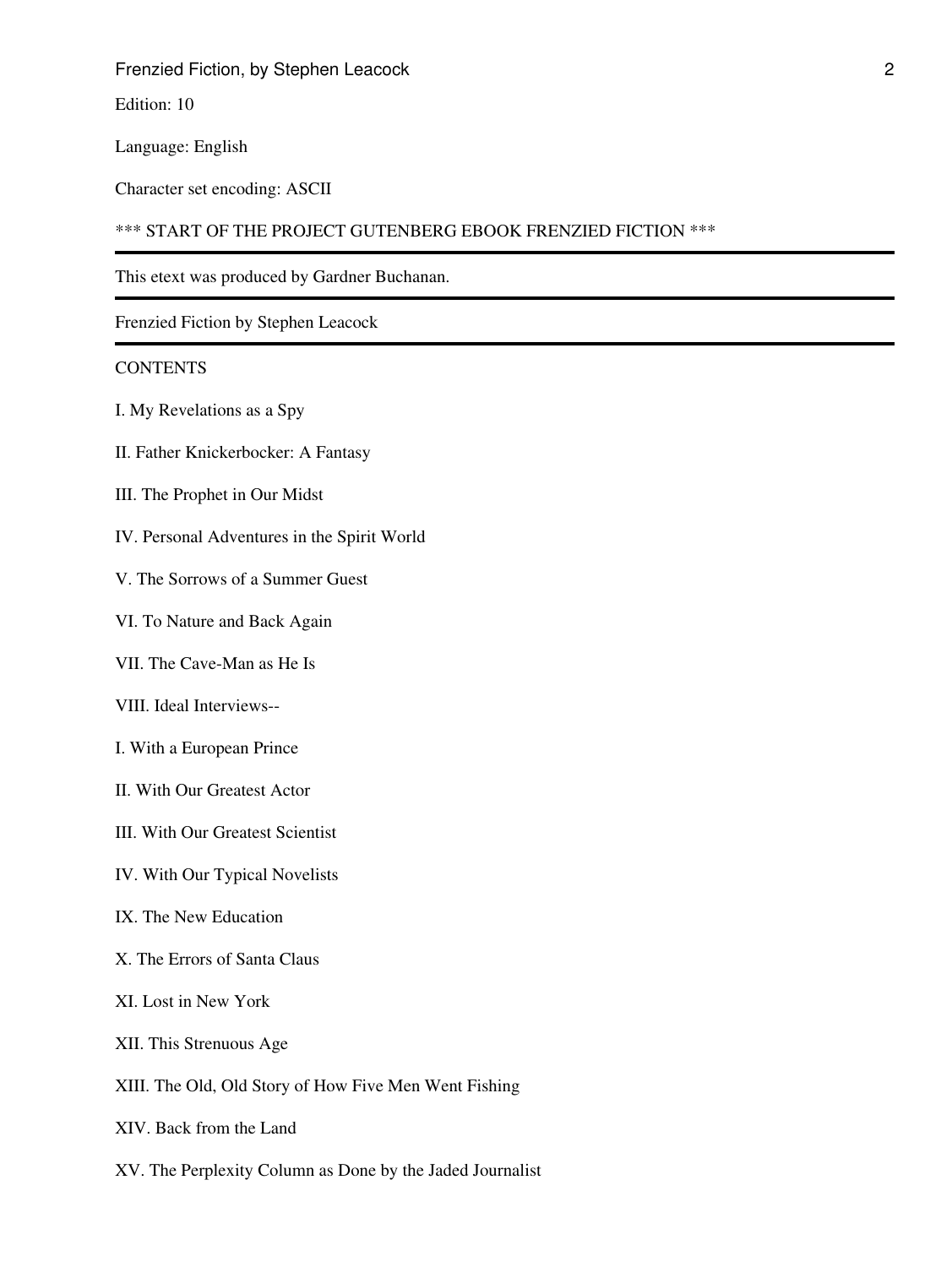XVI. Simple Stories of Success, or How to Succeed in Life

XVII. In Dry Toronto

#### XVIII. Merry Christmas

#### I. My Revelations as a Spy

In many people the very name "Spy" excites a shudder of apprehension; we Spies, in fact, get quite used to being shuddered at. None of us Spies mind it at all. Whenever I enter a hotel and register myself as a Spy I am quite accustomed to see a thrill of fear run round the clerks, or clerk, behind the desk.

Us Spies or We Spies--for we call ourselves both--are thus a race apart. None know us. All fear us. Where do we live? Nowhere. Where are we? Everywhere. Frequently we don't know ourselves where we are. The secret orders that we receive come from so high up that it is often forbidden to us even to ask where we are. A friend of mine, or at least a Fellow Spy--us Spies have no friends --one of the most brilliant men in the Hungarian Secret Service, once spent a month in New York under the impression that he was in Winnipeg. If this happened to the most brilliant, think of the others.

All, I say, fear us. Because they know and have reason to know our power. Hence, in spite of the prejudice against us, we are able to move everywhere, to lodge in the best hotels, and enter any society that we wish to penetrate.

Let me relate an incident to illustrate this: a month ago I entered one of the largest of the New York hotels which I will merely call the B. hotel without naming it: to do so might blast it. We Spies, in fact, never *name* a hotel. At the most we indicate it by a number known only to ourselves, such as 1, 2, or 3.

On my presenting myself at the desk the clerk informed me that he had no room vacant. I knew this of course to be a mere subterfuge; whether or not he suspected that I was a Spy I cannot say. I was muffled up, to avoid recognition, in a long overcoat with the collar turned up and reaching well above my ears, while the black beard and the moustache, that I had slipped on in entering the hotel, concealed my face. "Let me speak a moment to the manager," I said. When he came I beckoned him aside and taking his ear in my hand I breathed two words into it. "Good heavens!" he gasped, while his face turned as pale as ashes. "Is it enough?" I asked. "Can I have a room, or must I breathe again?" "No, no," said the manager, still trembling. Then, turning to the clerk: "Give this gentleman a room," he said, "and give him a bath."

What these two words are that will get a room in New York at once I must not divulge. Even now, when the veil of secrecy is being lifted, the international interests involved are too complicated to permit it. Suffice it to say that if these two had failed I know a couple of others still better.

I narrate this incident, otherwise trivial, as indicating the astounding ramifications and the ubiquity of the international spy system. A similar illustration occurs to me as I write. I was walking the other day with another man, on upper B. way between the T. Building and the W. Garden.

"Do you see that man over there?" I said, pointing from the side of the street on which we were walking on the sidewalk to the other side opposite to the side that we were on.

"The man with the straw hat?" he asked. "Yes, what of him?"

"Oh, nothing," I answered, "except that he's a Spy!"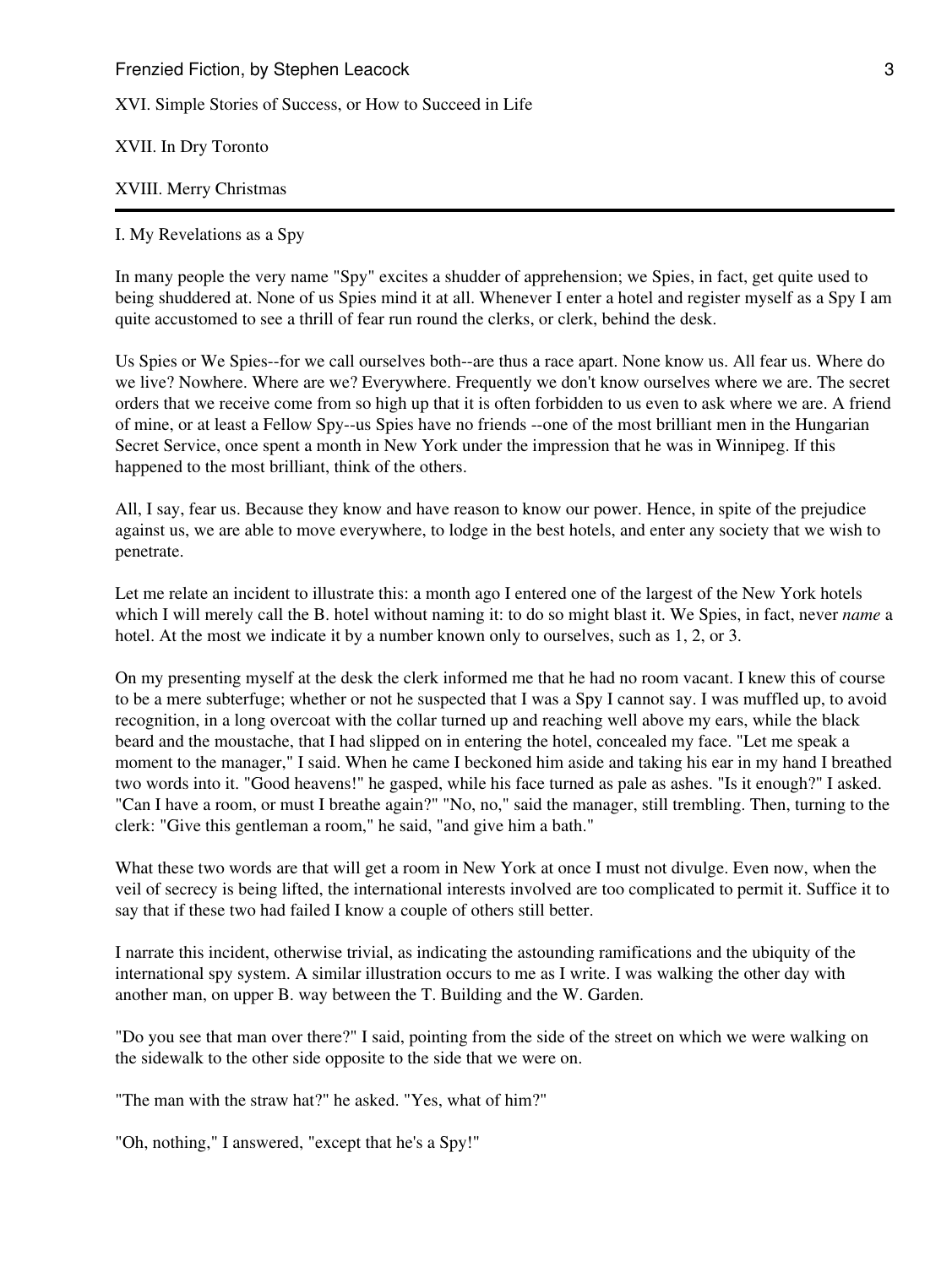"Great heavens!" exclaimed my acquaintance, leaning up against a lamp-post for support. "A Spy! How do you know that? What does it mean?"

I gave a quiet laugh--we Spies learn to laugh very quietly.

"Ha!" I said, "that is my secret, my friend. *Verbum sapientius! Che sara sara! Yodel doodle doo!*"

My acquaintance fell in a dead faint upon the street. I watched them take him away in an ambulance. Will the reader be surprised to learn that among the white-coated attendants who removed him I recognized no less a person than the famous Russian Spy, Poulispantzoff. What he was doing there I could not tell. No doubt his orders came from so high up that he himself did not know. I had seen him only twice before--once when we were both disguised as Zulus at Buluwayo, and once in the interior of China, at the time when Poulispantzoff made his secret entry into Thibet concealed in a tea-case. He was inside the tea-case when I saw him; so at least I was informed by the coolies who carried it. Yet I recognized him instantly. Neither he nor I, however, gave any sign of recognition other than an imperceptible movement of the outer eyelid. (We Spies learn to move the outer lid of the eye so imperceptibly that it cannot be seen.) Yet after meeting Poulispantzoff in this way I was not surprised to read in the evening papers a few hours afterward that the uncle of the young King of Siam had been assassinated. The connection between these two events I am unfortunately not at liberty to explain; the consequences to the Vatican would be too serious. I doubt if it could remain top-side up.

These, however, are but passing incidents in a life filled with danger and excitement. They would have remained unrecorded and unrevealed, like the rest of my revelations, were it not that certain recent events have to some extent removed the seal of secrecy from my lips. The death of a certain royal sovereign makes it possible for me to divulge things hitherto undivulgeable. Even now I can only tell a part, a small part, of the terrific things that I know. When more sovereigns die I can divulge more. I hope to keep on divulging at intervals for years. But I am compelled to be cautious. My relations with the Wilhelmstrasse, with Downing Street and the Quai d'Orsay, are so intimate, and my footing with the Yildiz Kiosk and the Waldorf-Astoria and Childs' Restaurants are so delicate, that a single *faux pas* might prove to be a false step.

It is now seventeen years since I entered the Secret Service of the G. empire. During this time my activities have taken me into every quarter of the globe, at times even into every eighth or sixteenth of it.

It was I who first brought back word to the Imperial Chancellor of the existence of an Entente between England and France. "Is there an Entente?" he asked me, trembling with excitement, on my arrival at the Wilhelmstrasse. "Your Excellency," I said, "there is." He groaned. "Can you stop it?" he asked. "Don't ask me," I said sadly. "Where must we strike?" demanded the Chancellor. "Fetch me a map," I said. They did so. I placed my finger on the map. "Quick, quick," said the Chancellor, "look where his finger is." They lifted it up. "Morocco!" they cried. I had meant it for Abyssinia but it was too late to change. That night the warship Panther sailed under sealed orders. The rest is history, or at least history and geography.

In the same way it was I who brought word to the Wilhelmstrasse of the *rapprochement* between England and Russia in Persia. "What did you find?" asked the Chancellor as I laid aside the Russian disguise in which I had travelled. "A *Rapprochement!*" I said. He groaned. "They seem to get all the best words," he said.

I shall always feel, to my regret; that I am personally responsible for the outbreak of the present war. It may have had ulterior causes. But there is no doubt that it was precipitated by the fact that, for the first time in seventeen years, I took a six weeks' vacation in June and July of 1914. The consequences of this careless step I ought to have foreseen. Yet I took such precautions as I could. "Do you think," I asked, "that you can preserve the *status quo* for six weeks, merely six weeks, if I stop spying and take a rest?" "We'll try," they answered. "Remember," I said, as I packed my things, "keep the Dardanelles closed; have the Sandjak of Novi Bazaar properly patrolled, and let the Dobrudja remain under a *modus vivendi* till I come back."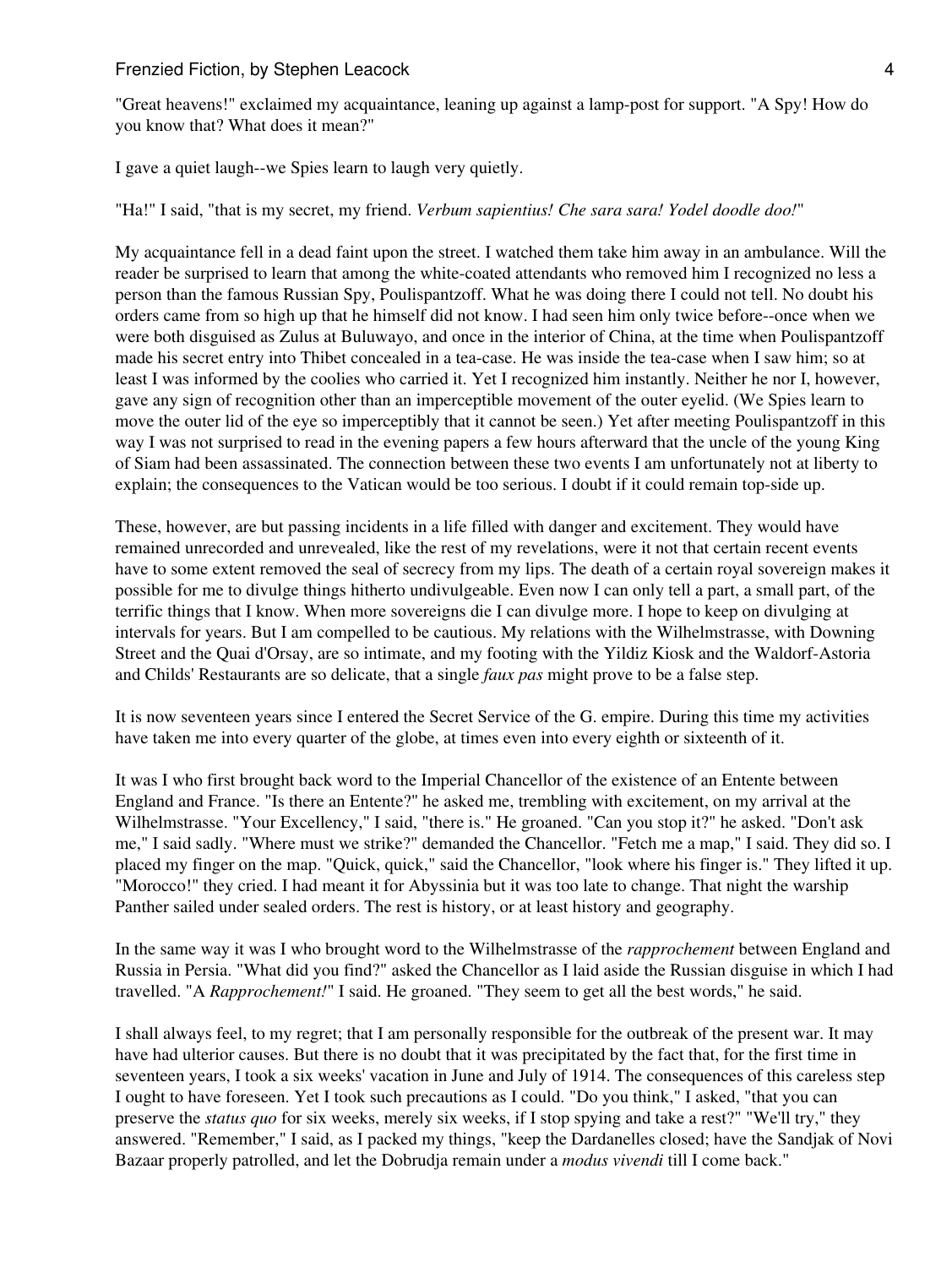Two months later, while sitting sipping my coffee at a Kurhof in the Schwarzwald, I read in the newspapers that a German army had invaded France and was fighting the French, and that the English expeditionary force had crossed the Channel. "This," I said to myself, "means war." As usual, I was right.

It is needless for me to recount here the life of busy activity that falls to a Spy in wartime. It was necessary for me to be here, there and everywhere, visiting all the best hotels, watering-places, summer resorts, theatres, and places of amusement. It was necessary, moreover, to act with the utmost caution and to assume an air of careless indolence in order to lull suspicion asleep. With this end in view I made a practice of never rising till ten in the morning. I breakfasted with great leisure, and contented myself with passing the morning in a quiet stroll, taking care, however, to keep my ears open. After lunch I generally feigned a light sleep, keeping my ears shut. A *table d'hote* dinner, followed by a visit to the theatre, brought the strenuous day to a close. Few Spies, I venture to say, worked harder than I did.

It was during the third year of the war that I received a peremptory summons from the head of the Imperial Secret Service at Berlin, Baron Fisch von Gestern. "I want to see you," it read. Nothing more. In the life of a Spy one learns to think quickly, and to think is to act. I gathered as soon as I received the despatch that for some reason or other Fisch von Gestern was anxious to see me, having, as I instantly inferred, something to say to me. This conjecture proved correct.

The Baron rose at my entrance with military correctness and shook hands.

"Are you willing," he inquired, "to undertake a mission to America?"

"I am," I answered.

"Very good. How soon can you start?"

"As soon as I have paid the few bills that I owe in Berlin," I replied.

"We can hardly wait for that," said my chief, "and in case it might excite comment. You must start to-night!"

"Very good," I said.

"Such," said the Baron, "are the Kaiser's orders. Here is an American passport and a photograph that will answer the purpose. The likeness is not great, but it is sufficient."

"But," I objected, abashed for a moment, "this photograph is of a man with whiskers and I am, unfortunately, clean-shaven."

"The orders are imperative," said Gestern, with official hauteur. "You must start to-night. You can grow whiskers this afternoon."

"Very good," I replied.

"And now to the business of your mission," continued the Baron. "The United States, as you have perhaps heard, is making war against Germany."

"I have heard so," I replied.

"Yes," continued Gestern. "The fact has leaked out--how, we do not know--and is being widely reported. His Imperial Majesty has decided to stop the war with the United States."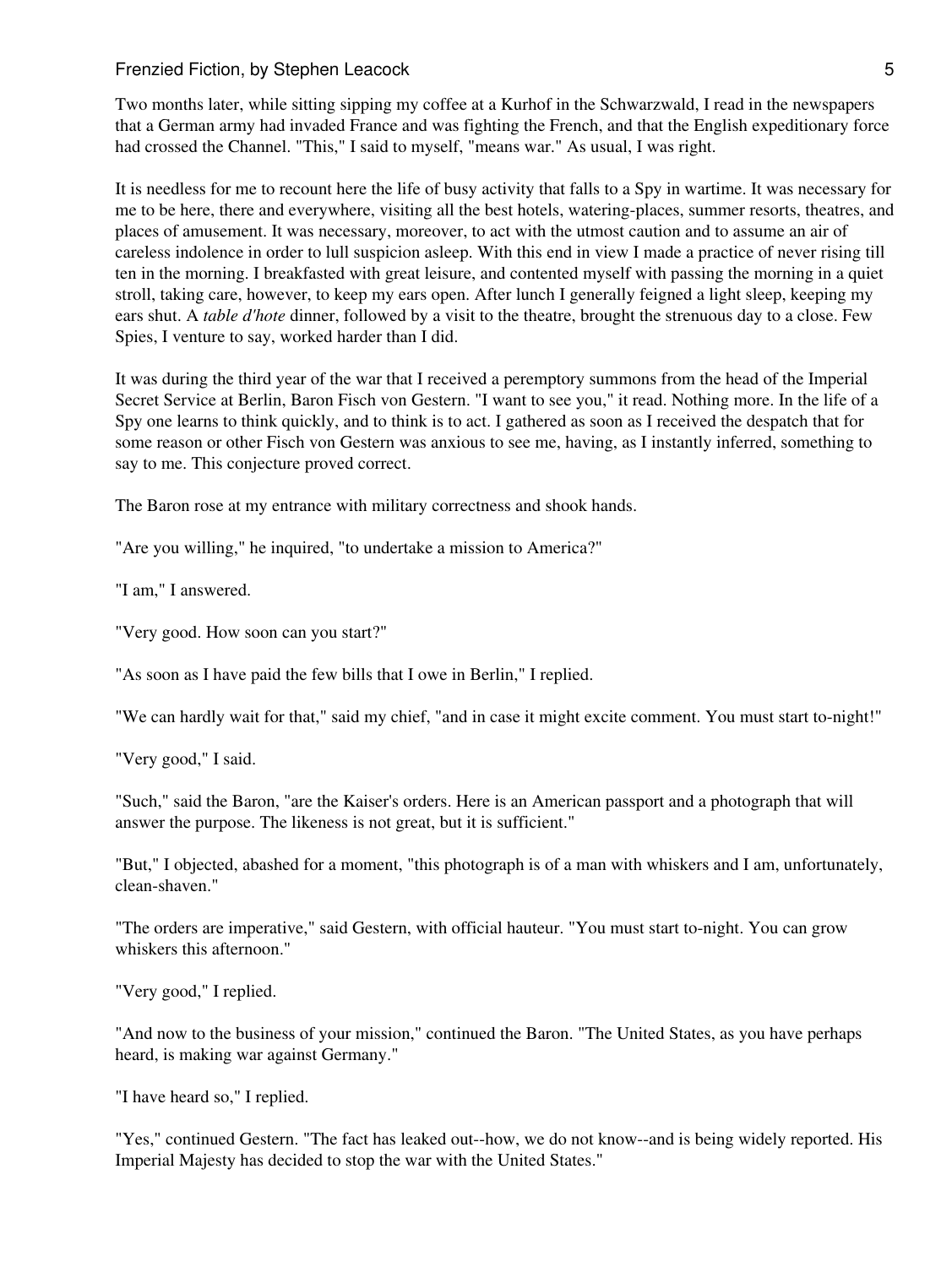#### I bowed.

"He intends to send over a secret treaty of the same nature as the one recently made with his recent Highness the recent Czar of Russia. Under this treaty Germany proposes to give to the United States the whole of equatorial Africa and in return the United States is to give to Germany the whole of China. There are other provisions, but I need not trouble you with them. Your mission relates, not to the actual treaty, but to the preparation of the ground."

#### I bowed again.

"You are aware, I presume," continued the Baron, "that in all high international dealings, at least in Europe, the ground has to be prepared. A hundred threads must be unravelled. This the Imperial Government itself cannot stoop to do. The work must be done by agents like yourself. You understand all this already, no doubt?"

#### I indicated my assent.

"These, then, are your instructions," said the Baron, speaking slowly and distinctly, as if to impress his words upon my memory. "On your arrival in the United States you will follow the accredited methods that are known to be used by all the best Spies of the highest diplomacy. You have no doubt read some of the books, almost manuals of instruction, that they have written?"

"I have read many of them," I said.

"Very well. You will enter, that is to say, enter and move everywhere in the best society. Mark specially, please, that you must not only *enter* it but you must *move*. You must, if I may put it so, get a move on."

I bowed.

"You must mix freely with the members of the Cabinet. You must dine with them. This is a most necessary matter and one to be kept well in mind. Dine with them often in such a way as to make yourself familiar to them. Will you do this?"

"I will," I said.

"Very good. Remember also that in order to mask your purpose you must constantly be seen with the most fashionable and most beautiful women of the American capital. Can you do this?"

"Can I?" I said.

"You must if need be"--and the Baron gave a most significant look which was not lost upon me--"carry on an intrigue with one or, better, with several of them. Are you ready for it?"

"More than ready," I said.

"Very good. But this is only a part. You are expected also to familiarize yourself with the leaders of the great financial interests. You are to put yourself on such a footing with them as to borrow large sums of money from them. Do you object to this?"

"No," I said frankly, "I do not."

"Good! You will also mingle freely in Ambassadorial and foreign circles. It would be well for you to dine, at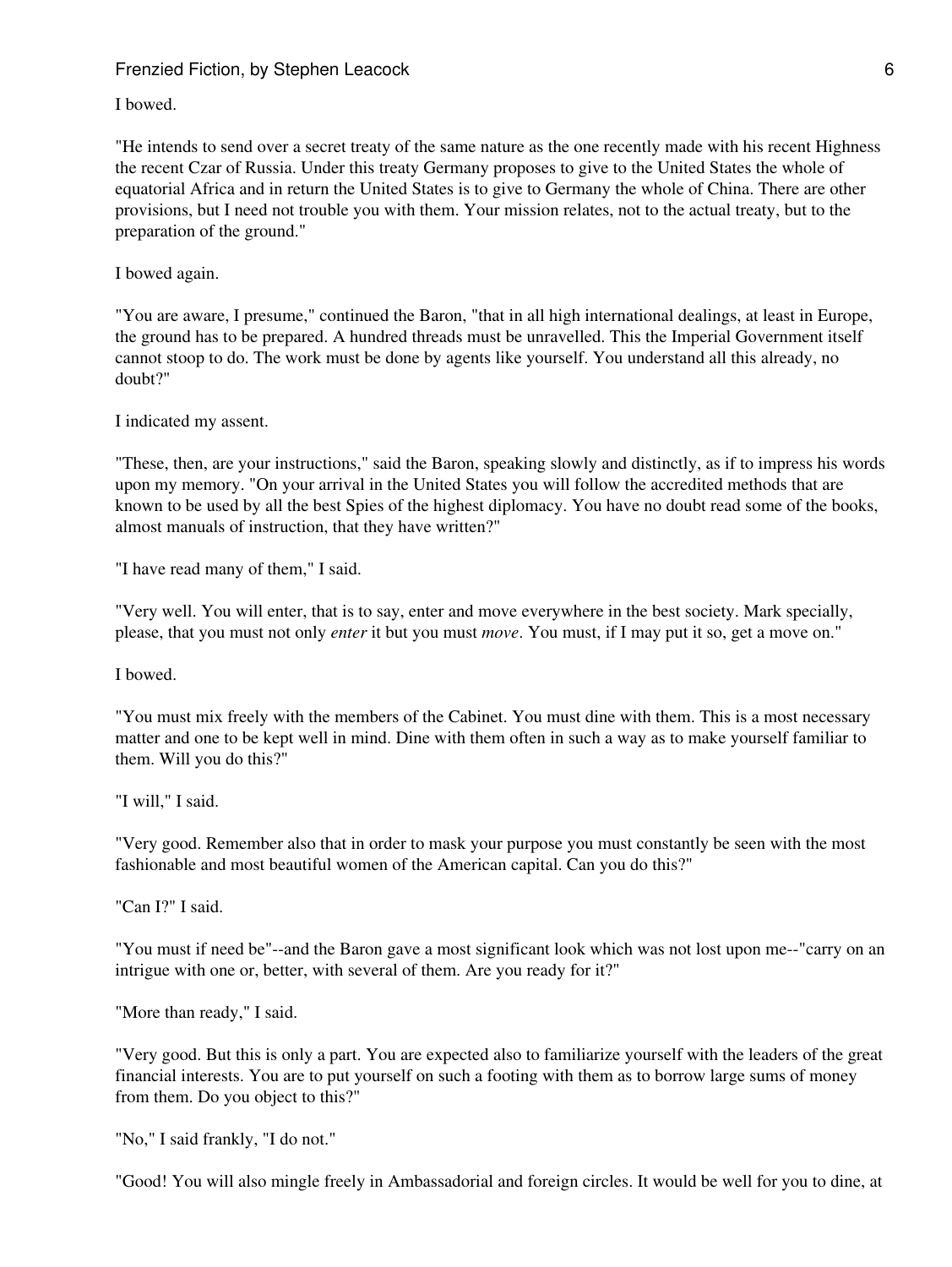least once a week, with the British Ambassador. And now one final word"--here Gestern spoke with singular impressiveness--"as to the President of the United States."

"Yes," I said.

"You must mix with him on a footing of the most open-handed friendliness. Be at the White House continually. Make yourself in the fullest sense of the words the friend and adviser of the President. All this I think is clear. In fact, it is only what is done, as you know, by all the masters of international diplomacy."

## "Precisely," I said.

"Very good. And then," continued the Baron, "as soon as you find yourself sufficiently *en rapport* with everybody, or I should say," he added in correction, for the Baron shares fully in the present German horror of imported French words, "when you find yourself sufficiently in enggeknupfterverwandtschaft with everybody, you may then proceed to advance your peace terms. And now, my dear fellow," said the Baron, with a touch of genuine cordiality, "one word more. Are you in need of money?"

"Yes," I said.

"I thought so. But you will find that you need it less and less as you go on. Meantime, good-bye, and best wishes for your mission."

Such was, such is, in fact, the mission with which I am accredited. I regard it as by far the most important mission with which I have been accredited by the Wilhelmstrasse. Yet I am compelled to admit that up to the present it has proved unsuccessful. My attempts to carry it out have been baffled. There is something perhaps in the atmosphere of this republic which obstructs the working of high diplomacy. For over five months now I have been waiting and willing to dine with the American Cabinet. They have not invited me. For four weeks I sat each night waiting in the J. hotel in Washington with my suit on ready to be asked. They did not come near me.

Nor have I yet received an invitation from the British Embassy inviting me to an informal lunch or to midnight supper with the Ambassador. Everybody who knows anything of the inside working of the international spy system will realize that without these invitations one can do nothing. Nor has the President of the United States given any sign. I have sent ward to him, in cipher, that I am ready to dine with him on any day that may be convenient to both of us. He has made no move in the matter.

Under these circumstances an intrigue with any of the leaders of fashionable society has proved impossible. My attempts to approach them have been misunderstood--in fact, have led to my being invited to leave the J. hotel. The fact that I was compelled to leave it, owing to reasons that I cannot reveal, without paying my account, has occasioned unnecessary and dangerous comment. I connect it, in fact, with the singular attitude adopted by the B. hotel on my arrival in New York, to which I have already referred.

I have therefore been compelled to fall back on revelations and disclosures. Here again I find the American atmosphere singularly uncongenial. I have offered to reveal to the Secretary of State the entire family history of Ferdinand of Bulgaria for fifty dollars. He says it is not worth it. I have offered to the British Embassy the inside story of the Abdication of Constantine for five dollars. They say they know it, and knew it before it happened. I have offered, for little more than a nominal sum, to blacken the character of every reigning family in Germany. I am told that it is not necessary.

Meantime, as it is impossible to return to Central Europe, I expect to open either a fruit store or a peanut stand very shortly in this great metropolis. I imagine that many of my former colleagues will soon be doing the same!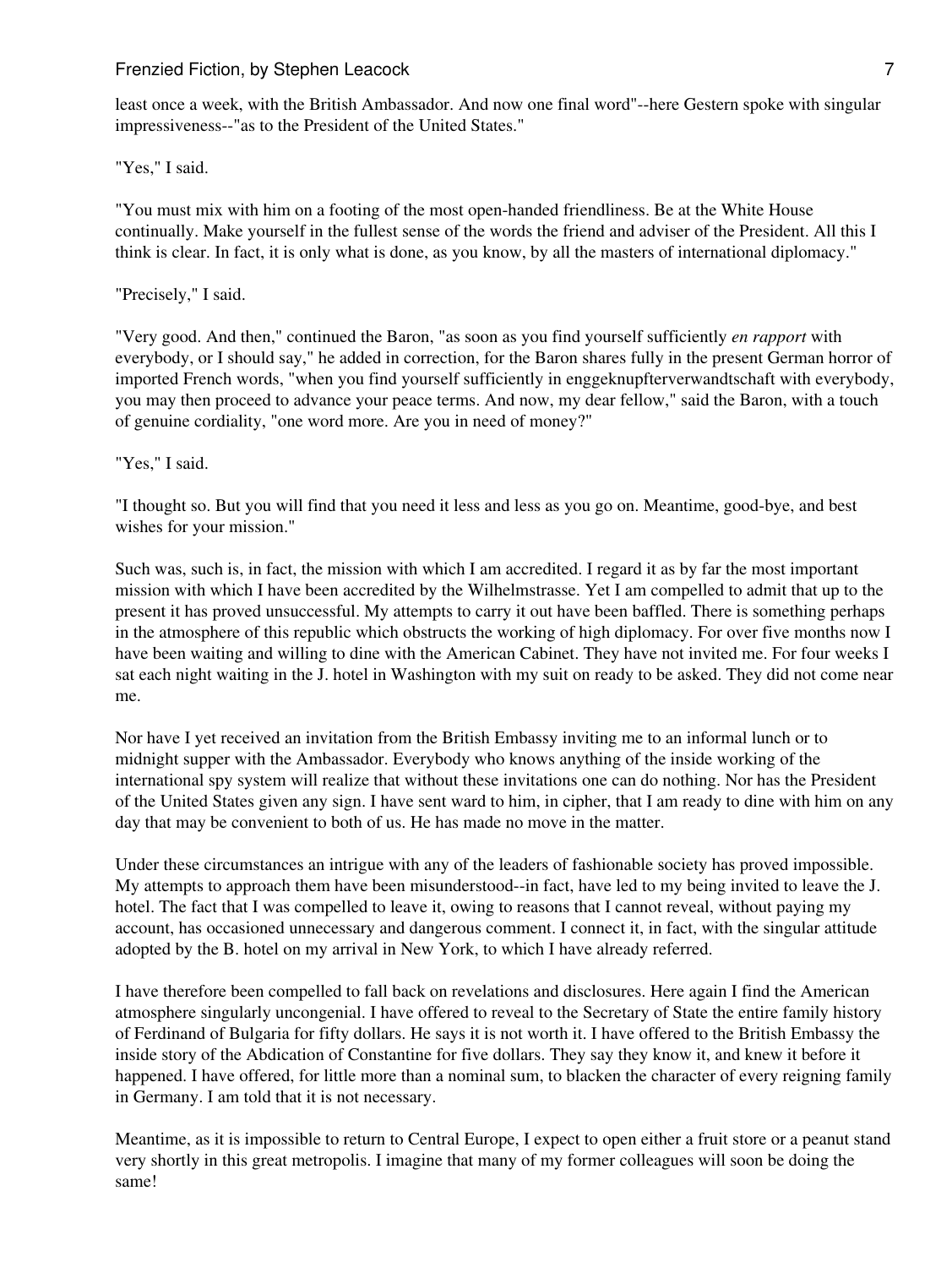#### II. Father Knickerbocker: A Fantasy

It happened quite recently--I think it must have been on April the second of 1917--that I was making the long pilgrimage on a day-train from the remote place where I dwell to the city of New York. And as we drew near the city, and day darkened into night, I had fallen to reading from a quaint old copy of Washington Irving's immortal sketches of Father Knickerbocker and of the little town where once he dwelt.

I had picked up the book I know not where. Very old it apparently was and made in England. For there was pasted across the fly-leaf of it an extract from some ancient magazine or journal of a century ago, giving what was evidently a description of the New York of that day.

From reading the book I turned--my head still filled with the vision of Father Knickerbocker and Sleepy Hollow and Tarrytown--to examine the extract. I read it in a sort of half-doze, for the dark had fallen outside, and the drowsy throbbing of the running train attuned one's mind to dreaming of the past.

"The town of New York"--so ran the extract pasted in the little book--"is pleasantly situated at the lower extremity of the Island of Manhattan. Its recent progress has been so amazing that it is now reputed, on good authority, to harbour at least twenty thousand souls. Viewed from the sea, it presents, even at the distance of half a mile, a striking appearance owing to the number and beauty of its church spires, which rise high above the roofs and foliage and give to the place its characteristically religious aspect. The extreme end of the island is heavily fortified with cannon, commanding a range of a quarter of a mile, and forbidding all access to the harbour. Behind this Battery a neat greensward affords a pleasant promenade, where the citizens are accustomed to walk with their wives every morning after church."

"How I should like to have seen it!" I murmured to myself as I laid the book aside for a moment. "The Battery, the harbour and the citizens walking with their wives, their own wives, on the greensward."

#### Then I read on:

"From the town itself a wide thoroughfare, the Albany Post Road, runs meandering northward through the fields. It is known for some distance under the name of the Broad Way, and is so wide that four moving vehicles are said to be able to pass abreast. The Broad Way, especially in the springtime when it is redolent with the scent of clover and apple-blossoms, is a favourite evening promenade for the citizens--with their wives--after church. Here they may be seen any evening strolling toward the high ground overlooking the Hudson, their wives on one arm, a spyglass under the other, in order to view what they can see. Down the Broad Way may be seen moving also droves of young lambs with their shepherds, proceeding to the market, while here and there a goat stands quietly munching beside the road and gazing at the passers-by."

"It seems," I muttered to myself as I read, "in some ways but little changed after all."

"The town"--so the extract continued--"is not without its amusements. A commodious theatre presents with great success every Saturday night the plays of Shakespeare alternating with sacred concerts; the New Yorker, indeed, is celebrated throughout the provinces for his love of amusement and late hours. The theatres do not come out until long after nine o'clock, while for the gayer habitues two excellent restaurants serve fish, macaroni, prunes and other delicacies till long past ten at night. The dress of the New Yorker is correspondingly gay. In the other provinces the men wear nothing but plain suits of a rusty black, whereas in New York there are frequently seen suits of brown, snuff-colour and even of pepper-and-salt. The costumes of the New York women are equally daring, and differ notably from the quiet dress of New England.

"In fine, it is commonly said in the provinces that a New Yorker can be recognized anywhere, with his wife, by their modish costumes, their easy manners and their willingness to spend money--two, three and even five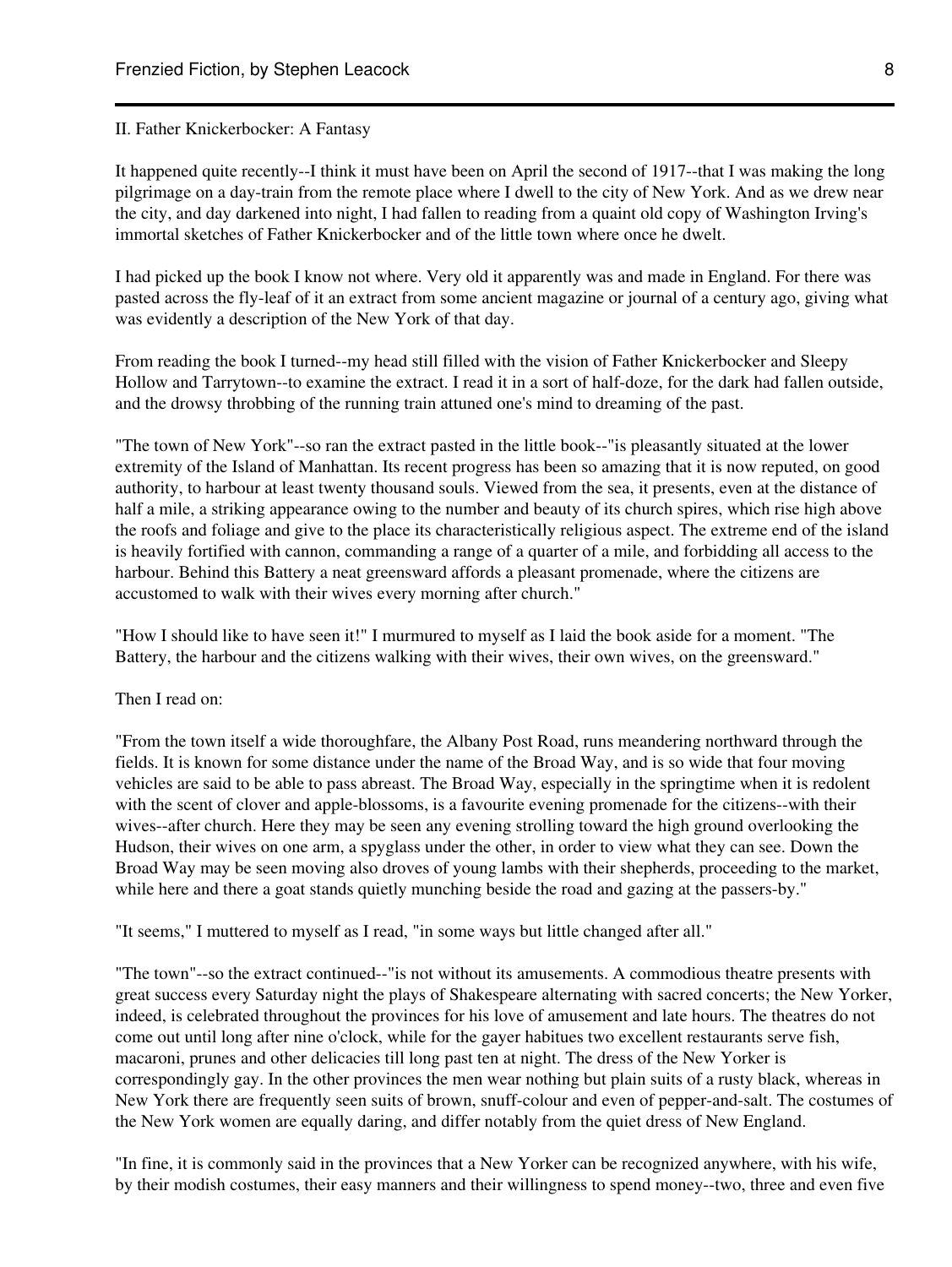cents being paid for the smallest service."

"Dear me," I thought, as I paused a moment in my reading, "so they had begun it even then."

"The whole spirit of the place"--the account continued--"has recently been admirably embodied in literary form by an American writer, Mr. Washington Irving (not to be confounded with George Washington). His creation of Father Knickerbocker is so lifelike that it may be said to embody the very spirit of New York. The accompanying woodcut--which was drawn on wood especially for this periodical--recalls at once the delightful figure of Father Knickerbocker. The New Yorkers of to-day are accustomed, indeed, to laugh at Mr. Irving's fancy and to say that Knickerbocker belongs to a day long since past. Yet those who know tell us that the image of the amiable old gentleman, kindly but irascible, generous and yet frugal, loving his town and seeing little beyond it, may be held once and for all to typify the spirit of the place, without reference to any particular time or generation."

"Father Knickerbocker!" I murmured, as I felt myself dozing off to sleep, rocked by the motion of the car. "Father Knickerbocker, how strange if he could be here again and see the great city as we know it now! How different from his day! How I should love to go round New York and show it to him as it is."

So I mused and dozed till the very rumble of the wheels seemed to piece together in little snatches. "Father Knickerbocker--Father Knickerbocker--the Battery--the Battery--citizens walking with their wives, with their wives--their own wives"--until presently, I imagine, I must have fallen asleep altogether and knew no more till my journey was over and I found myself among the roar and bustle of the concourse of the Grand Central.

And there, lo and behold, waiting to meet me, was Father Knickerbocker himself! I know not how it happened, by what queer freak of hallucination or by what actual miracle--let those explain it who deal in such things --but there he stood before me, with an outstretched hand and a smile of greeting, Father Knickerbocker himself, the Embodied Spirit of New York.

"How strange," I said. "I was just reading about you in a book on the train and imagining how much I should like actually to meet you and to show you round New York."

The old man laughed in a jaunty way.

"Show *me* round?" he said. "Why, my dear boy, *I live here*."

"I know you did long ago," I said.

"I do still," said Father Knickerbocker. "I've never left the place. I'll show *you* around. But wait a bit--don't carry that handbag. I'll get a boy to call a porter to fetch a man to take it."

"Oh, I can carry it," I said. "It's a mere nothing."

"My dear fellow," said Father Knickerbocker, a little testily I thought, "I'm as democratic and as plain and simple as any man in this city. But when it comes to carrying a handbag in full sight of all this crowd, why, as I said to Peter Stuyvesant about--about"--here a misty look seemed to come over the old gentleman's face--"about two hundred years ago, I'll be hanged if I will. It can't be done. It's not up to date."

While he was saying this, Father Knickerbocker had beckoned to a group of porters.

"Take this gentleman's handbag," he said, "and you carry his newspapers, and you take his umbrella. Here's a quarter for you and a quarter for you and a quarter for you. One of you go in front and lead the way to a taxi."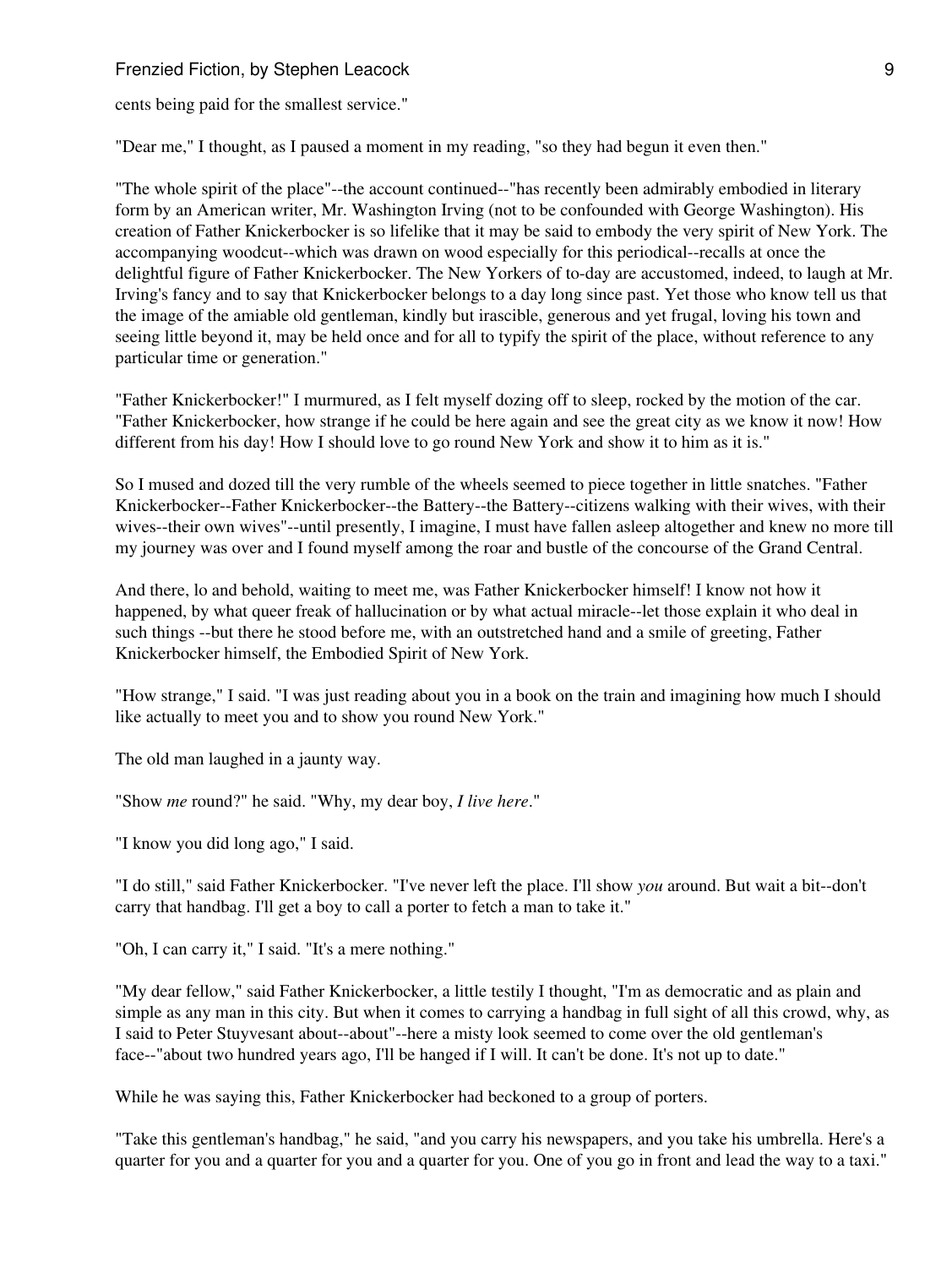"Don't you know the way yourself?" I asked in a half-whisper.

"Of course I do, but I generally like to walk with a boy in front of me. We all do. Only the cheap people nowadays find their own way."

Father Knickerbocker had taken my arm and was walking along in a queer, excited fashion, senile and yet with a sort of forced youthfulness in his gait and manner.

"Now then," he said, "get into this taxi."

"Can't we *walk*?" I asked.

"Impossible," said the old gentleman. "It's five blocks to where we are going."

As we took our seats I looked again at my companion; this time more closely. Father Knickerbocker he certainly was, yet somehow strangely transformed from my pictured fancy of the Sleepy Hollow days. His antique coat with its wide skirt had, it seemed, assumed a modish cut as if in imitation of the bell-shaped spring overcoat of the young man about town. His three-cornered hat was set at a rakish angle till it looked almost like an up-to-date fedora. The great stick that he used to carry had somehow changed itself into the curved walking-stick of a Broadway lounger. The solid old shoes with their wide buckles were gone. In their place he wore narrow slippers of patent leather of which he seemed inordinately proud, for he had stuck his feet up ostentatiously on the seat opposite. His eyes followed my glance toward his shoes.

"For the fox-trot," he said. "The old ones were no good. Have a cigarette? These are Armenian, or would you prefer a Honolulan or a Nigerian? Now," he resumed, when we had lighted our cigarettes, "what would you like to do first? Dance the tango? Hear some Hawaiian music, drink cocktails, or what?"

"Why, what I should like most of all, Father Knickerbocker--"

But he interrupted me.

"There's a devilish fine woman! Look, the tall blonde one! Give me blondes every time!" Here he smacked his lips. "By gad, sir, the women in this town seem to get finer every century. What were you saying?"

"Why, Father Knickerbocker," I began, but he interrupted me again.

"My dear fellow," he said. "May I ask you not to call me *Father* Knickerbocker?"

"But I thought you were so old," I said humbly.

"Old! Me *old*! Oh, I don't know. Why, dash it, there are plenty of men as old as I am dancing the tango here every night. Pray call me, if you don't mind, just Knickerbocker, or simply Knicky--most of the other boys call me Knicky. Now what's it to be?"

"Most of all," I said, "I should like to go to some quiet place and have a talk about the old days."

"Right," he said. "We're going to just the place now--nice quiet dinner, a good quiet orchestra, Hawaiian, but quiet, and lots of women." Here he smacked his lips again, and nudged me with his elbow. "Lots of women, bunches of them. Do you like women?"

"Why, Mr. Knickerbocker," I said hesitatingly, "I suppose--I--"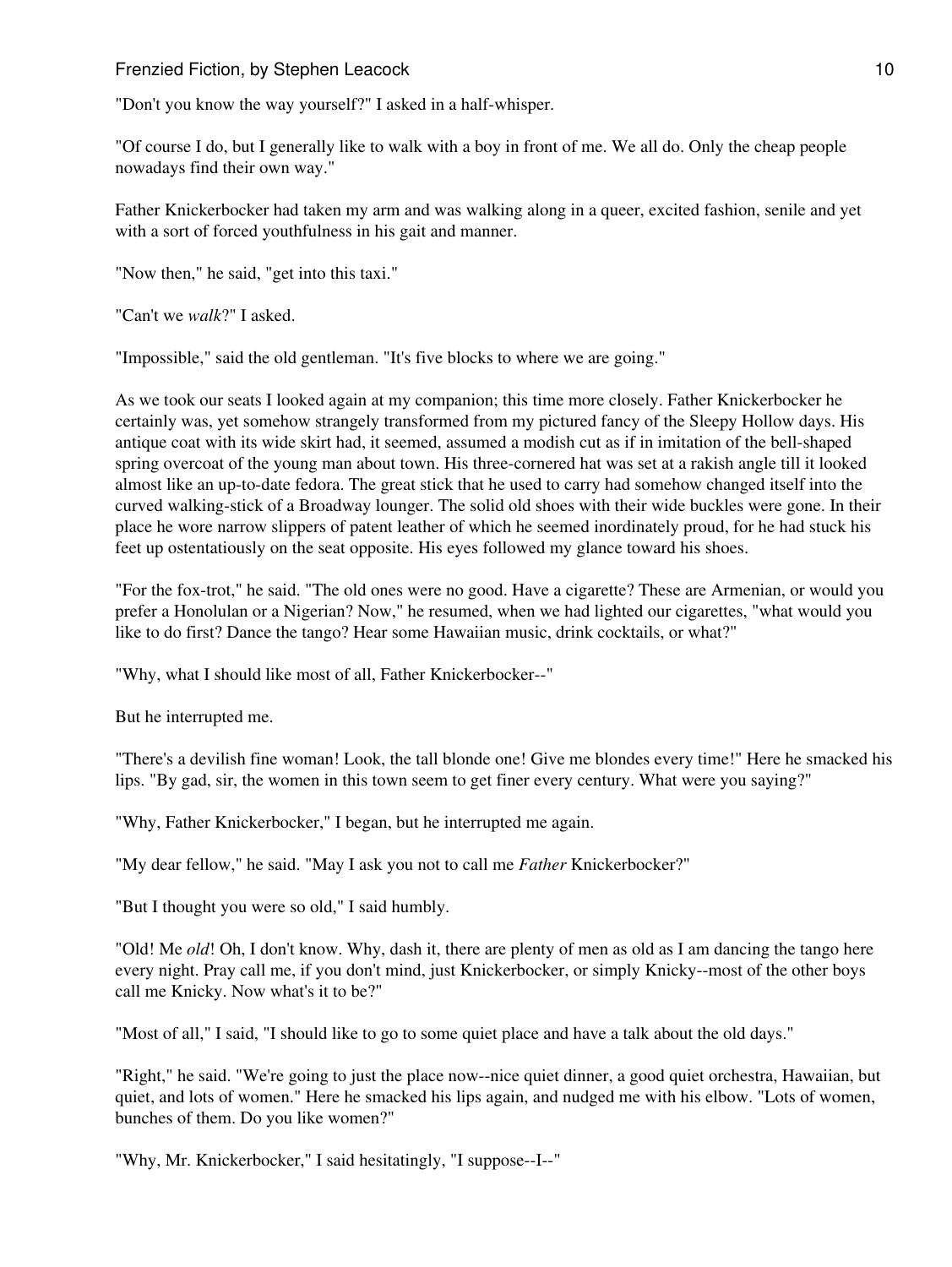The old man sniggered as he poked me again in the ribs.

"You bet you do, you dog!" he chuckled. "We *all* do. For me, I confess it, sir, I can't sit down to dinner without plenty of women, stacks of them, all round me."

Meantime the taxi had stopped. I was about to open the door and get out.

"Wait, wait," said Father Knickerbocker, his hand upon my arm, as he looked out of the window. "I'll see somebody in a minute who'll let us out for fifty cents. None of us here ever gets in or out of anything by ourselves. It's bad form. Ah, here he is!"

A moment later we had passed through the portals of a great restaurant, and found ourselves surrounded with all the colour and tumult of a New York dinner *a la mode*. A burst of wild music, pounded and thrummed out on ukuleles by a group of yellow men in Hawaiian costume, filled the room, helping to drown or perhaps only serving to accentuate the babel of talk and the clatter of dishes that arose on every side. Men in evening dress and women in all the colours of the rainbow, *decollete* to a degree, were seated at little tables, blowing blue smoke into the air, and drinking green and yellow drinks from glasses with thin stems. A troupe of *cabaret* performers shouted and leaped on a little stage at the side of the room, unheeded by the crowd.

"Ha ha!" said Knickerbocker, as we drew in our chairs to a table. "Some place, eh? There's a peach! Look at her! Or do you like better that lazy-looking brunette next to her?"

Mr. Knickerbocker was staring about the room, gazing at the women with open effrontery, and a senile leer upon his face. I felt ashamed of him. Yet, oddly enough, no one about us seemed in the least disturbed.

"Now, what cocktail will you have?" said my companion. "There's a new one this week, the Fantan, fifty cents each, will you have that? Right? Two Fantans. Now to eat--what would you like?"

"May I have a slice of cold beef and a pint of ale?"

"Beef!" said Knickerbocker contemptuously. "My dear fellow, you can't have that. Beef is only fifty cents. Do take something reasonable. Try Lobster Newburg, or no, here's a more expensive thing--Filet Bourbon a la something. I don't know what it is, but by gad, sir, it's three dollars a portion anyway."

"All right," I said. "You order the dinner."

Mr. Knickerbocker proceeded to do so, the head-waiter obsequiously at his side, and his long finger indicating on the menu everything that seemed most expensive and that carried the most incomprehensible name. When he had finished he turned to me again.

"Now," he said, "let's talk."

"Tell me," I said, "about the old days and the old times on Broadway."

"Ah, yes," he answered, "the old days--you mean ten years ago before the Winter Garden was opened. We've been going ahead, sir, going ahead. Why, ten years ago there was practically nothing, sir, above Times Square, and look at it now."

I began to realize that Father Knickerbocker, old as he was, had forgotten all the earlier times with which I associated his memory. There was nothing left but the *cabarets*, and the Gardens, the Palm Rooms, and the ukuleles of to-day. Behind that his mind refused to travel.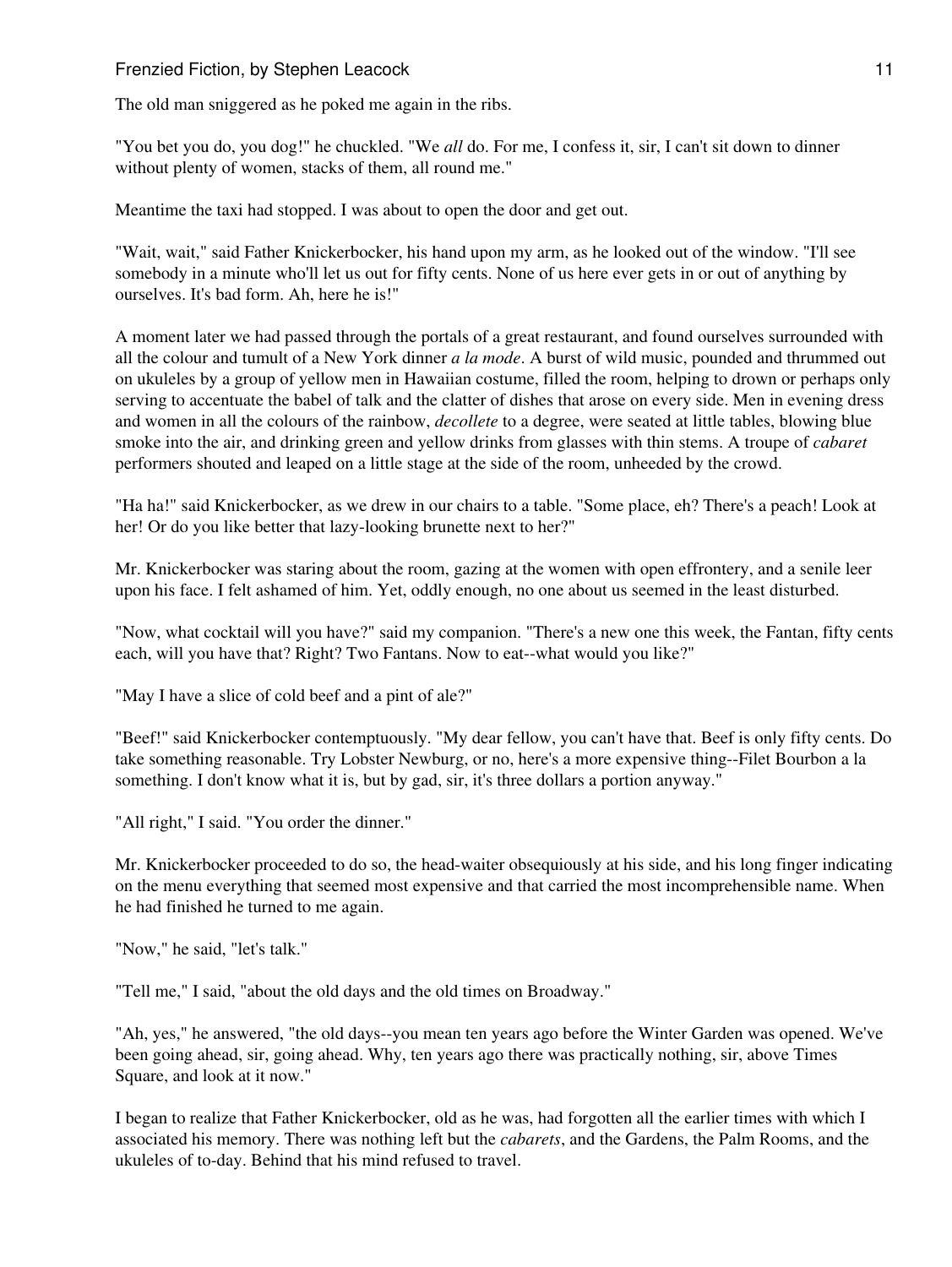"Don't you remember," I asked, "the apple orchards and the quiet groves of trees that used to line Broadway long ago?"

"Groves!" he said. "I'll show you a grove, a coconut grove"--here he winked over his wineglass in a senile fashion--"that has apple-trees beaten from here to Honolulu." Thus he babbled on.

All through our meal his talk continued: of *cabarets* and dances, or fox-trots and midnight suppers, of blondes and brunettes, "peaches" and "dreams," and all the while his eye roved incessantly among the tables, resting on the women with a bold stare. At times he would indicate and point out for me some of what he called the "representative people" present.

"Notice that man at the second table," he would whisper across to me. "He's worth all the way to ten millions: made it in Government contracts; they tried to send him to the penitentiary last fall but they can't get him--he's too smart for them! I'll introduce you to him presently. See the man with him? That's his lawyer, biggest crook in America, they say; we'll meet him after dinner." Then he would suddenly break off and exclaim: "Egad, sir, there's a fine bunch of them," as another bevy of girls came trooping out upon the stage.

"I wonder," I murmured, "if there is nothing left of him but this? Has all the fine old spirit gone? Is it all drowned out in wine and suffocated in the foul atmosphere of luxury?"

Then suddenly I looked up at my companion, and I saw to my surprise that his whole face and manner had altered. His hand was clenched tight on the edge of the table. His eyes looked before him--through and beyond the riotous crowd all about him--into vacancy, into the far past, back into memories that I thought forgotten. His face had altered. The senile, leering look was gone, and in its place the firm-set face of the Knickerbocker of a century ago.

He was speaking in a strange voice, deep and strong.

"Listen," he said, "listen. Do you hear it--there--far out at sea--ships' guns--listen--they're calling for help--ships' guns--far out at sea!" He had clasped me by the arm. "Ouick, to the Battery, they'll need every man to-night, they'll--"

Then he sank back into his chair. His look changed again. The vision died out of his eyes.

"What was I saying?" he asked. "Ah, yes, this old brandy, a very special brand. They keep it for me here, a dollar a glass. They know me here," he added in his fatuous way. "All the waiters know me. The headwaiter always knows me the minute I come into the room--keeps a chair for me. Now try this brandy and then presently we'll move on and see what's doing at some of the shows."

But somehow, in spite of himself, my companion seemed to be unable to bring himself fully back into the consciousness of the scene before him. The far-away look still lingered in his eyes.

Presently he turned and spoke to me in a low, confidential tone.

"Was I talking to myself a moment ago?" he asked. "Yes? Ah, I feared I was. Do you know--I don't mind telling it to you--lately I've had a strange, queer feeling that comes over me at times, as if *something were happening* --something, I don't know what. I suppose," he continued, with a false attempt at resuming his fatuous manner, "I'm going the pace a little too hard, eh! Makes one fanciful. But the fact is, at times"--he spoke gravely again--"I feel as if there were something happening, something coming."

"Knickerbocker," I said earnestly, "Father Knickerbocker, don't you know that something *is* happening, that this very evening as we are sitting here in all this riot, the President of the United States is to come before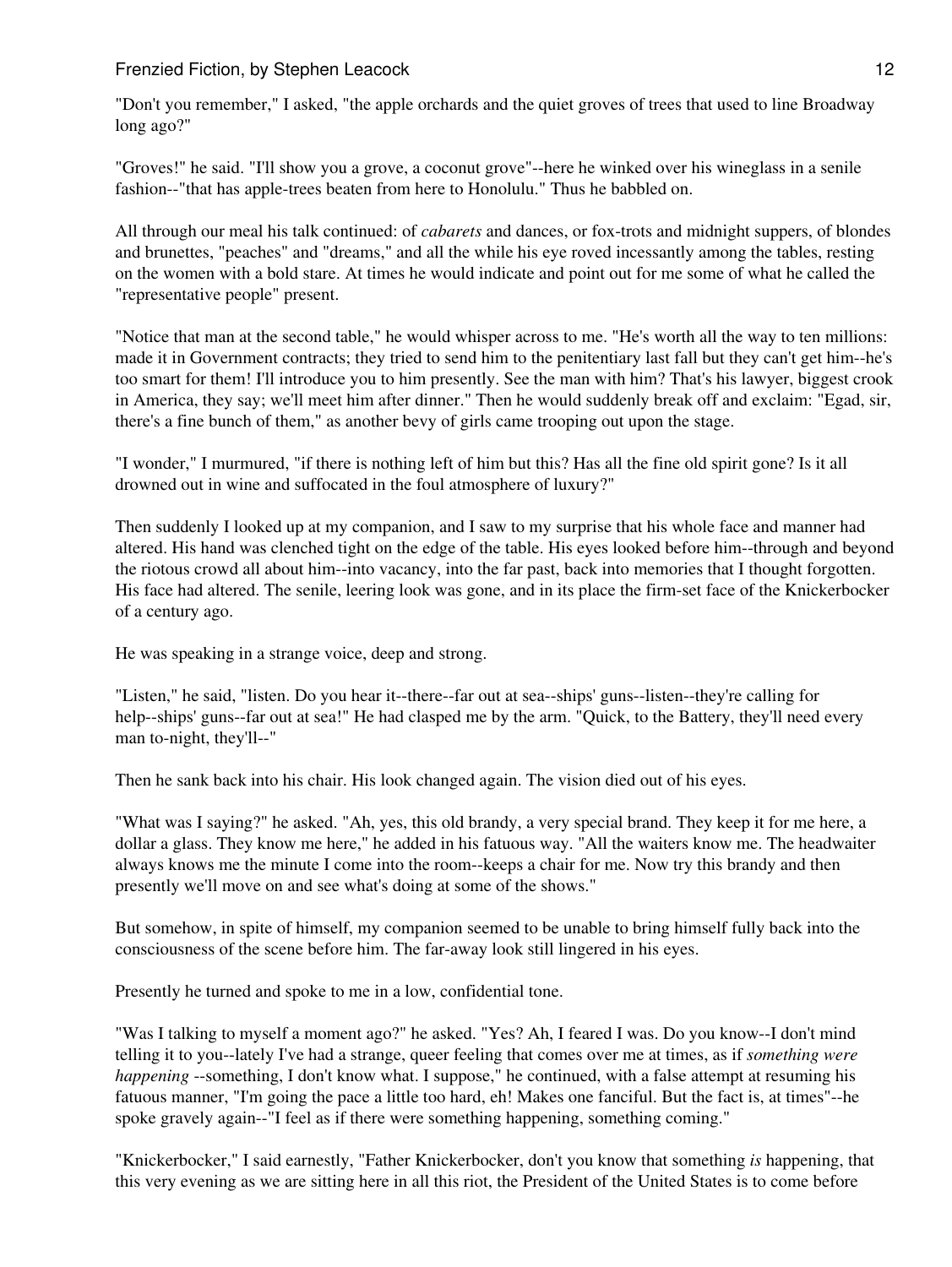Congress on the most solemn mission that ever--"

But my speech fell unheeded. Knickerbocker had picked up his glass again and was leering over it at a bevy of girls dancing upon the stage.

"Look at that girl," he interrupted quickly, "the one dancing at the end. What do you think of her, eh? Some peach!"

Knickerbocker broke off suddenly. For at this moment our ears caught the sound of a noise, a distant tumult, as it were, far down the street and growing nearer. The old man had drawn himself erect in his seat, his hand to his ear, listening as he caught the sound.

"Out on the Broad Way," he said, instinctively calling it by its ancient name as if a flood of memories were upon him. "Do you hear it? Listen--listen--what is it? I've heard that sound before--I've heard every sound on the Broad Way these two centuries back--what is it? I seem to know it!"

The sound and tumult as of running feet and of many voices crying came louder from the street. The people at the tables had turned in their seats to listen. The music of the orchestra had stopped. The waiters had thrown back the heavy curtains from the windows and the people were crowding to them to look out into the street. Knickerbocker had risen in his place, his eyes looked toward the windows, but his gaze was fixed on vacancy as with one who sees a vision passing.

"I know the sound," he cried. "I see it all again. Look, can't you see them? It's Massachusetts soldiers marching South to the war--can't you hear the beating of the drums and the shrill calling of the fife--the regiments from the North, the first to come. I saw them pass, here where we are sitting, sixty years ago--"

Knickerbocker paused a moment, his hand still extended in the air, and then with a great light upon his face he cried:

"I know it now! I know what it meant, the feeling that has haunted me--the sounds I kept hearing--the guns of the ships at sea and the voices calling in distress! I know now. It means, sir, it means--"

But as he spoke a great cry came up from the street and burst in at the doors and windows, echoing in a single word:

WAR! WAR! The message of the President is for WAR!

"War!" cried Father Knickerbocker, rising to his full height, stern and majestic and shouting in a stentorian tone that echoed through the great room. "War! War! To your places, every one of you! Be done with your idle luxury! Out with the glare of your lights! Begone you painted women and worthless men! To your places every man of you! To the Battery! Man the guns! Stand to it, every one of you for the defence of America--for our New York, New York--"

Then, with the sound "New York, New York" still echoing in my ears I woke up. The vision of my dream was gone. I was still on the seat of the car where I had dozed asleep, the book upon my knee. The train had arrived at the depot and the porters were calling into the doorway of the car: "New York! New York!"

All about me was the stir and hubbub of the great depot. But loud over all it was heard the call of the newsboys crying "WAR! WAR! The President's message is for WAR! Late extra! WAR! WAR!"

And I knew that a great nation had cast aside the bonds of sloth and luxury, and was girding itself to join in the fight for the free democracy of all mankind.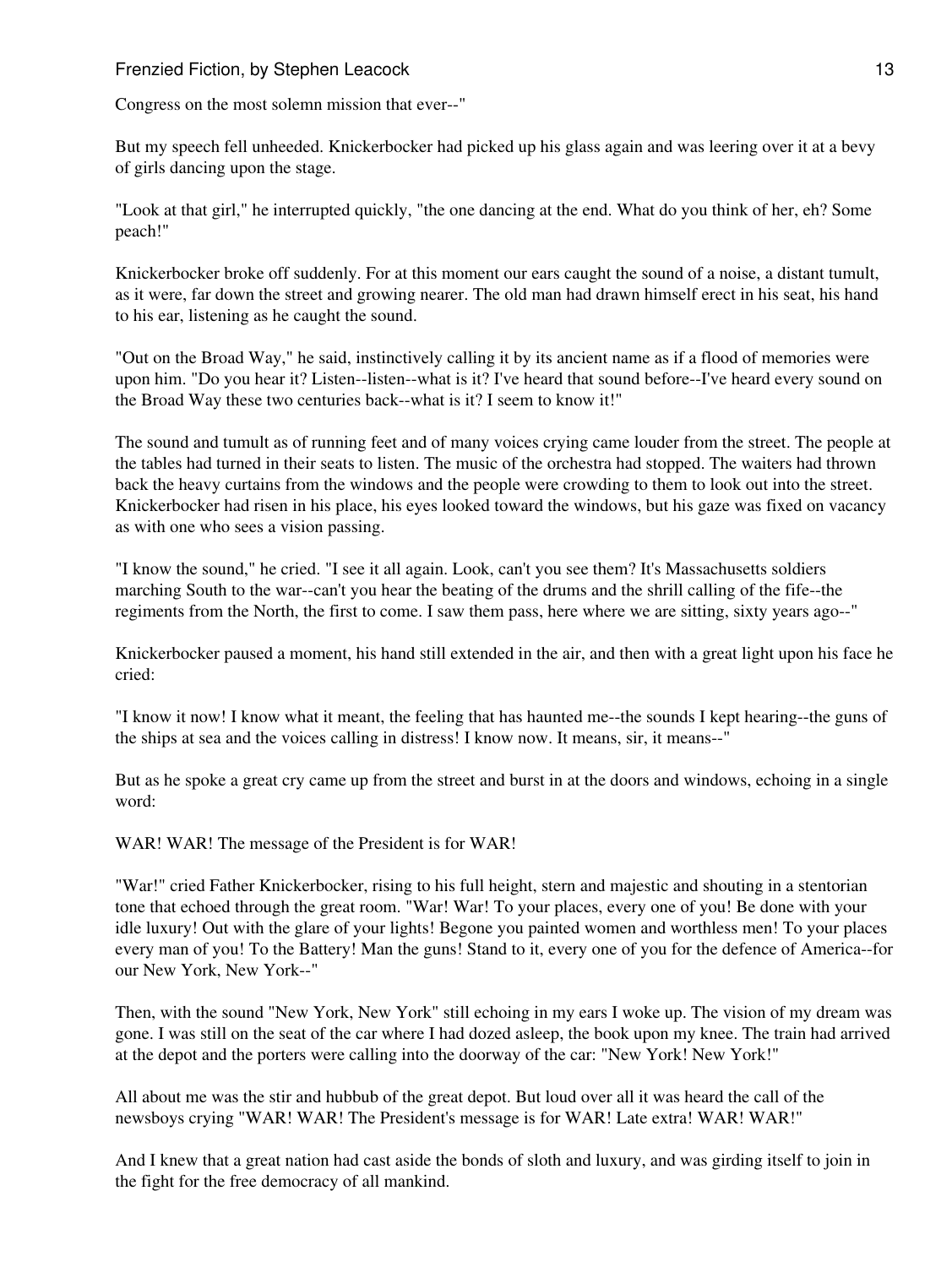III. The Prophet in Our Midst

The Eminent Authority looked around at the little group of us seated about him at the club. He was telling us, or beginning to tell us, about the outcome of the war. It was a thing we wanted to know. We were listening attentively. We felt that we were "getting something."

"I doubt very much," he said, "whether Downing Street realizes the enormous power which the Quai d'Orsay has over the Yildiz Kiosk."

"So do I," I said, "what is it?"

But he hardly noticed the interruption.

"You've got to remember," he went on, "that, from the point of view of the Yildiz, the Wilhelmstrasse is just a thing of yesterday."

"Quite so," I said.

"Of course," he added, "the Ballplatz is quite different."

"Altogether different," I admitted.

"And mind you," he said, "the Ballplatz itself can be largely moved from the Quirinal through the Vatican."

"Why of course it can," I agreed, with as much relief in my tone as I could put into it. After all, what simpler way of moving the Ballplatz than that?

The Eminent Authority took another sip at his tea, and looked round at us through his spectacles.

It was I who was taking on myself to do most of the answering, because it was I who had brought him there and invited the other men to meet him. "He's coming round at five," I had said, "do come and have a cup of tea and meet him. He knows more about the European situation and the probable solution than any other man living." Naturally they came gladly. They wanted to know--as everybody wants to know--how the war will end. They were just ordinary plain men like myself.

I could see that they were a little mystified, perhaps disappointed. They would have liked, just as I would, to ask a few plain questions, such as, can the Italians knock the stuff out of the Austrians? Are the Rumanians getting licked or not? How many submarines has Germany got, anyway? Such questions, in fact, as we are accustomed to put up to one another every day at lunch and to answer out of the morning paper. As it was, we didn't seem to be getting anywhere.

No one spoke. The silence began to be even a little uncomfortable. It was broken by my friend Rapley, who is in wholesale hardware and who has all the intellectual bravery that goes with it. He asked the Authority straight out the question that we all wanted to put.

"Just what do you mean by the Ballplatz? What is the Ballplatz?"

The Authority smiled an engaging smile.

"Precisely," he said, "I see your drift exactly. You say what *is* the Ballplatz? I reply quite frankly that it is almost impossible to answer. Probably one could best define it as the driving power behind the Ausgleich."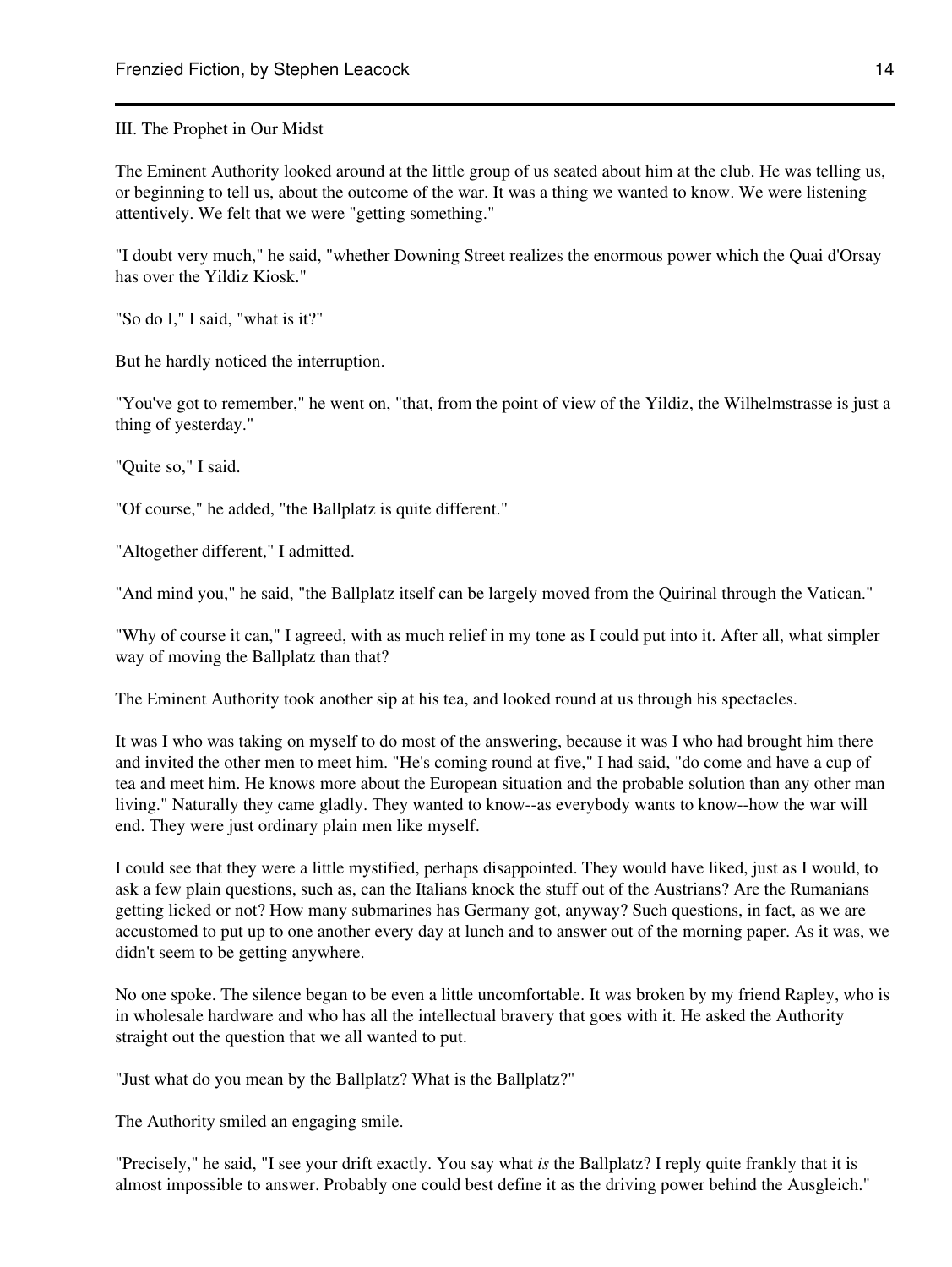"I see," said Rapley.

"Though the plain fact is that ever since the Herzegovinian embroglio the Ballplatz is little more than a counterpoise to the Wilhelmstrasse."

"Ah!" said Rapley.

"Indeed, as everybody knows, the whole relationship of the Ballplatz with the Nevski Prospekt has emanated from the Wilhelmstrasse."

This was a thing which personally I had *not* known. But I said nothing. Neither did the other men. They continued smoking, looking as innocent as they could.

"Don't misunderstand me," said the Authority, "when I speak of the Nevski Prospekt. I am not referring in any way to the Tsarskoe Selo."

"No, no," we all agreed.

"No doubt there were, as we see it plainly now, under currents in all directions from the Tsarskoe Selo."

We all seemed to suggest by our attitude that these undercurrents were sucking at our very feet.

"But the Tsarskoe Selo," said the Authority, "is now definitely eliminated."

We were glad of that; we shifted our feet back into attitudes of ease.

I felt that it was time to ask a leading question.

"Do you think," I said, "that Germany will be broken up by the war?"

"You mean Germany in what sense? Are you thinking of Preuszenthum? Are yon referring to Junkerismus?"

"No," I said, quite truthfully, "neither of them."

"Ah," said the Authority, "I see; you mean Germany as a Souverantat embodied in a Reichsland."

"That's it," I said.

"Then it's rather hard," said the Eminent Authority, "to answer your question in plain terms. But I'll try. One thing, of course, is *absolutely* certain, Mittel-Europa goes overboard."

"It does, eh?"

"Oh, yes, absolutely. This is the end of Mittel-Europa. I mean to say--here we've had Mittel-Europa, that is, the Mittel-Europa *idea*, as a sort of fantasmus in front of Teutonism ever since Koniggratz."

The Authority looked all round us in that searching way he had. We all tried to look like men seeing a fantasmus and disgusted at it.

"So you see," he went on, "Mittel-Europa is done with."

"I suppose it is," I said. I didn't know just whether to speak with regret or not. I heard Rapley murmur, "I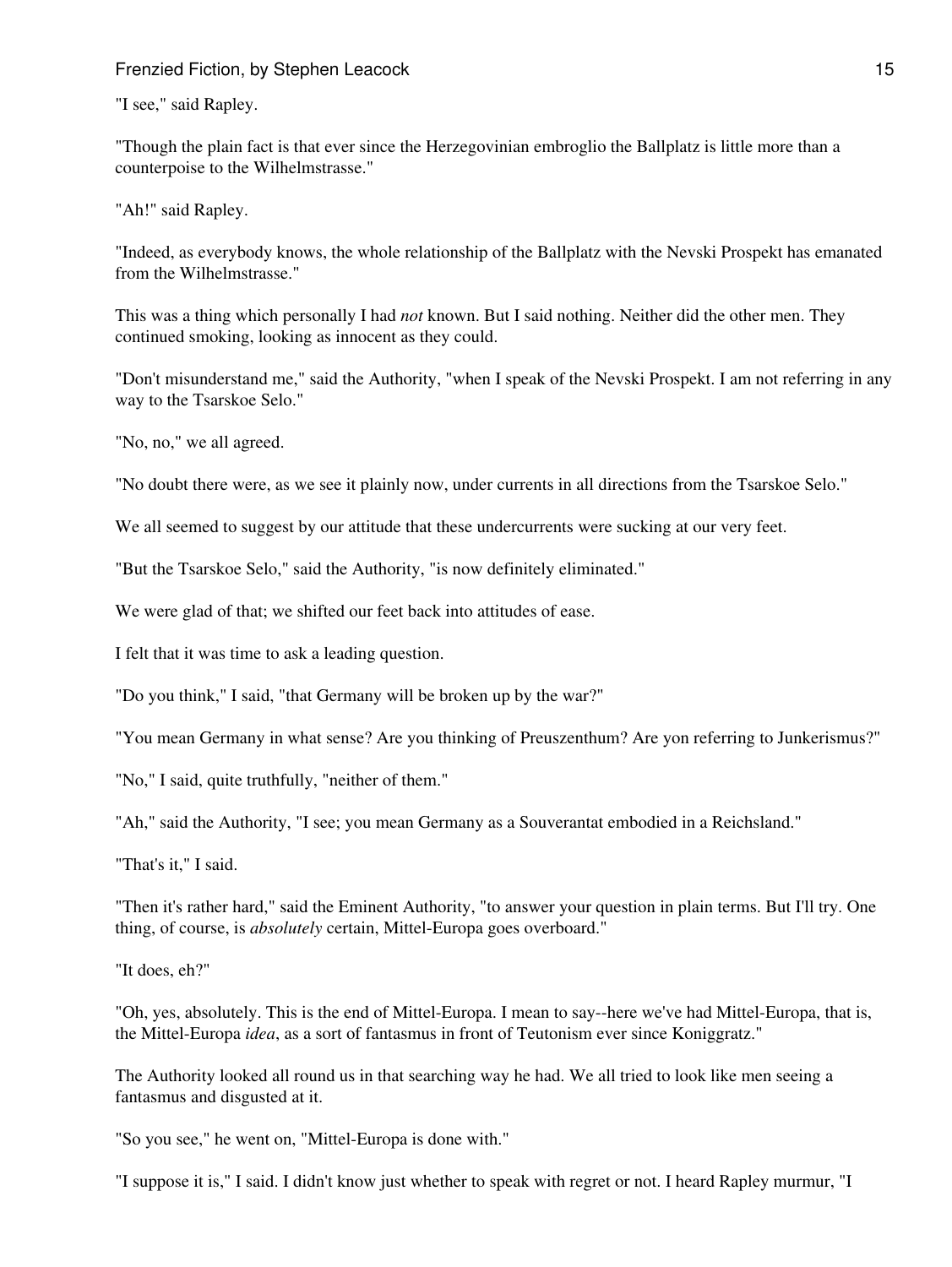guess so."

"And there is not a doubt," continued the Authority, "that when Mittel-Europa goes, Grossdeutschthum goes with it."

"Oh, sure to," we all murmured.

"Well, then, there you are--what is the result for Germany --why the thing's as plain as a pikestaff--in fact you're driven to it by the sheer logic of the situation--there is only *one* outcome--"

The Authority was speaking very deliberately. He even paused at this point and lighted a cigarette, while we all listened breathlessly. We felt that we had got the thing to a focus at last.

"Only one outcome--a Staatenbund."

"Great heavens," I said, "not a Staatenbund!"

"Undoubtedly," said the Authority, puffing quietly at his cigarette, as if personally he wouldn't lift a finger to stop the Staatenbund if he could, "that's the end of it, a Staatenbund. In other words, we are back where we were before the Vienna Congress!"

At this he chuckled heartily to himself: so the rest of us laughed too: the thing was *too* absurd. But the Authority, who was a man of nice distinctions and genuinely anxious to instruct us, was evidently afraid that he had overstated things a little.

"Mind you," he said, "there'll be *something* left--certainly the Zollverein and either the Ausgleich or something very like it."

All of the men gave a sort of sigh of relief. It was certainly something to have at least a sort of resemblance or appearance of the Ausgleich among us. We felt that we were getting on. One could see that a number of the men were on the brink of asking questions.

"What about Rumania," asked Nelles--he is a banker and interested in government bonds--"is this the end of it?"

"No," said the Authority, "it's not the end of Rumania, but it *is* the end of Rumanian Irridentismus."

That settled Nelles.

"What about the Turks?" asked Rapley.

"The Turks, or rather, I suppose it would be more proper to say, the Osmanli, as that is no doubt what you mean?" Rapley nodded. "Well, speaking personally, I should say that there's no difficulty in a permanent settlement in that quarter. If I were drawing up the terms of a treaty of peace meant to be really lasting I should lay down three absolute bases; the rest needn't matter"--the Authority paused a moment and then proceeded to count off the three conditions of peace on his fingers--"These would be, first, the evacuation of the Sandjak; second, an international guarantee for the Capitulations; and third, for internal matters, an arrangement along the lines of the original firman of Midhat Pasha."

A murmur of complete satisfaction went round the group.

"I don't say," continued the Eminent Authority, "that there wouldn't be other minor matters to adjust; but they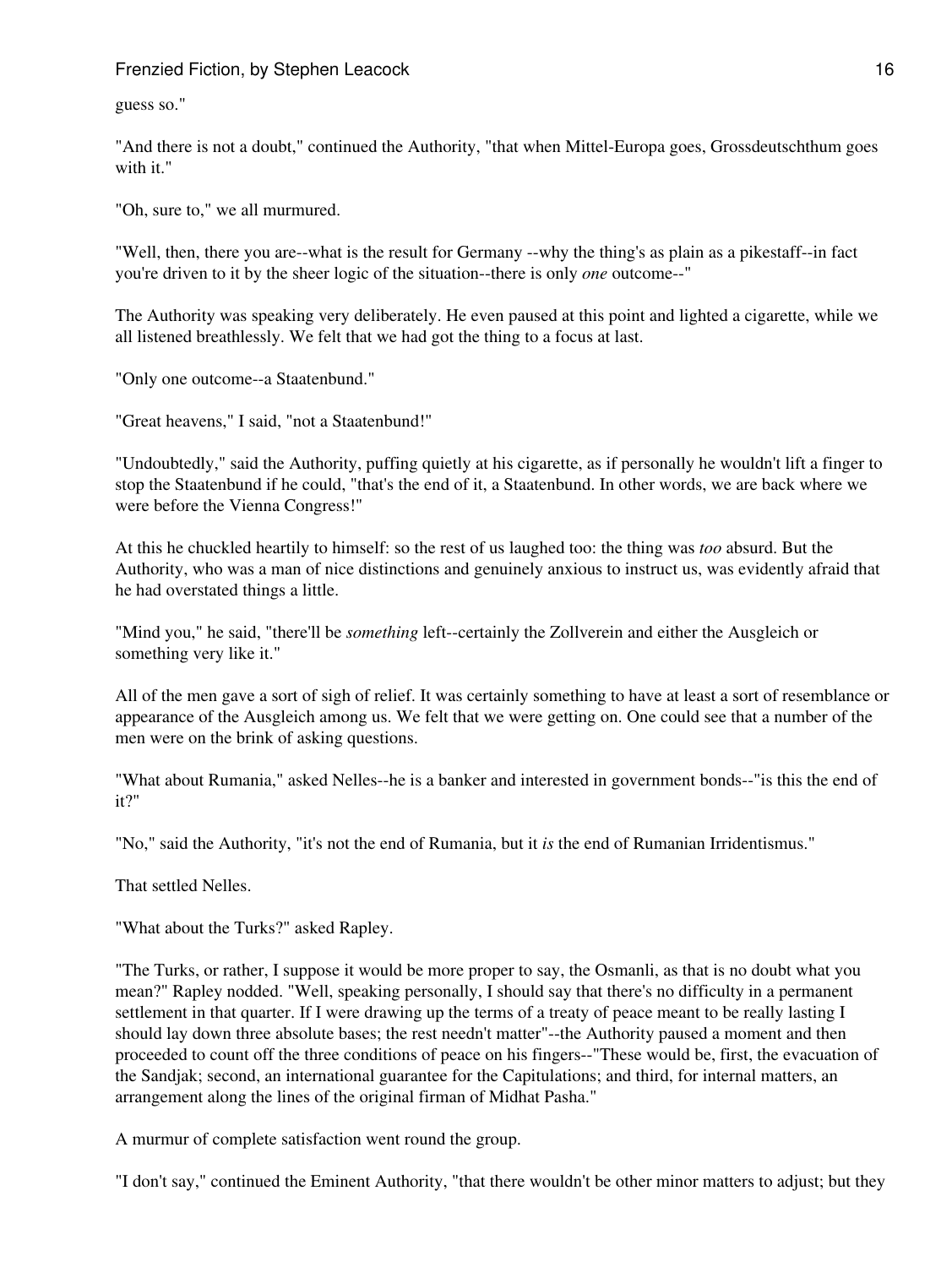would be a mere detail. You ask me, for instance, for a *milice*, or at least a gendarmerie, in the Albanian hinterland; very good, I grant it you at once. You retain, if you like, you abolish the Cypriotic suzerainty of the Porte--all right. These are matters of indifference."

We all assumed a look of utter indifference.

"But what about the Dardanelles? Would you have them fixed so that ships could go through, or not?" asked Rapley.

He is a plain man, not easily put down and liking a plain answer. He got it.

"The Dardanelles," said the Authority, "could easily be denationalized under a quadrilateral guarantee to be made a pars materia of the pactum foederis."

"That ought to hold them," I murmured.

The Authority felt now that he had pretty well settled the map of Europe. He rose and shook hands with us all around very cordially. We did not try to detain him. We felt that time like his was too valuable to be wasted on things like us.

"Well, I tell you," said Rapley, as we settled back into our chairs when the Great Authority had gone, "my own opinion, boys, is that the United States and England can trim Germany and Austria any day in the week and twice on Sunday."

After which somebody else said:

"I wonder how many of these submarines Germany has, anyway?"

And then we drifted back into the humbler kind of war talk that we have been carrying on for three years.

But later, as we walked home together, Rapley said to me:

"That fellow threw a lot of light on things in Europe, didn't he?"

And I answered:

"Yes."

What liars we all are!

# IV. Personal Adventures in the Spirit World

I do not write what follows with the expectation of convincing or converting anybody. We Spiritualists, or Spiritists--we call ourselves both, or either--never ask anybody to believe us. If they do, well and good. If not, all right. Our attitude simply is that facts are facts. There they are; believe them or not as you like. As I said the other night, in conversation with Aristotle and John Bunyan and George Washington and a few others, why should anybody believe us? Aristotle, I recollect, said that all that he wished was that everybody should know how happy he was; and Washington said that for his part, if people only knew how bright and beautiful it all was where he was, they would willingly, indeed gladly, pay the mere dollar--itself only a nominal fee--that it cost to talk to him. Bunyan, I remember, added that he himself was quite happy.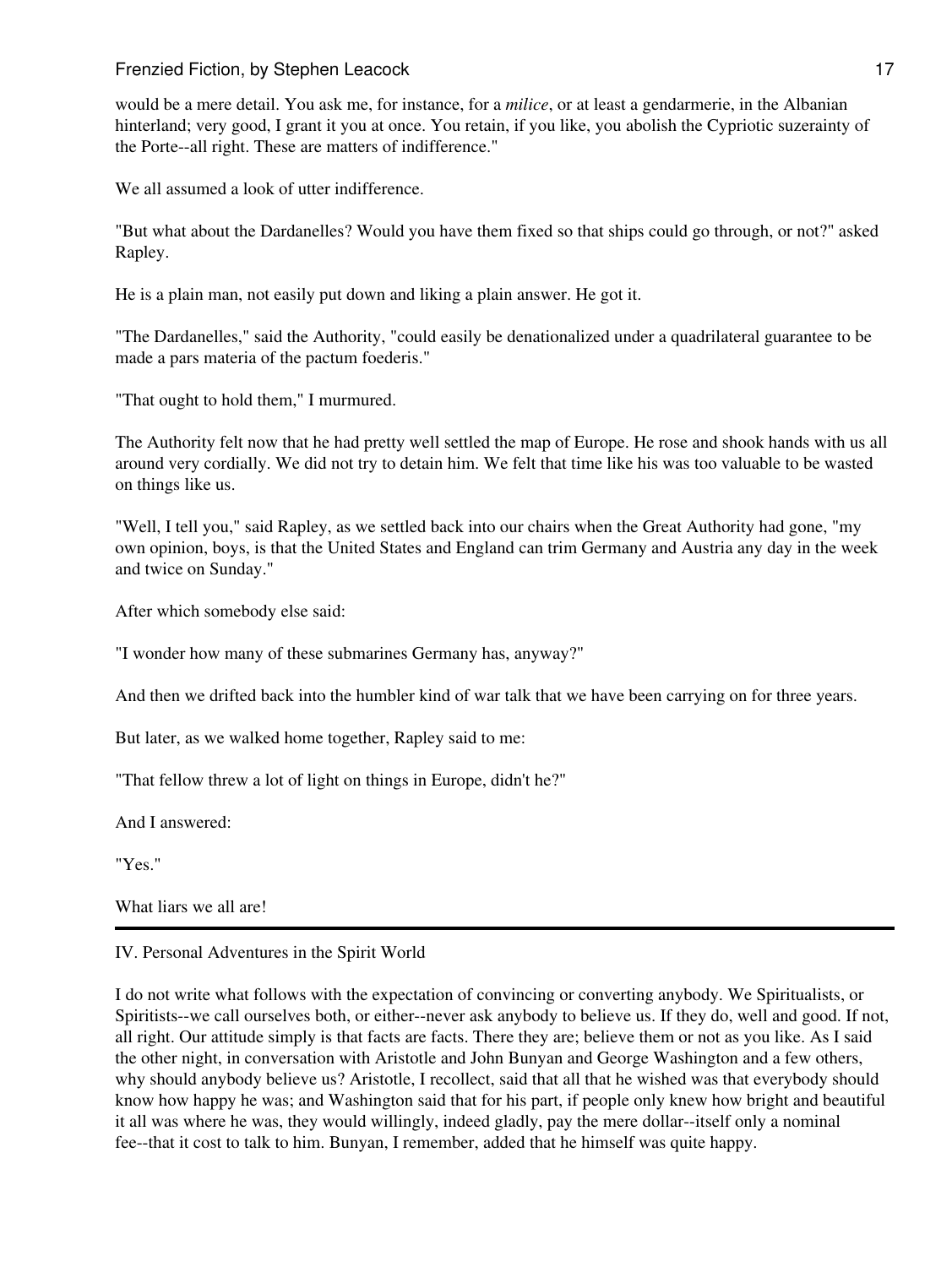But, as I say, I never ask anybody to believe me; the more so as I was once an absolute sceptic myself. As I see it now, I was prejudiced. The mere fact that spiritual seances and the services of a medium involved the payment of money condemned the whole thing in my eyes. I did not realize, as I do now, that these *medii*, like anybody else, have got to live; otherwise they would die and become spirits.

Nor would I now place these disclosures before the public eyes were if not that I think that in the present crisis they will prove of value to the Allied cause.

But let me begin at the beginning. My own conversion to spiritualism came about, like that of so many others, through the more or less casual remark of a Friend.

Noticing me one day gloomy and depressed, this Friend remarked to me:

"Have you any belief in Spiritualism?"

Had it come from anyone else, I should have turned the question aside with a sneer. But it so happens that I owe a great deal of gratitude to this particular Friend. It was he who, at a time when I was so afflicted with rheumatism that I could scarcely leap five feet into the air without pain, said to me one day quite casually: "Have you ever tried pyro for your rheumatism?" One month later I could leap ten feet in the air--had I been able to--without the slightest malaise. The same man, I may add, hearing me one day exclaiming to myself: "Oh, if there were anything that would remove the stains from my clothes!" said to me very simply and quietly: "Have you ever washed them in luxo?" It was he, too, who, noticing a haggard look on my face after breakfast one morning, inquired immediately what I had been eating for breakfast; after which, with a simplicity and directness which I shall never forget, he said: "Why not eat humpo?"

Nor can I ever forget my feeling on another occasion when, hearing me exclaim aloud: "Oh, if there were only something invented for removing the proteins and amygdaloids from a carbonized diet and leaving only the pure nitrogenous life-giving elements!" seized my hand in his, and said in a voice thrilled with emotion: "There is! It has!"

The reader will understand, therefore, that a question, or query, from such a Friend was not to be put lightly aside. When he asked if I believed in Spiritualism I answered with perfect courtesy:

"To be quite frank, I do not."

There was silence between us for a time, and then my Friend said:

"Have you ever given it a trial?"

I paused a moment, as the idea was a novel one.

"No," I answered, "to be quite candid, I have not."

Neither of us spoke for perhaps twenty minutes after this, when my Friend said:

"Have you anything against it?"

I thought awhile and then I said:

"Yes, I have."

My Friend remained silent for perhaps half an hour. Then he asked: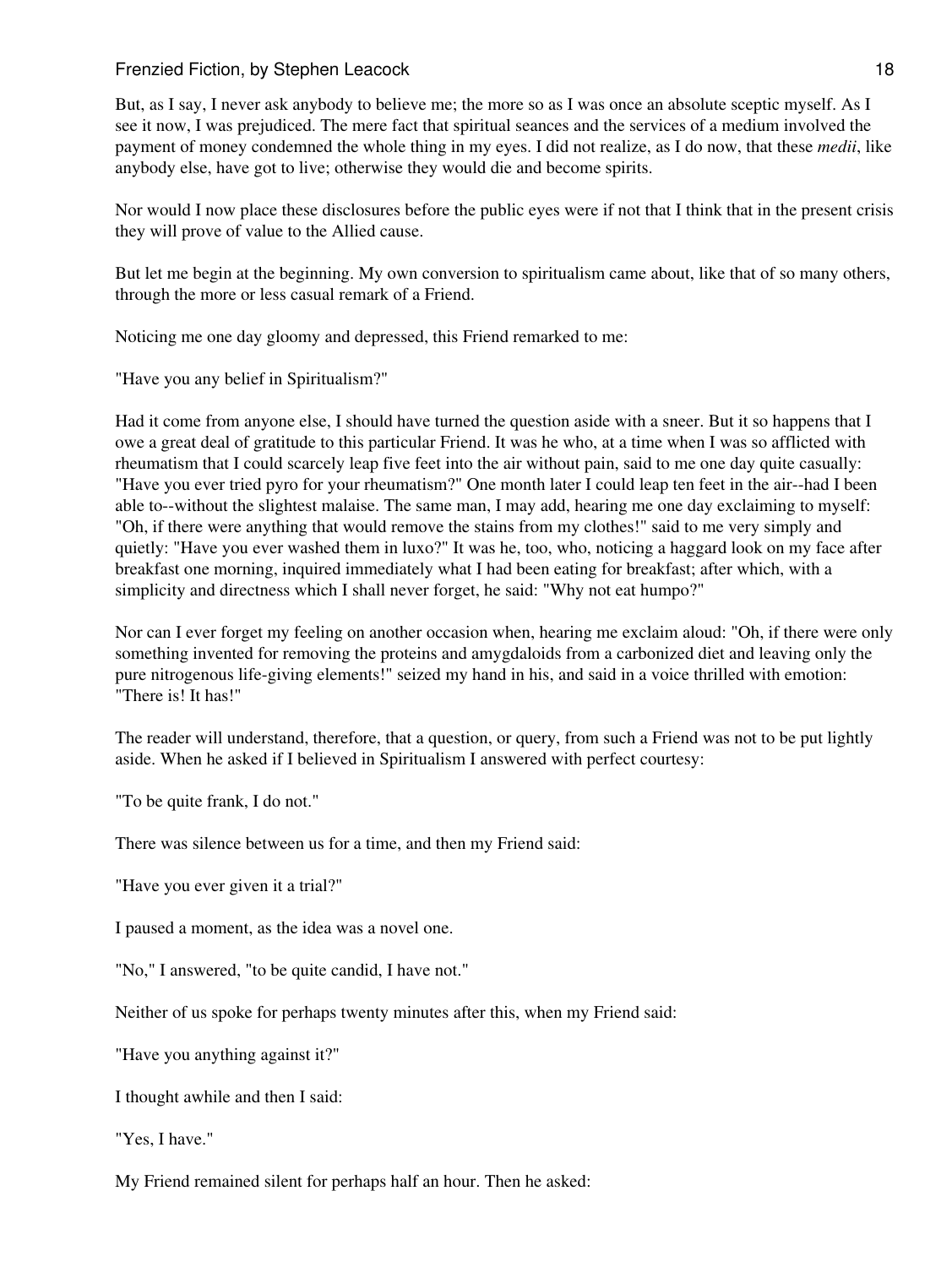"What?"

I meditated for some time. Then I said:

"This--it seems to me that the whole thing is done for money. How utterly unnatural it is to call up the dead--one's great-grandfather, let us say--and pay money for talking to him."

"Precisely," said my Friend without a moment's pause. "I thought so. Now suppose I could bring you into contact with the spirit world through a medium, or through different *medii*, without there being any question of money, other than a merely nominal fee, the money being, as it were, left out of count, and regarded as only, so to speak, nominal, something given merely *pro forma* and *ad interim*. Under these circumstances, will you try the experiment?"

I rose and took my Friend's hand."

"My dear fellow," I said, "I not only will, but I shall."

From this conversation dated my connection with Spiritualism, which has since opened for me a new world.

It would be out of place for me to indicate the particular address or the particular methods employed by the agency to which my Friend introduced me. I am anxious to avoid anything approaching a commercial tinge in what I write. Moreover, their advertisement can be seen along with many others--all, I am sure, just as honourable and just as trustworthy--in the columns of any daily newspaper. As everybody knows, many methods are employed. The tapping of a table, the movement of a ouija board, or the voice of a trance medium, are only a few among the many devices by which the spirits now enter into communication with us. But in my own case the method used was not only simplicity itself, but was so framed as to carry with it the proof of its own genuineness. One had merely to speak into the receiver of a telephone, and the voice of the spirit was heard through the transmitter as in an ordinary telephone conversation.

It was only natural, after the scoffing remark that I had made, that I should begin with my great-grandfather. Nor can I ever forget the peculiar thrill that went through me when I was informed by the head of the agency that a tracer was being sent out for Great-grandfather to call him to the phone.

Great-grandfather--let me do him this justice--was prompt. He was there in three minutes. Whatever his line of business was in the spirit world--and I was never able to learn it--he must have left it immediately and hurried to the telephone. Whatever later dissatisfaction I may have had with Great-grandfather, let me state it fairly and honestly, he is at least a punctual man. Every time I called he came right away without delay. Let those who are inclined to cavil at the methods of the Spiritualists reflect how impossible it would be to secure such punctuality on anything but a basis of absolute honesty.

In my first conversation with Great-grandfather, I found myself so absurdly nervous at the thought of the vast gulf of space and time across which we were speaking that I perhaps framed my questions somewhat too crudely.

"How are you, great-grandfather?" I asked.

His voice came back to me as distinctly as if he were in the next room:

"I am happy, very happy. Please tell everybody that I am *happy*."

"Great-grandfather," I said. "I will. I'll see that everybody knows it. Where are you, great-grandfather?"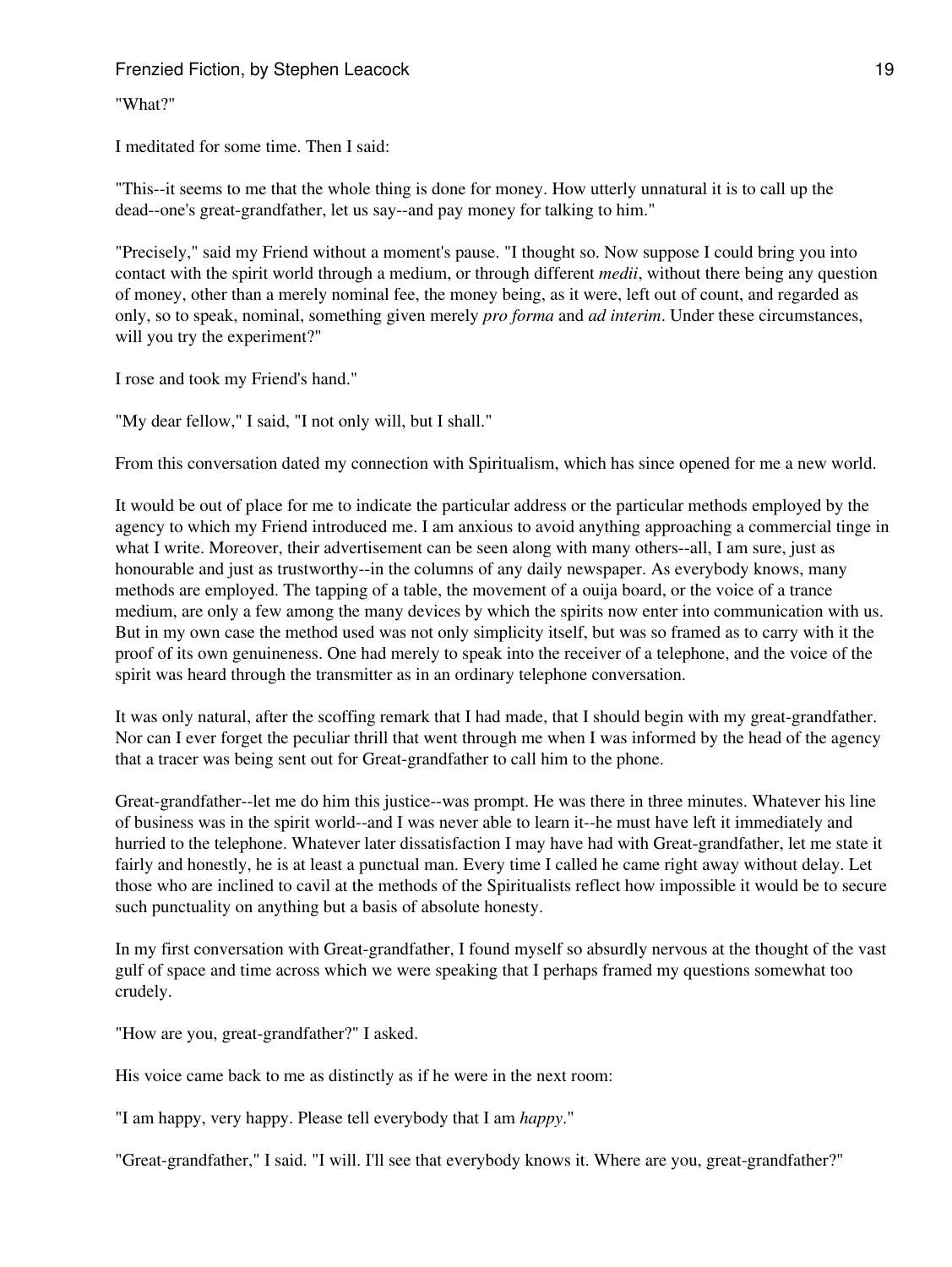"Here," he answered, "beyond."

"Beyond what?"

"Here on the other side."

"Side of which?" I asked.

"Of the great vastness," he answered. "The other end of the Illimitable."

"Oh, I see," I said, "that's where you are."

We were silent for some time. It is amazing how difficult it is to find things to talk about with one's great-grandfather. For the life of me I could think of nothing better than:

"What sort of weather have you been having?"

"There is no weather here," said Great-grandfather. "It's all bright and beautiful all the time."

"You mean bright sunshine?" I said.

"There is no sun here," said Great-grandfather.

"Then how do you mean--" I began.

But at this moment the head of the agency tapped me on the shoulder to remind me that the two minutes' conversation for which I had deposited, as a nominal fee, five dollars, had expired. The agency was courteous enough to inform me that for five dollars more Great-grandfather would talk another two minutes.

But I thought it preferable to stop for the moment.

Now I do not wish to say a word against my own great-grandfather. Yet in the conversations which followed on successive days I found him--how shall I put it? --unsatisfactory. He had been, when on this side--to use the term we Spiritualists prefer--a singularly able man, an English judge; so at least I have always been given to understand. But somehow Great-grandfather's brain, on the other side, seemed to have got badly damaged. My own theory is that, living always in the bright sunshine, he had got sunstroke. But I may wrong him. Perhaps it was locomotor ataxy that he had. That he was very, very happy where he was is beyond all doubt. He said so at every conversation. But I have noticed that feeble-minded people are often happy. He said, too, that he was glad to be where he was; and on the whole I felt glad that he was too. Once or twice I thought that possibly Great-grandfather felt so happy because he had been drinking: his voice, even across the great gulf, seemed somehow to suggest it. But on being questioned he told me that where he was there was no drink and no thirst, because it was all so bright and beautiful. I asked him if he meant that it was "bone-dry" like Kansas, or whether the rich could still get it? But he didn't answer.

Our intercourse ended in a quarrel. No doubt it was my fault. But it *did* seem to me that Great-grandfather, who had been one of the greatest English lawyers of his day, might have handed out an opinion.

The matter came up thus: I had had an argument--it was in the middle of last winter--with some men at my club about the legal interpretation of the Adamson Law. The dispute grew bitter.

"I'm right," I said, "and I'll prove it if you give me time to consult the authorities."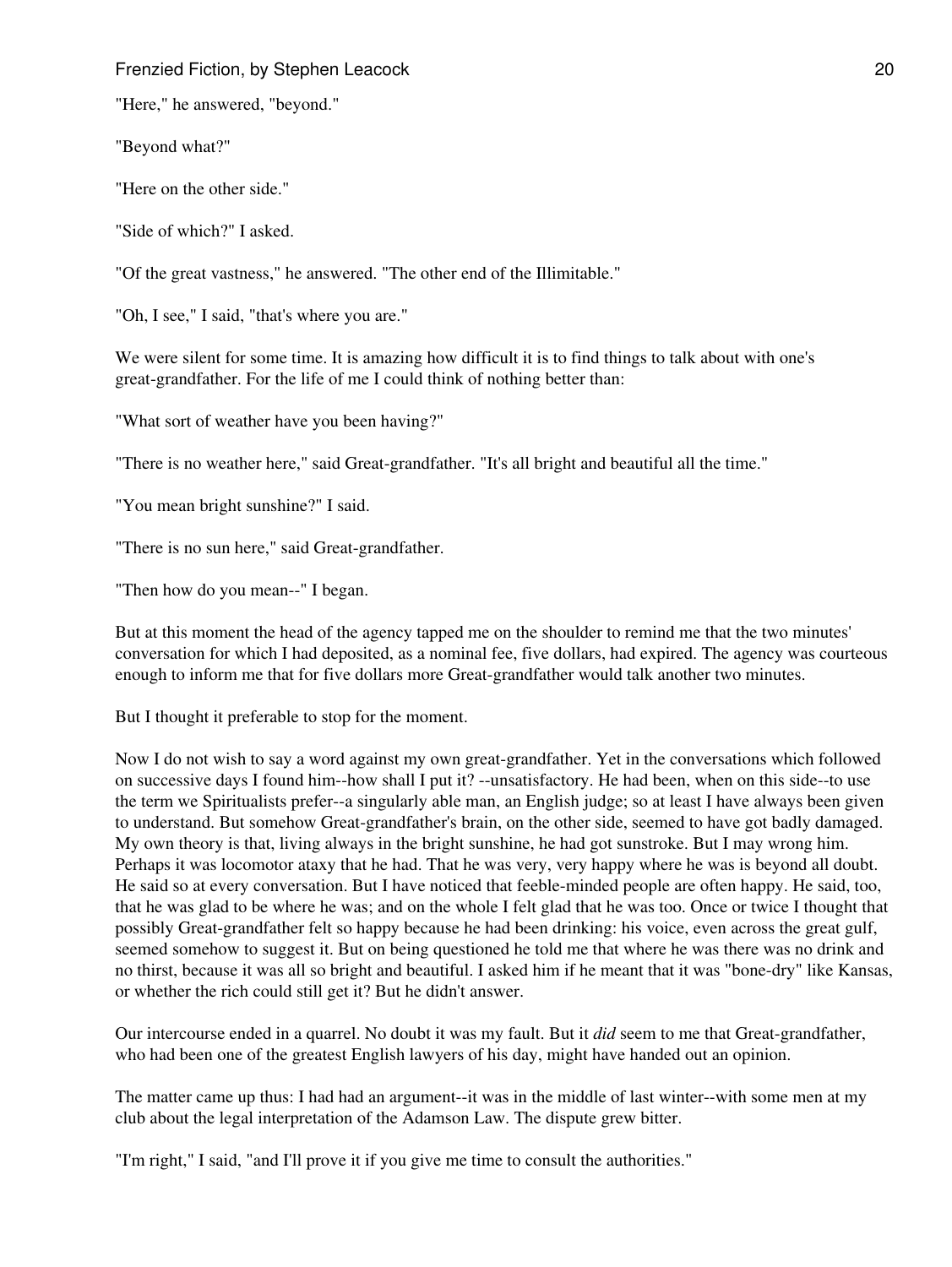"Consult your great-grandfather!" sneered one of the men.

"All right," I said, "I will."

I walked straight across the room to the telephone and called up the agency.

"Give me my great-grandfather," I said. "I want him right away."

He was there. Good, punctual old soul, I'll say that for him. He was there.

"Great-grandfather," I said, "I'm in a discussion here about the constitutionality of the Adamson Law, involving the power of Congress under the Constitution. Now, you remember the Constitution when they made it. Is the law all right?"

There was silence.

"How does it stand, great-grandfather?" I said. "Will it hold water?"

Then he spoke.

"Over here," he said, "there are no laws, no members of Congress and no Adamsons; it's all bright and beautiful and--"

"Great-grandfather," I said, as I hung up the receiver in disgust, "you are a Mutt!"

I never spoke to him again. Yet I feel sorry for him, feeble old soul, flitting about in the Illimitable, and always so punctual to hurry to the telephone, so happy, so feeble-witted and courteous; a better man, perhaps, take it all in all, than he was in life; lonely, too, it may be, out there in the Vastness. Yet I never called him up again. He is happy. Let him stay.

Indeed, my acquaintance with the spirit world might have ended at that point but for the good offices, once more, of my Friend.

"You find your great-grandfather a little slow, a little dull?" he said. "Well, then, if you want brains, power, energy, why not call up some of the spirits of the great men, some of the leading men, for instance, of your great-grandfather's time?"

"You've said it!" I exclaimed. "I'll call up Napoleon Bonaparte."

I hurried to the agency.

"Is it possible," I asked, "for me to call up the Emperor Napoleon and talk to him?"

Possible? Certainly. It appeared that nothing was easier. In the case of Napoleon Bonaparte the nominal fee had to be ten dollars in place of five; but it seemed to me that, if Great-grandfather cost five, Napoleon Bonaparte at ten was cheapness itself.

"Will it take long to get him?" I asked anxiously.

"We'll send out a tracer for him right away," they said.

Like Great-grandfather, Napoleon was punctual. That I will say for him. If in any way I think less of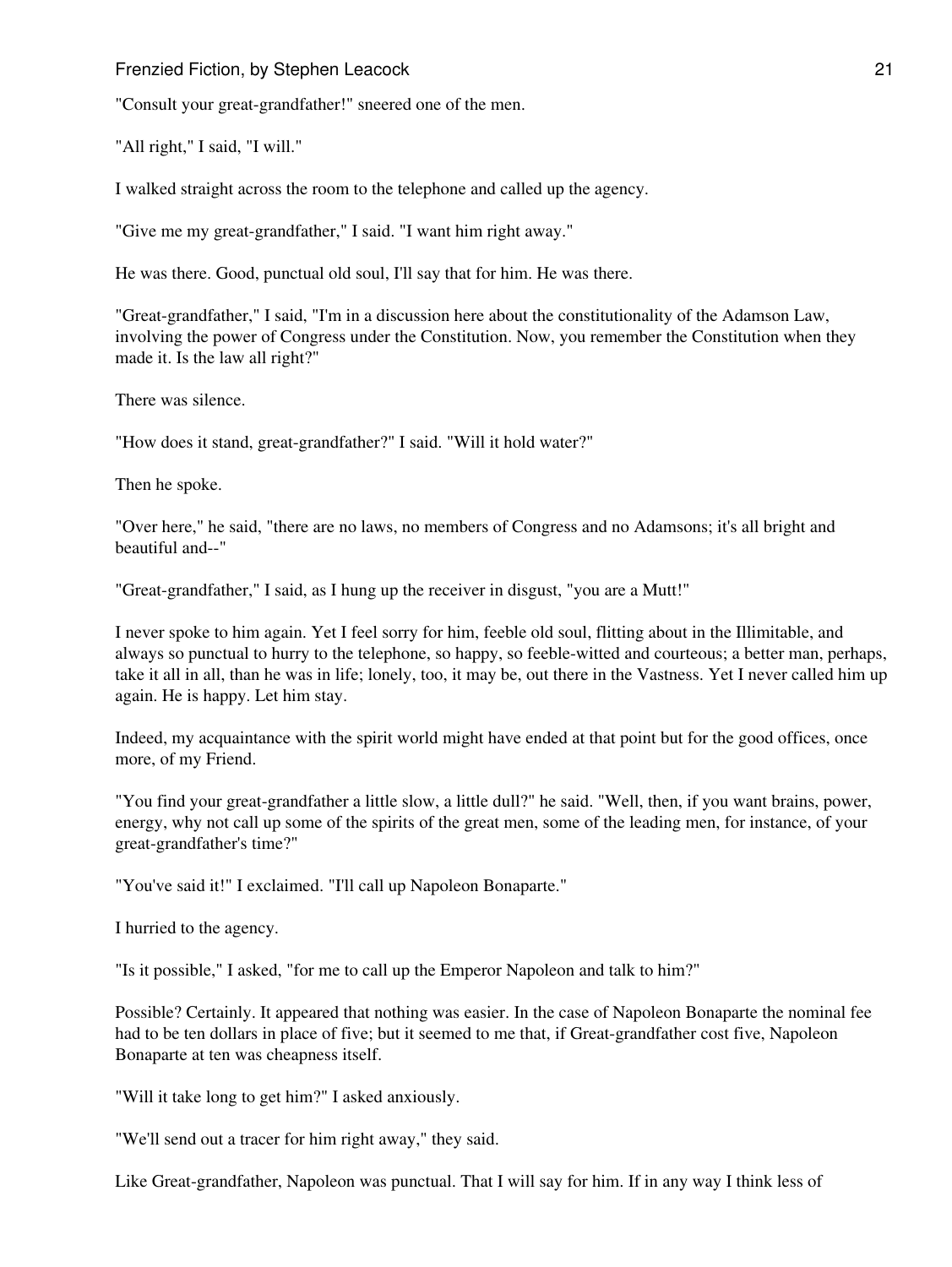Napoleon Bonaparte now than I did, let me at least admit that a more punctual, obliging, willing man I never talked with.

He came in two minutes.

"He's on the line now," they said.

I took up the receiver, trembling.

"Hello!" I called. "Est-ce que c'est l'Empereur Napoleon a qui j'ai l'honneur de parler?"

"How's that?" said Napoleon.

"Je demande si je suis en communication avec l'Empereur Napoleon--"

"Oh," said Napoleon, "that's all right; speak English."

"What!" I said in surprise. "You know English? I always thought you couldn't speak a word of it."

He was silent for a minute. Then he said:

"I picked it up over here. It's all right. Go right ahead."

"Well," I continued, "I've always admired you so much, your wonderful brain and genius, that I felt I wanted to speak to you and ask you how you are."

"Happy," said Napoleon, "very happy."

"That's good," I said. "That's fine! And how is it out there? All bright and beautiful, eh?"

"Very beautiful," said the Emperor.

"And just where are you?" I continued. "Somewhere out in the Unspeakable, I suppose, eh?"

"Yes," he answered, "out here beyond."

"That's good," I said. "Pretty happy, eh?"

"Very happy," said Napoleon. "Tell everybody how happy I am."

"I know," I answered. "I'll tell them all. But just now I've a particular thing to ask. We've got a big war on, pretty well the whole world in it, and I thought perhaps a few pointers from a man like you--"

But at this point the attendant touched me on the shoulder. "Your time is up," he said.

I was about to offer to pay at once for two minutes more when a better idea struck me. Talk with Napoleon? I'd do better than that. I'd call a whole War Council of great spirits, lay the war crisis before them and get the biggest brains that the world ever produced to work on how to win the war.

Who should I have? Let me see! Napoleon himself, of course. I'd bring him back. And for the sea business, the submarine problem, I'd have Nelson. George Washington, naturally, for the American end; for politics, say, good old Ben Franklin, the wisest old head that ever walked on American legs, and witty too; yes,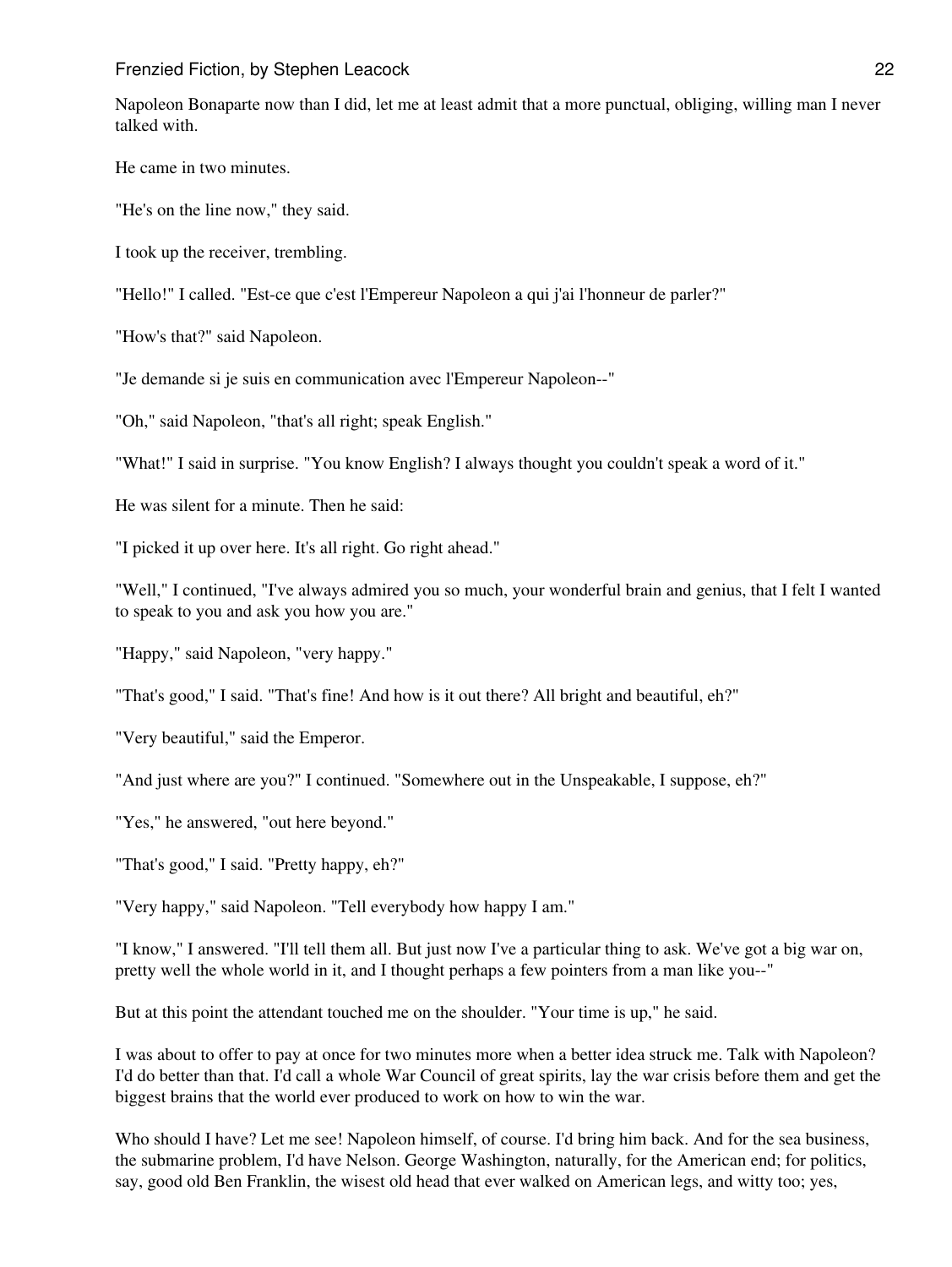Franklin certainly, if only for his wit to keep the council from getting gloomy; Lincoln--honest old Abe--him certainly I must have. Those and perhaps a few others.

I reckoned that a consultation at ten dollars apiece with spirits of that class was cheap to the verge of the ludicrous. Their advice ought to be worth millions--yes, billions--to the cause.

The agency got them for me without trouble. There is no doubt they are a punctual crowd, over there beyond in the Unthinkable.

I gathered them all in and talked to them, all and severally, the payment, a merely nominal matter, being made, *pro forma*, in advance.

I have in front of me in my rough notes the result of their advice. When properly drafted it will be, I feel sure, one of the most important state documents produced in the war.

In the personal sense--I have to admit it--I found them just a trifle disappointing. Franklin, poor fellow, has apparently lost his wit. The spirit of Lincoln seemed to me to have none of that homely wisdom that he used to have. And it appears that we were quite mistaken in thinking Disraeli a brilliant man; it is clear to me now that he was dull--just about as dull as Great-grandfather, I should say. Washington, too, is not at all the kind of man we thought him.

Still, these are only personal impressions. They detract nothing from the extraordinary value of the advice given, which seems to me to settle once and for ever any lingering doubt about the value of communications with the Other Side.

My draft of their advice runs in part as follows:

The Spirit of Nelson, on being questioned on the submarine problem, holds that if all the men on the submarines were where he is everything would be bright and happy. This seems to me an invaluable hint. There is nothing needed now except to put them there.

The advice of the Spirit of Napoleon about the campaign on land seemed to me, if possible, of lower value than that of Nelson on the campaign at sea. It is hardly conceivable that Napoleon has forgotten where the Marne is. But it may have changed since his day. At any rate, he says that, if ever the Russians cross the Marne, all is over. Coming from such a master-strategist, this ought to be attended to.

Franklin, on being asked whether the United States had done right in going into the war, said "Yes"; asked whether the country could with honour have stayed out, he said "No." There is guidance here for thinking men of all ranks.

Lincoln is very happy where he is. So, too, I was amazed to find, is Disraeli. In fact, it was most gratifying to learn that all of the great spirits consulted are very happy, and want everybody to know how happy they are. Where they are, I may say, it is all bright and beautiful.

Fear of trespassing on their time prevented me from questioning each of them up to the full limit of the period contracted for.

I understand that I have still to my credit at the agency five minutes' talk with Napoleon, available at any time, and similarly five minutes each with Franklin and Washington, to say nothing of ten minutes' unexpired time with Great-grandfather.

All of these opportunities I am willing to dispose of at a reduced rate to anyone still sceptical of the reality of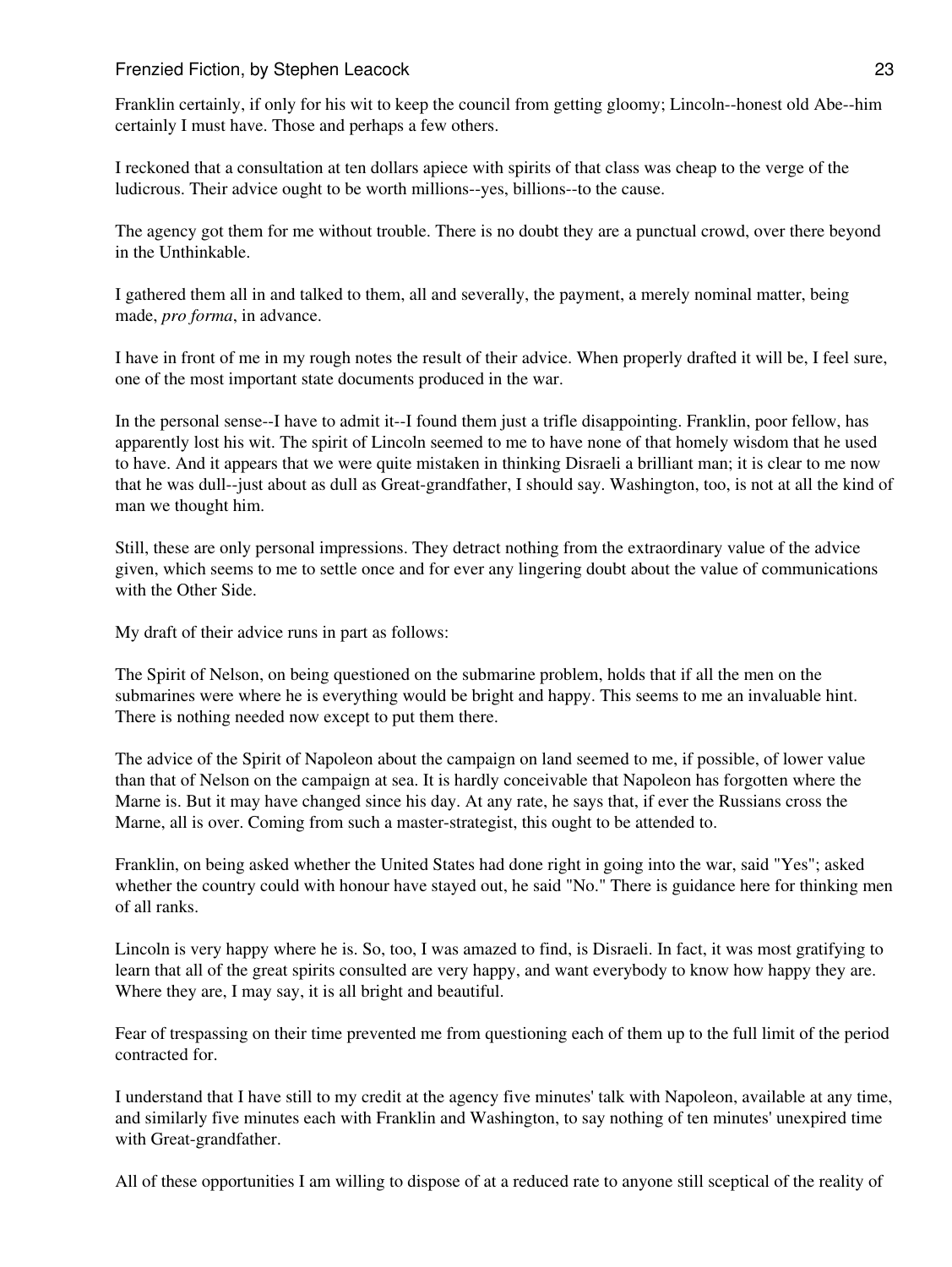## the spirit world.

## V. The Sorrows of a Summer Guest

Let me admit, as I start to write, that the whole thing is my own fault. I should never have come. I knew better. I have known better for years. I have known that it is sheer madness to go and pay visits in other people's houses.

Yet in a moment of insanity I have let myself in for it and here I am. There is no hope, no outlet now till the first of September when my visit is to terminate. Either that or death. I do not greatly care which.

I write this, where no human eye can see me, down by the pond--they call it the lake--at the foot of Beverly-Jones's estate. It is six o'clock in the morning. No one is up. For a brief hour or so there is peace. But presently Miss Larkspur--the jolly English girl who arrived last week --will throw open her casement window and call across the lawn, "Hullo everybody! What a ripping morning!" And young Poppleson will call back in a Swiss yodel from somewhere in the shrubbery, and Beverly-Jones will appear on the piazza with big towels round his neck and shout, "Who's coming for an early dip?" And so the day's fun and jollity--heaven help me--will begin again.

Presently they will all come trooping in to breakfast, in coloured blazers and fancy blouses, laughing and grabbing at the food with mimic rudeness and bursts of hilarity. And to think that I might have been breakfasting at my club with the morning paper propped against the coffee-pot, in a silent room in the quiet of the city.

I repeat that it is my own fault that I am here.

For many years it had been a principle of my life to visit nobody. I had long since learned that visiting only brings misery. If I got a card or telegram that said, "Won't you run up to the Adirondacks and spend the week-end with us?" I sent back word: "No, not unless the Adirondacks can run faster than I can," or words to that effect. If the owner of a country house wrote to me: "Our man will meet you with a trap any afternoon that you care to name," I answered, in spirit at least: "No, he won't, not unless he has a bear-trap or one of those traps in which they catch wild antelope." If any fashionable lady friend wrote to me in the peculiar jargon that they use: "Can you give us from July the twelfth at half-after-three till the fourteenth at four?" I replied: "Madam, take the whole month, take a year, but leave me in peace."

Such at least was the spirit of my answers to invitations. In practice I used to find it sufficient to send a telegram that read: "Crushed with work impossible to get away," and then stroll back into the reading-room of the club and fall asleep again.

But my coming here was my own fault. It resulted from one of those unhappy moments of expansiveness such as occur, I imagine, to everybody--moments when one appears to be something quite different from what one really is, when one feels oneself a thorough good fellow, sociable, merry, appreciative, and finds the people around one the same. Such moods are known to all of us. Some people say that it is the super-self asserting itself. Others say it is from drinking. But let it pass. That at any rate was the kind of mood that I was in when I met Beverly-Jones and when he asked me here.

It was in the afternoon, at the club. As I recall it, we were drinking cocktails and I was thinking what a bright, genial fellow Beverly-Jones was, and how completely I had mistaken him. For myself--I admit it--I am a brighter, better man after drinking two cocktails than at any other time--quicker, kindlier, more genial. And higher, morally. I had been telling stories in that inimitable way that one has after two cocktails. In reality, I only know four stories, and a fifth that I don't quite remember, but in moments of expansiveness they feel like a fund or flow.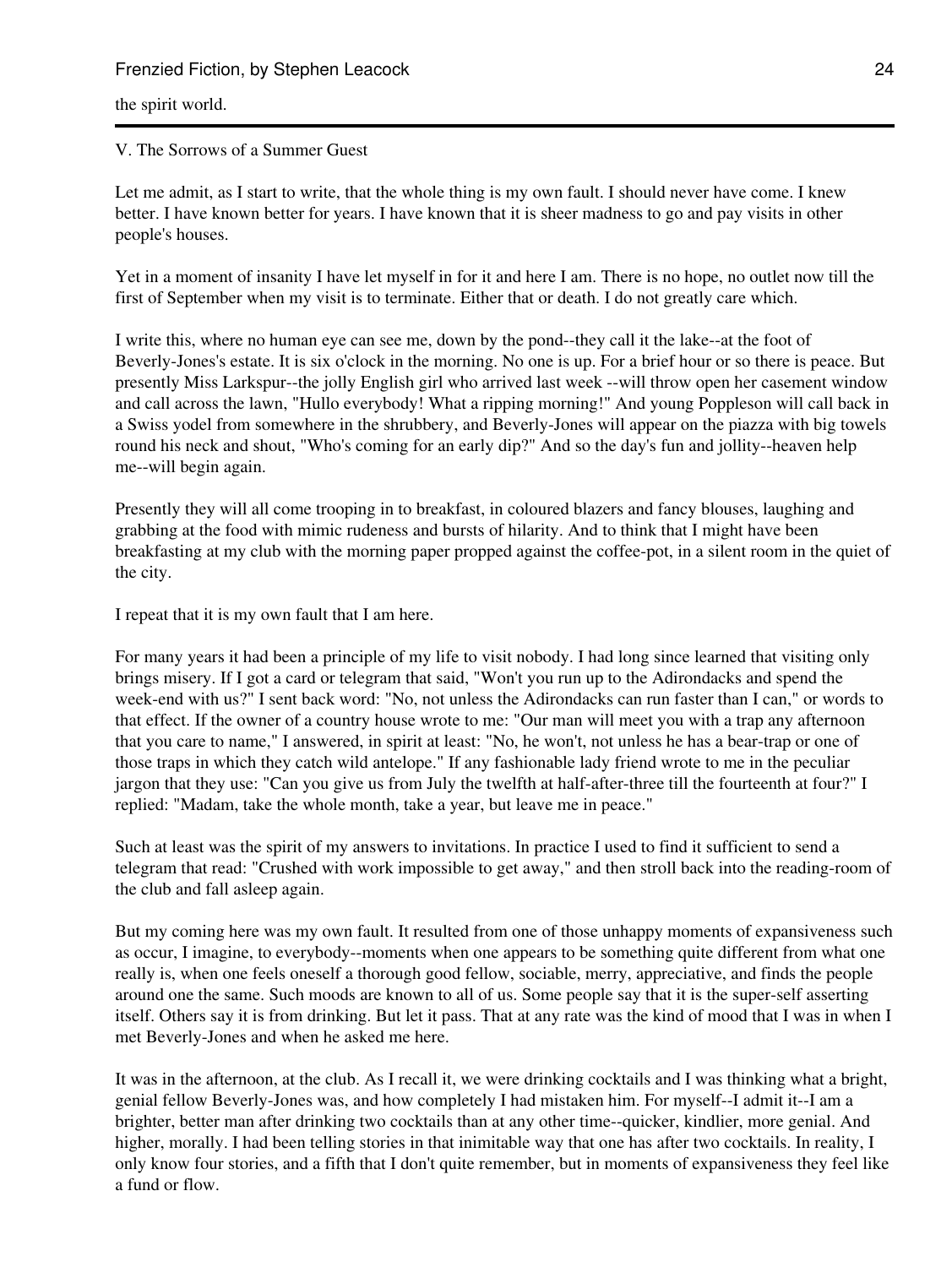It was under such circumstances that I sat with Beverly-Jones. And it was in shaking hands at leaving that he said: "I *do* wish, old chap, that you could run up to our summer place and give us the whole of August!" and I answered, as I shook him warmly by the hand: "My *dear* fellow, I'd simply *love* to!" "By gad, then it's a go!" he said. "You must come up for August, and wake us all up!"

Wake them up! Ye gods! Me wake them up!

One hour later I was repenting of my folly, and wishing, when I thought of the two cocktails, that the prohibition wave could be hurried up so as to leave us all high and dry--bone-dry, silent and unsociable.

Then I clung to the hope that Beverly-Jones would forget. But no. In due time his wife wrote to me. They were looking forward so much, she said, to my visit; they felt--she repeated her husband's ominous phrase--that I should wake them all up!

What sort of alarm-clock did they take me for, anyway!

Ah, well! They know better now. It was only yesterday afternoon that Beverly-Jones found me standing here in the gloom of some cedar-trees beside the edge of the pond and took me back so quietly to the house that I realized he thought I meant to drown myself. So I did.

I could have stood it better--my coming here, I mean --if they hadn't come down to the station in a body to meet me in one of those long vehicles with seats down the sides: silly-looking men in coloured blazers and girls with no hats, all making a hullabaloo of welcome. "We are quite a small party," Mrs. Beverly-Jones had written. Small! Great heavens, what would they call a large one? And even those at the station turned out to be only half of them. There were just as many more all lined up on the piazza of the house as we drove up, all waving a fool welcome with tennis rackets and golf clubs.

Small party, indeed! Why, after six days there are still some of the idiots whose names I haven't got straight! That fool with the fluffy moustache, which is he? And that jackass that made the salad at the picnic yesterday, is he the brother of the woman with the guitar, or who?

But what I mean is, there is something in that sort of noisy welcome that puts me to the bad at the start. It always does. A group of strangers all laughing together, and with a set of catchwords and jokes all their own, always throws me into a fit of sadness, deeper than words. I had thought, when Mrs. Beverly-Jones said a *small* party, she really meant small. I had had a mental picture of a few sad people, greeting me very quietly and gently, and of myself, quiet, too, but cheerful--somehow lifting them up, with no great effort, by my mere presence.

Somehow from the very first I could feel that Beverly-Jones was disappointed in me. He said nothing. But I knew it. On that first afternoon, between my arrival and dinner, he took me about his place, to show it to me. I wish that at some proper time I had learned just what it is that you say when a man shows you about his place. I never knew before how deficient I am in it. I am all right to be shown an iron-and-steel plant, or a soda-water factory, or anything really wonderful, but being shown a house and grounds and trees, things that I have seen all my life, leaves me absolutely silent.

"These big gates," said Beverly-Jones, "we only put up this year."

"Oh," I said. That was all. Why shouldn't they put them up this year? I didn't care if they'd put them up this year or a thousand years ago.

"We had quite a struggle," he continued, "before we finally decided on sandstone.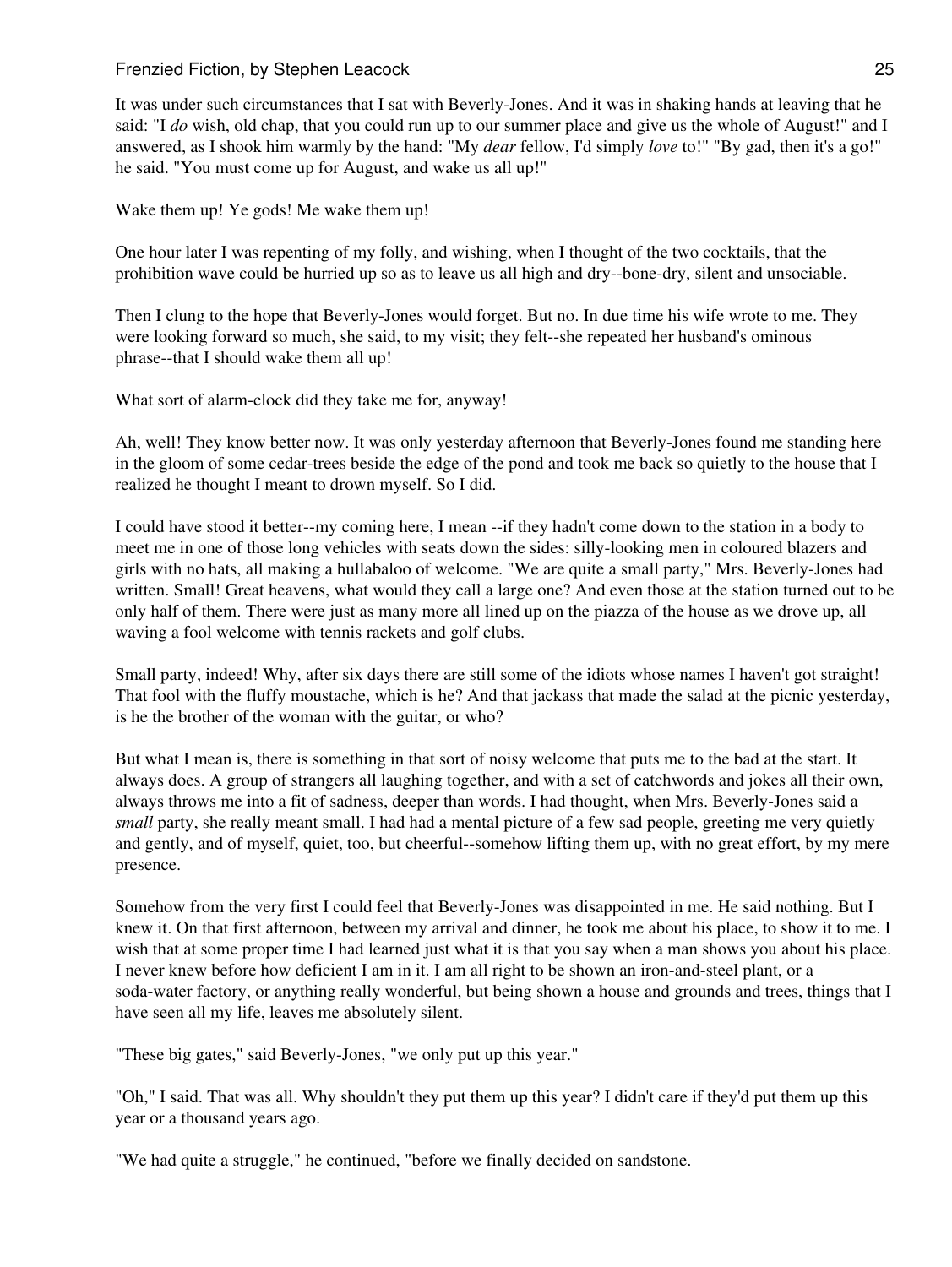"You did, eh?" I said. There seemed nothing more to say; I didn't know what sort of struggle he meant, or who fought who; and personally sandstone or soapstone or any other stone is all the same to me.

"This lawn," said Beverly-Jones, "we laid down the first year we were here." I answered nothing. He looked me right in the face as he said it and I looked straight back at him, but I saw no reason to challenge his statement. "The geraniums along the border," he went on, "are rather an experiment. They're Dutch."

I looked fixedly at the geraniums but never said a word. They were Dutch; all right, why not? They were an experiment. Very good; let them be so. I know nothing in particular to say about a Dutch experiment.

I could feel that Beverly-Jones grew depressed as he showed me round. I was sorry for him, but unable to help. I realized that there were certain sections of my education that had been neglected. How to be shown things and make appropriate comments seems to be an art in itself. I don't possess it. It is not likely now, as I look at this pond, that I ever shall.

Yet how simple a thing it seems when done by others. I saw the difference at once the very next day, the second day of my visit, when Beverly-Jones took round young Poppleton, the man that I mentioned above who will presently give a Swiss yodel from a clump of laurel bushes to indicate that the day's fun has begun.

Poppleton I had known before slightly. I used to see him at the club. In club surroundings he always struck me as an ineffable young ass, loud and talkative and perpetually breaking the silence rules. Yet I have to admit that in his summer flannels and with a straw hat on he can do things that I can't.

"These big gates," began Beverly-Jones as he showed Poppleton round the place with me trailing beside them, "we only put up this year."

Poppleton, who has a summer place of his own, looked at the gates very critically.

"Now, do you know what *I'd* have done with those gates, if they were mine?" he said.

"No," said Beverly-Jones.

"I'd have set them two feet wider apart; they're too narrow, old chap, too narrow." Poppleton shook his head sadly at the gates.

"We had quite a struggle," said Beverly-Jones, "before we finally decided on sandstone."

I realized that he had one and the same line of talk that he always used. I resented it. No wonder it was easy for him. "Great mistake," said Poppleton. "Too soft. Look at this"--here he picked up a big stone and began pounding at the gate-post--"see how easily it chips! Smashes right off. Look at that, the whole corner knocks right off, see!"

Beverly-Jones entered no protest. I began to see that there is a sort of understanding, a kind of freemasonry, among men who have summer places. One shows his things; the other runs them down, and smashes them. This makes the whole thing easy at once. Beverly-Jones showed his lawn.

"Your turf is all wrong, old boy," said Poppleton. "Look! it has no body to it. See, I can kick holes in it with my heel. Look at that, and that! If I had on stronger boots I could kick this lawn all to pieces."

"These geraniums along the border," said Beverly-Jones, "are rather an experiment. They're Dutch."

"But my dear fellow," said Poppleton, "you've got them set in wrongly. They ought to slope *from* the sun you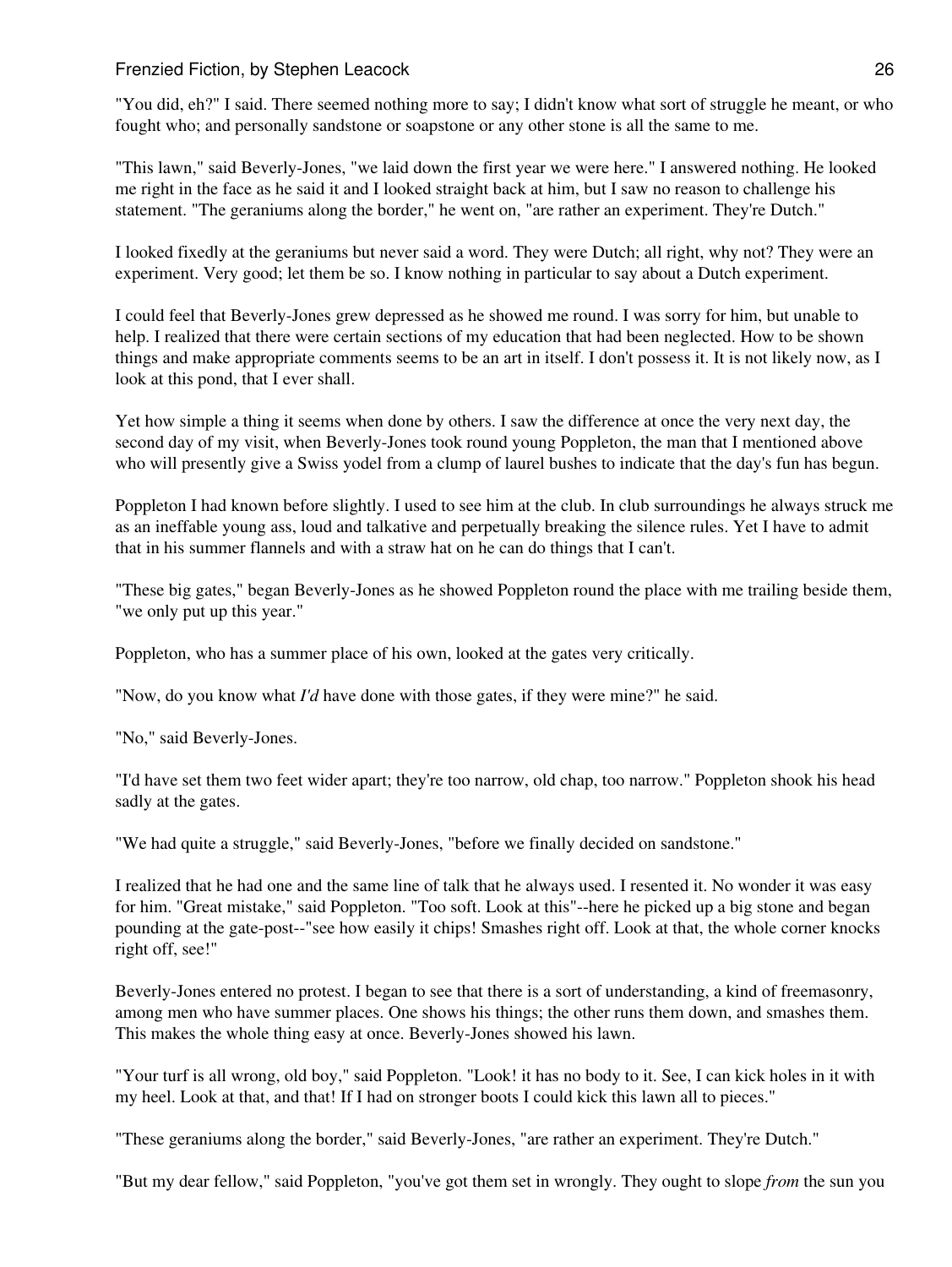know, never *to* it. Wait a bit"--here he picked up a spade that was lying where a gardener had been working--"I'll throw a few out. Notice how easily they come up. Ah, that fellow broke! They're apt to. There, I won't bother to reset them, but tell your man to slope them over from the sun. That's the idea."

Beverly-Jones showed his new boat-house next and Poppleton knocked a hole in the side with a hammer to show that the lumber was too thin.

"If that were *my* boat-house," he said, "I'd rip the outside clean off it and use shingle and stucco."

It was, I noticed, Poppleton's plan first to imagine Beverly-Jones's things his own, and then to smash them, and then give them back smashed to Beverly-Jones. This seemed to please them both. Apparently it is a well-understood method of entertaining a guest and being entertained. Beverly-Jones and Poppleton, after an hour or so of it, were delighted with one another.

Yet somehow, when I tried it myself, it failed to work.

"Do you know what I would do with that cedar summer-house if it was mine?" I asked my host the next day.

"No," he said.

"I'd knock the thing down and burn it," I answered.

But I think I must have said it too fiercely. Beverly-Jones looked hurt and said nothing.

Not that these people are not doing all they can for me. I know that. I admit it. If I *should* meet my end here and if--to put the thing straight out--*my* lifeless body is found floating on the surface of this pond, I should like there to be documentary evidence of *that* much. They are trying their best. "This is Liberty Hall," Mrs. Beverly-Jones said to me on the first day of my visit. "We want you to feel that you are to do absolutely as you like!"

Absolutely as I like! How little they know me. I should like to have answered: "Madam, I have now reached a time of life when human society at breakfast is impossible to me; when any conversation prior to eleven a.m. must be considered out of the question; when I prefer to eat my meals in quiet, or with such mild hilarity as can be got from a comic paper; when I can no longer wear nankeen pants and a coloured blazer without a sense of personal indignity; when I can no longer leap and play in the water like a young fish; when I do not yodel, cannot sing and, to my regret; dance even worse than I did when young; and when the mood of mirth and hilarity comes to me only as a rare visitant--shall we say at a burlesque performance --and never as a daily part of my existence. Madam, I am unfit to be a summer guest. If this is Liberty Hall indeed, let me, oh, let me go!"

Such is the speech that I would make if it were possible. As it is, I can only rehearse it to myself.

Indeed, the more I analyse it the more impossible it seems, for a man of my temperament at any rate, to be a summer guest. These people, and, I imagine, all other summer people, seem to be trying to live in a perpetual joke. Everything, all day, has to be taken in a mood of uproarious fun.

However, I can speak of it all now in quiet retrospect and without bitterness. It will soon be over now. Indeed, the reason why I have come down at this early hour to this quiet water is that things have reached a crisis. The situation has become extreme and I must end it.

It happened last night. Beverly-Jones took me aside while the others were dancing the fox-trot to the victrola on the piazza.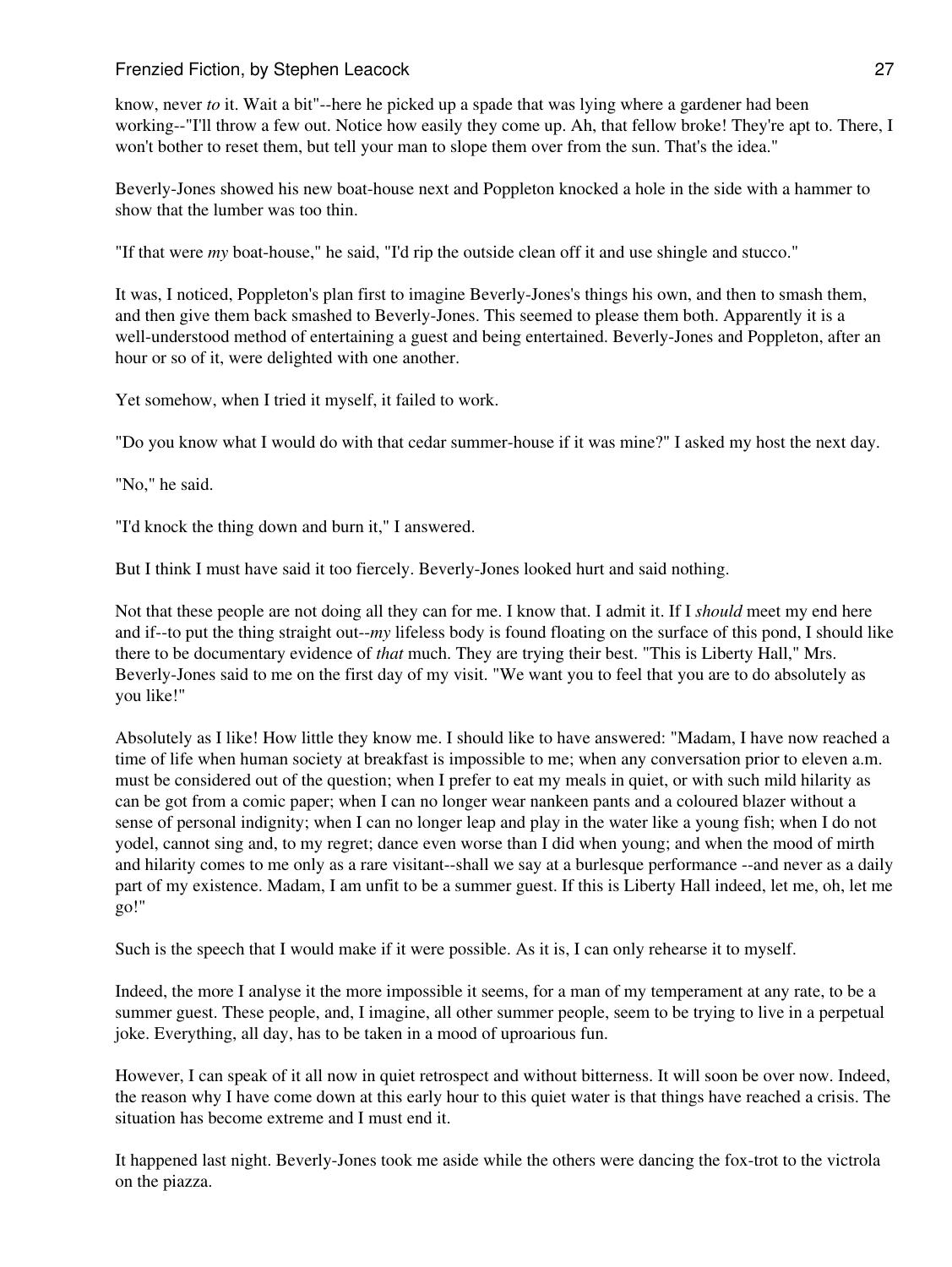"We're planning to have some rather good fun to-morrow night," he said, "something that will be a good deal more in your line than a lot of it, I'm afraid, has been up here. In fact, my wife says that this will be the very thing for you."

"Oh," I said.

"We're going to get all the people from the other houses over and the girls"--this term Beverly-Jones uses to mean his wife and her friends--"are going to get up a sort of entertainment with charades and things, all impromptu, more or less, of course--"

"Oh," I said. I saw already what was coming.

"And they want you to act as a sort of master-of-ceremonies, to make up the gags and introduce the different stunts and all that. I was telling the girls about that afternoon at the club, when you were simply killing us all with those funny stories of yours, and they're all wild over it."

"Wild?" I repeated.

"Yes, quite wild over it. They say it will be the hit of the summer."

Beverly-Jones shook hands with great warmth as we parted for the night. I knew that he was thinking that my character was about to be triumphantly vindicated, and that he was glad for my sake.

Last night I did not sleep. I remained awake all night thinking of the "entertainment." In my whole life I have done nothing in public except once when I presented a walking-stick to the vice-president of our club on the occasion of his taking a trip to Europe. Even for that I used to rehearse to myself far into the night sentences that began: "This walking-stick, gentleman, means far more than a mere walking-stick."

And now they expect me to come out as a merry master-of-ceremonies before an assembled crowd of summer guests.

But never mind. It is nearly over now. I have come down to this quiet water in the early morning to throw myself in. They will find me floating here among the lilies. Some few will understand. I can see it written, as it will be, in the newspapers.

"What makes the sad fatality doubly poignant is that the unhappy victim had just entered upon a holiday visit that was to have been prolonged throughout the whole month. Needless to say, he was regarded as the life and soul of the pleasant party of holiday makers that had gathered at the delightful country home of Mr. and Mrs. Beverly-Jones. Indeed, on the very day of the tragedy, he was to have taken a leading part in staging a merry performance of charades and parlour entertainments--a thing for which his genial talents and overflowing high spirits rendered him specially fit."

When they read that, those who know me best will understand how and why I died. "He had still over three weeks to stay there," they will say. "He was to act as the stage manager of charades." They will shake their heads. They will understand.

But what is this? I raise my eyes from the paper and I see Beverly-Jones hurriedly approaching from the house. He is hastily dressed, with flannel trousers and a dressing-gown. His face looks grave. Something has happened. Thank God, something has happened. Some accident! Some tragedy! Something to prevent the charades!

I write these few lines on a fast train that is carrying me back to New York, a cool, comfortable train, with a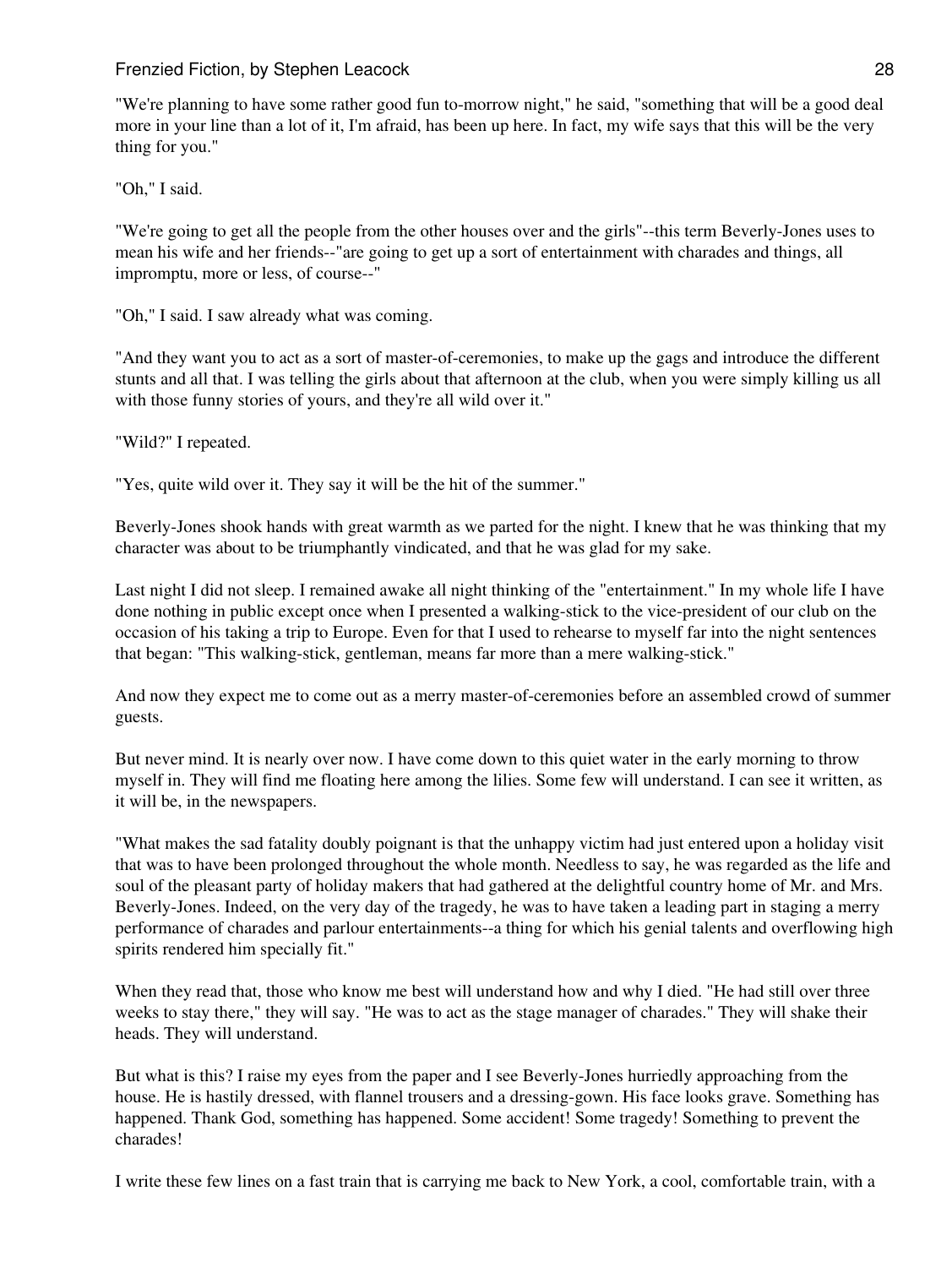deserted club-car where I can sit in a leather arm-chair, with my feet up on another, smoking, silent, and at peace.

Villages, farms and summer places are flying by. Let them fly. I, too, am flying--back to the rest and quiet of the city.

"Old man," Beverly-Jones said, as he laid his hand on mine very kindly--he is a decent fellow, after all, is Jones--"they're calling you by long-distance from New York."

"What is it?" I asked, or tried to gasp.

"It's bad news, old chap; fire in your office last evening. I'm afraid a lot of your private papers were burned. Robinson--that's your senior clerk, isn't it?--seems to have been on the spot trying to save things. He's badly singed about the face and hands. I'm afraid you must go at once."

"Yes, yes," I said, "at once."

"I know. I've told the man to get the trap ready right away. You've just time to catch the seven-ten. Come along."

"Right," I said. I kept my face as well as I could, trying to hide my exultation. The office burnt! Fine! Robinson's singed! Glorious! I hurriedly packed my things and whispered to Beverly-Jones farewell messages for the sleeping household. I never felt so jolly and facetious in my life. I could feel that Beverly-Jones was admiring the spirit and pluck with which I took my misfortune. Later on he would tell them all about it.

The trap ready! Hurrah! Good-bye, old man! Hurrah! All right. I'll telegraph. Right you are, good-bye. Hip, hip, hurrah! Here we are! Train right on time. Just these two bags, porter, and there's a dollar for you. What merry, merry fellows these darky porters are, anyway!

And so here I am in the train, safe bound for home and the summer quiet of my club.

Well done for Robinson! I was afraid that it had missed fire, or that my message to him had gone wrong. It was on the second day of my visit that I sent word to him to invent an accident--something, anything--to call me back. I thought the message had failed. I had lost hope. But it is all right now, though he certainly pitched the note pretty high.

Of course I can't let the Beverly-Joneses know that it was a put-up job. I must set fire to the office as soon as I get back. But it's worth it. And I'll have to singe Robinson about the face and hands. But it's worth that too!

#### VI. To Nature and Back Again

It was probably owing to the fact that my place of lodgment in New York overlooked the waving trees of Central Park that I was consumed, all the summer through, with a great longing for the woods. To me, as a lover of Nature, the waving of a tree conveys thoughts which are never conveyed to me except by seeing a tree wave.

This longing grew upon me. I became restless with it. In the daytime I dreamed over my work. At night my sleep was broken and restless. At times I would even wander forth, at night into the park, and there, deep in the night shadow of the trees, imagine myself alone in the recesses of the dark woods remote from the toil and fret of our distracted civilization.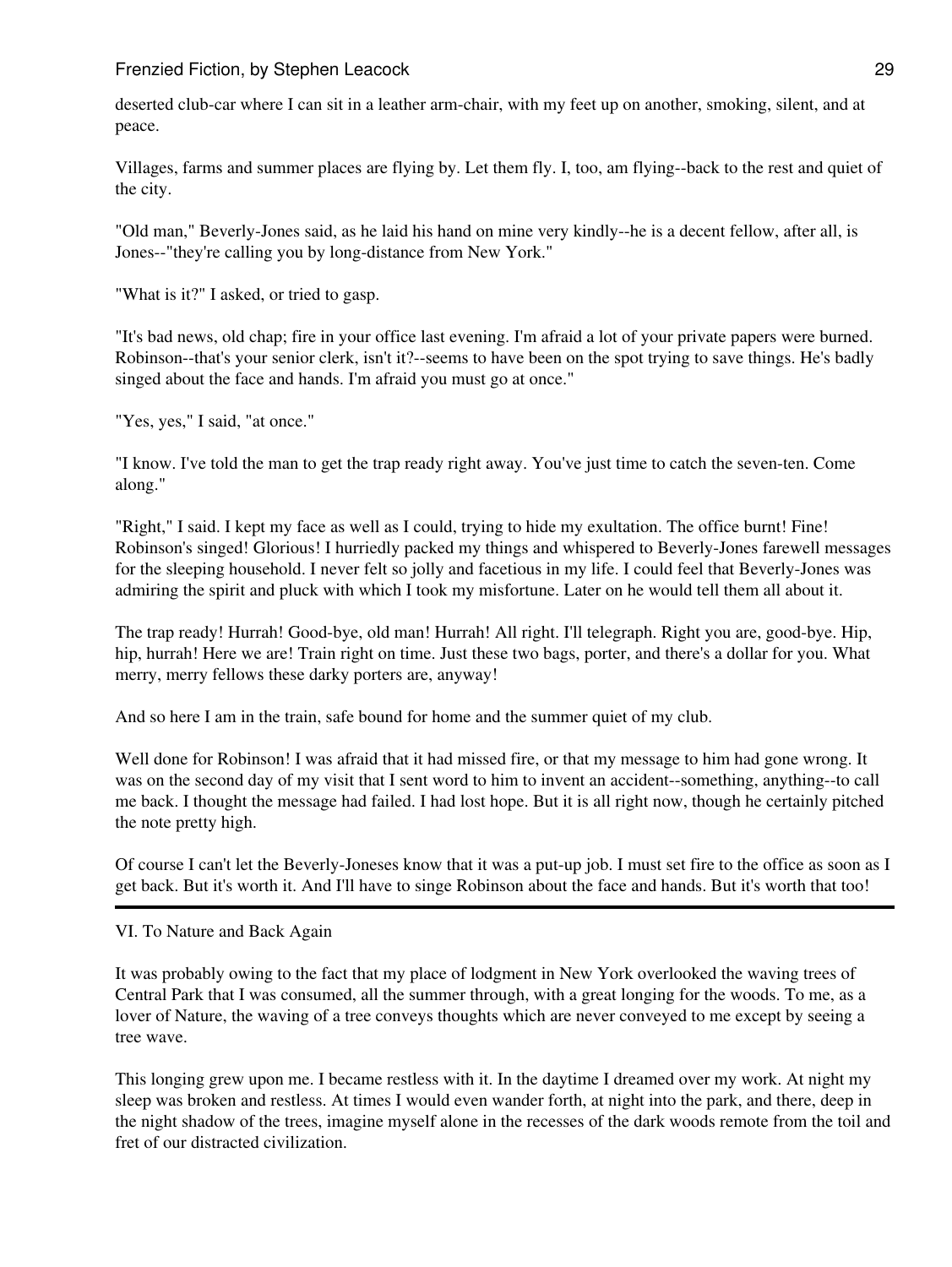This increasing feeling culminated in the resolve which becomes the subject of this narrative. The thought came to me suddenly one night. I woke from my sleep with a plan fully matured in my mind. It was this: I would, for one month, cast off all the travail and cares of civilized life and become again the wild man of the woods that Nature made me. My plan was to go to the edge of the great woods, somewhere in New England, divest myself of my clothes--except only my union suit--crawl into the woods, stay there a month and then crawl out again. To a trained woodsman and crawler like myself the thing was simplicity itself. For food I knew that I could rely on berries, roots, shoots, mosses, mushrooms, fungi, bungi--in fact the whole of Nature's ample storehouse; for my drink, the running brook and the quiet pool; and for my companions the twittering chipmunk, the chickadee, the chocktaw, the choo-choo, the chow-chow, and the hundred and one inhabitants of the forgotten glade and the tangled thicket.

Fortunately for me, my resolve came to me upon the last day in August. The month of September was my vacation. My time was my own. I was free to go.

On my rising in the morning my preparations were soon made; or, rather, there were practically no preparations to make. I had but to supply myself with a camera, my one necessity in the woods, and to say good-bye to my friends. Even this last ordeal I wished to make as brief as possible. I had no wish to arouse their anxiety over the dangerous, perhaps foolhardy, project that I had in mind. I wished, as far as possible, to say good-bye in such a way as to allay the very natural fears which my undertaking would excite in the minds of my friends.

From myself, although trained in the craft of the woods, I could not conceal the danger that I incurred. Yet the danger was almost forgotten in the extraordinary and novel interest that attached to the experiment. Would it prove possible for a man, unaided by our civilized arts and industries, to maintain himself naked--except for his union suit--in the heart of the woods? Could he do it, or could he not? And if he couldn't what then?

But this last thought I put from me. Time alone could answer the question.

As in duty bound, I went first to the place of business where I am employed, to shake hands and say good-bye to my employer.

"I am going," I said, "to spend a month naked alone in the woods."

He looked up from his desk with genial kindliness.

"That's right," he said, "get a good rest."

"My plan is," I added, "to live on berries and funguses."

"Fine," he answered. "Well, have a good time, old man--good-bye."

Then I dropped in casually upon one of my friends.

"Well," I said, "I'm off to New England to spend a month naked."

"Nantucket," he said, "or Newport?"

"No," I answered, speaking as lightly as I could. "I'm going into the woods and stay there naked for a month."

"Oh, yes," he said. "I see. Well, good-bye, old chap--see you when you get back."

After that I called upon two or three other men to say a brief word of farewell. I could not help feeling slightly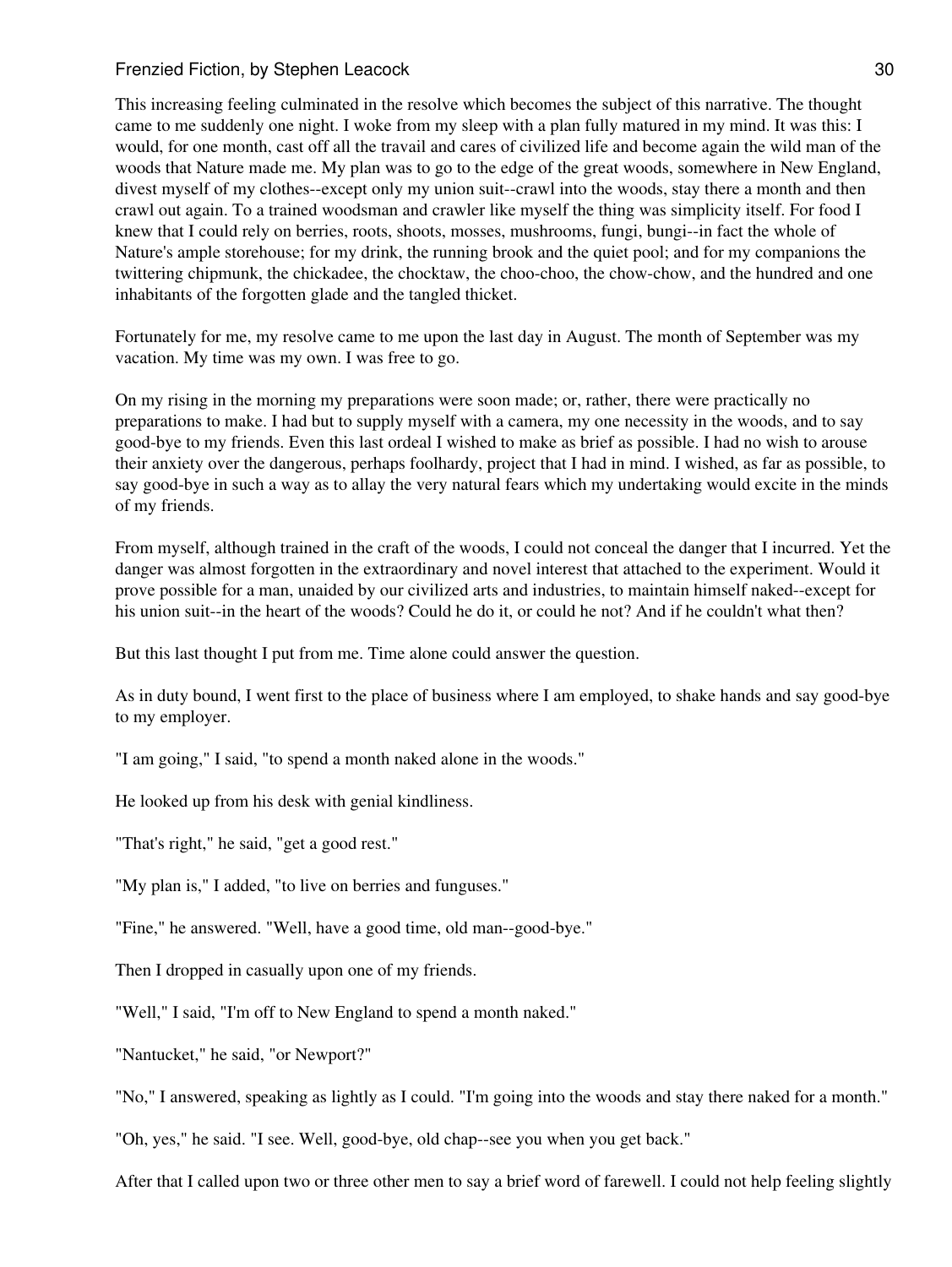nettled, I must confess, at the very casual way in which they seemed to take my announcement. "Oh, yes," they said, "naked in the woods, eh? Well, ta-ta till you get back."

Here was a man about to risk his life--for there was no denying the fact--in a great sociological experiment, yet they received the announcement with absolute unconcern. It offered one more assurance, had I needed it, of the degenerate state of the civilization upon which I was turning my back.

On my way to the train I happened to run into a newspaper reporter with whom I have some acquaintance.

"I'm just off," I said, "to New England to spend a month naked--at least naked all but my union suit--in the woods; no doubt you'll like a few details about it for your paper."

"Thanks, old man," he said, "we've pretty well given up running that nature stuff. We couldn't do anything with it--unless, of course, anything happens to you. Then we'd be glad to give you some space."

Several of my friends had at least the decency to see me off on the train. One, and one alone accompanied me on the long night-ride to New England in order that he might bring back my clothes, my watch, and other possessions from the point where I should enter the woods, together with such few messages of farewell as I might scribble at the last moment.

It was early morning when we arrived at the wayside station where we were to alight. From here we walked to the edge of the woods. Arrived at this point we halted. I took off my clothes, with the exception of my union suit. Then, taking a pot of brown stain from my valise, I proceeded to dye my face and hands and my union suit itself a deep butternut brown.

"What's that for?" asked my friend.

"For protection," I answered. "Don't you know that all animals are protected by their peculiar markings that render them invisible? The caterpillar looks like the leaf it eats from; the scales of the fish counterfeit the glistening water of the brook; the bear and the 'possum are coloured like the tree-trunks on which they climb. There!" I added, as I concluded my task. "I am now invisible."

"Gee!" said my friend.

I handed him back the valise and the empty paint-pot, dropped to my hands and knees--my camera slung about my neck--and proceeded to crawl into the bush. My friend stood watching me.

"Why don't you stand up and walk?" I heard him call.

I turned half round and growled at him. Then I plunged deeper into the bush, growling as I went.

After ten minutes' active crawling I found myself in the heart of the forest. It reached all about me on every side for hundreds of miles. All around me was the unbroken stillness of the woods. Not a sound reached my ear save the twittering of a squirrel, or squirl, in the branches high above my head or the far-distant call of a loon hovering over some woodland lake.

I judged that I had reached a spot suitable for my habitation.

My first care was to make a fire. Difficult though it might appear to the degenerate dweller of the city to do this, to the trained woodsman, such as I had now become, it is nothing. I selected a dry stick, rubbed it vigorously against my hind leg, and in a few moments it broke into a generous blaze. Half an hour later I was sitting beside a glowing fire of twigs discussing with great gusto an appetizing mess of boiled grass and fungi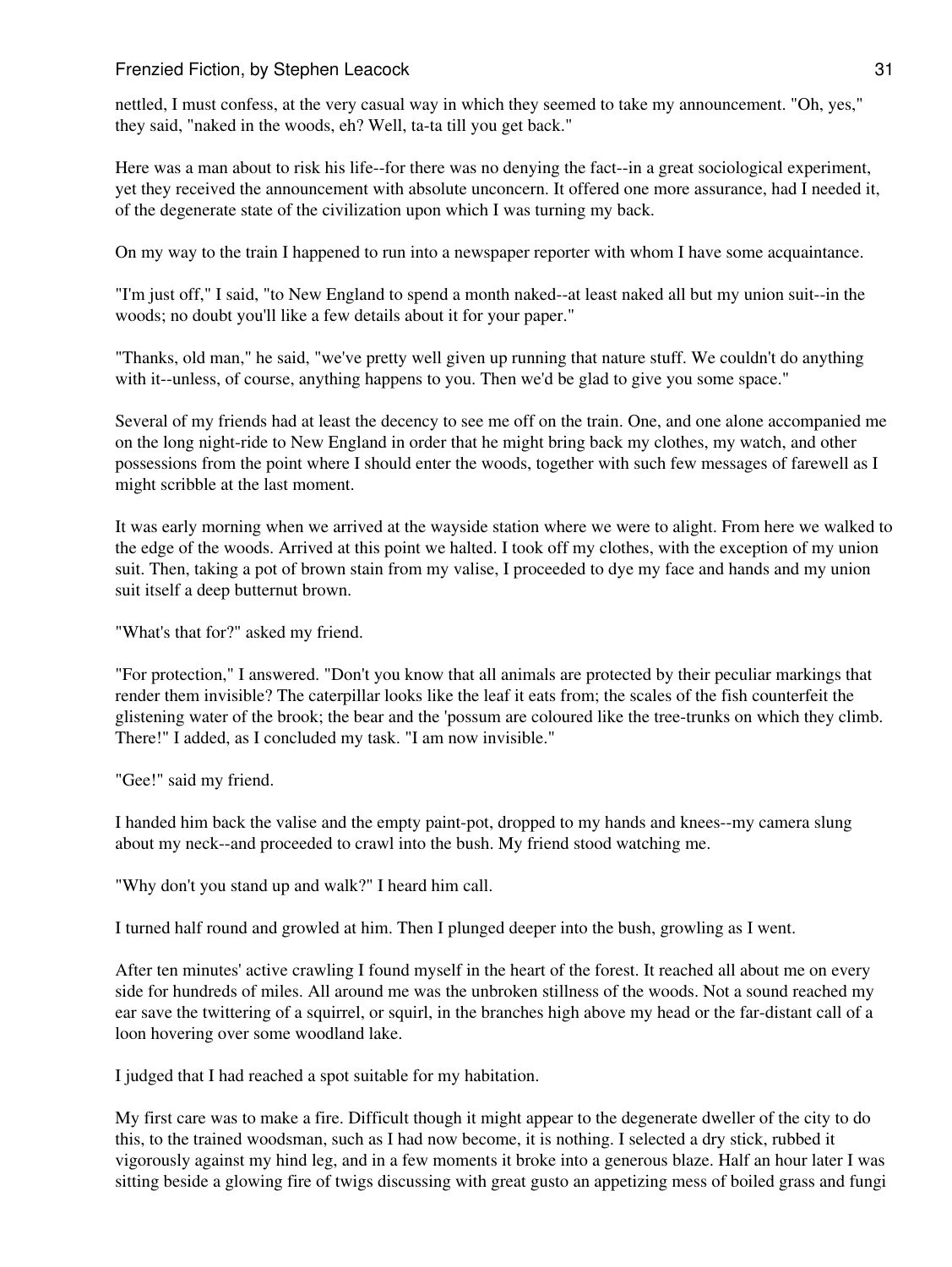cooked in a hollow stone.

I ate my fill, not pausing till I was full, careless, as the natural man ever is, of the morrow. Then, stretched out upon the pine-needles at the foot of a great tree, I lay in drowsy contentment listening to the song of the birds, the hum of the myriad insects and the strident note of the squirrel high above me. At times I would give utterance to the soft answering call, known to every woodsman, that is part of the freemasonry of animal speech. As I lay thus, I would not have exchanged places with the pale dweller in the city for all the wealth in the world. Here I lay remote from the world, happy, full of grass, listening to the crooning of the birds.

But the mood of inaction and reflection cannot last, even with the lover of Nature. It was time to be up and doing. Much lay before me to be done before the setting of the sun should bring with it, as I fully expected it would, darkness. Before night fell I must build a house, make myself a suit of clothes, lay in a store of nuts, and in short prepare myself for the oncoming of winter, which, in the bush, may come on at any time in the summer.

I rose briskly from the ground to my hands and knees and set myself to the building of my house. The method that I intended to follow here was merely that which Nature has long since taught to the beaver and which, moreover, is known and practised by the gauchos of the pampas, by the googoos of Rhodesia and by many other tribes. I had but to select a suitable growth of trees and gnaw them down with my teeth, taking care so to gnaw them that each should fall into the place appointed for it in the building. The sides, once erected in this fashion, another row of trees, properly situated, is gnawed down to fall crosswise as the roof.

I set myself briskly to work and in half an hour had already the satisfaction of seeing my habitation rising into shape. I was still gnawing with unabated energy when I was interrupted by a low growling in the underbrush. With animal caution I shrank behind a tree, growling in return. I could see something moving in the bushes, evidently an animal of large size. From its snarl I judged it to be a bear. I could hear it moving nearer to me. It was about to attack me. A savage joy thrilled through me at the thought, while my union suit bristled with rage from head to foot as I emitted growl after growl of defiance. I bared my teeth to the gums, snarling, and lashed my flank with my hind foot. Eagerly I watched for the onrush of the bear. In savage combat who strikes first wins. It was my idea, as soon as the bear should appear, to bite off its front legs one after the other. This initial advantage once gained, I had no doubt of ultimate victory.

The brushes parted. I caught a glimpse of a long brown body and a hairy head. Then the creature reared up, breasting itself against a log, full in front of me. Great heavens! It was not a bear at all. It was a man.

He was dressed, as I was, in a union suit, and his face and hands, like mine, were stained a butternut brown. His hair was long and matted and two weeks' stubble of beard was on his face.

For a minute we both glared at one another, still growling. Then the man rose up to a standing position with a muttered exclamation of disgust.

"Ah, cut it out," he said. "Let's talk English."

He walked over towards me and sat down upon a log in an attitude that seemed to convey the same disgust as the expression of his features. Then he looked round about him.

"What are you doing?" he said.

"Building a house," I answered.

"I know," he said with a nod. "What are you here for?"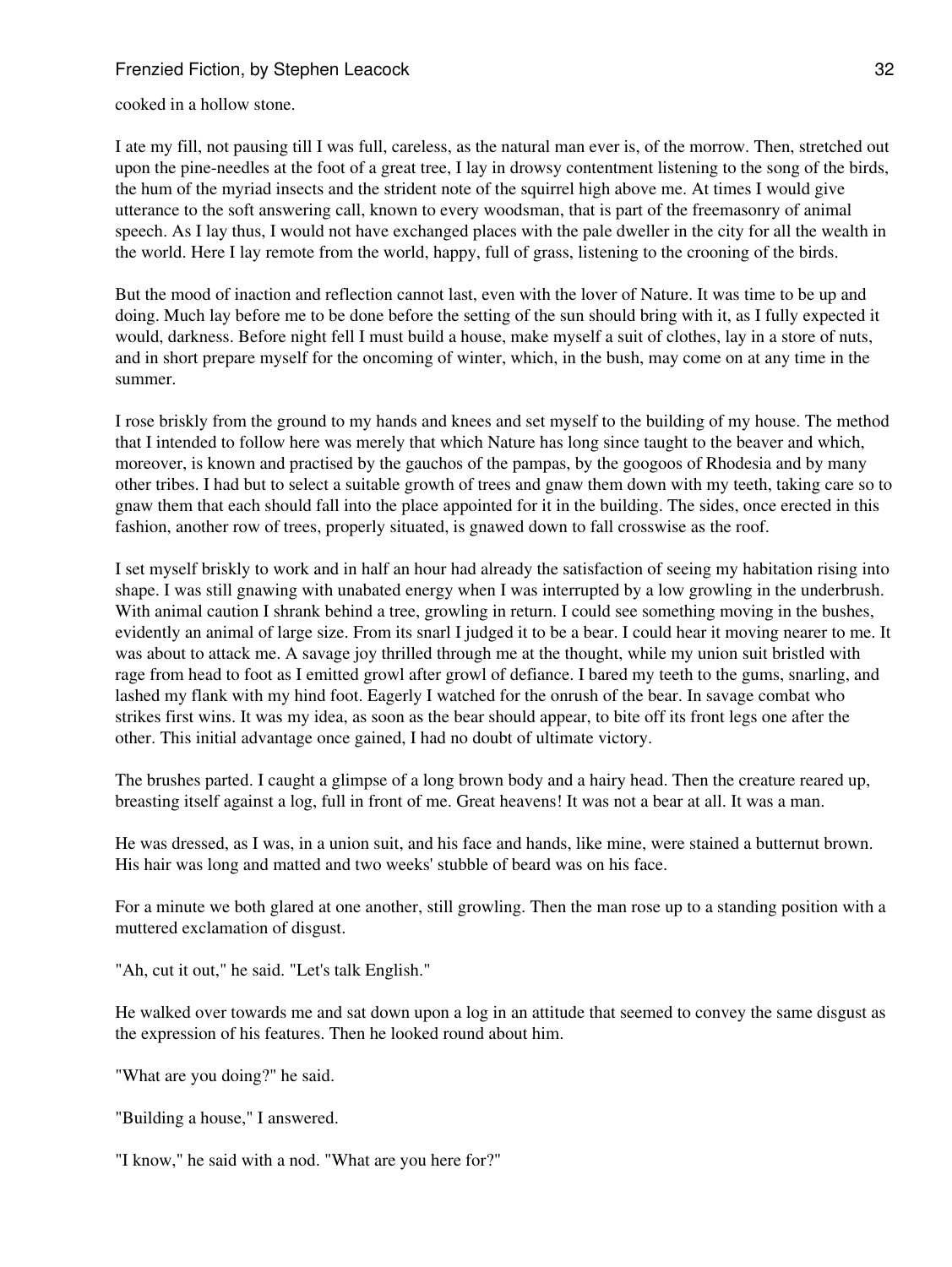"Why," I explained, "my plan is this: I want to see whether a man can come out here in the woods, naked, with no aid but that of his own hands and his own ingenuity and--"

"Yes, yes, I know," interrupted the disconsolate man. "Earn himself a livelihood in the wilderness, live as the cave-man lived, carefree and far from the curse of civilization!"

"That's it. That was my idea," I said, my enthusiasm rekindling as I spoke. "That's what I'm doing; my food is to be the rude grass and the roots that Nature furnishes for her children, and for my drink--"

"Yes, yes," he interrupted again with impatience, "for your drink the running rill, for your bed the sweet couch of hemlock, and for your canopy the open sky lit with the soft stars in the deep-purple vault of the dewy night. I know."

"Great heavens, man!" I exclaimed. "That's my idea exactly. In fact, those are my very phrases. How could you have guessed it?"

He made a gesture with his hand to indicate weariness and disillusionment.

"Pshaw!" he said. "I know it because I've been doing it. I've been here a fortnight now on this open-air, life-in-the-woods game. Well, I'm sick of it! This last lets me out."

"What last?" I asked.

"Why, meeting you. Do you realize that you are the nineteenth man that I've met in the last three days running about naked in the woods? They're all doing it. The woods are full of them."

"You don't say so!" I gasped.

"Fact. Wherever you go in the bush you find naked men all working out this same blasted old experiment. Why, when you get a little farther in you'll see signs up: NAKED MEN NOT ALLOWED IN THIS BUSH, and NAKED MEN KEEP OFF, and GENTLEMEN WHO ARE NAKED WILL KINDLY KEEP TO THE HIGH ROAD, and a lot of things like that. You must have come in at a wrong place or you'd have noticed the little shanties that they have now at the edge of the New England bush with signs up: UNION SUITS BOUGHT AND SOLD, CAMERAS FOR SALE OR TO RENT, HIGHEST PRICE FOR CAST-OFF CLOTHING, and all that sort of thing."

"No," I said. "I saw nothing."

"Well, you look when you go back. As for me, I'm done with it. The thing's worked out. I'm going back to the city to see whether I can't, right there in the heart of the city, earn myself a livelihood with my unaided hands and brains. That's the real problem; no more bumming on the animals for me. This bush business is too easy. Well, good-bye; I'm off."

"But stop a minute," I said. "How is it that, if what you say is true, I haven't seen or heard anybody in the bush, and I've been here since the middle of the morning?"

"Nonsense," the man answered. "They were probably all round you but you didn't recognize them."

"No, no, it's not possible. I lay here dreaming beneath a tree and there wasn't a sound, except the twittering of a squirrel and, far away, the cry of a lake-loon, nothing else."

"Exactly, the twittering of a squirrel! That was some feller up the tree twittering to beat the band to let on that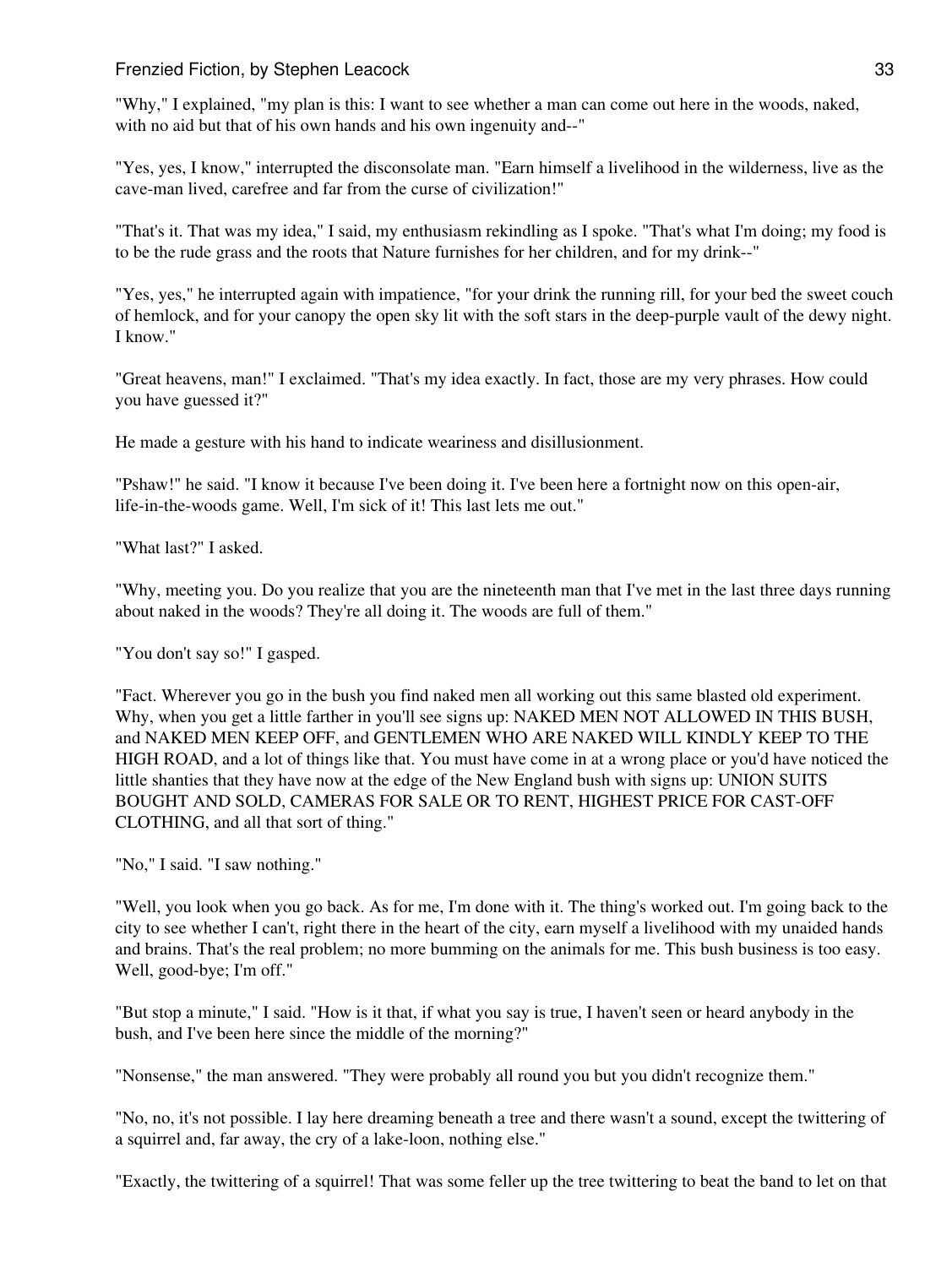he was a squirrel, and no doubt some other feller calling out like a loon over near the lake. I suppose you gave them the answering cry?"

"I did," I said. "I gave that low guttural note which--"

"Precisely--which is the universal greeting in the freemasonry of animal speech. I see you've got it all down pat. Well, good-bye again. I'm off. Oh, don't bother to growl, please. I'm sick of that line of stuff."

"Good-bye," I said.

He slid through the bushes and disappeared. I sat where I was, musing, my work interrupted, a mood of bitter disillusionment heavy upon me. So I sat, it may have been for hours.

In the far distance I could hear the faint cry of a bittern in some lonely marsh.

"Now, who the deuce is making that noise?" I muttered. "Some silly fool, I suppose, trying to think he's a waterfowl. Cut it out!"

Long I lay, my dream of the woods shattered, wondering what to do.

Then suddenly there came to my ear the loud sound of voices, human voices, strident and eager, with nothing of the animal growl in them.

"He's in there. I seen him!" I heard some one call.

Rapidly I dived sideways into the underbrush, my animal instinct strong upon me again, growling as I went. Instinctively I knew that it was I that they were after. All the animal joy of being hunted came over me. My union suit stood up on end with mingled fear and rage.

As fast as I could I retreated into the wood. Yet somehow, as I moved, the wood, instead of growing denser, seemed to thin out. I crouched low, still growling and endeavouring to bury myself in the thicket. I was filled with a wild sense of exhilaration such as any lover of the wild life would feel at the knowledge that he is being chased, that some one is after him, that some one is perhaps just a few feet behind him, waiting to stick a pitchfork into him as he runs. There is no ecstasy like this.

Then I realized that my pursuers had closed in on me. I was surrounded on all sides.

The woods had somehow grown thin. They were like the mere shrubbery of a park--it might be of Central Park itself. I could hear among the deeper tones of men the shrill voices of boys. "There he is," one cried, "going through them bushes! Look at him humping himself!" "What is it, what's the sport?" another called. "Some crazy guy loose in the park in his underclothes and the cops after him."

Then they closed in on me. I recognized the blue suits of the police force and their short clubs. In a few minutes I was dragged out of the shrubbery and stood in the open park in my pyjamas, wide awake, shivering in the chilly air of early morning.

Fortunately for me, it was decided at the police-court that sleep-walking is not an offence against the law. I was dismissed with a caution.

My vacation is still before me, and I still propose to spend it naked. But I shall do so at Atlantic City.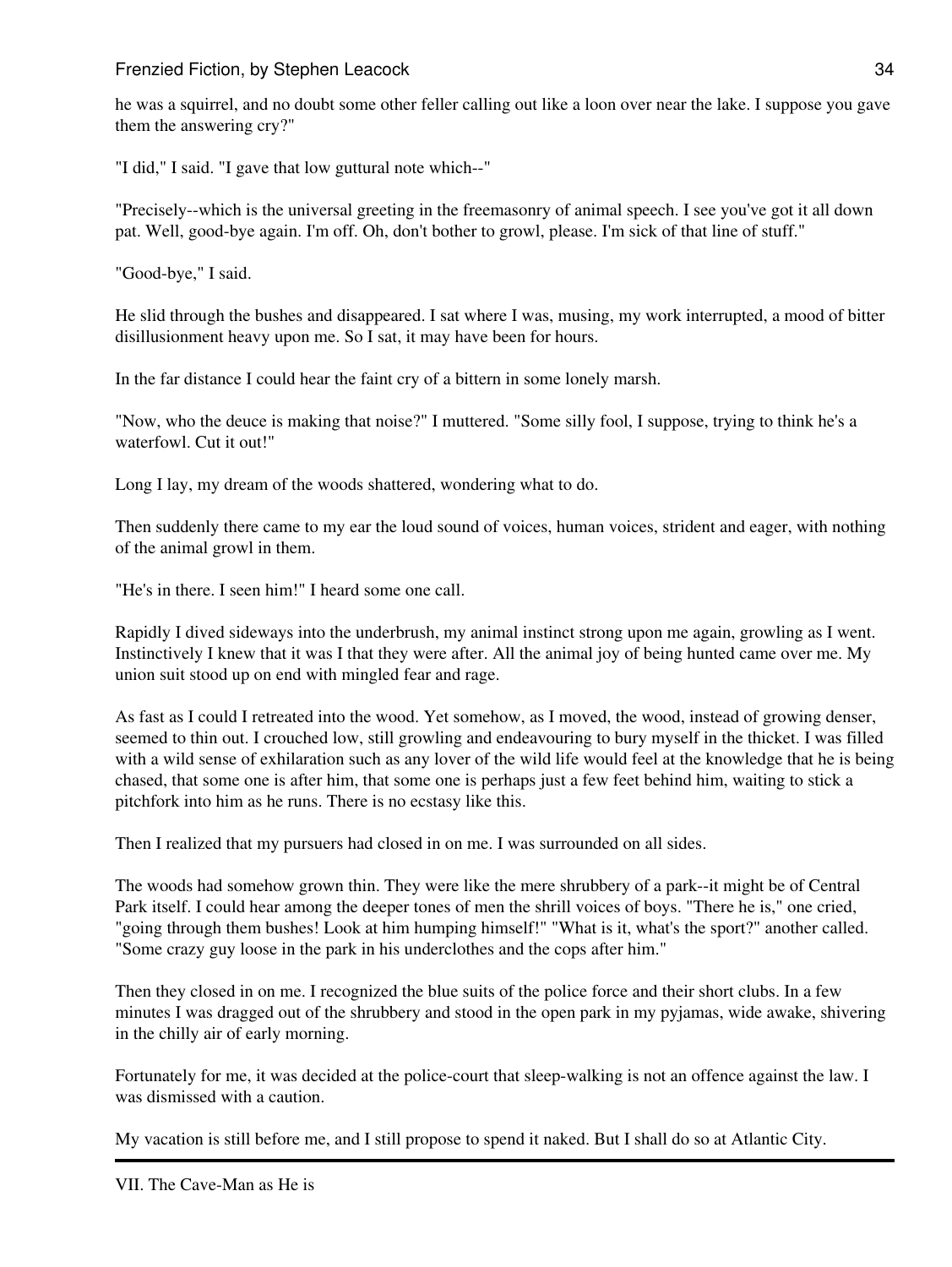I think it likely that few people besides myself have ever actually seen and spoken with a "cave-man."

Yet everybody nowadays knows all about the cave-man. The fifteen-cent magazines and the new fiction have made him a familiar figure. A few years ago, it is true, nobody had ever heard of him. But lately, for some reason or other, there has been a run on the cave-man. No up-to-date story is complete without one or two references to him. The hero, when the heroine slights him, is said to "feel for a moment the wild, primordial desire of the cave-man, the longing to seize her, to drag her with him, to carry her away, to make her his." When he takes her in his arms it is recorded that "all the elemental passion of the cave-man surges through him." When he fights, on her behalf against a dray-man or a gun-man or an ice-man or any other compound that makes up a modern villain, he is said to "feel all the fierce fighting joy of the cave-man." If they kick him in the ribs, he likes it. If they beat him over the head, he never feels it; because he is, for the moment, a cave-man. And the cave-man is, and is known to be, quite above sensation.

The heroine, too, shares the same point of view. "Take me," she murmurs as she falls into the hero's embrace, "be my cave-man." As she says it there is, so the writer assures us, something of the fierce light of the cave-woman in her eyes, the primordial woman to be wooed and won only by force.

So, like everybody else, I had, till I saw him, a great idea of the cave-man. I had a clear mental picture of him--huge, brawny, muscular, a wolfskin thrown about him and a great war-club in his hand. I knew him as without fear with nerves untouched by our effete civilization, fighting, as the beasts fight, to the death, killing without pity and suffering without a moan.

It was a picture that I could not but admire.

I liked, too--I am free to confess it--his peculiar way with women. His system was, as I understood it, to take them by the neck and bring them along with him. That was his fierce, primordial way of "wooing" them. And they liked it. So at least we are informed by a thousand credible authorities. They liked it. And the modern woman, so we are told, would still like it if only one dared to try it on. There's the trouble; if one only *dared*!

I see lots of them--I'll be frank about it--that I should like to grab, to sling over my shoulder and carry away with me; or, what is the same thing, allowing for modern conditions, have an express man carry them. I notice them at Atlantic City, I see them in Fifth Avenue--yes, everywhere. But would they come? That's the *deuce* of it. Would they come right along, like the cave-woman, merely biting off my ear as they came, or are they degenerate enough to bring an action against me, indicting the express company as a party of the second part?

Doubts such as these prevent me from taking active measures. But they leave me, as they leave many another man, preoccupied and fascinated with the cave-man.

One may imagine, then, my extraordinary interest in him when I actually met him in the flesh. Yet the thing came about quite simply, indeed more by accident than by design, an adventure open to all.

It so happened that I spent my vacation in Kentucky--the region, as everybody knows, of the great caves. They extend--it is a matter of common knowledge--for hundreds of miles; in some places dark and sunless tunnels, the black silence broken only by the dripping of the water from the roof; in other places great vaults like subterranean temples, with vast stone arches sweeping to the dome, and with deep, still water of unfathomed depth as the floor; and here and there again they are lighted from above through rifts in the surface of the earth, and are dry and sand strewn--fit for human habitation.

In such caves as these--so has the obstinate legend run for centuries--there still dwell cave-men, the dwindling remnant of their race. And here it was that I came across him.

I had penetrated into the caves far beyond my guides. I carried a revolver and had with me an electric lantern,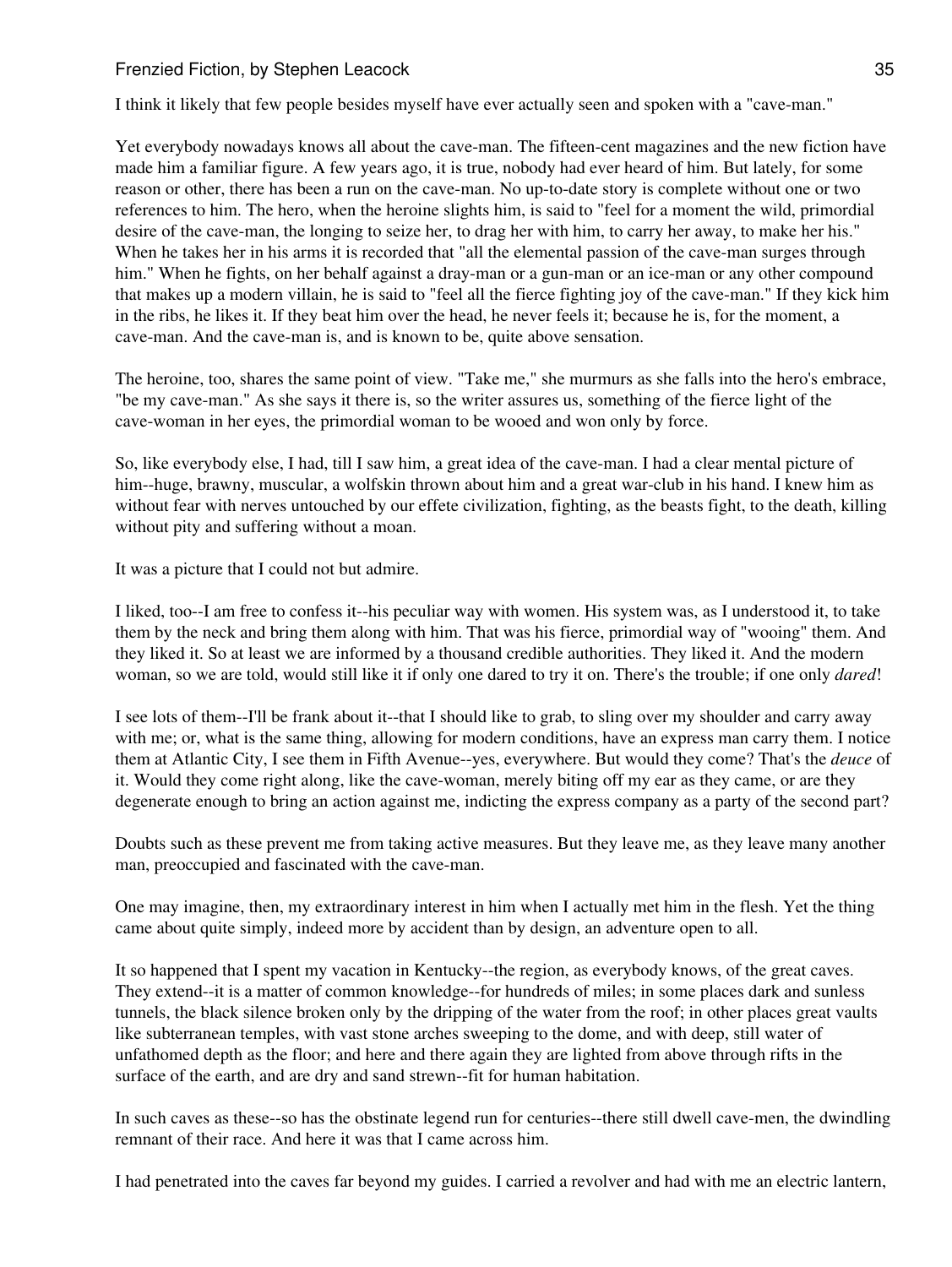but the increasing sunlight in the cave as I went on had rendered the latter needless.

There he sat, a huge figure, clad in a great wolfskin. Besides him lay a great club. Across his knee was a spear round which he was binding sinews that tightened under his muscular hand. His head was bent over his task. His matted hair had fallen over his eyes. He did not see me till I was close beside him on the sanded floor of the cave. I gave a slight cough.

"Excuse me!" I said.

The Cave-man gave a startled jump.

"My goodness," he said, "you startled me!"

I could see that he was quite trembling.

"You came along so suddenly," he said, "it gave me the jumps." Then he muttered, more to himself than to me, "Too much of this darned cave-water! I must quit drinking it."

I sat down near to the Caveman on a stone, taking care to place my revolver carefully behind it. I don't mind admitting that a loaded revolver, especially as I get older, makes me nervous. I was afraid that he might start fooling with it. One can't be too careful.

As a way of opening conversation I picked up the Cave-man's club.

"Say," I said, "that's a great club you have, eh? By gee! it's heavy!"

"Look out!" said the Cave-man with a certain agitation in his voice as he reached out and took the club from me. "Don't fool with that club! It's loaded! You know you could easily drop the club on your toes, or on mine. A man can't be too careful with a loaded club."

He rose as he said this and carried the club to the other side of the cave, where he leant it against the wall. Now that he stood up and I could examine him he no longer looked so big. In fact he was not big at all. The effect of size must have come, I think, from the great wolfskin that he wore. I have noticed the same thing in Grand Opera. I noticed, too, for the first time that the cave we were in seemed fitted up, in a rude sort of way, like a dwelling-room.

"This is a nice place you've got," I said.

"Dandy, isn't it?" he said, as he cast his eyes around. "*She* fixed it up. She's got great taste. See that mud sideboard? That's the real thing, A-one mud! None of your cheap rock about that. We fetched that mud for two miles to make that. And look at that wicker bucket. Isn't it great? Hardly leaks at all except through the sides, and perhaps a little through the bottom. *She* wove that. She's a humdinger at weaving."

He was moving about as he spoke, showing me all his little belongings. He reminded me for all the world of a man in a Harlem flat, showing a visitor how convenient it all is. Somehow, too, the Cave-man had lost all appearance of size. He looked, in fact, quite little, and when he had pushed his long hair back from his forehead he seemed to wear that same, worried, apologetic look that we all have. To a higher being, if there is such, our little faces one and all appear, no doubt, pathetic.

I knew that he must be speaking about his wife.

"Where is she?" I asked.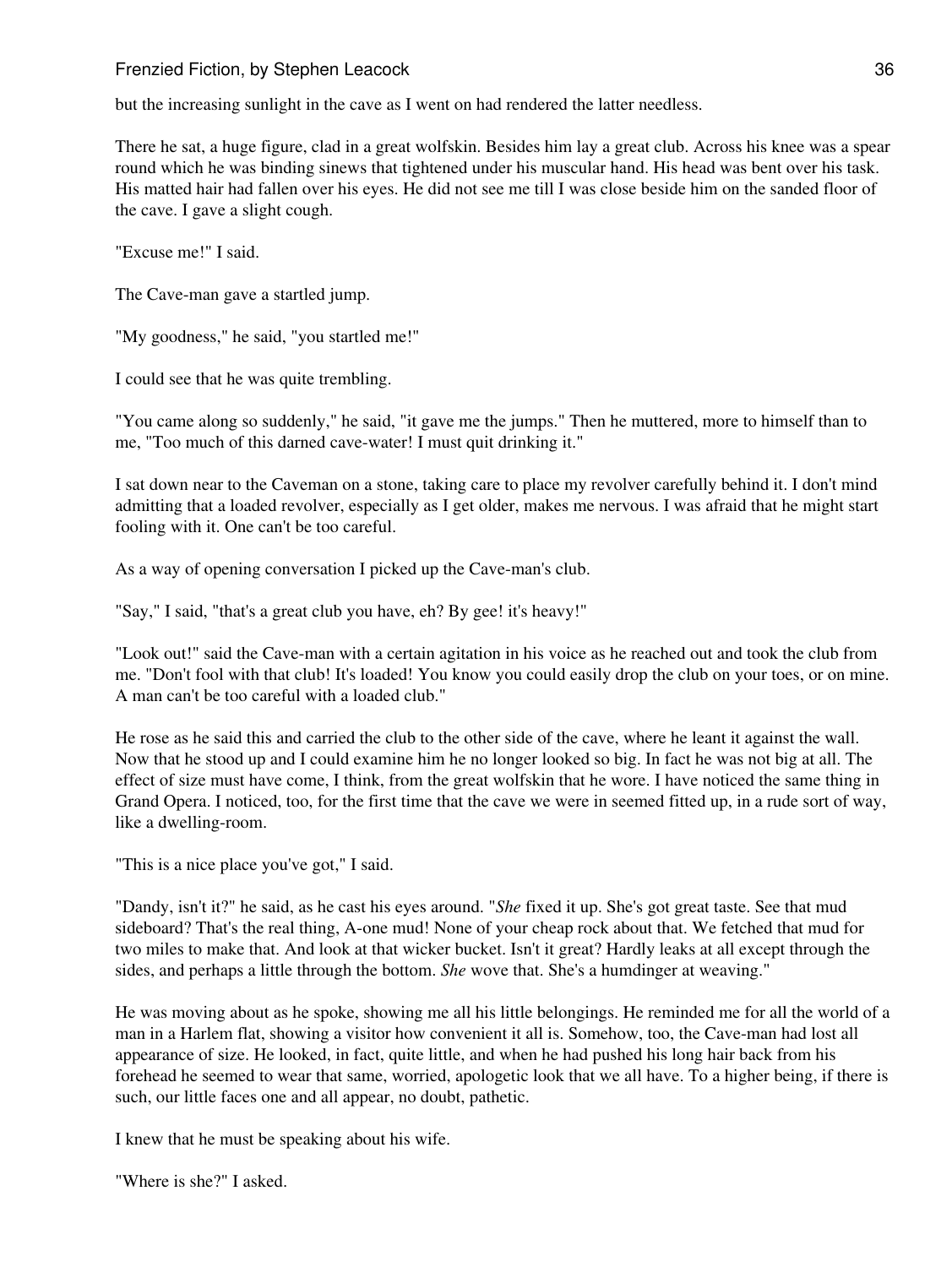"My wife?" he said. "Oh, she's gone out somewhere through the caves with the kid. You didn't meet our kid as you came along, did you? No? Well, he's the greatest boy you even saw. He was only two this nineteenth of August. And you should hear him say 'Pop' and 'Mom' just as if he was grown up. He is really, I think, about the brightest boy I've ever known--I mean quite apart from being his father, and speaking of him as if he were anyone else's boy. You didn't meet them?"

# "No," I said, "I didn't."

"Oh, well," the Cave-man went on, "there are lots of ways and passages through. I guess they went in another direction. The wife generally likes to take a stroll round in the morning and see some of the neighbours. But, say," he interrupted, "I guess I'm forgetting my manners. Let me get you a drink of cave-water. Here, take it in this stone mug! There you are, say when! Where do we get it? Oh, we find it in parts of the cave where it filters through the soil above. Alcoholic? Oh, yes, about fifteen per cent, I think. Some say it soaks all through the soil of this State. Sit down and be comfortable, and, say if you hear the woman coming just slip your mug behind that stone out of sight. Do you mind? Now, try one of these elm-root cigars. Oh, pick a good one--there are lots of them!"

We seated ourselves in some comfort on the soft sand, our backs against the boulders, sipping cave-water and smoking elm-root cigars. It seemed altogether as if one were back in civilization, talking to a genial host.

"Yes," said the Cave-man, and he spoke, as it were, in a large and patronizing way. "I generally let my wife trot about as she likes in the daytime. She and the other women nowadays are getting up all these different movements, and the way I look at it is that if it amuses her to run around and talk and attend meetings, why let her do it. Of course," he continued, assuming a look of great firmness, "if I liked to put my foot down--"

"Exactly, exactly," I said. "It's the same way with us!"

"Is it now!" he questioned with interest. "I had imagined that it was all different Outside. You're from the Outside, aren't you? I guessed you must be from the skins you wear."

"Have you never been Outside?" I asked.

"No fear!" said the Cave-man. "Not for mine! Down here in the caves, clean underground and mostly in the dark, it's all right. It's nice and safe." He gave a sort of shudder. "Gee! You fellows out there must have your nerve to go walking around like that on the outside rim of everything, where the stars might fall on you or a thousand things happen to you. But then you Outside Men have got a natural elemental fearlessness about you that we Cave-men have lost. I tell you, I was pretty scared when I looked up and saw you standing there."

"Had you never seen any Outside Men?" I asked.

"Why, yes," he answered, "but never close. The most I've done is to go out to the edges of the cave sometimes and look out and see them, Outside Men and Women, in the distance. But of course, in one way or another, we Cave-men know all about them. And the thing we envy most in you Outside Men is the way you treat your women! By gee! You take no nonsense from them--you fellows are the real primordial, primitive men. We've lost it somehow."

"Why, my dear fellow--" I began.

But the Cave-man, who had sat suddenly upright, interrupted.

"Quick! quick!" he said. "Hide that infernal mug! She's coming. Don't you hear!"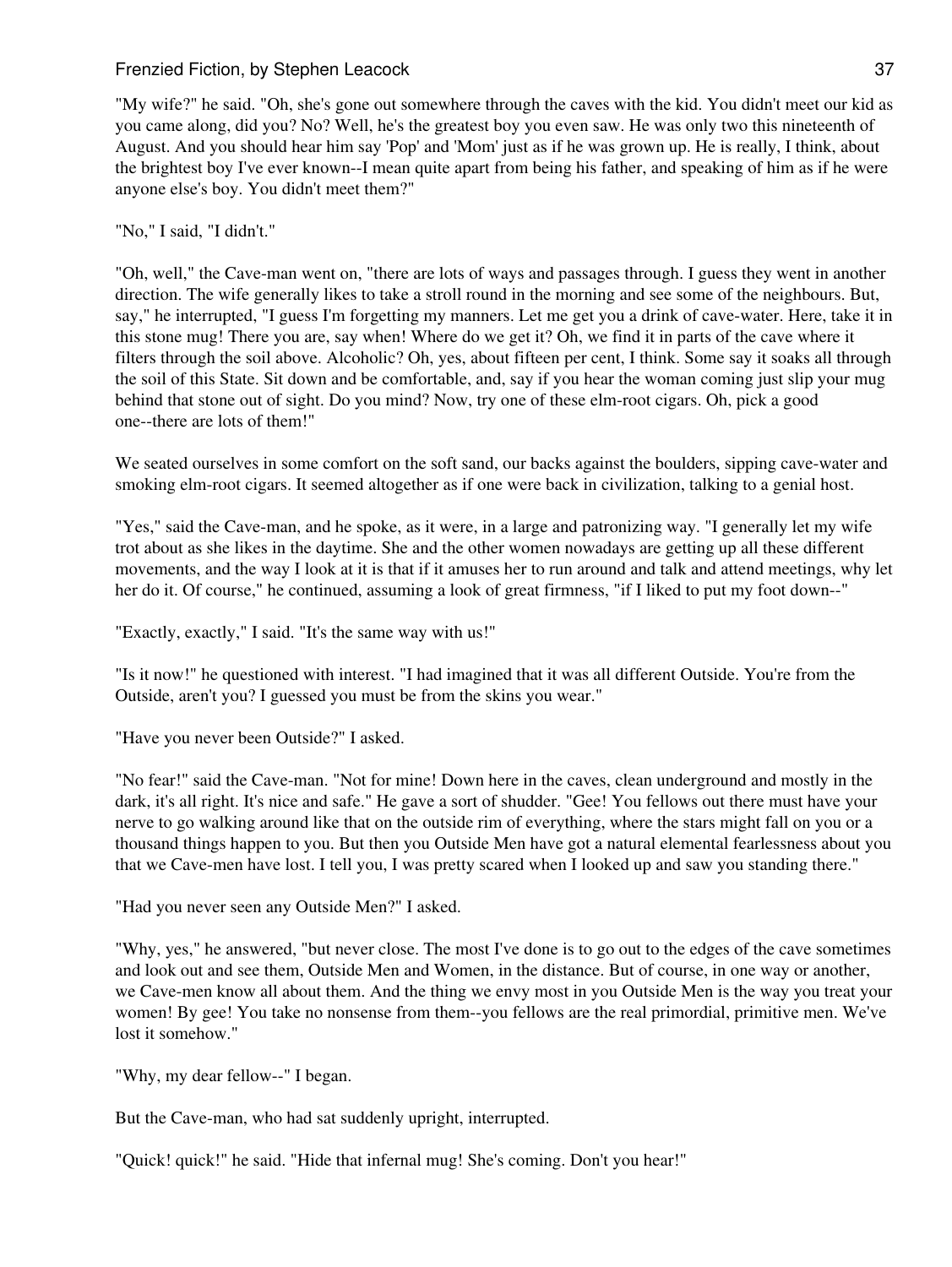As he spoke I caught the sound of a woman's voice somewhere in the outer passages of the cave.

"Now, Willie," she was saying, speaking evidently to the Cave-child, "you come right along back with me, and if I ever catch you getting in such a mess as that again I'll never take you anywhere, so there!"

Her voice had grown louder. She entered the cave as she spoke--a big-boned woman in a suit of skins leading by the hand a pathetic little mite in a rabbit-skin, with blue eyes and a slobbered face.

But as I was sitting the Cave-woman evidently couldn't see me; for she turned at once to speak to her husband, unconscious of my presence.

"Well, of all the idle creatures!" she exclaimed. "Loafing here in the sand"--she gave a sniff--"and smoking--"

"My dear," began the Cave-man.

"Don't you my-dear me!" she answered. "Look at this place! Nothing tidied up yet and the day half through! Did you put the alligator on to boil?"

"I was just going to say--" began the Cave-man.

"*Going* to say! Yes, I don't doubt you were going to say. You'd go on saying all day if I'd let you. What I'm asking you is, is the alligator on to boil for dinner or is it not--My gracious!" She broke off all of a sudden, as she caught sight of me. "Why didn't you say there was company? Land sakes! And you sit there and never say there was a gentleman here!"

She had hustled across the cave and was busily arranging her hair with a pool of water as a mirror.

"Gracious!" she said, "I'm a perfect fright! You must excuse me," she added, looking round toward me, "for being in this state. I'd just slipped on this old fur blouse and run around to a neighbour's and I'd no idea that he was going to bring in company. Just like him! I'm afraid we've nothing but a plain alligator stew to offer you, but I'm sure if you'll stay to dinner--"

She was hustling about already, good primitive housewife that she was, making the stone-plates rattle on the mud table.

"Why, really--" I began. But I was interrupted by a sudden exclamation from both the Cave-man and the Cave-woman together:

"Willie! where's Willie!"

"Gracious!" cried the woman. "He's wandered out alone--oh, hurry, look for him! Something might get him! He may have fallen in the water! Oh, hurry!"

They were off in a moment, shouting into the dark passages of the outer cave: "Willie! Willie!" There was agonized anxiety in their voices.

And then in a moment, as it seemed, they were back again, with Willie in their arms, blubbering, his rabbit-skin all wet.

"Goodness gracious!" said the Cave-woman. "He'd fallen right in, the poor little man. Hurry, dear, and get something dry to wrap him in! Goodness, what a fright! Quick, darling, give me something to rub him with."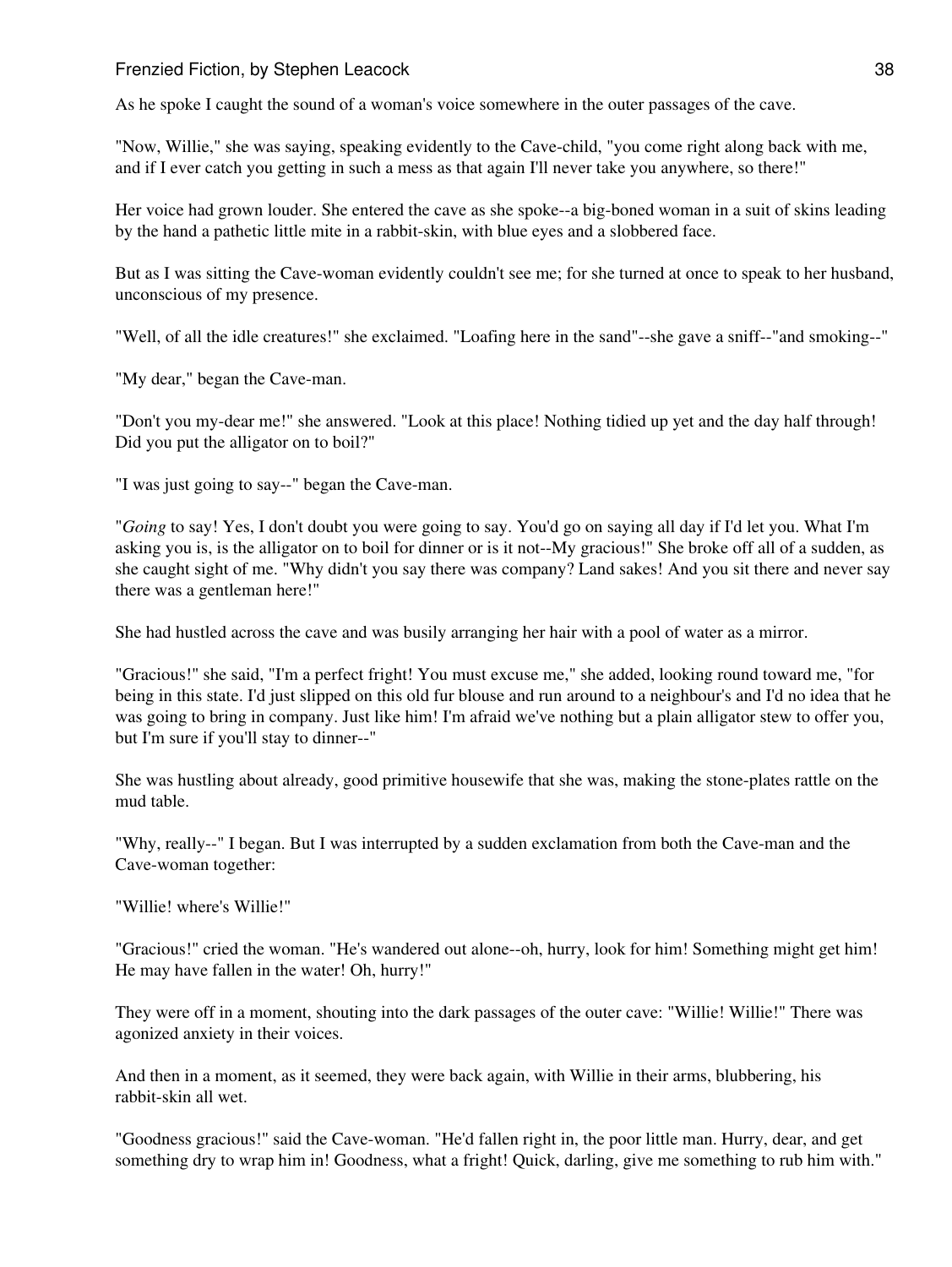Anxiously the Cave-parents moved about beside the child, all quarrel vanished.

"But surely," I said, as they calmed down a little, "just there where Willie fell in, beside the passage that I came through, there is only three inches of water."

"So there is," they said, both together, "but just suppose it had been three feet!"

Later on, when Willie was restored, they both renewed their invitation to me to stay to dinner.

"Didn't you say," said the Cave-man, "that you wanted to make some notes on the difference between Cave-people and the people of your world of to-day?"

"I thank you," I answered, "I have already all the notes I want!"

VIII. Ideal Interviews

I. WITH A EUROPEAN PRINCE

With any European Prince, travelling in America

On receiving our card the Prince, to our great surprise and pleasure, sent down a most cordial message that he would be delighted to see us at once. This thrilled us.

"Take us," we said to the elevator boy, "to the apartments of the Prince." We were pleased to see him stagger and lean against his wheel to get his breath back.

In a few moments we found ourselves crossing the threshold of the Prince's apartments. The Prince, who is a charming young man of from twenty-six to twenty-seven, came across the floor to meet us with an extended hand and a simple gesture of welcome. We have seldom seen anyone come across the floor more simply.

The Prince, who is travelling incognito as the Count of Flim Flam, was wearing, when we saw him, the plain morning dress of a gentleman of leisure. We learned that a little earlier he had appeared at breakfast in the costume of a Unitarian clergyman, under the incognito of the Bishop of Bongee; while later on he appeared at lunch, as a delicate compliment to our city, in the costume of a Columbia professor of Yiddish.

The Prince greeted us with the greatest cordiality, seated himself, without the slightest affectation, and motioned to us, with indescribable bonhomie, his permission to remain standing.

"Well," said the Prince, "what is it?"

We need hardly say that the Prince, who is a consummate master of ten languages, speaks English quite as fluently as he does Chinese. Indeed, for a moment, we could scarcely tell which he was talking.

"What are your impressions of the United States?" we asked as we took out our notebook.

"I am afraid," answered the Prince, with the delightful smile which is characteristic of him, and which we noticed again and again during the interview, "that I must scarcely tell you that."

We realized immediately that we were in the presence not only of a soldier but of one of the most consummate diplomats of the present day.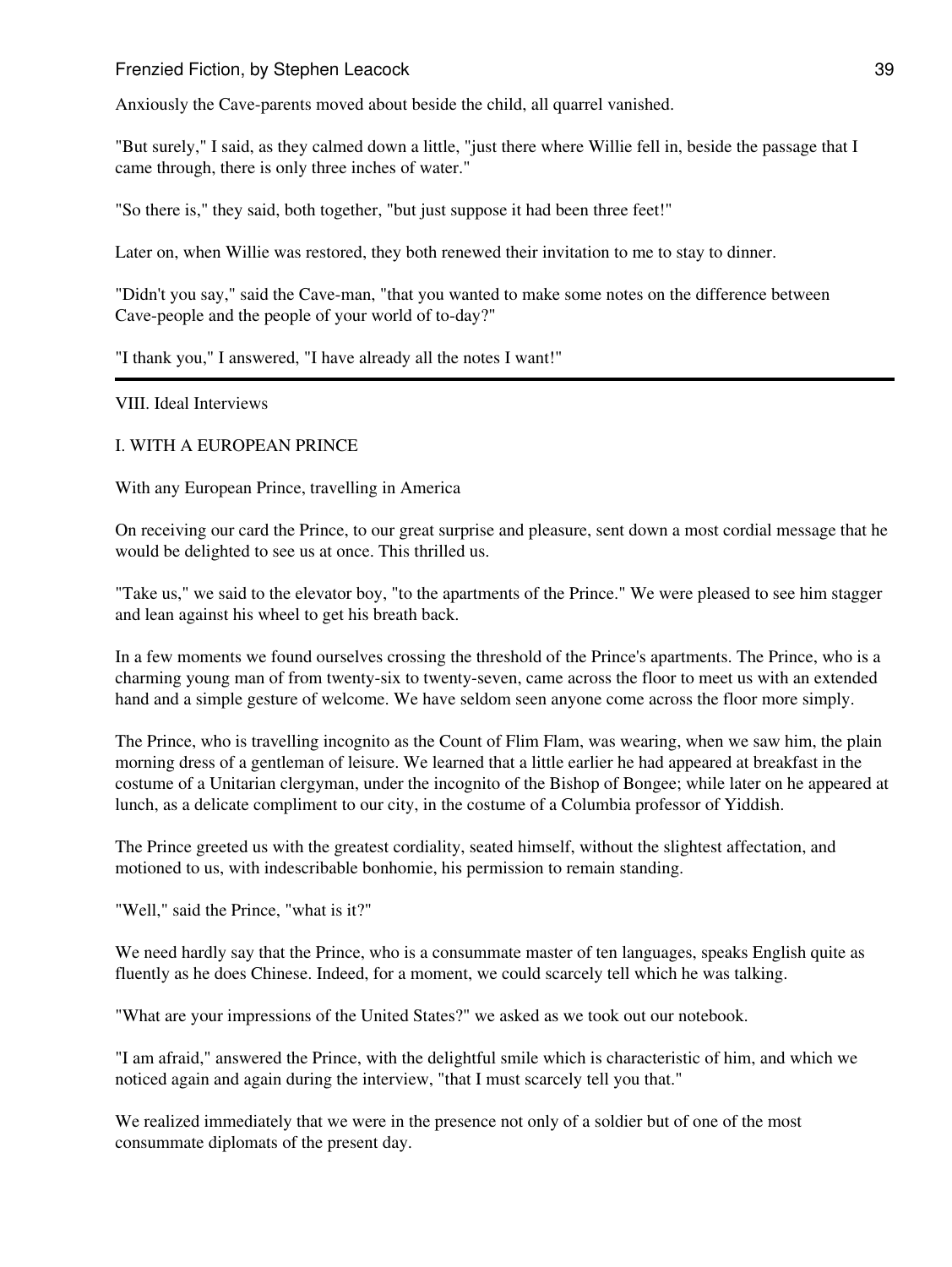"May we ask then," we resumed, correcting our obvious blunder, "what are your impressions, Prince, of the Atlantic Ocean?"

"Ah," said the Prince, with that peculiar thoughtfulness which is so noticeable in him and which we observed not once but several times, "the Atlantic!"

Volumes could not have expressed his thought better.

"Did you," we asked, "see any ice during your passage across?"

"Ah," said the Prince, "ice! Let me think."

We did so.

"Ice," repeated the Prince thoughtfully.

We realized that we were in the presence not only of a soldier, a linguist and a diplomat, but of a trained scientist accustomed to exact research.

"Ice!" repeated the Prince. "Did I see any ice? No."

Nothing could have been more decisive, more final than the clear, simple brevity of the Prince's "No." He had seen no ice. He knew he had seen no ice. He said he had seen no ice. Nothing could have been more straightforward, more direct. We felt assured from that moment that the Prince had not seen any ice.

The exquisite good taste with which the Prince had answered our question served to put us entirely at our ease, and we presently found ourselves chatting with His Highness with the greatest freedom and without the slightest *gene* or *mauvaise honte*, or, in fact, *malvoisie* of any kind.

We realized, indeed, that we were in the presence not only of a trained soldier, a linguist and a diplomat, but also of a conversationalist of the highest order.

His Highness, who has an exquisite sense of humour--indeed, it broke out again and again during our talk with him --expressed himself as both amused and perplexed over our American money.

"It is very difficult," he said, "with us it is so simple; six and a half groner are equal to one and a third gross-groner or the quarter part of our Rigsdaler. Here it is so complicated."

We ventured to show the Prince a fifty-cent piece and to explain its value by putting two quarters beside it.

"I see," said the Prince, whose mathematical ability is quite exceptional, "two twenty-five-cent pieces are equal to one fifty-cent piece. I must try to remember that. Meantime," he added, with a gesture of royal condescension, putting the money in his pocket, "I will keep your coins as instructors"--we murmured our thanks--"and now explain to me, please, your five-dollar gold piece and your ten-dollar eagle."

We felt it proper, however, to shift the subject, and asked the Prince a few questions in regard to his views on American politics. We soon found that His Highness, although this is his first visit to this continent, is a keen student of our institutions and our political life. Indeed, His Altitude showed by his answers to our questions that he is as well informed about our politics as we are ourselves. On being asked what he viewed as the uppermost tendency in our political life of to-day, the Prince replied thoughtfully that he didn't know. To our inquiry as to whether in his opinion democracy was moving forward or backward, the Prince, after a moment of reflection, answered that he had no idea. On our asking which of the generals of our Civil War was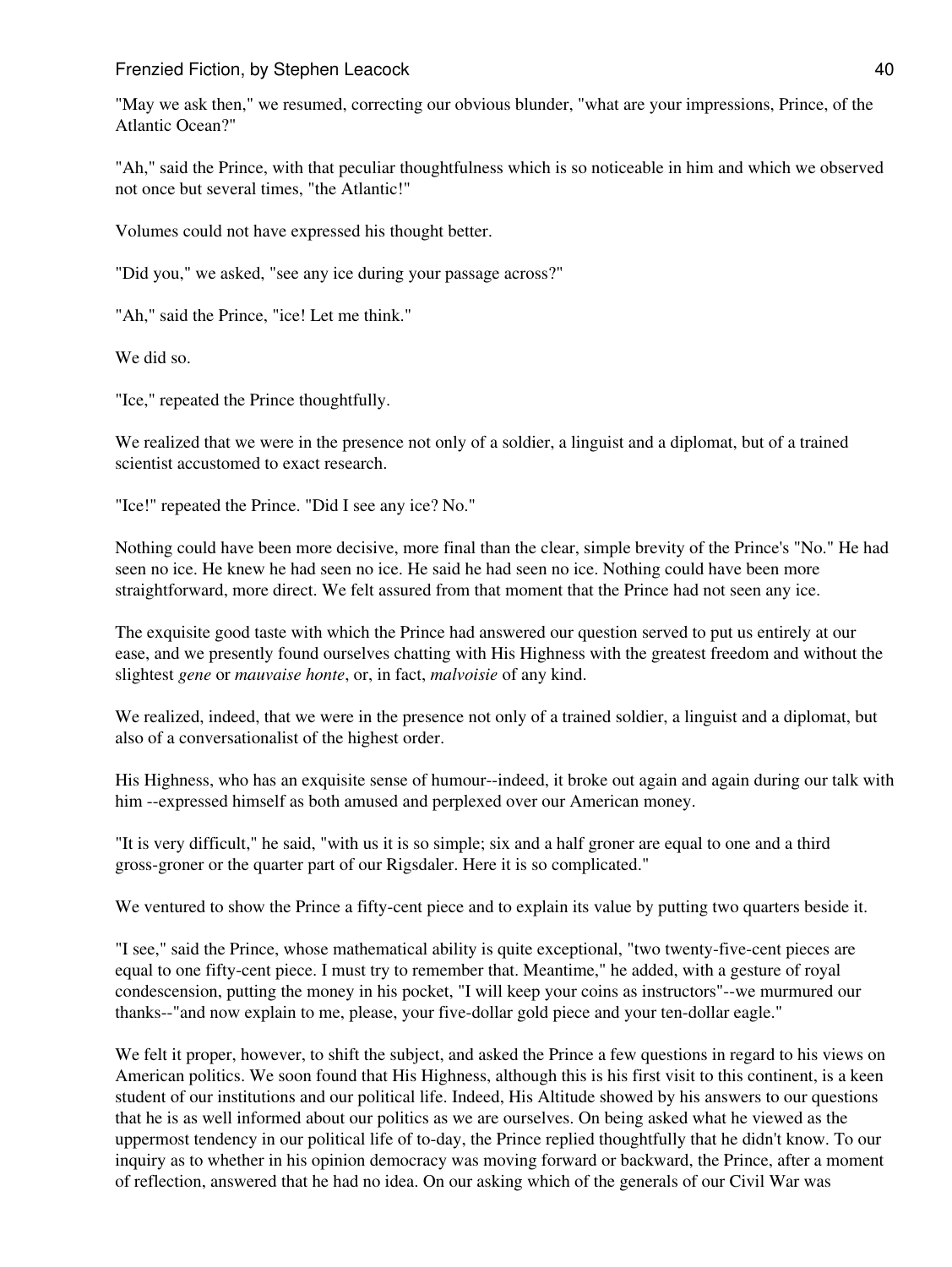regarded in Europe as the greatest strategist, His Highness answered without hesitation, "George Washington."

Before closing our interview the Prince, who, like his illustrious father, is an enthusiastic sportsman, completely turned the tables on us by inquiring eagerly about the prospects for large game in America.

We told him something--as much as we could recollect--of woodchuck hunting in our own section of the country. The Prince was interested at once. His eye lighted up, and the peculiar air of fatigue, or languor, which we had thought to remark on his face during our interview, passed entirely off his features. He asked us a number of questions, quickly and without pausing, with the air, in fact, of a man accustomed to command and not to listen. How was the woodchuck hunted? From horseback or from an elephant? Or from an armoured car, or turret? How many beaters did one use to beat up the woodchuck? What bearers was it necessary to carry with one? How great a danger must one face of having one's beaters killed? What percentage of risk must one be prepared to incur of accidentally shooting one's own beaters? What did a bearer cost? and so on.

All these questions we answered as best we could, the Prince apparently seizing the gist, or essential part of our answer, before we had said it.

In concluding the discussion we ventured to ask His Highness for his autograph. The Prince, who has perhaps a more exquisite sense of humour than any other sovereign of Europe, declared with a laugh that he had no pen. Still roaring over this inimitable drollery, we begged the Prince to honour us by using our own fountain-pen.

"Is there any ink in it?" asked the Prince--which threw us into a renewed paroxysm of laughter.

The Prince took the pen and very kindly autographed for us seven photographs of himself. He offered us more, but we felt that seven was about all we could use. We were still suffocated with laughter over the Prince's wit; His Highness was still signing photographs when an equerry appeared and whispered in the Prince's ear. His Highness, with the consummate tact to be learned only at a court, turned quietly without a word and left the room.

We never, in all our experience, remember seeing a prince--or a mere man for the matter of that--leave a room with greater suavity, discretion, or aplomb. It was a revelation of breeding, of race, of long slavery to caste. And yet, with it all, it seemed to have a touch of finality about it--a hint that the entire proceeding was deliberate, planned, not to be altered by circumstance. He did not come back.

We understand that he appeared later in the morning at a civic reception in the costume of an Alpine Jaeger, and attended the matinee in the dress of a lieutenant of police.

Meantime he has our pen. If he turns up in any costume that we can spot at sight, we shall ask him for it.

# II. WITH OUR GREATEST ACTOR

That is to say, with Any One of our Sixteen Greatest Actors

It was within the privacy of his own library that we obtained--need we say with infinite difficulty--our interview with the Great Actor. He was sitting in a deep arm-chair, so buried in his own thoughts that he was oblivious of our approach. On his knee before him lay a cabinet photograph of himself. His eyes seemed to be peering into it, as if seeking to fathom its unfathomable mystery. We had time to note that a beautiful carbon photogravure of himself stood on a table at his elbow, while a magnificent half-tone pastel of himself was suspended on a string from the ceiling. It was only when we had seated ourself in a chair and taken out our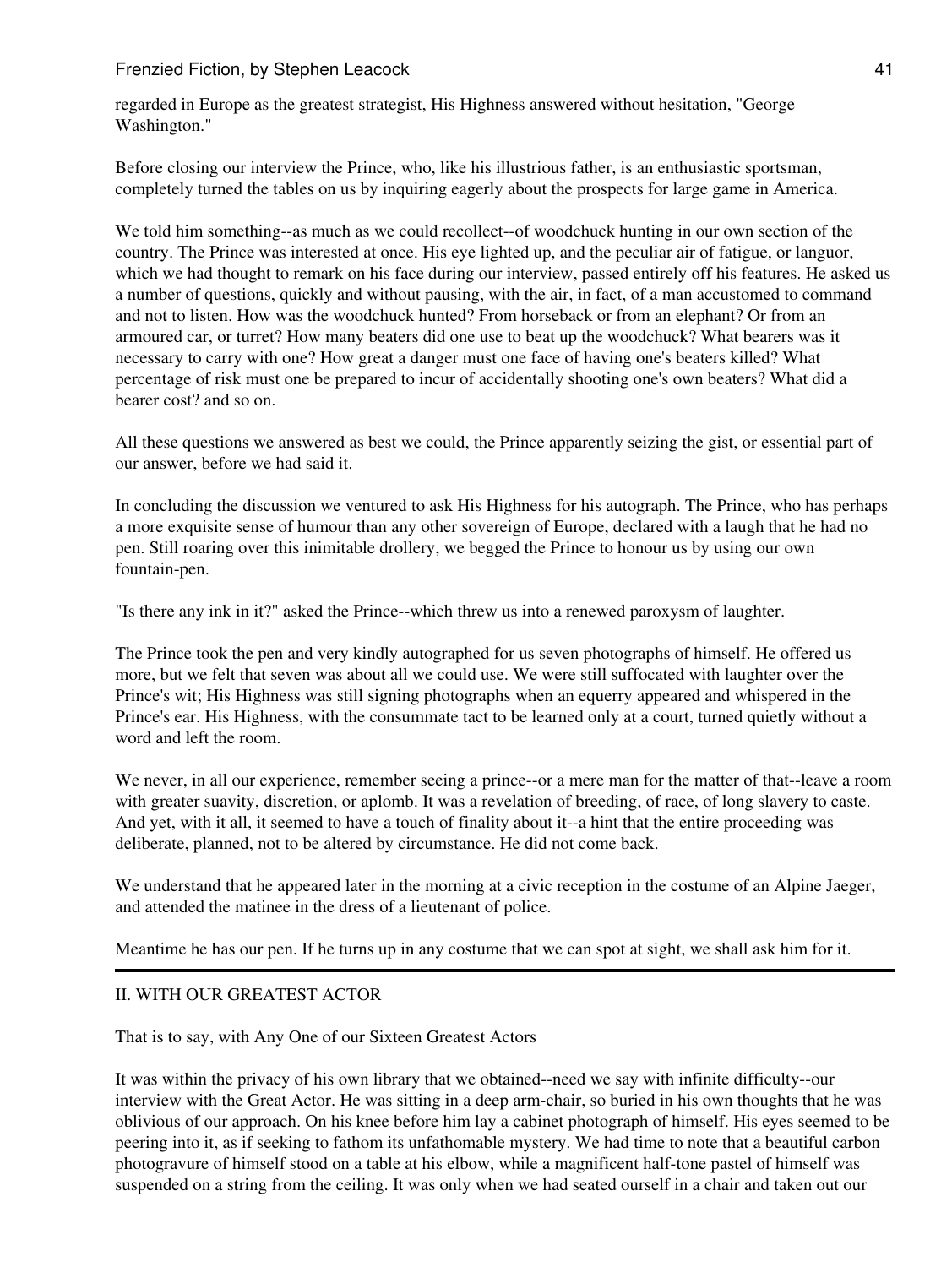notebook that the Great Actor looked up.

"An interview?" he said, and we noted with pain the weariness in his tone. "Another interview!"

We bowed.

"Publicity!" he murmured rather to himself than to us. "Publicity! Why must one always be forced into publicity?"

It was not our intention, we explained apologetically, to publish or to print a single word--

"Eh, what?" exclaimed the Great Actor. "Not print it? Not publish it? Then what in--"

Not, we explained, without his consent.

"Ah," he murmured wearily, "my consent. Yes, yes, I must give it. The world demands it. Print, publish anything you like. I am indifferent to praise, careless of fame. Posterity will judge me. But," he added more briskly, "let me see a proof of it in time to make any changes I might care to."

We bowed our assent.

"And now," we began, "may we be permitted to ask a few questions about your art? And first, in which branch of the drama do you consider that your genius chiefly lies, in tragedy or in comedy?"

"In both," said the Great Actor.

"You excel then," we continued, "in neither the one nor the other?"

"Not at all," he answered, "I excel in each of them."

"Excuse us," we said, "we haven't made our meaning quite clear. What we meant to say is, stated very simply, that you do not consider yourself better in either of them than in the other?"

"Not at all," said the Actor, as he put out his arm with that splendid gesture that we have known and admired for years, at the same time throwing back his leonine head so that his leonine hair fell back from his leonine forehead. "Not at all. I do better in both of them. My genius demands both tragedy and comedy at the same time."

"Ah," we said, as a light broke in upon us, "then that, we presume, is the reason why you are about to appear in Shakespeare?"

The Great Actor frowned.

"I would rather put it," he said, "that Shakespeare is about to appear in me."

"Of course, of course," we murmured, ashamed of our own stupidity.

"I appear," went on the Great Actor, "in *Hamlet*. I expect to present, I may say, an entirely new Hamlet."

"A new Hamlet!" we exclaimed, fascinated. "A new Hamlet! Is such a thing possible?"

"Entirely," said the Great Actor, throwing his leonine head forward again. "I have devoted years of study to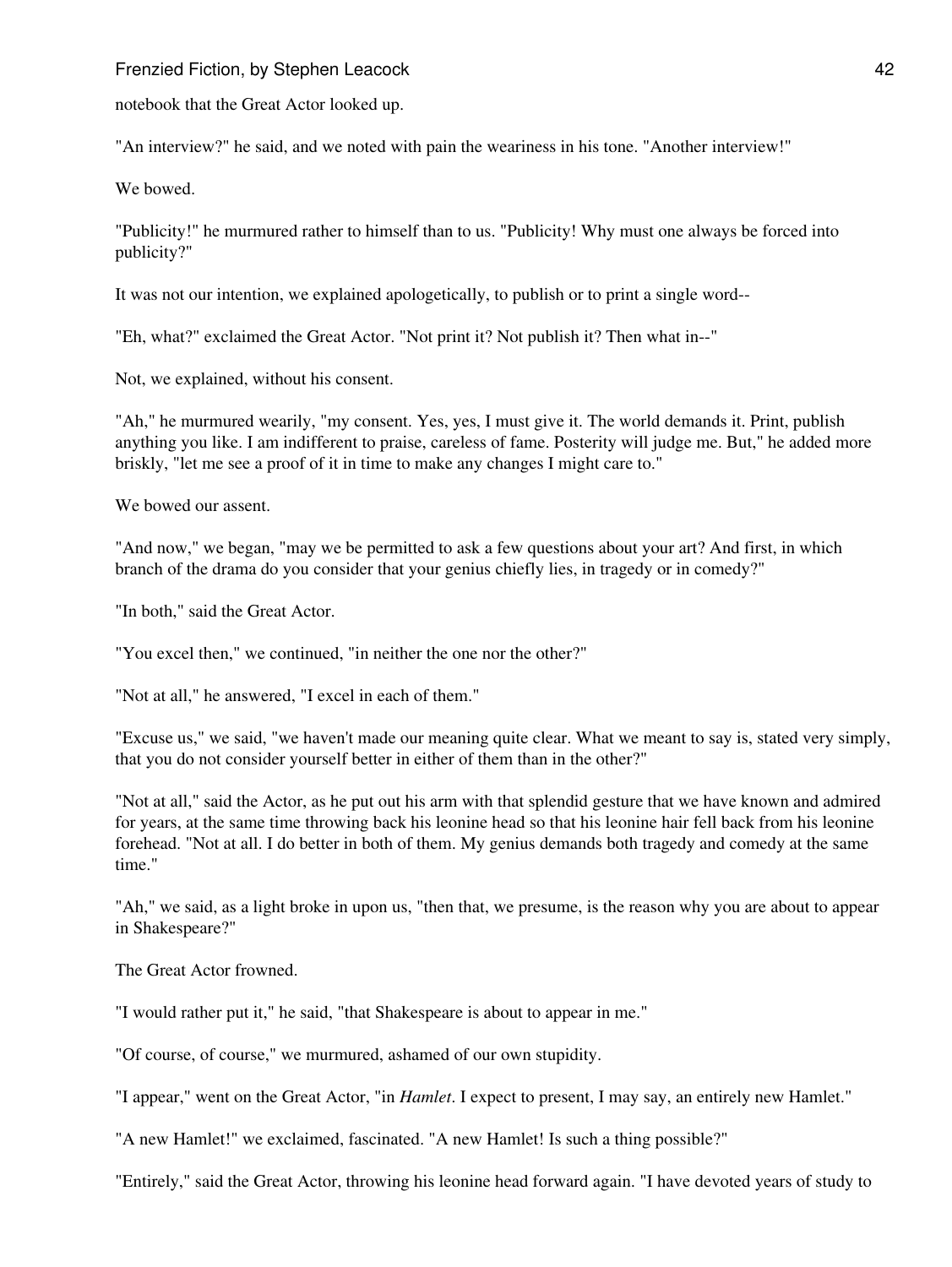the part. The whole conception of the part of Hamlet has been wrong."

We sat stunned.

"All actors hitherto," continued the Great Actor, "or rather, I should say, all so-called actors--I mean all those who tried to act before me--have been entirely mistaken in their presentation. They have presented Hamlet as dressed in black velvet."

"Yes, yes," we interjected, "in black velvet, yes!"

"Very good. The thing is absurd," continued the Great Actor, as he reached down two or three heavy volumes from the shelf beside him. "Have you ever studied the Elizabethan era?"

"The which?" we asked modestly.

"The Elizabethan era?"

We were silent.

"Or the pre-Shakespearean tragedy?"

We hung our head.

"If you had, you would know that a Hamlet in black velvet is perfectly ridiculous. In Shakespeare's day--as I could prove in a moment if you had the intelligence to understand it--there was no such thing as black velvet. It didn't exist."

"And how then," we asked, intrigued, puzzled and yet delighted, "do *you* present Hamlet?"

"In *brown* velvet," said the Great Actor.

"Great Heavens," we exclaimed, "this is a revolution."

"It is. But that is only one part of my conception. The main thing will be my presentation of what I may call the psychology of Hamlet."

"The psychology!" we said.

"Yes," resumed the Great Actor, "the psychology. To make Hamlet understood, I want to show him as a man bowed down by a great burden. He is overwhelmed with Weltschmerz. He carries in him the whole weight of the Zeitgeist; in fact, everlasting negation lies on him--"

"You mean," we said, trying to speak as cheerfully as we could, "that things are a little bit too much for him."

"His will," went on the Great Actor, disregarding our interruption, "is paralysed. He seeks to move in one direction and is hurled in another. One moment he sinks into the abyss. The next, he rises above the clouds. His feet seek the ground, but find only the air--"

"Wonderful," we said, "but will you not need a good deal of machinery?"

"Machinery!" exclaimed the Great Actor, with a leonine laugh. "The machinery of *thought*, the mechanism of power, of magnetism--"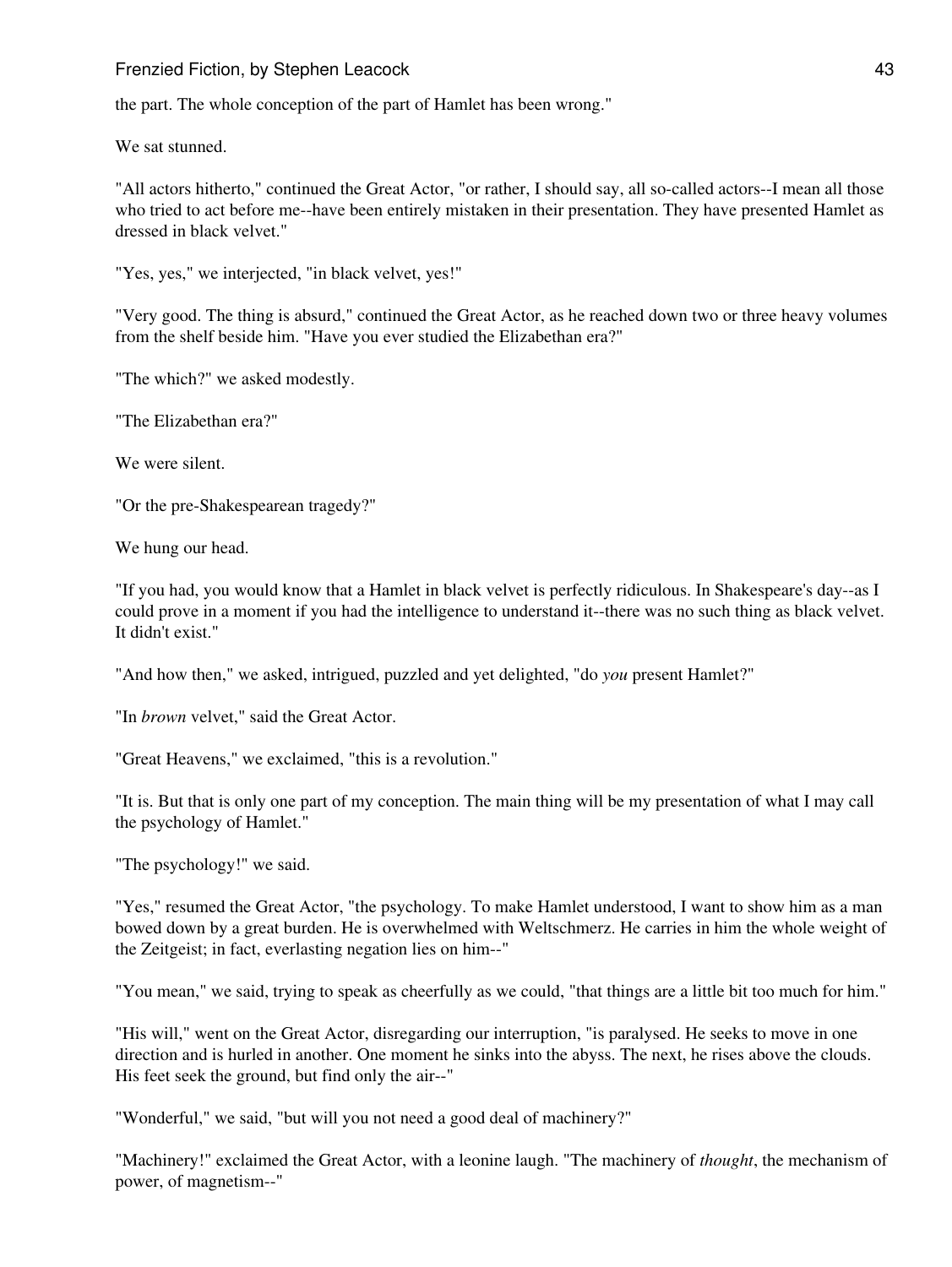"Ah," we said, "electricity."

"Not at all," said the Great Actor. "You fail to understand. It is all done by my rendering. Take, for example, the famous soliloquy on death. You know it?"

"To be or not to be," we began.

"Stop," said the Great Actor. "Now observe. It is a soliloquy. Precisely. That is the key to it. It is something that Hamlet *says to himself*. Not a *word of it*, in my interpretation, is actually spoken. All is done in absolute, unbroken silence."

"How on earth," we began, "can you do that?"

"Entirely and solely *with my face*."

Good heavens! Was it possible? We looked again, this time very closely, at the Great Actor's face. We realized with a thrill that it might be done.

"I come before the audience *so*," he went on, "and soliloquize--thus--follow my face, please--"

As the Great Actor spoke, he threw himself into a characteristic pose with folded arms, while gust after gust of emotion, of expression, of alternate hope, doubt and despair, swept--we might say chased themselves across his features.

"Wonderful!" we gasped.

"Shakespeare's lines," said the Great Actor, as his face subsided to its habitual calm, "are not necessary; not, at least, with my acting. The lines, indeed, are mere stage directions, nothing more. I leave them out. This happens again and again in the play. Take, for instance, the familiar scene where Hamlet holds the skull in his hand: Shakespeare here suggests the words 'Alas, poor Yorick! I knew him well--'"

"Yes, yes!" we interrupted, in spite of ourself, "'a fellow of infinite jest--'"

"Your intonation is awful," said the Actor. "But listen. In my interpretation I use no words at all. I merely carry the skull quietly in my hand, very slowly, across the stage. There I lean against a pillar at the side, with the skull in the palm of my hand, and look at it in silence."

"Wonderful!" we said.

"I then cross over to the right of the stage, very impressively, and seat myself on a plain wooden bench, and remain for some time, looking at the skull."

### "Marvellous!"

"I then pass to the back of the stage and lie down on my stomach, still holding the skull before my eyes. After holding this posture for some time, I crawl slowly forward, portraying by the movement of my legs and stomach the whole sad history of Yorick. Finally I turn my back on the audience, still holding the skull, and convey through the spasmodic movements of my back Hamlet's passionate grief at the loss of his friend."

"Why!" we exclaimed, beside ourself with excitement, "this is not merely a revolution, it is a revelation."

"Call it both," said the Great Actor.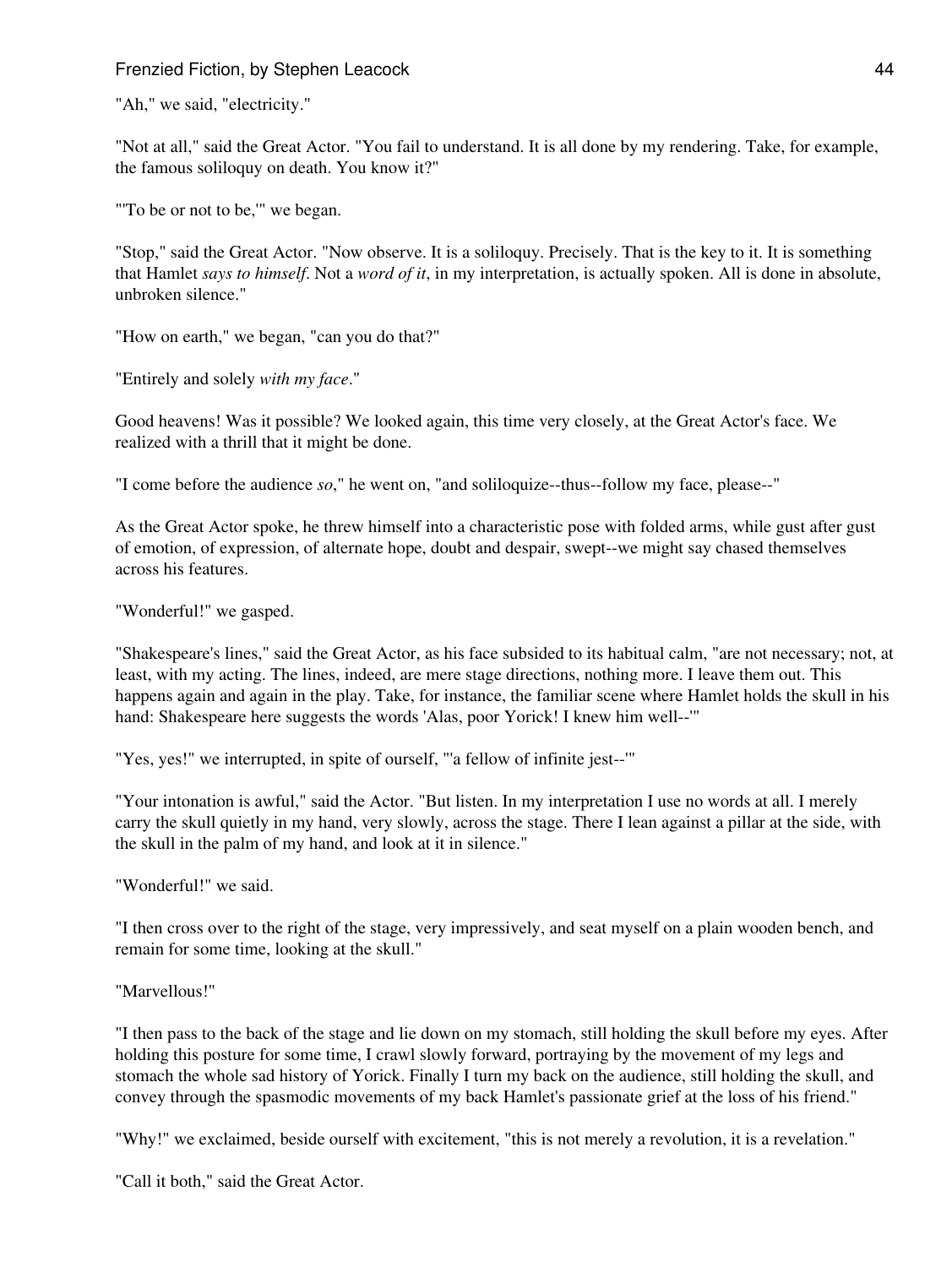"The meaning of it is," we went on, "that you practically don't need Shakespeare at all."

"Exactly, I do not. I could do better without him. Shakespeare cramps me. What I really mean to convey is not Shakespeare, but something greater, larger--how shall I express it--bigger." The Great Actor paused and we waited, our pencil poised in the air. Then he murmured, as his eyes lifted in an expression of something like rapture. "In fact--ME."

He remained thus, motionless, without moving. We slipped gently to our hands and knees and crawled quietly to the door, and so down the stairs, our notebook in our teeth.

## III WITH OUR GREATEST SCIENTIST

As seen in any of our College Laboratories

It was among the retorts and test-tubes of his physical laboratory that we were privileged to interview the Great Scientist. His back was towards us when we entered. With characteristic modesty he kept it so for some time after our entry. Even when he turned round and saw us his face did not react off us as we should have expected.

He seemed to look at us, if such a thing were possible, without seeing us, or, at least, without wishing to see us.

We handed him our card.

He took it, read it, dropped it in a bowlful of sulphuric acid and then, with a quiet gesture of satisfaction, turned again to his work.

We sat for some time behind him. "This, then," we thought to ourselves (we always think to ourselves when we are left alone), "is the man, or rather is the back of the man, who has done more" (here we consulted the notes given us by our editor), "to revolutionize our conception of atomic dynamics than the back of any other man."

Presently the Great Scientist turned towards us with a sigh that seemed to our ears to have a note of weariness in it. Something, we felt, must be making him tired.

"What can I do for you?" he said.

"Professor," we answered, "we have called upon you in response to an overwhelming demand on the part of the public--"

The Great Scientist nodded.

"To learn something of your new researches and discoveries in" (here we consulted a minute card which we carried in our pocket) "in radio-active-emanations which are already becoming" (we consulted our card again) "a household word--"

The Professor raised his hand as if to check us.

"I would rather say," he murmured, "helio-radio-active--"

"So would we," we admitted, "much rather--"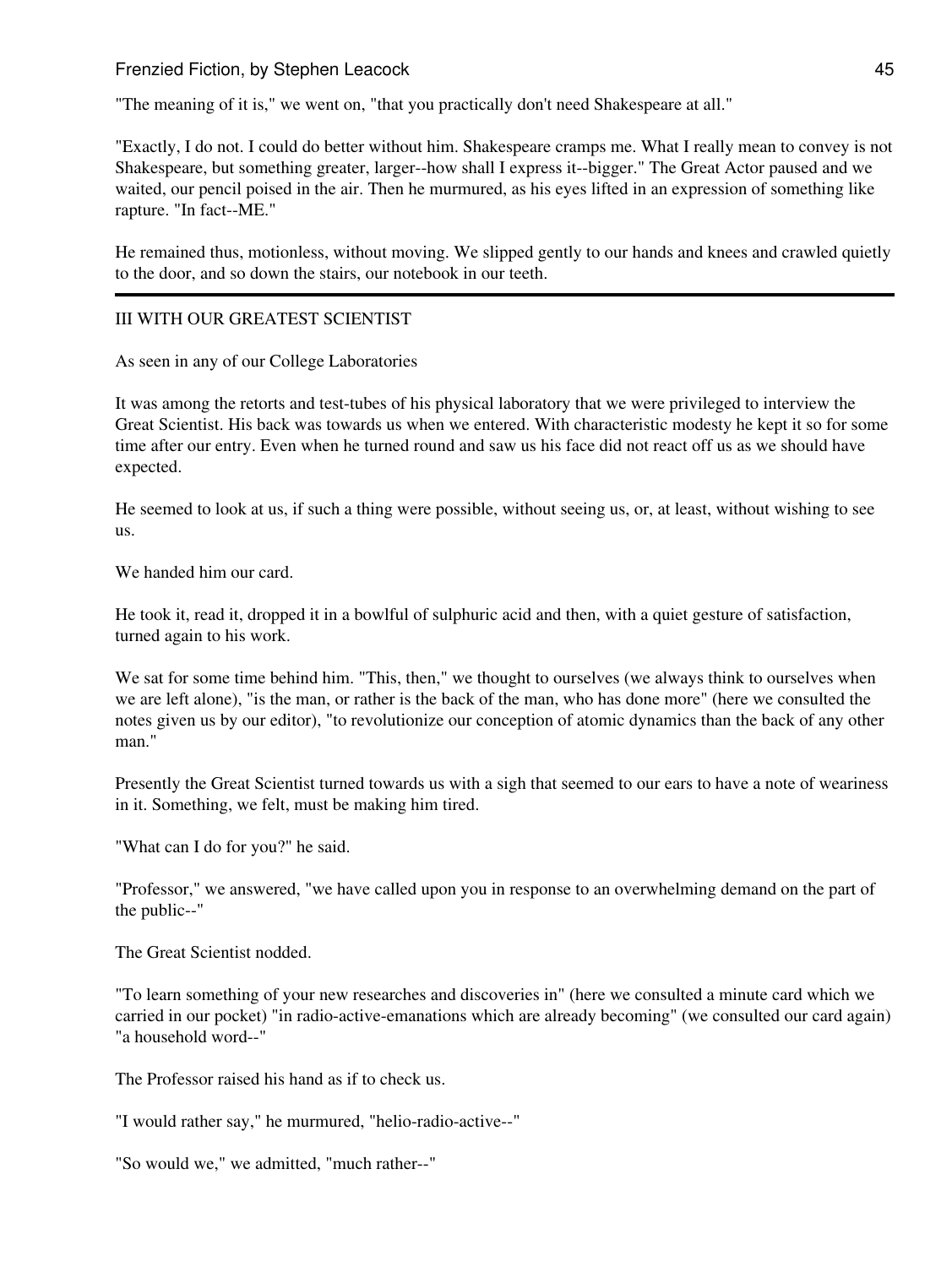"After all," said the Great Scientist, "helium shares in the most intimate degree the properties of radium. So, too, for the matter of that," he added in afterthought, "do thorium, and borium!"

"Even borium!" we exclaimed, delighted, and writing rapidly in our notebook. Already we saw ourselves writing up as our headline *Borium Shares Properties of Thorium*.

"Just what is it," said the Great Scientist, "that you want to know?"

"Professor," we answered, "what our journal wants is a plain and simple explanation, so clear that even our readers can understand it, of the new scientific discoveries in radium. We understand that you possess, more than any other man, the gift of clear and lucid thought--"

The Professor nodded.

"And that you are able to express yourself with greater simplicity than any two men now lecturing."

The Professor nodded again.

"Now, then," we said, spreading our notes on our knee, "go at it. Tell us, and, through us, tell a quarter of a million anxious readers just what all these new discoveries are about."

"The whole thing," said the Professor, warming up to his work as he perceived from the motions of our face and ears our intelligent interest, "is simplicity itself. I can give it to you in a word--"

"That's it," we said. "Give it to us that way."

"It amounts, if one may boil it down into a phrase--"

"Boil it, boil it," we interrupted.

"Amounts, if one takes the mere gist of it--"

"Take it," we said, "take it."

"Amounts to the resolution of the ultimate atom."

"Ha!" we exclaimed.

"I must ask you first to clear your mind," the Professor continued, "of all conception of ponderable magnitude."

We nodded. We had already cleared our mind of this.

"In fact," added the Professor, with what we thought a quiet note of warning in his voice, "I need hardly tell you that what we are dealing with must be regarded as altogether ultramicroscopic."

We hastened to assure the Professor that, in accordance with the high standards of honour represented by our journal, we should of course regard anything that he might say as ultramicroscopic and treat it accordingly.

"You say, then," we continued, "that the essence of the problem is the resolution of the atom. Do you think you can give us any idea of what the atom is?"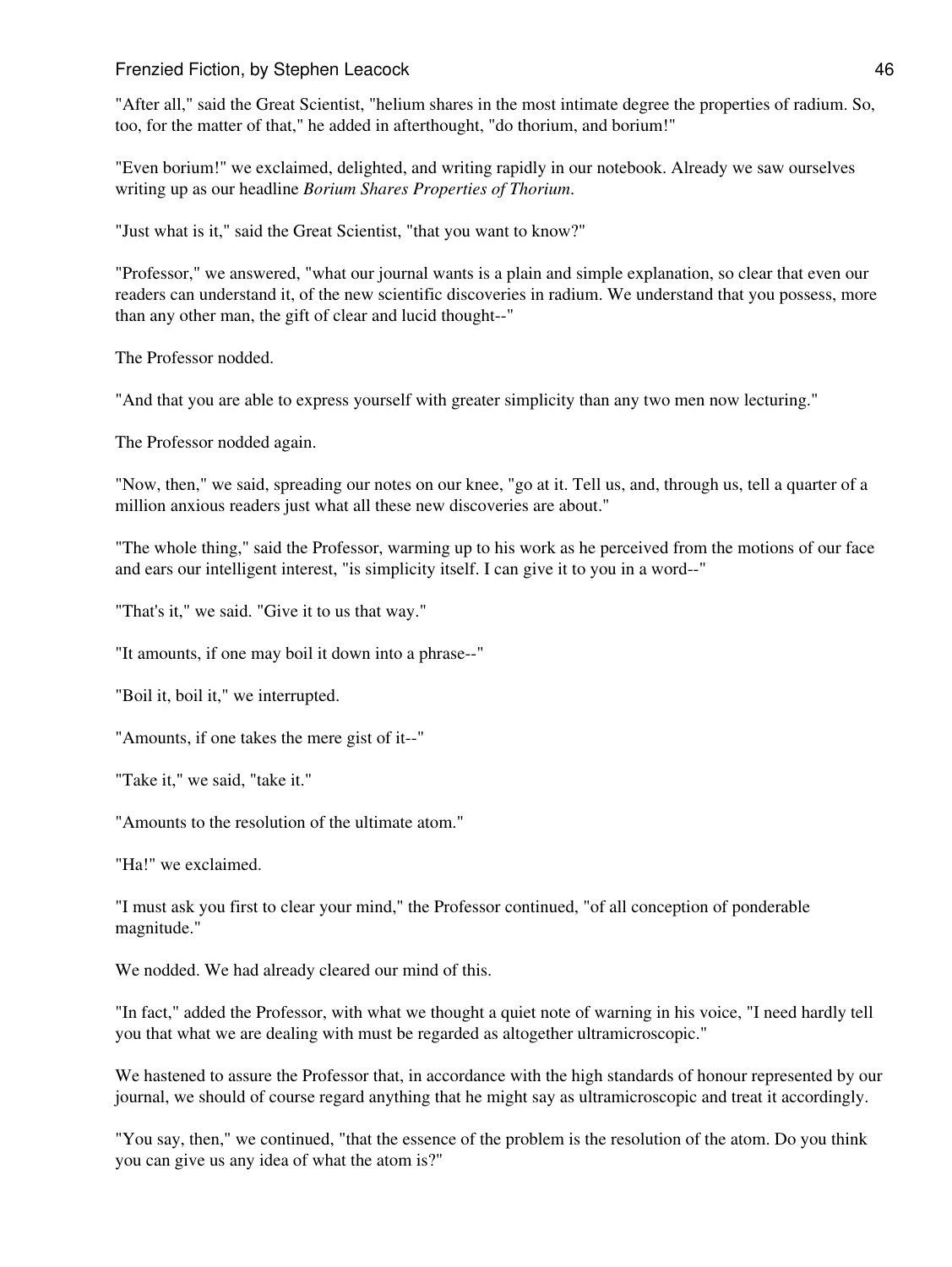The Professor looked at us searchingly.

We looked back at him, openly and frankly. The moment was critical for our interview. Could he do it? Were we the kind of person that he could give it to? Could we get it if he did?

"I think I can," he said. "Let us begin with the assumption that the atom is an infinitesimal magnitude. Very good. Let us grant, then, that though it is imponderable and indivisible it must have a spacial content? You grant me this?"

"We do," we said, "we do more than this, we *give* it to you."

"Very well. If spacial, it must have dimension: if dimension--form. Let us assume *ex hypothesi* the form to be that of a spheroid and see where it leads us."

The Professor was now intensely interested. He walked to and fro in his laboratory. His features worked with excitement. We worked ours, too, as sympathetically as we could.

"There is no other possible method in inductive science," he added, "than to embrace some hypothesis, the most attractive that one can find, and remain with it--"

We nodded. Even in our own humble life after our day's work we had found this true.

"Now," said the Professor, planting himself squarely in front of us, "assuming a spherical form, and a spacial content, assuming the dynamic forces that are familiar to us and assuming--the thing is bold, I admit--"

We looked as bold as we could.

"Assuming that the *ions*, or *nuclei* of the atom--I know no better word--"

"Neither do we," we said.

"That the nuclei move under the energy of such forces, what have we got?"

"Ha!" we said.

"What have we got? Why, the simplest matter conceivable. The forces inside our atom--itself, mind you, the function of a circle--mark that--"

We did.

"Becomes merely a function of pi!"

The Great Scientist paused with a laugh of triumph.

"A function of pi!" we repeated in delight.

"Precisely. Our conception of ultimate matter is reduced to that of an oblate spheroid described by the revolution of an ellipse on its own minor axis!"

"Good heavens!" we said. "Merely that."

"Nothing else. And in that case any further calculation becomes a mere matter of the extraction of a root."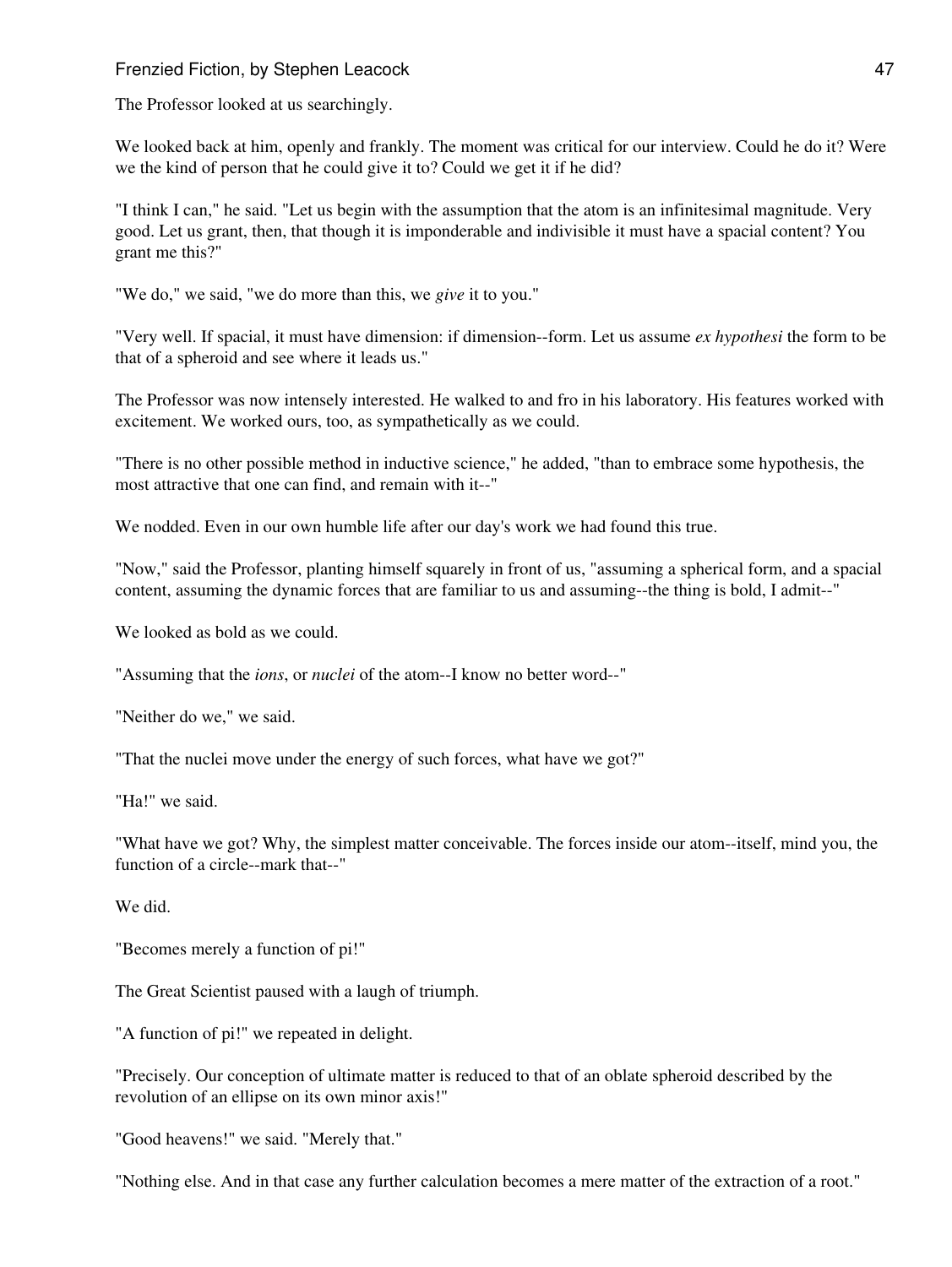"How simple," we murmured.

"Is it not," said the Professor. "In fact, I am accustomed, in talking to my class, to give them a very clear idea, by simply taking as our root F--F being any finite constant--"

He looked at us sharply. We nodded.

"And raising F to the log of infinity. I find they apprehend it very readily."

"Do they?" we murmured. Ourselves we felt as if the Log of Infinity carried us to ground higher than what we commonly care to tread on.

"Of course," said the Professor, "the Log of Infinity is an Unknown."

"Of course," we said very gravely. We felt ourselves here in the presence of something that demanded our reverence.

"But still," continued the Professor almost jauntily, "we can handle the Unknown just as easily as anything else."

This puzzled us. We kept silent. We thought it wiser to move on to more general ground. In any case, our notes were now nearly complete.

"These discoveries, then," we said, "are absolutely revolutionary."

"They are," said the Professor.

"You have now, as we understand, got the atom--how shall we put it?--got it where you want it."

"Not exactly," said the Professor with a sad smile.

"What do you mean?" we asked.

"Unfortunately our analysis, perfect though it is, stops short. We have no synthesis."

The Professor spoke as in deep sorrow.

"No synthesis," we moaned. We felt it was a cruel blow. But in any case our notes were now elaborate enough. We felt that our readers could do without a synthesis. We rose to go.

"Synthetic dynamics," said the Professor, taking us by the coat, "is only beginning--"

"In that case--" we murmured, disengaging his hand.

"But, wait, wait," he pleaded "wait for another fifty years--"

"We will," we said very earnestly. "But meantime as our paper goes to press this afternoon we must go now. In fifty years we will come back."

"Oh, I see, I see," said the Professor, "you are writing all this for a newspaper. I see."

"Yes," we said, "we mentioned that at the beginning."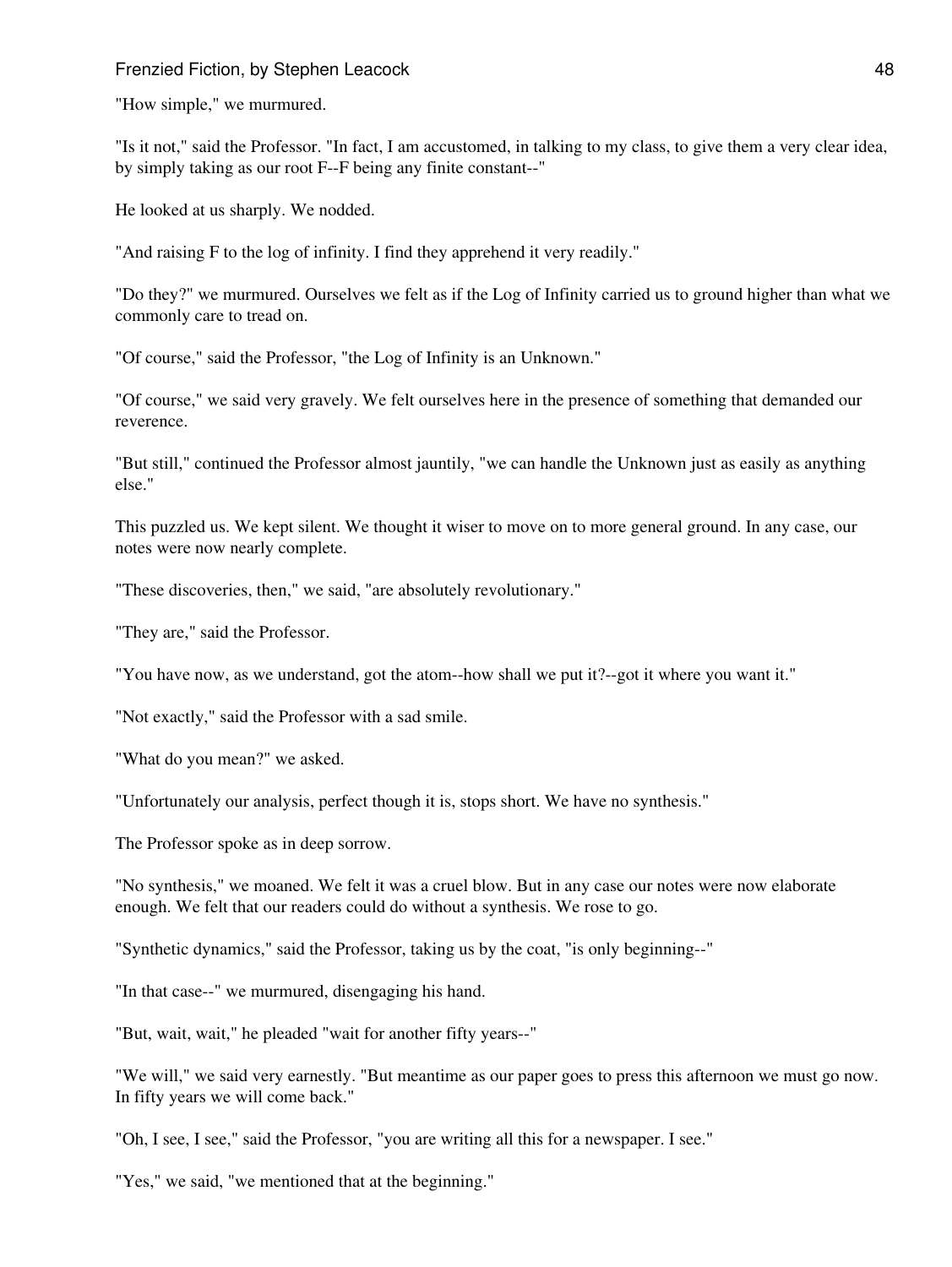"Ah," said the Professor, "did you? Very possibly. Yes."

"We propose," we said, "to feature the article for next Saturday."

"Will it be long?" he asked.

"About two columns," we answered.

"And how much," said the Professor in a hesitating way, "do I have to pay you to put it in?"

"How much which?" we asked.

"How much do I have to pay?"

"Why, Professor--" we began quickly. Then we checked ourselves. After all was it right to undeceive him, this quiet, absorbed man of science with his ideals, his atoms and his emanations. No, a hundred times no. Let him pay a hundred times.

"It will cost you," we said very firmly, "ten dollars."

The Professor began groping among his apparatus. We knew that he was looking for his purse.

"We should like also very much," we said, "to insert your picture along with the article--"

"Would that cost much?" he asked.

"No, that is only five dollars."

The Professor had meantime found his purse.

"Would it be all right," he began, "that is, would you mind if I pay you the money now? I am apt to forget."

"Quite all right," we answered. We said good-bye very gently and passed out. We felt somehow as if we had touched a higher life. "Such," we murmured, as we looked about the ancient campus, "are the men of science: are there, perhaps, any others of them round this morning that we might interview?"

## IV. WITH OUR TYPICAL NOVELISTS

Edwin and Ethelinda Afterthought--Husband and Wife--In their Delightful Home Life.

It was at their beautiful country place on the Woonagansett that we had the pleasure of interviewing the Afterthoughts. At their own cordial invitation, we had walked over from the nearest railway station, a distance of some fourteen miles. Indeed, as soon as they heard of our intention they invited us to walk. "We are so sorry not to bring you in the motor," they wrote, "but the roads are so frightfully dusty that we might get dust on our chauffeur." This little touch of thoughtfulness is the keynote of their character.

The house itself is a delightful old mansion giving on a wide garden, which gives in turn on a broad terrace giving on the river.

The Eminent Novelist met us at the gate. We had expected to find the author of *Angela Rivers* and *The Garden of Desire* a pale aesthetic type (we have a way of expecting the wrong thing in our interviews). We could not resist a shock of surprise (indeed we seldom do) at finding him a burly out-of-door man weighting,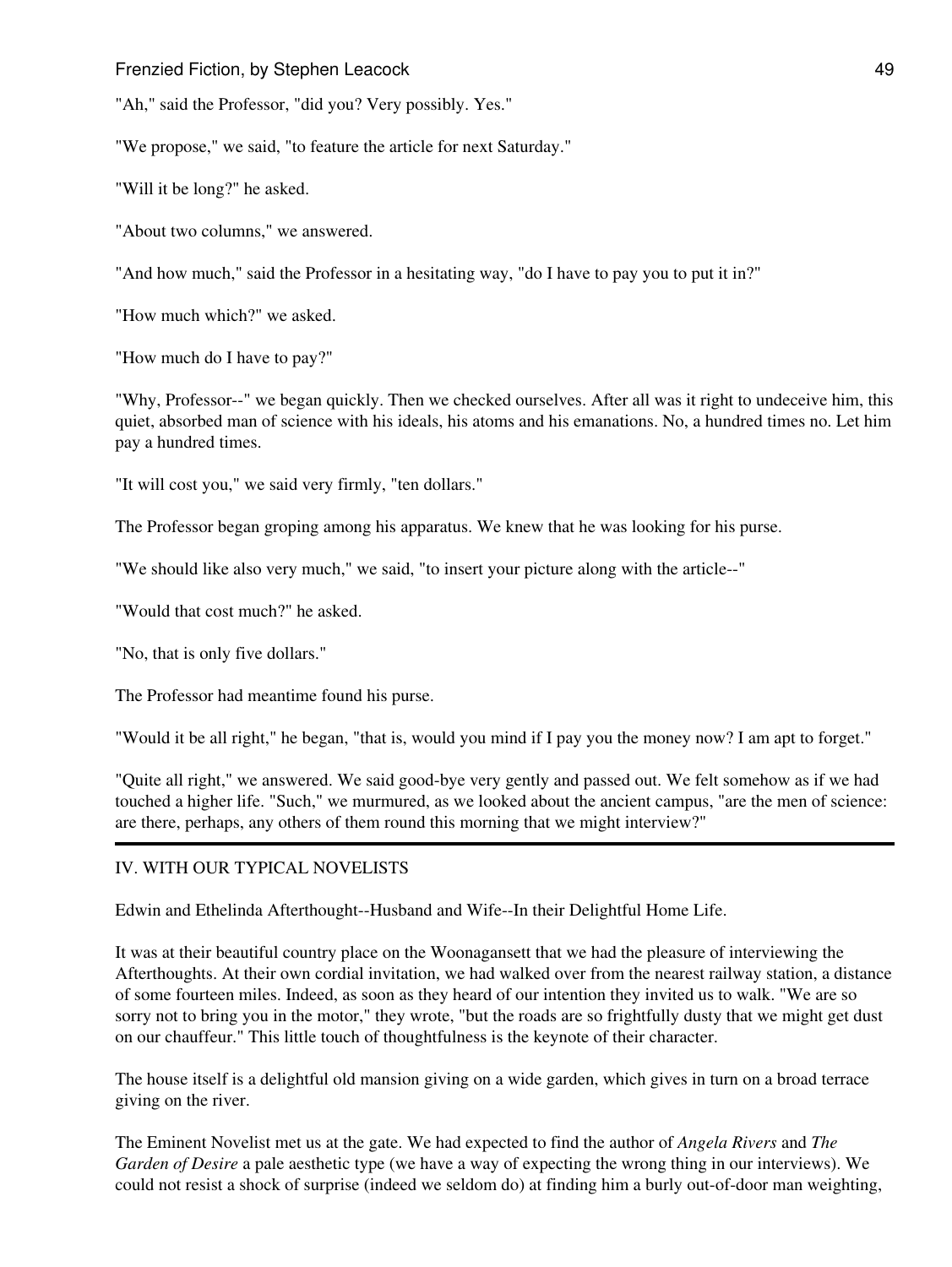as he himself told us, a hundred stone in his stockinged feet (we think he said stone).

He shook hands cordially.

"Come and see my pigs," he said.

"We wanted to ask you," we began, as we went down the walk, "something about your books."

"Let's look at the pigs first," he said. "Are you anything of a pig man?"

We are always anxious in our interviews to be all things to all men. But we were compelled to admit that we were not much of a pig man.

"Ah," said the Great Novelist, "perhaps you are more of a dog man?"

"Not altogether a dog man," we answered.

"Anything of a bee man?" he asked.

"Something," we said (we were once stung by a bee).

"Ah," he said, "you shall have a go at the beehives, then, right away?"

We assured him that we were willing to postpone a go at the beehives till later.

"Come along, then, to the styes," said the Great Novelist, and he added, "Perhaps you're not much of a breeder."

We blushed. We thought of the five little faces around the table for which we provide food by writing our interviews.

"No," we said, "we were not much of a breeder."

"Now then," said the Great Novelist as we reached our goal, "how do you like this stye?"

"Very much indeed," we said.

"I've put in a new tile draining--my own plan. You notice how sweet it keeps the stye."

We had not noticed this.

"I am afraid," said the Novelist, "that the pigs are all asleep inside."

We begged him on no account to waken them. He offered to open the little door at the side and let us crawl in. We insisted that we could not think of intruding.

"What we would like," we said, "is to hear something of your methods of work in novel writing." We said this with very peculiar conviction. Quite apart from the immediate purposes of our interview, we have always been most anxious to know by what process novels are written. If we could get to know this, we would write one ourselves.

"Come and see my bulls first," said the Novelist. "I've got a couple of young bulls here in the paddock that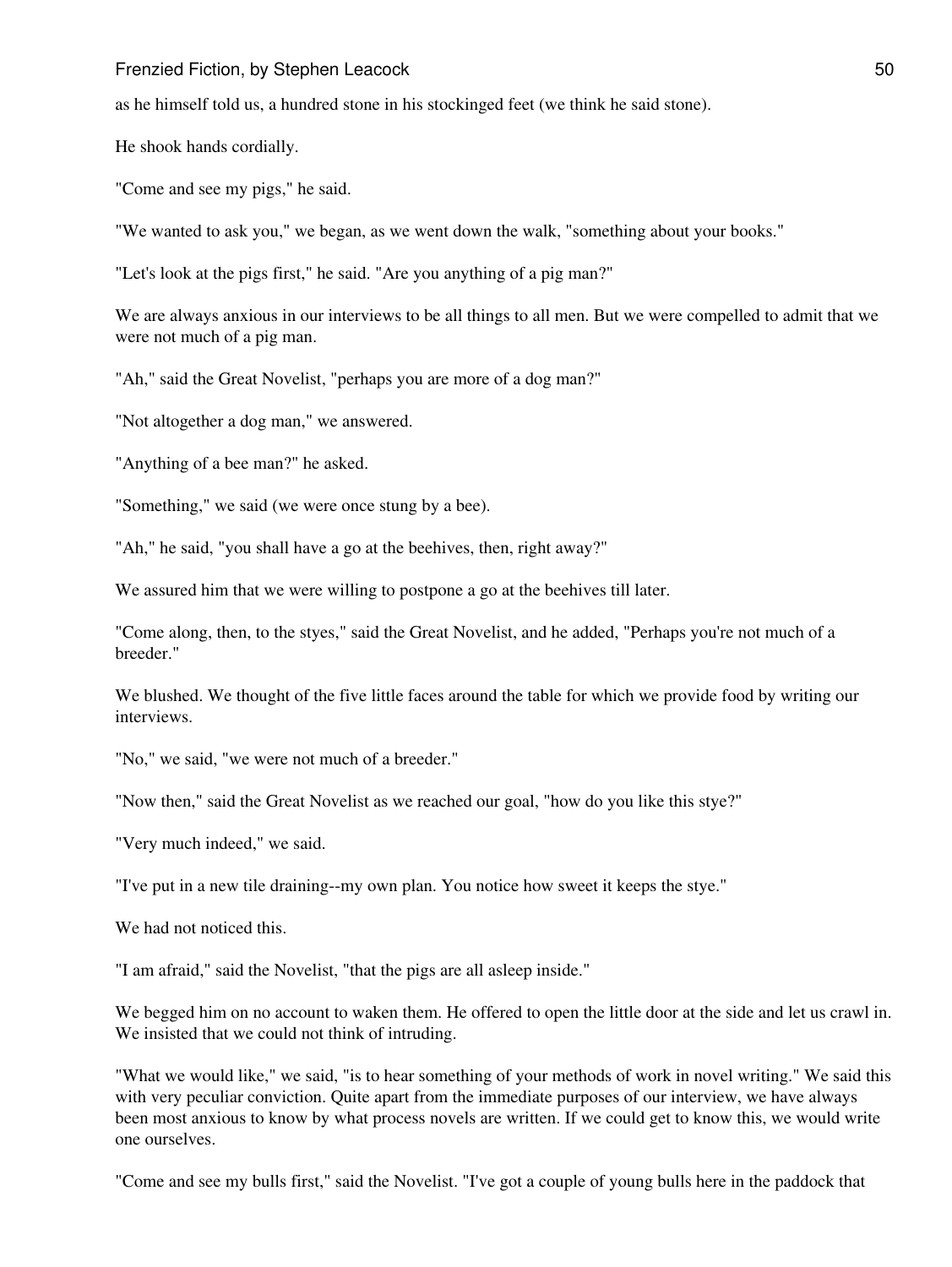will interest you."

We felt sure that they would.

He led us to a little green fence. Inside it were two ferocious looking animals, eating grain. They rolled their eyes upwards at us as they ate.

"How do those strike you?" he asked.

We assured him that they struck us as our beau ideal of bulls.

"Like to walk in beside them?" said the Novelist, opening a little gate.

We drew back. Was it fair to disturb these bulls?

The Great Novelist noticed our hesitation.

"Don't be afraid," he said. "They're not likely to harm you. I send my hired man right in beside them every morning, without the slightest hesitation."

We looked at the Eminent Novelist with admiration. We realized that like so many of our writers, actors, and even our thinkers, of to-day, he was an open-air man in every sense of the word.

But we shook our heads.

Bulls, we explained, were not a department of research for which we were equipped. What we wanted, we said, was to learn something of his methods of work.

"My methods of work?" he answered, as we turned up the path again. "Well, really, I hardly know that I have any."

"What is your plan or method," we asked, getting out our notebook and pencil, "of laying the beginning of a new novel?"

"My usual plan," said the Novelist, "is to come out here and sit in the stye till I get my characters."

"Does it take long?" we questioned.

"Not very. I generally find that a quiet half-hour spent among the hogs will give me at least my leading character."

"And what do you do next?"

"Oh, after that I generally light a pipe and go and sit among the beehives looking for an incident."

"Do you get it?" we asked.

"Invariably. After that I make a few notes, then go off for a ten mile tramp with my esquimaux dogs, and get back in time to have a go through the cattle sheds and take a romp with the young bulls."

We sighed. We couldn't help it. Novel writing seemed further away than ever.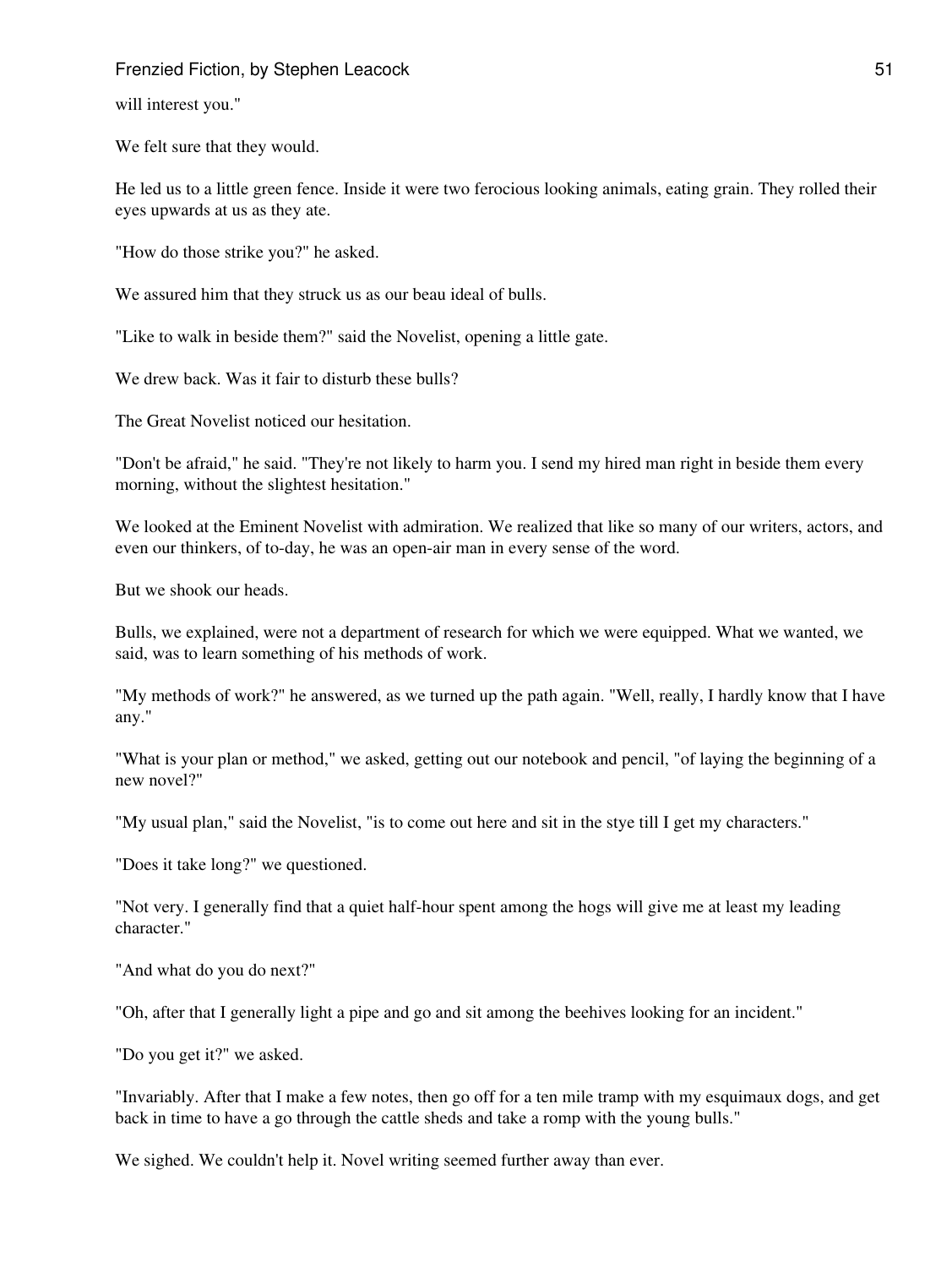"Have you also a goat on the premises?" we asked.

"Oh, certainly. A ripping old fellow--come along and see him."

We shook our heads. No doubt our disappointment showed in our face. It often does. We felt that it was altogether right and wholesome that our great novels of to-day should be written in this fashion with the help of goats, dogs, hogs and young bulls. But we felt, too, that it was not for us.

We permitted ourselves one further question.

"At what time," we said, "do you rise in the morning?"

"Oh anywhere between four and five," said the Novelist.

"Ah, and do you generally take a cold dip as soon as you are up--even in winter?"

"I do."

"You prefer, no doubt," we said, with a dejection that we could not conceal, "to have water with a good coat of ice over it?"

"Oh, certainly!"

We said no more. We have long understood the reasons for our own failure in life, but it was painful to receive a renewed corroboration of it. This ice question has stood in our way for forty-seven years.

The Great Novelist seemed to note our dejection.

"Come to the house," he said, "my wife will give you a cup of tea."

In a few moments we had forgotten all our troubles in the presence of one of the most charming chatelaines it has been our lot to meet.

We sat on a low stool immediately beside Ethelinda Afterthought, who presided in her own gracious fashion over the tea-urn.

"So you want to know something of my methods of work?" she said, as she poured hot tea over our leg.

"We do," we answered, taking out our little book and recovering something of our enthusiasm. We do not mind hot tea being poured over us if people treat us as a human being.

"Can you indicate," we continued, "what method you follow in beginning one of your novels?"

"I always begin," said Ethelinda Afterthought, "with a study."

"A study?" we queried.

"Yes. I mean a study of actual facts. Take, for example, my *Leaves from the Life of a Steam Laundrywoman*--more tea?"

"No, no," we said.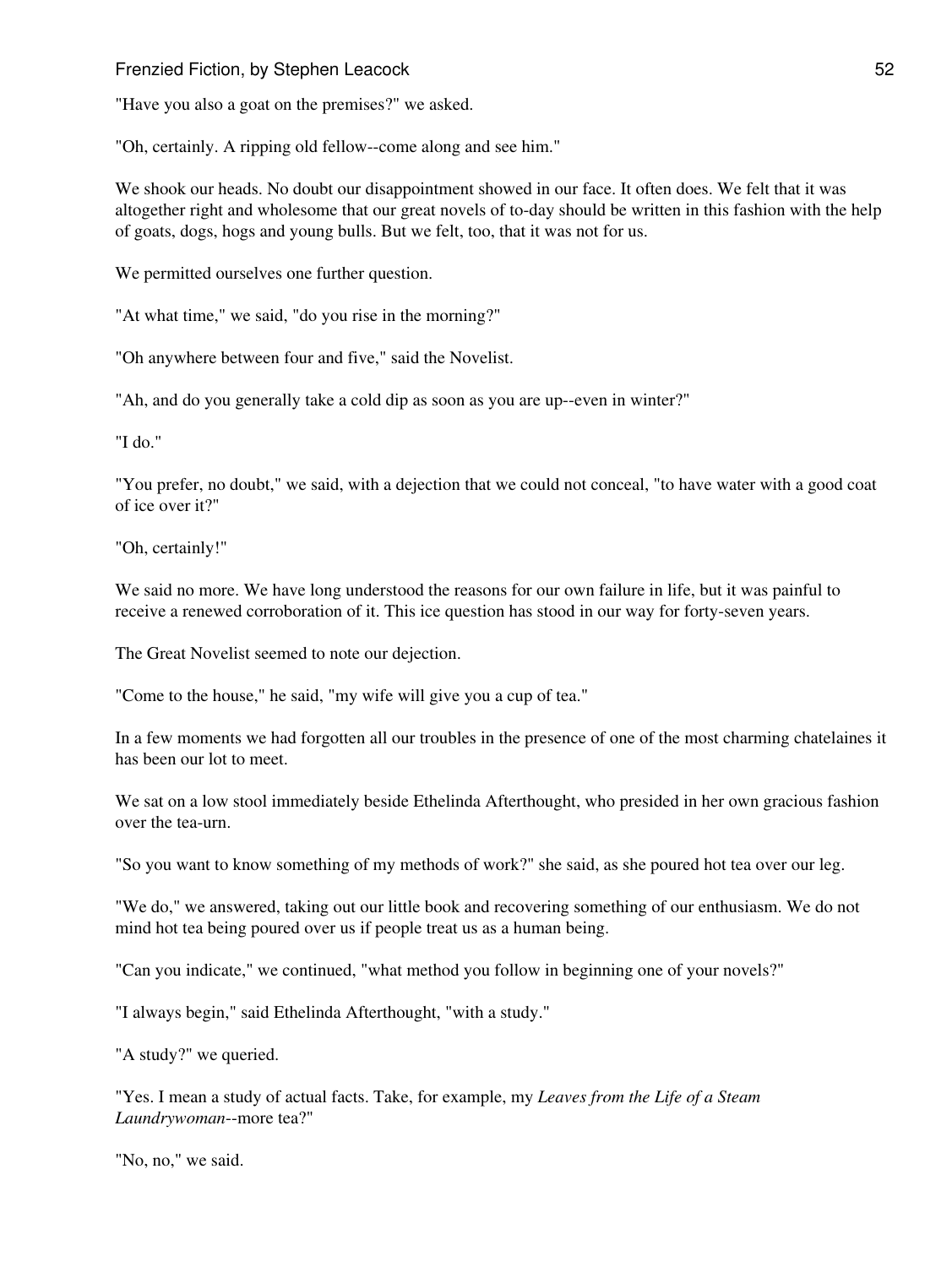"Well, to make that book I first worked two years in a laundry."

"Two years!" we exclaimed. "And why?"

"To get the atmosphere."

"The steam?" we questioned.

"Oh, no," said Mrs. Afterthought, "I did that separately. I took a course in steam at a technical school."

"Is it possible?" we said, our heart beginning to sing again. "Was all that necessary?"

"I don't see how one could do it otherwise. The story opens, as no doubt you remember--tea?--in the boiler room of the laundry."

"Yes," we said, moving our leg--"no, thank you."

"So you see the only possible *point d'appui* was to begin with a description of the inside of the boiler."

We nodded.

"A masterly thing," we said.

"My wife," interrupted the Great Novelist, who was sitting with the head of a huge Danish hound in his lap, sharing his buttered toast with the dog while he adjusted a set of trout flies, "is a great worker."

"Do you always work on that method?" we asked.

"Always," she answered. "For *Frederica of the Factory* I spent six months in a knitting mill. For *Marguerite of the Mud Flats* I made special studies for months and months."

"Of what sort?" we asked.

"In mud. Learning to model it. You see for a story of that sort the first thing needed is a thorough knowledge of mud--all kinds of it."

"And what are you doing next?" we inquired.

"My next book," said the Lady Novelist, "is to be a study --tea?--of the pickle industry--perfectly new ground."

"A fascinating field," we murmured.

"And quite new. Several of our writers have done the slaughter-house, and in England a good deal has been done in jam. But so far no one has done pickles. I should like, if I could," added Ethelinda Afterthought, with the graceful modesty that is characteristic of her, "to make it the first of a series of pickle novels, showing, don't you know, the whole pickle district, and perhaps following a family of pickle workers for four or five generations."

"Four or five!" we said enthusiastically. "Make it ten! And have you any plan for work beyond that?"

"Oh, yes indeed," laughed the Lady Novelist. "I am always planning ahead. What I want to do after that is a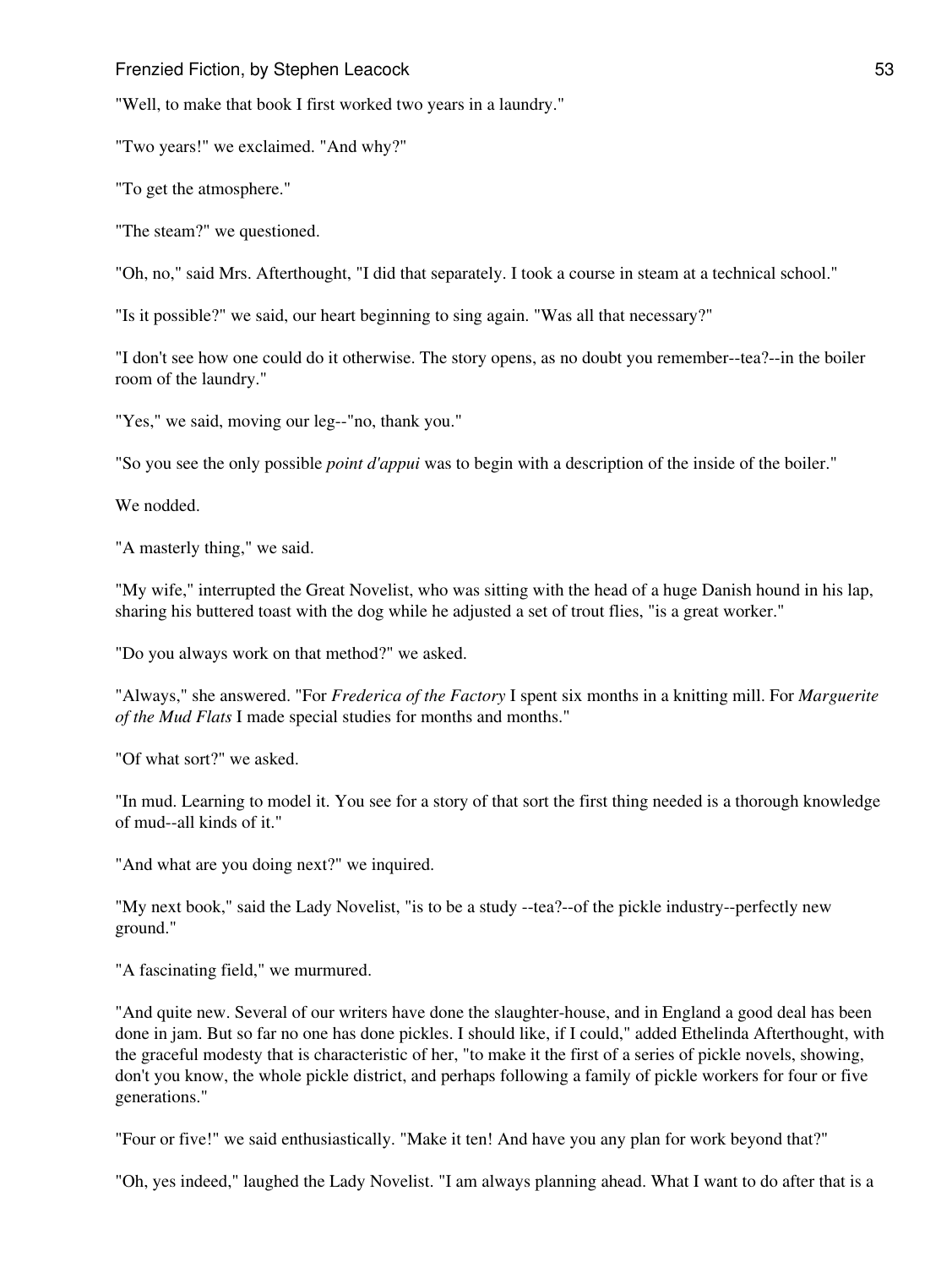study of the inside of a penitentiary."

"Of the *inside*?" we said, with a shudder.

"Yes. To do it, of course, I shall go to jail for two or three years!"

"But how can you get in?" we asked, thrilled at the quiet determination of the frail woman before us.

"I shall demand it as a right," she answered quietly. "I shall go to the authorities, at the head of a band of enthusiastic women, and demand that I shall be sent to jail. Surely after the work I have done, that much is coming to me."

"It certainly is," we said warmly.

We rose to go.

Both the novelists shook hands with us with great cordiality. Mr. Afterthought walked as far as the front door with us and showed us a short cut past the beehives that could take us directly through the bull pasture to the main road.

We walked away in the gathering darkness of evening very quietly. We made up our mind as we went that novel writing is not for us. We must reach the penitentiary in some other way.

But we thought it well to set down our interview as a guide to others.

IX. The New Education

"So you're going back to college in a fortnight," I said to the Bright Young Thing on the veranda of the summer hotel. "Aren't you sorry?"

"In a way I am," she said, "but in another sense I'm glad to go back. One can't loaf all the time."

She looked up from her rocking-chair over her Red Cross knitting with great earnestness.

How full of purpose these modern students are, I thought to myself. In my time we used to go back to college as to a treadmill.

"I know that," I said, "but what I mean is that college, after all, is a pretty hard grind. Things like mathematics and Greek are no joke, are they? In my day, as I remember it, we used to think spherical trigonometry about the hardest stuff of the lot."

She looked dubious.

"I didn't *elect* mathematics," she said.

"Oh," I said, "I see. So you don't have to take it. And what *have* you elected?"

"For this coming half semester--that's six weeks, you know--I've elected Social Endeavour."

"Ah," I said, "that's since my day, what is it?"

"Oh, it's *awfully* interesting. It's the study of conditions."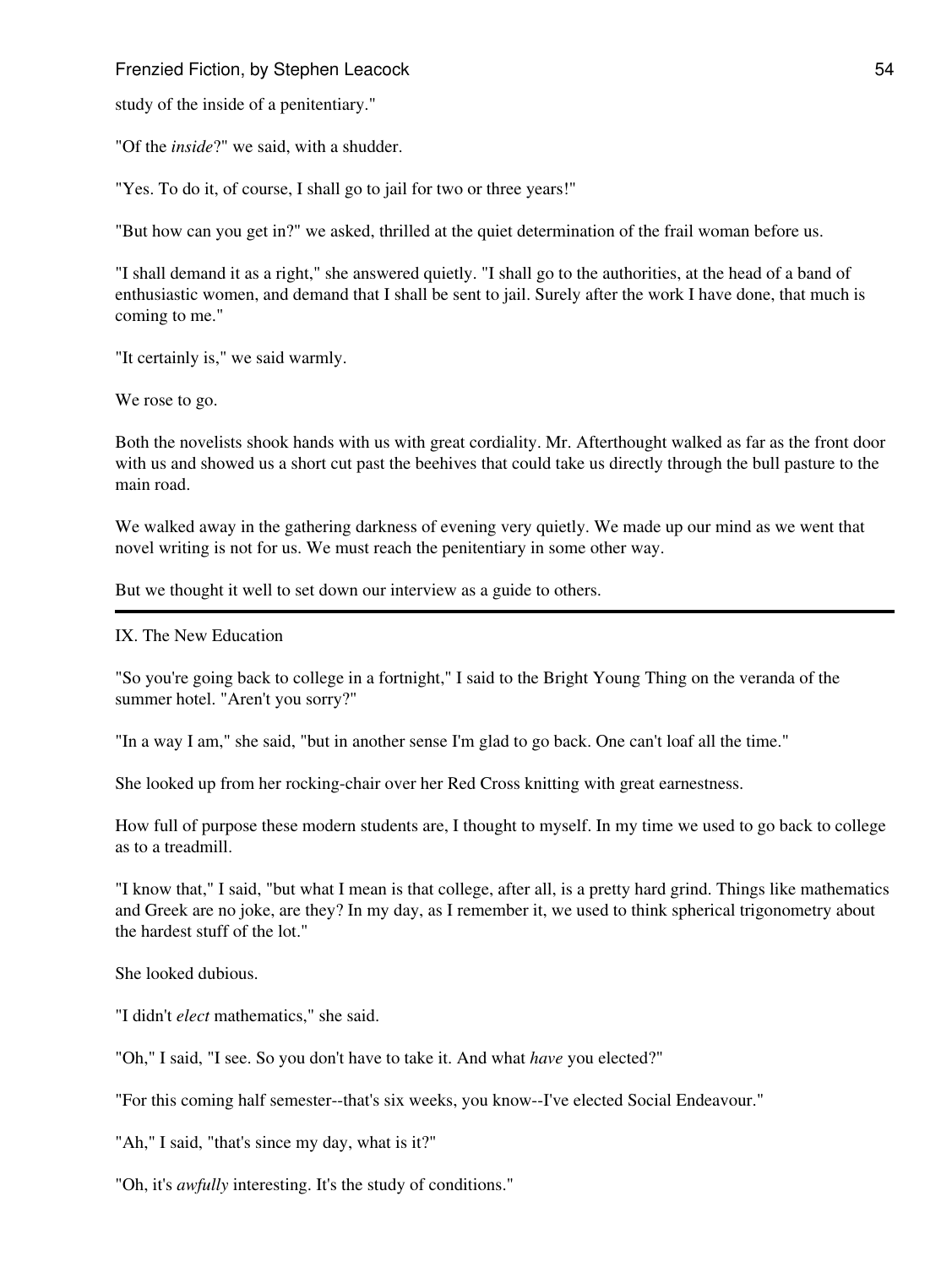"What kind of conditions?" I asked.

"All conditions. Perhaps I can't explain it properly. But I have the prospectus of it indoors if you'd like to see it. We take up Society."

"And what do you do with it?"

"Analyse it," she said.

"But it must mean reading a tremendous lot of books."

"No," she answered. "We don't use books in this course. It's all Laboratory Work."

"Now I *am* mystified," I said. "What do you mean by Laboratory Work?"

"Well," answered the girl student with a thoughtful look upon her face, "you see, we are supposed to break society up into its elements."

"In six weeks?"

"Some of the girls do it in six weeks. Some put in a whole semester and take twelve weeks at it."

"So as to break up pretty thoroughly?" I said.

"Yes," she assented. "But most of the girls think six weeks is enough."

"That ought to pulverize it pretty completely. But how do you go at it?"

"Well," the girl said, "it's all done with Laboratory Work. We take, for instance, department stores. I think that is the first thing we do, we take up the department store."

"And what do you do with it?"

"We study it as a Social Germ."

"Ah," I said, "as a Social Germ."

"Yes," said the girl, delighted to see that I was beginning to understand, "as a Germ. All the work is done in the concrete. The class goes down with the professor to the department store itself--"

"And then--"

"Then they walk all through it, observing."

"But have none of them ever been in a departmental store before?"

"Oh, of course, but, you see, we go as Observers."

"Ah, now, I understand. You mean you don't buy anything and so you are able to watch everything?"

"No," she said, "it's not that. We do buy things. That's part of it. Most of the girls like to buy little knick-knacks, and anyway it gives them a good chance to do their shopping while they're there. But while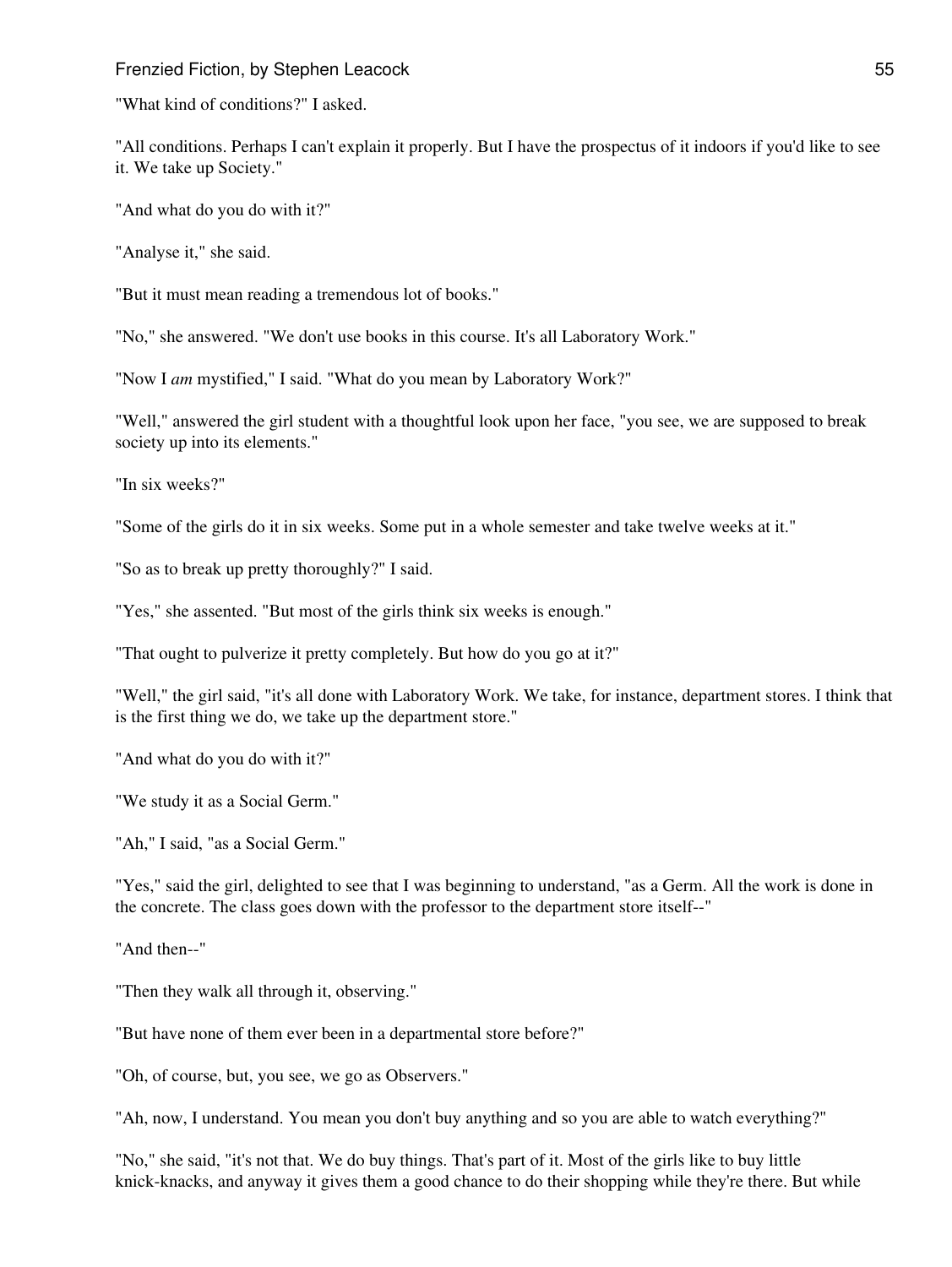they *are* there they are observing. Then afterwards they make charts."

"Charts of what?" I asked.

"Charts of the employes; they're used to show the brain movement involved."

"Do you find much?"

"Well," she said hesitatingly, "the idea is to reduce all the employes to a Curve."

"To a Curve?" I exclaimed, "an In or an Out."

"No, no, not exactly that. Didn't you use Curves when you were at college?"

"Never," I said.

"Oh, well, nowadays nearly everything, you know, is done into a Curve. We put them on the board."

"And what is this particular Curve of the employe used for?" I asked.

"Why," said the student, "the idea is that from the Curve we can get the Norm of the employe."

"Get his Norm?" I asked.

"Yes, get the Norm. That stands for the Root Form of the employe as a social factor."

"And what can you do with that?"

"Oh, when we have that we can tell what the employe would do under any and every circumstance. At least that's the idea--though I'm really only quoting," she added, breaking off in a diffident way, "from what Miss Thinker, the professor of Social Endeavour, says. She's really fine. She's making a general chart of the female employes of one of the biggest stores to show what percentage in case of fire would jump out of the window and what percentage would run to the fire escape."

"It's a wonderful course," I said. "We had nothing like it when I went to college. And does it only take in departmental stores?"

"No," said the girl, "the laboratory work includes for this semester ice-cream parlours as well."

"What do you do with *them*?"

"We take them up as Social Cells, Nuclei, I think the professor calls them."

"And how do you go at them?" I asked.

"Why, the girls go to them in little laboratory groups and study them."

"They eat ice-cream in them?"

"They *have to*," she said, "to make it concrete. But while they are doing it they are considering the ice-cream parlour merely as a section of social protoplasm."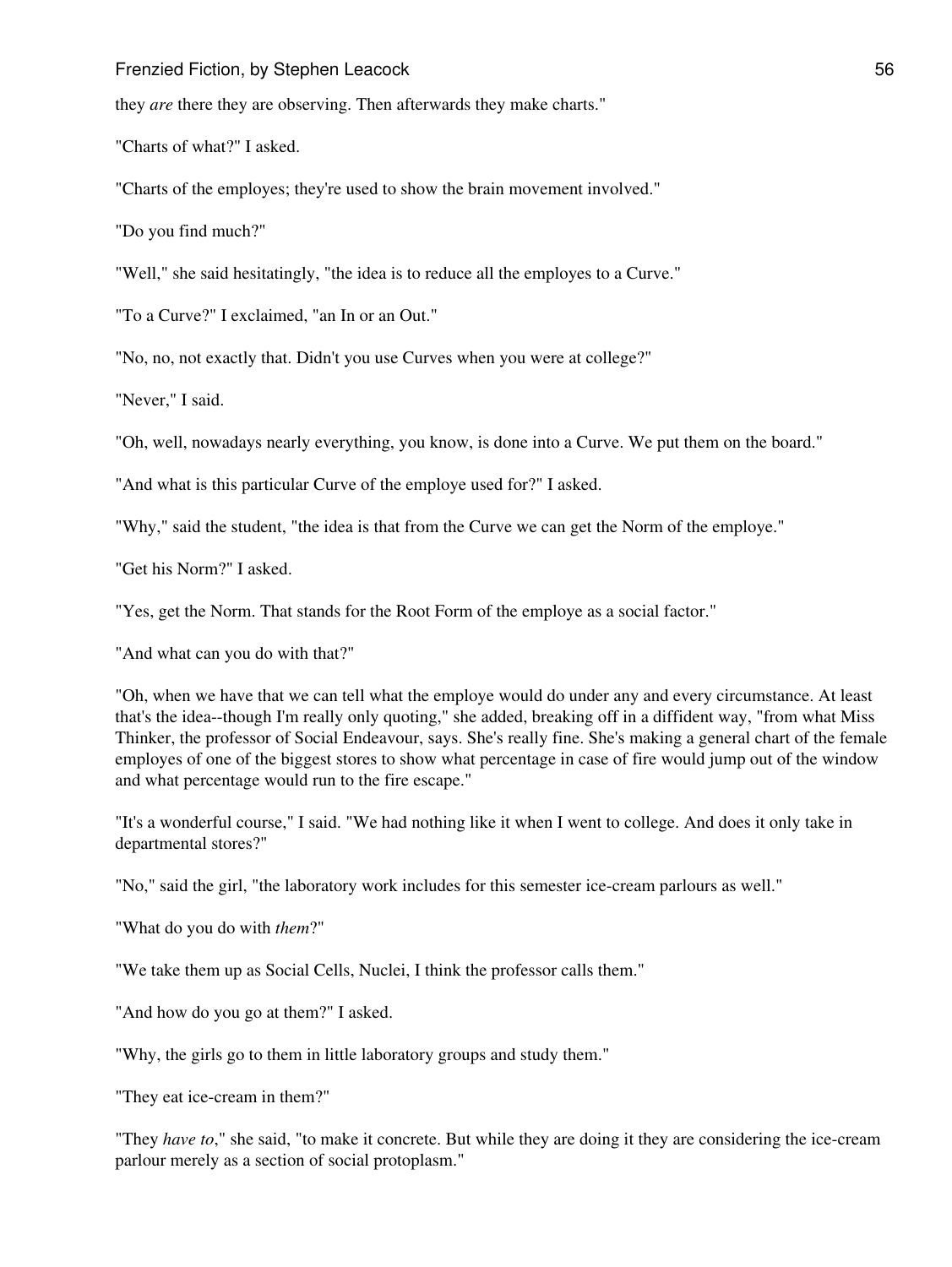"Does the professor go?" I asked.

"Oh, yes, she heads each group. Professor Thinker never spares herself from work."

"Dear me," I said, "you must be kept very busy. And is Social Endeavour all that you are going to do?"

"No," she answered, "I'm electing a half-course in Nature Work as well."

"Nature Work? Well! Well! That, I suppose, means cramming up a lot of biology and zoology, does it not?"

"No," said the girl, "it's not exactly done with books. I believe it is all done by Field Work."

"Field Work?"

"Yes. Field Work four times a week and an Excursion every Saturday."

"And what do you do in the Field Work?"

"The girls," she answered, "go out in groups anywhere out of doors, and make a Nature Study of anything they see."

"How do they do that?" I asked.

"Why, they look at it. Suppose, for example, they come to a stream or a pond or anything--"

"Yes--"

"Well, they *look* at it."

"Had they never done that before?" I asked.

"Ah, but they look at it as a Nature Unit. Each girl must take forty units in the course. I think we only do one unit each day we go out."

"It must," I said, "be pretty fatiguing work, and what about the Excursion?"

"That's every Saturday. We go out with Miss Stalk, the professor of Ambulation."

"And where do you go?"

"Oh, anywhere. One day we go perhaps for a trip on a steamer and another Saturday somewhere in motors, and so on."

"Doing what?" I asked.

"Field Work. The aim of the course--I'm afraid I'm quoting Miss Stalk but I don't mind, she's really fine--is to break nature into its elements--"

"I see--"

"So as to view it as the external structure of Society and make deductions from it."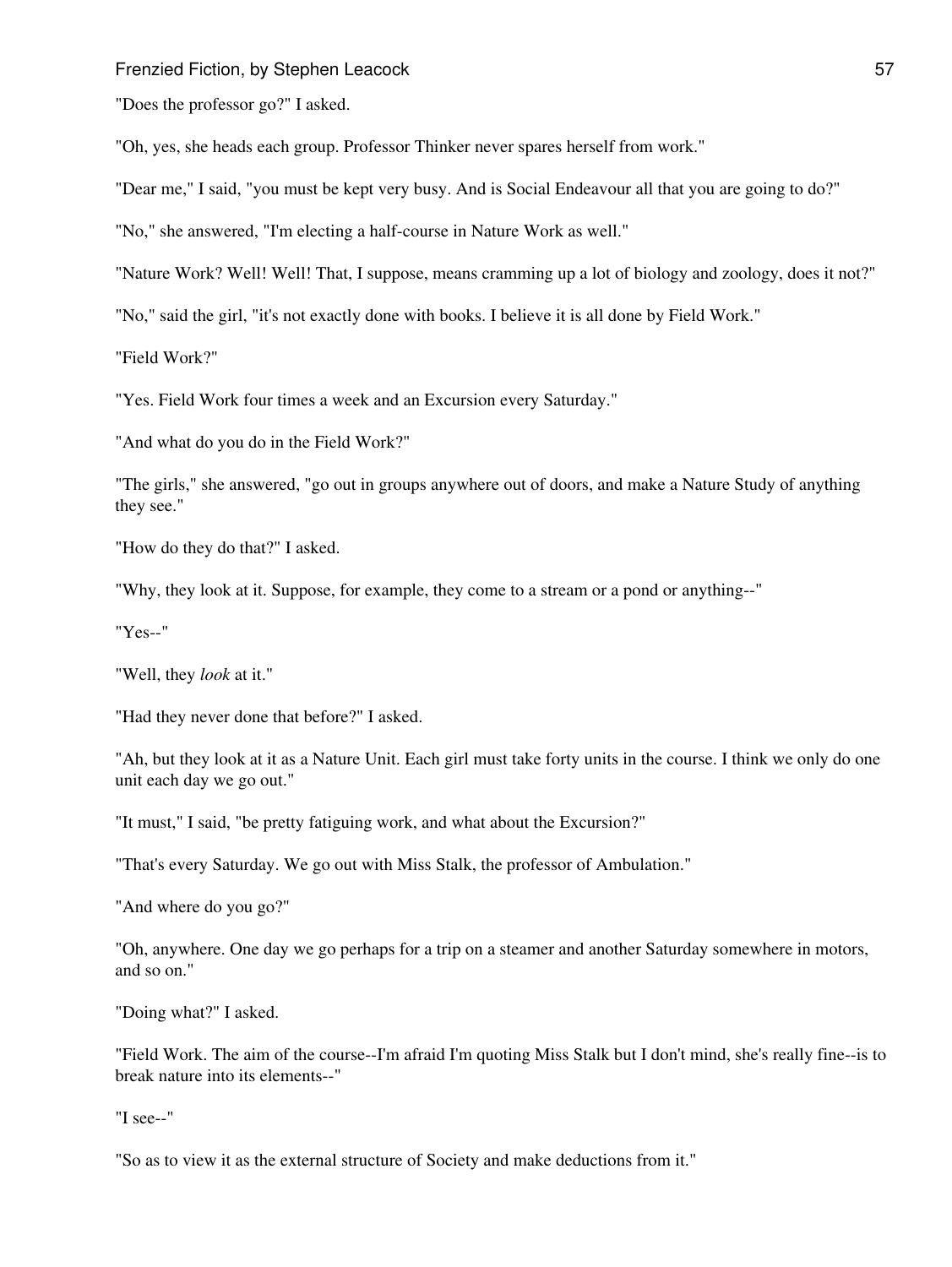"Have you made any?" I asked.

"Oh, no"--she laughed--"I'm only starting the work this term. But, of course, I shall have to. Each girl makes at least one deduction at the end of the course. Some of the seniors make two or three. But you have to make *one*."

"It's a great course," I said. "No wonder you are going to be busy; and, as you say, how much better than loafing round here doing nothing."

"Isn't it?" said the girl student with enthusiasm in her eyes. "It gives one such a sense of purpose, such a feeling of doing something."

"It must," I answered.

"Oh, goodness," she exclaimed, "there's the lunch bell. I must skip and get ready."

She was just vanishing from my side when the Burly Male Student, who was also staying in the hotel, came puffing up after his five-mile run. He was getting himself into trim for enlistment, so he told me. He noted the retreating form of the college girl as he sat down.

"I've just been talking to her," I said, "about her college work. She seems to be studying a queer lot of stuff--Social Endeavour and all that!"

"Awful piffle," said the young man. "But the girls naturally run to all that sort of rot, you know."

"Now, your work," I went on, "is no doubt very different. I mean what you were taking before the war came along. I suppose you fellows have an awful dose of mathematics and philology and so on just as I did in my college days?"

Something like a blush came across the face of the handsome youth.

"Well, no," he said, "I didn't co-opt mathematics. At our college, you know, we co-opt two majors and two minors."

"I see," I said, "and what were you co-opting?"

"I co-opted Turkish, Music, and Religion," he answered.

"Oh, yes," I said with a sort of reverential respect, "fitting yourself for a position of choir-master in a Turkish cathedral, no doubt."

"No, no," he said, "I'm going into insurance; but, you see, those subjects fitted in better than anything else."

"Fitted in?"

"Yes. Turkish comes at nine, music at ten and religion at eleven. So they make a good combination; they leave a man free to--"

"To develop his mind," I said. "We used to find in my college days that lectures interfered with it badly. But now, Turkish, that must be an interesting language, eh?"

"Search me!" said the student. "All you have to do is answer the roll and go out. Forty roll-calls give you one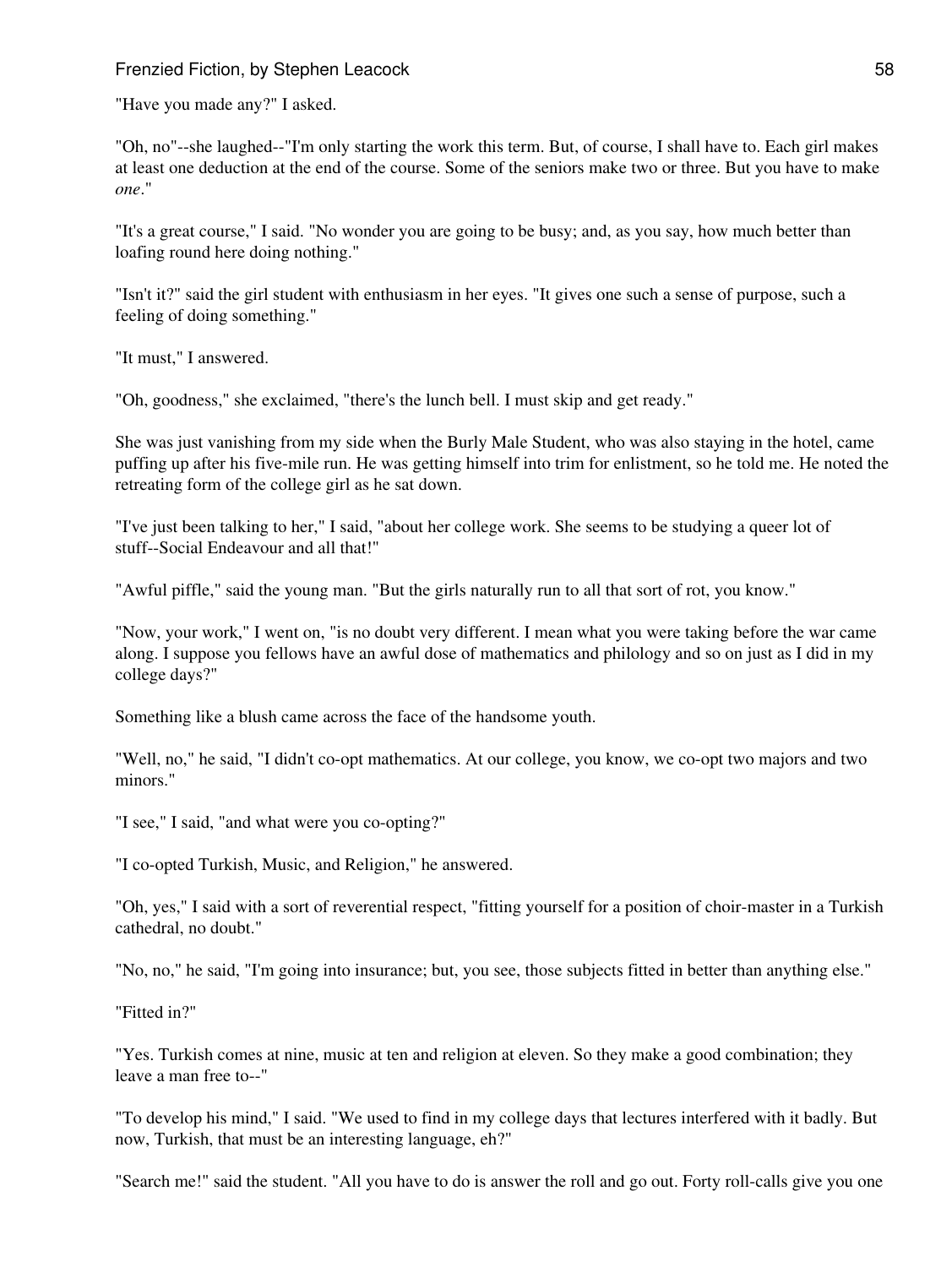Turkish unit--but, say, I must get on, I've got to change. So long."

I could not help reflecting, as the young man left me, on the great changes that have come over our college education. It was a relief to me later in the day to talk with a quiet, sombre man, himself a graduate student in philosophy, on this topic. He agreed with me that the old strenuous studies seem to be very largely abandoned.

I looked at the sombre man with respect.

"Now your work," I said, "is very different from what these young people are doing--hard, solid, definite effort. What a relief it must be to you to get a brief vacation up here. I couldn't help thinking to-day, as I watched you moving round doing nothing, how fine it must feel for you to come up here after your hard work and put in a month of out-and-out loafing."

"Loafing!" he said indignantly. "I'm not loafing. I'm putting in a half summer course in Introspection. That's why I'm here. I get credit for two majors for my time here."

"Ah," I said, as gently as I could, "you get credit here."

He left me. I am still pondering over our new education. Meantime I think I shall enter my little boy's name on the books of Tuskegee College where the education is still old-fashioned.

X. The Errors of Santa Claus

It was Christmas Eve.

The Browns, who lived in the adjoining house, had been dining with the Joneses.

Brown and Jones were sitting over wine and walnuts at the table. The others had gone upstairs.

"What are you giving to your boy for Christmas?" asked Brown.

"A train," said Jones, "new kind of thing--automatic."

"Let's have a look at it," said Brown.

Jones fetched a parcel from the sideboard and began unwrapping it.

"Ingenious thing, isn't it?" he said. "Goes on its own rails. Queer how kids love to play with trains, isn't it?"

"Yes," assented Brown. "How are the rails fixed?"

"Wait, I'll show you," said Jones. "Just help me to shove these dinner things aside and roll back the cloth. There! See! You lay the rails like that and fasten them at the ends, so--"

"Oh, yes, I catch on, makes a grade, doesn't it? Just the thing to amuse a child, isn't it? I got Willy a toy aeroplane."

"I know, they're great. I got Edwin one on his birthday. But I thought I'd get him a train this time. I told him Santa Claus was going to bring him something altogether new this time. Edwin, of course, believes in Santa Claus absolutely. Say, look at this locomotive, would you? It has a spring coiled up inside the fire box."

"Wind her up," said Brown with great interest. "Let's see her go."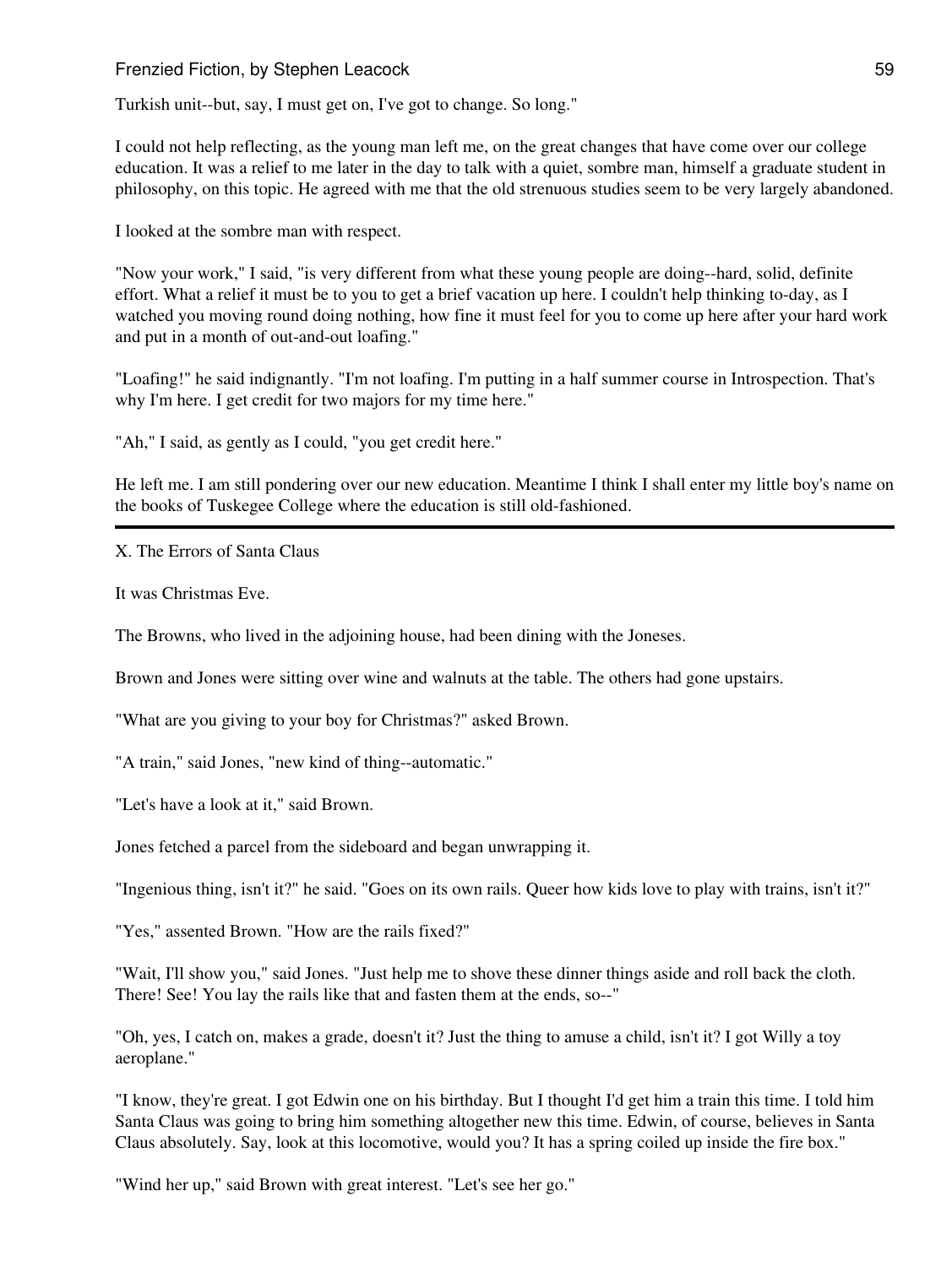"All right," said Jones. "Just pile up two or three plates or something to lean the end of the rails on. There, notice the way it buzzes before it starts. Isn't that a great thing for a kid, eh?"

"Yes," said Brown. "And say, see this little string to pull the whistle! By Gad, it toots, eh? Just like real?"

"Now then, Brown," Jones went on, "you hitch on those cars and I'll start her. I'll be engineer, eh!"

Half an hour later Brown and Jones were still playing trains on the dining-room table.

But their wives upstairs in the drawing-room hardly noticed their absence. They were too much interested.

"Oh, I think it's perfectly sweet," said Mrs. Brown. "Just the loveliest doll I've seen in years. I must get one like it for Ulvina. Won't Clarisse be perfectly enchanted?"

"Yes," answered Mrs. Jones, "and then she'll have all the fun of arranging the dresses. Children love that so much. Look, there are three little dresses with the doll, aren't they cute? All cut out and ready to stitch together."

"Oh, how perfectly lovely!" exclaimed Mrs. Brown. "I think the mauve one would suit the doll best, don't you, with such golden hair? Only don't you think it would make it much nicer to turn back the collar, so, and to put a little band--so?"

"*What* a good idea!" said Mrs. Jones. "Do let's try it. Just wait, I'll get a needle in a minute. I'll tell Clarisse that Santa Claus sewed it himself. The child believes in Santa Claus absolutely."

And half an hour later Mrs. Jones and Mrs. Brown were so busy stitching dolls' clothes that they could not hear the roaring of the little train up and down the dining table, and had no idea what the four children were doing.

Nor did the children miss their mothers.

"Dandy, aren't they?" Edwin Jones was saying to little Willie Brown, as they sat in Edwin's bedroom. "A hundred in a box, with cork tips, and see, an amber mouthpiece that fits into a little case at the side. Good present for Dad, eh?"

"Fine!" said Willie appreciatively. "I'm giving Father cigars."

"I know, I thought of cigars too. Men always like cigars and cigarettes. You can't go wrong on them. Say, would you like to try one or two of these cigarettes? We can take them from the bottom. You'll like them, they're Russian--away ahead of Egyptian."

"Thanks," answered Willie. "I'd like one immensely. I only started smoking last spring--on my twelfth birthday. I think a feller's a fool to begin smoking cigarettes too soon, don't you? It stunts him. I waited till I was twelve."

"Me too," said Edwin, as they lighted their cigarettes. "In fact, I wouldn't buy them now if it weren't for Dad. I simply *had* to give him something from Santa Claus. He believes in Santa Claus absolutely, you know."

And, while this was going on, Clarisse was showing little Ulvina the absolutely lovely little bridge set that she got for her mother.

"Aren't these markers perfectly charming?" said Ulvina. "And don't you love this little Dutch design--or is it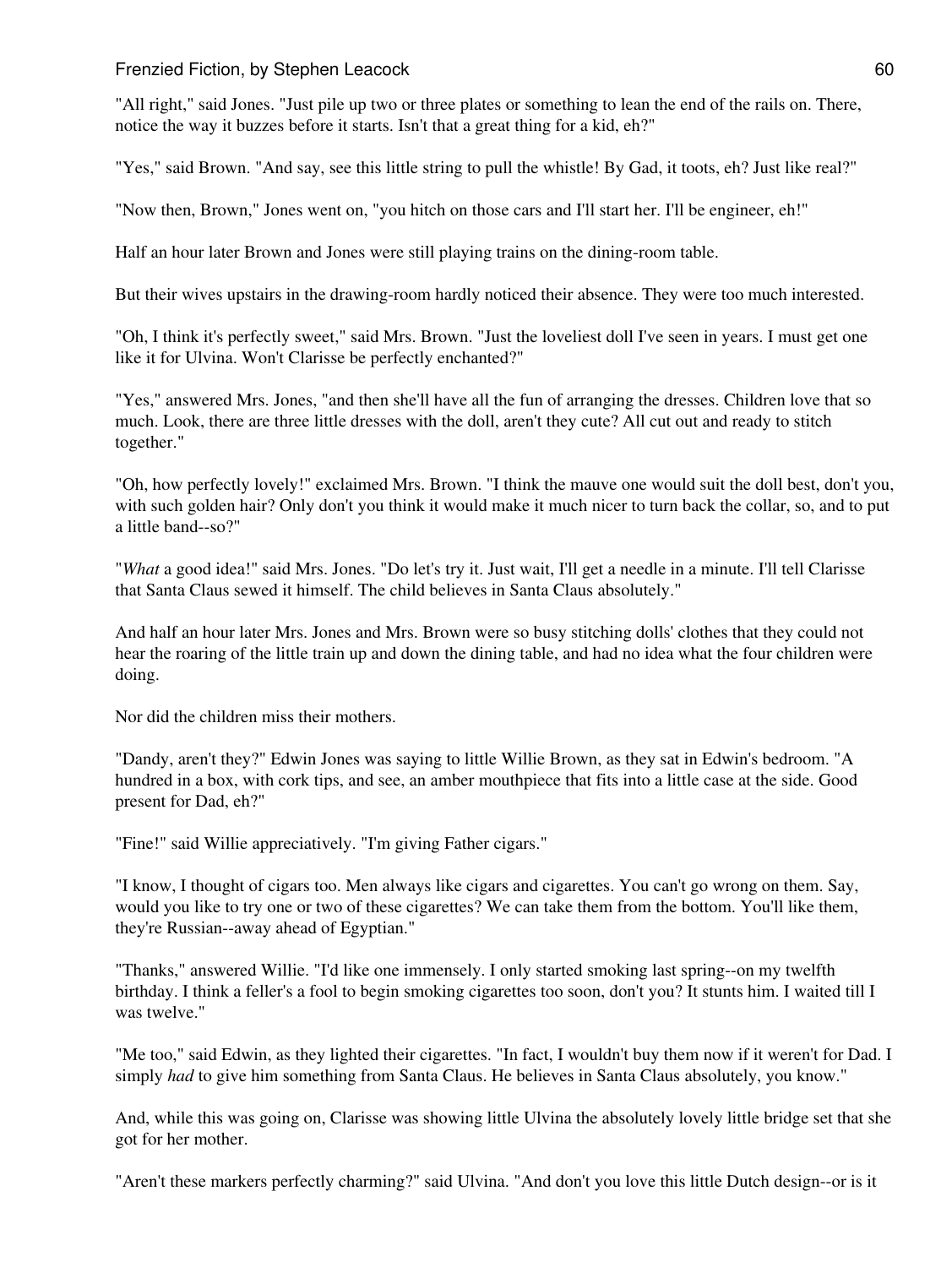Flemish, darling?"

"Dutch," said Clarisse. "Isn't it quaint? And aren't these the dearest little things, for putting the money in when you play. I needn't have got them with it--they'd have sold the rest separately--but I think it's too utterly slow playing without money, don't you?"

"Oh, abominable," shuddered Ulvina. "But your mamma never plays for money, does she?"

"Mamma! Oh, gracious, no. Mamma's far too slow for that. But I shall tell her that Santa Claus insisted on putting in the little money boxes."

"I suppose she believes in Santa Claus, just as my mamma does."

"Oh, absolutely," said Clarisse, and added, "What if we play a little game! With a double dummy, the French way, or Norwegian Skat, if you like. That only needs two."

"All right," agreed Ulvina, and in a few minutes they were deep in a game of cards with a little pile of pocket money beside them.

About half an hour later, all the members of the two families were again in the drawing-room. But of course nobody said anything about the presents. In any case they were all too busy looking at the beautiful big Bible, with maps in it, that the Joneses had brought to give to Grandfather. They all agreed that, with the help of it, Grandfather could hunt up any place in Palestine in a moment, day or night.

But upstairs, away upstairs in a sitting-room of his own Grandfather Jones was looking with an affectionate eye at the presents that stood beside him. There was a beautiful whisky decanter, with silver filigree outside (and whiskey inside) for Jones, and for the little boy a big nickel-plated Jew's harp.

Later on, far in the night, the person, or the influence, or whatever it is called Santa Claus, took all the presents and placed them in the people's stockings.

And, being blind as he always has been, he gave the wrong things to the wrong people--in fact, he gave them just as indicated above.

But the next day, in the course of Christmas morning, the situation straightened itself out, just as it always does.

Indeed, by ten o'clock, Brown and Jones were playing with the train, and Mrs. Brown and Mrs. Jones were making dolls' clothes, and the boys were smoking cigarettes, and Clarisse and Ulvina were playing cards for their pocket-money.

And upstairs--away up--Grandfather was drinking whisky and playing the Jew's harp.

And so Christmas, just as it always does, turned out all right after all.

XI. Lost in New York

A VISITOR'S SOLILOQUY

Well! Well!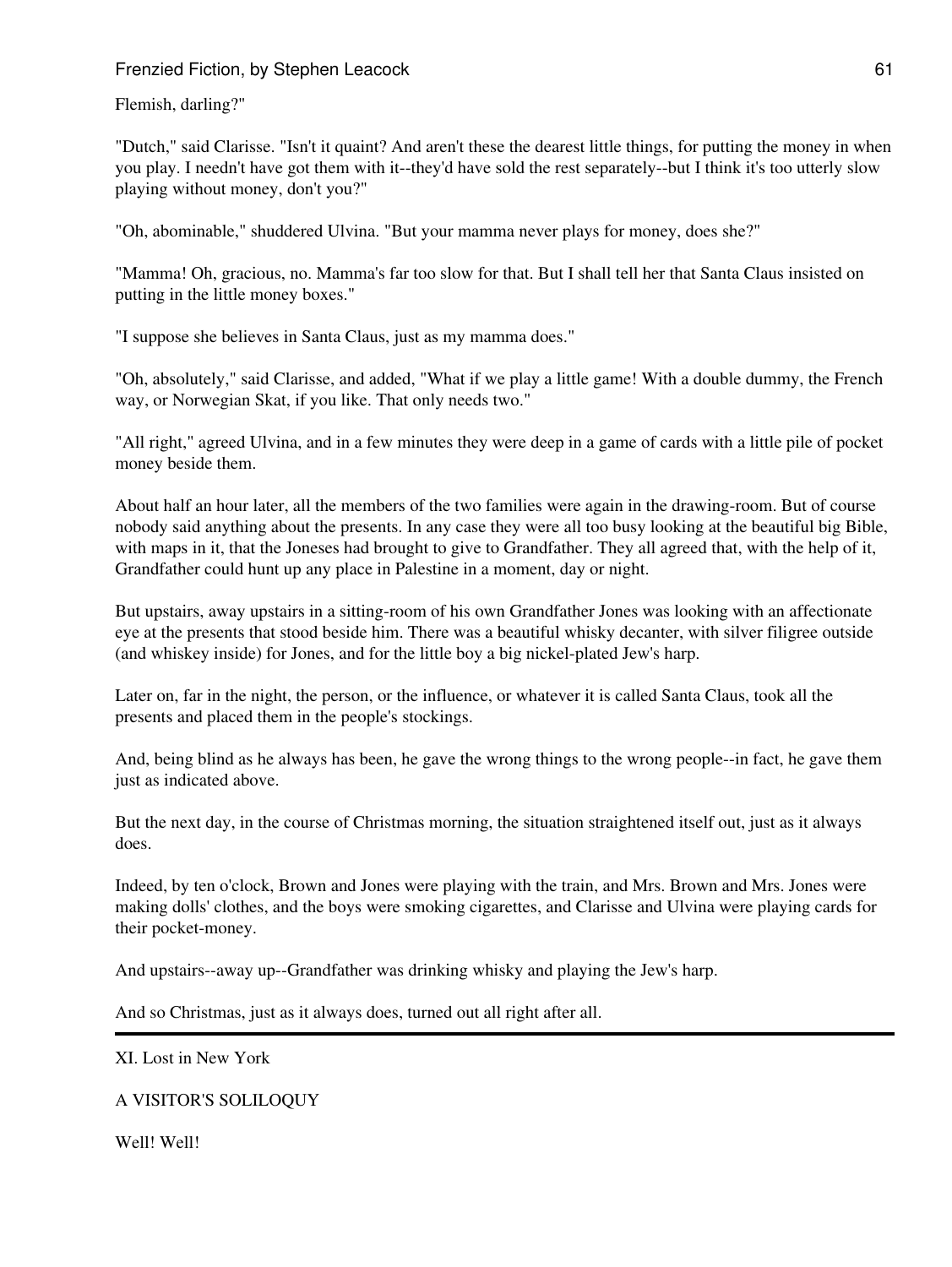Whatever has been happening to this place, to New York? Changed? Changed since I was here in '86? Well, I should say so.

The hack-driver of the old days that I used to find waiting for me at the station curb, with that impossible horse of his--the hack-driver with his bulbous red face, and the nice smell of rye whisky all 'round him for yards--gone, so it seems, for ever.

And in place of him this--what is it they call it?--taxi, with a clean-shaven cut-throat steering it. "Get in," he says, Just that. He doesn't offer to help me or lift my satchel. All right, young man, I'm crawling in.

That's the machine that marks it, eh? I suppose they have them rigged up so they can punch up anything they like. I thought so--he hits it up to fifty cents before we start. But I saw him do it. Well, I can stand for it this time. I'll not be caught in one of these again.

The hotel? All right, I'm getting out. My hotel? But what is it they have done to it? They must have added ten stories to it. It reaches to the sky. But I'll not try to look to the top of it. Not with this satchel in my hand: no, sir! I'll wait till I'm safe inside. In there I'll feel all right. They'll know me in there. They'll remember right away my visit in the fall of '86. They won't easily have forgotten that big dinner I gave--nine people at a dollar fifty a plate, with the cigars extra. The clerk will remember *me*, all right.

Know me? Not they. The *clerk* know me! How could he? For it seems now there isn't any clerk, or not as there used to be. They have subdivided him somehow into five or six. There is a man behind a desk, a majestic sort of man, waving his hand. It would be sheer madness to claim acquaintance with him. There is another with a great book, adjusting cards in it; and another, behind glass labelled "Cashier," and busy as a bank; there are two with mail and telegrams. They are all too busy to know me.

Shall I sneak up near to them, keeping my satchel in my hand? I wonder, do they *see* me? *Can* they see me, a mere thing like me? I am within ten feet of them, but I am certain that they cannot see me. I am, and I feel it, absolutely invisible.

Ha! One has seen me. He turns to me, or rather he rounds upon me, with the words "Well, sir?" That, and nothing else, sharp and hard. There is none of the ancient kindly pretence of knowing my name, no reaching out a welcome hand and calling me Mr. Er--Er--till he has read my name upside down while I am writing it and can address me as a familiar friend. No friendly questioning about the crops in my part of the country. The crops, forsooth! What do these young men know about crops?

A room? Had I any reservation? Any which? Any reservation. Oh, I see, had I written down from home to say that I was coming? No, I had not because the truth is I came at very short notice. I didn't know till a week before that my brother-in-law--He is not listening. He has moved away. I will stand and wait till he comes back. I am intruding here; I had no right to disturb these people like this.

Oh, I can have a room at eleven o'clock. When it is which?--is vacated. Oh, yes, I see, when the man in it gets up and goes away. I didn't for the minute catch on to what the word--He has stopped listening.

Never mind, I can wait. From eight to eleven is only three hours, anyway. I will move about here and look at things. If I keep moving they will notice me less. Ha! books and news papers and magazines--what a stack of them! Like a regular book-store. I will stand here and take a look at some of them. Eh! what's that? Did I want to *buy* anything? Well, no, I hadn't exactly--I was just--Oh, I see, they're on *sale*. All right, yes, give me this one--fifty cents--all right--and this and these others. That's all right, miss, I'm not stingy. They always say of me up in our town that when I--She has stopped listening.

Never mind. I will walk up and down again with the magazines under my arm. That will make people think I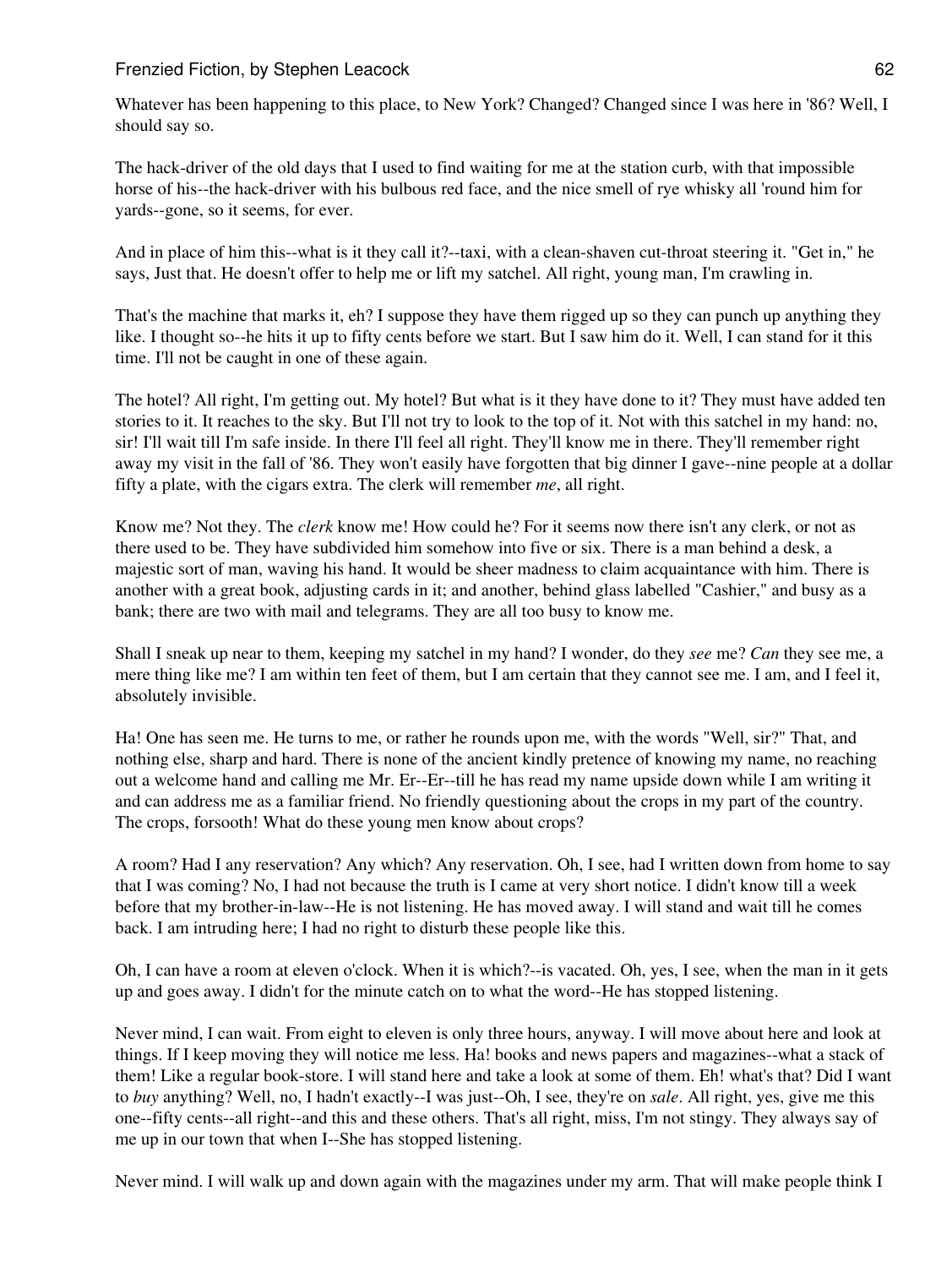live here. Better still if I could put the magazines in my satchel. But how? There is no way to set it down and undo the straps. I wonder if I could dare put it for a minute on that table, the polished one--? Or no, they wouldn't likely allow a man to put a bag *there*.

Well, I can wait. Anyway, it's eight o'clock and soon, surely, breakfast will be ready. As soon as I hear the gong I can go in there. I wonder if I could find out first where the dining-room is. It used always to be marked across the door, but I don't seem to see it. Darn it, I'll ask that man in uniform. If I'm here prepared to spend my good money to get breakfast I guess I'm not scared to ask a simple question of a man in uniform. Or no, I'll not ask *him*. I'll try this one--or no, he's busy. I'll ask this other boy. Say, would you mind, if you please, telling me, please, which way the dining-room --Eh, what? Do I want which? The grill room or the palm room? Why, I tell you, young man, I just wanted to get some breakfast if it's--what? Do I want what? I didn't quite get that--*a la carte*? No, thanks--and, what's that? table de what? in the palm room? No, I just wanted --but it doesn't matter. I'll wait 'round here and look about till I hear the gong. Don't worry about me.

What's that? What's that boy shouting out--that boy with the tray? A call for Mr. Something or Other--say, must be something happened pretty serious! A call for Mr.--why, that's for me! Hullo! *Here I am! Here, it's Me! Here I am*--wanted at the desk? all right, I'm coming, I'm hurrying. I guess something's wrong at home, eh! *Here I am*. That's my name. I'm ready.

Oh, a room. You've got a room for me. All right. The fifteenth floor! Good heavens! Away up there! Never mind, I'll take it. Can't give me a bath? That's all right. I had one.

Elevator over this way? All right, I'll come along. Thanks, I can carry it. But I don't see any elevator? Oh, this door in the wall? Well! I'm hanged. This the elevator! It certainly has changed. The elevator that I remember had a rope in the middle of it, and you pulled the rope up as you went, wheezing and clanking all the way to the fifth floor. But this looks a queer sort of machine. How do you do--Oh, I beg your pardon. I was in the road of the door, I guess. Excuse me, I'm afraid I got in the way of your elbow. It's all right, you didn't hurt--or, not bad.

Gee whiz! It goes fast. Are you sure you can stop it? Better be careful, young man. There was an elevator once in our town that--fifteenth floor? All right.

This room, eh! Great Scott, it's high up. Say, better not go too near that window, boy. That would be a hell of a drop if a feller fell out. You needn't wait. Oh, I see. I beg your pardon. I suppose a quarter is enough, eh?

Well, it's a relief to be alone. But say, this is high up! And what a noise! What is it they're doing out there, away out in the air, with all that clatter--building a steel building, I guess. Well, those fellers have their nerve, all right. I'll sit further back from the window.

It's lonely up here. In the old days I could have rung a bell and had a drink sent up to the room; but away up here on the fifteenth floor! Oh, no, they'd never send a drink clean up to the fifteenth floor. Of course, in the old days, I could have put on my canvas slippers and walked down to the bar and had a drink and talked to the bar-tender.

But of course they wouldn't have a bar in a place like this. I'd like to go down and see, but I don't know that I'd care to ask, anyway. No, I guess I'll just sit and wait. Some one will come for me, I guess, after a while.

If I were back right now in our town, I could walk into Ed Clancey's restaurant and have ham and eggs, or steak and eggs, or anything, for thirty-five cents.

Our town up home is a peach of a little town, anyway.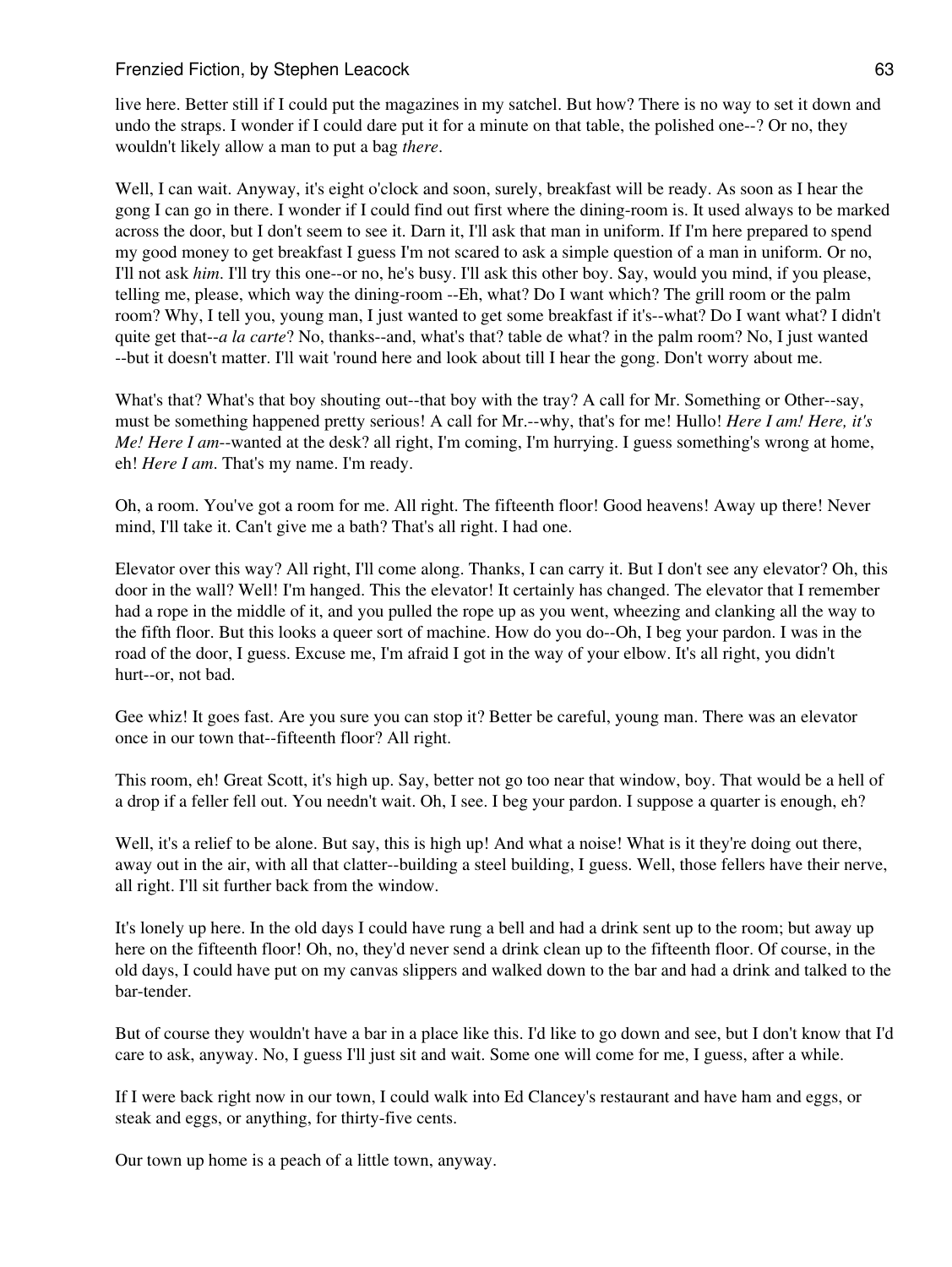Say, I just feel as if I'd like to take my satchel and jump clean out of that window. It would be a good rebuke to them.

But, pshaw! what would *they* care?

## XII. This Strenuous Age

Something is happening, I regret to find, to the world in which we used to live. The poor old thing is being "speeded up." There is "efficiency" in the air. Offices open at eight o'clock. Millionaires lunch on a baked apple. Bankers eat practically nothing. A college president has declared that there are more foot pounds of energy in a glass of peptonized milk than in--something else, I forget what. All this is very fine. Yet somehow I feel out of it.

My friends are failing me. They won't sit up after midnight. They have taken to sleeping out of doors, on porches and pergolas. Some, I understand, merely roost on plain wooden bars. They rise early. They take deep breathing. They bathe in ice water. They are no good.

This change I am sure, is excellent. It is, I am certain, just as it ought to be. I am merely saying, quietly and humbly, that I am not in it. I am being left behind. Take, for example, the case of alcohol. That, at least, is what it is called now. There were days when we called it Bourbon whisky and Tom Gin, and when the very name of it breathed romance. That time is past.

The poor stuff is now called alcohol, and none so low that he has a good word for it. Quite right, I am certain. I don't defend it. Alcohol, they are saying to-day, if taken in sufficient quantities, tears all the outer coating off the diaphragm. It leaves the epigastric tissue, so I am informed, a useless wreck.

This I don't deny. It gets, they tell me, into the brain. I don't dispute it. It turns the prosencephalon into mere punk. I know it. I've felt it doing it. They tell me--and I believe it--that after even one glass of alcohol, or shall we say Scotch whisky and soda, a man's working power is lowered by twenty per cent. This is a dreadful thing. After three glasses, so it is held, his capacity for sustained rigid thought is cut in two. And after about six glasses the man's working power is reduced by at least a hundred per cent. He merely sits there--in his arm-chair, at his club let us say--with all power, even all *desire* to work gone out of him, not thinking rigidly, not sustaining his thought, a mere shapeless chunk of geniality, half hidden in the blue smoke of his cigar.

Very dreadful, not a doubt. Alcohol is doomed; it is going it is gone. Yet when I think of a hot Scotch on a winter evening, or a Tom Collins on a summer morning, or a gin Rickey beside a tennis-court, or a stein of beer on a bench beside a bowling-green--I wish somehow that we could prohibit the use of alcohol and merely drink beer and whisky and gin as we used to. But these things, it appears, interfere with work. They have got to go.

But turn to the broader and simpler question of *work* itself. In my time one hated it. It was viewed as the natural enemy of man. Now the world has fallen in love with it. My friends, I find, take their deep breathing and their porch sleeping because it makes them work better. They go for a week's vacation in Virginia not for its own sake, but because they say they can work better when they get back. I know a man who wears very loose boots because he can work better in them: and another who wears only soft shirts because he can work better in a soft shirt. There are plenty of men now who would wear dog-harness if they thought they could work more in it. I know another man who walks away out into the country every Sunday: not that he likes the country --he wouldn't recognize a bumble bee if he saw it--but he claims that if he walks on Sunday his head is as clear as a bell for work on Monday.

Against work itself, I say nothing. But I sometimes wonder if I stand alone in this thing. Am I the *only* person left who hates it?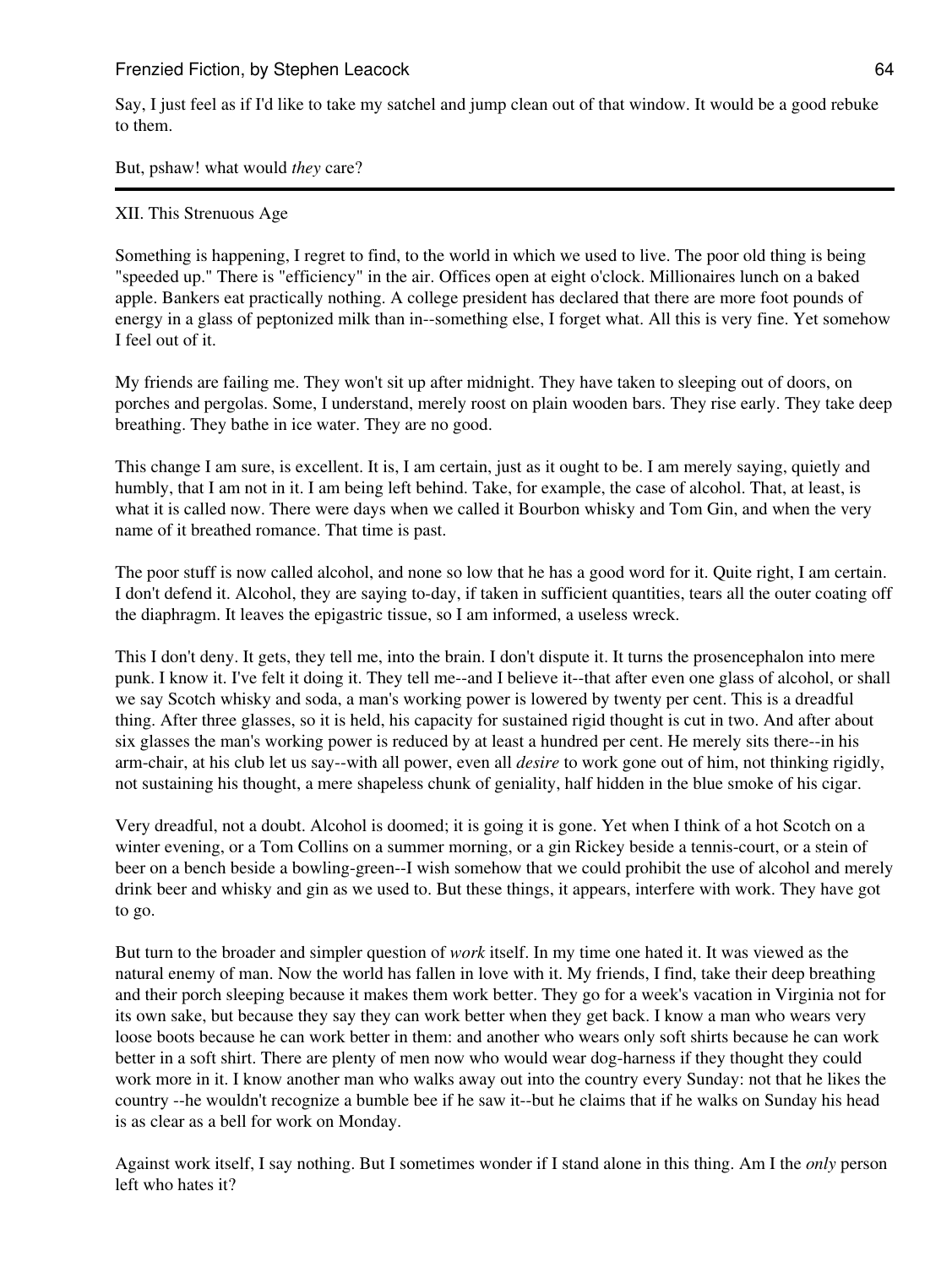Nor is work all. Take food. I admit, here and now, that the lunch I like best--I mean for an ordinary plain lunch, not a party--is a beef steak about one foot square and two inches thick. Can I work on it? No, I can't, but I can work in spite of it. That is as much as one used to ask, twenty-five years ago.

Yet now I find that all my friends boast ostentatiously about the meagre lunch they eat. One tells me that he finds a glass of milk and a prune is quite as much as he cares to take. Another says that a dry biscuit and a glass of water is all that his brain will stand. One lunches on the white of an egg. Another eats merely the yolk. I have only two friends left who can eat a whole egg at a time.

I understand that the fear of these men is that if they eat more than an egg or a biscuit they will feel heavy after lunch. Why they object to feeling heavy, I do not know. Personally, I enjoy it. I like nothing better than to sit round after a heavy lunch with half a dozen heavy friends, smoking heavy cigars. I am well aware that that is wicked. I merely confess the fact. I do not palliate it.

Nor is food all, nor drink, nor work, nor open air. There has spread abroad along with the so-called physical efficiency a perfect passion for *information*. Somehow if a man's stomach is empty and his head clear as a bell, and if he won't drink and won't smoke, he reaches out for information. He wants facts. He reads the newspapers all though, instead of only reading the headings. He clamours for articles filled with statistics about illiteracy and alien immigration and the number of battleships in the Japanese navy.

I know quite a lot of men who have actually bought the new *Encyclopaedia Britannica*. What is more, they *read* the thing. They sit in their apartments at night with a glass of water at their elbow reading the encyclopaedia. They say that it is literally filled with facts. Other men spend their time reading the Statistical Abstract of the United States (they say the figures in it are great) and the Acts of Congress, and the list of Presidents since Washington (or was it Washington?).

Spending their evenings thus, and topping it off with a cold baked apple, and sleeping out in the snow, they go to work in the morning, so they tell me, with a positive sense of exhilaration. I have no doubt that they do. But, for me, I confess that once and for all I am out of it. I am left behind.

Add to it all such rising dangers as total prohibition, and the female franchise, the daylight saving, and eugenic marriage, together with proportional representation, the initiative and the referendum, and the duty of the citizen to take an intelligent interest in politics--and I admit that I shall not be sorry to go away from here.

But before I *do* go, I have one hope. I understand that down in Hayti things are very different. Bull fights, cock fights, dog fights, are openly permitted. Business never begins till eleven in the morning. Everybody sleeps after lunch, and the bars remain open all night. Marriage is but a casual relation. In fact, the general condition of morality, so they tell me, is lower in Hayti than it has been anywhere since the time of Nero. Me for Hayti.

# XIII. The Old, Old Story of How Five Men Went Fishing

This is a plain account of a fishing party. It is not a story. There is no plot. Nothing happens in it and nobody is hurt. The only point of this narrative is its peculiar truth. It not only tells what happened to us--the five people concerned in it--but what has happened and is happening to all the other fishing parties that at the season of the year, from Halifax to Idaho, go gliding out on the unruffled surface of our Canadian and American lakes in the still cool of early summer morning.

We decided to go in the early morning because there is a popular belief that the early morning is the right time for bass fishing. The bass is said to bite in the early morning. Perhaps it does. In fact the thing is almost capable of scientific proof. The bass does *not* bite between eight and twelve. It does *not* bite between twelve and six in the afternoon. Nor does it bite between six o'clock and midnight. All these things are known facts.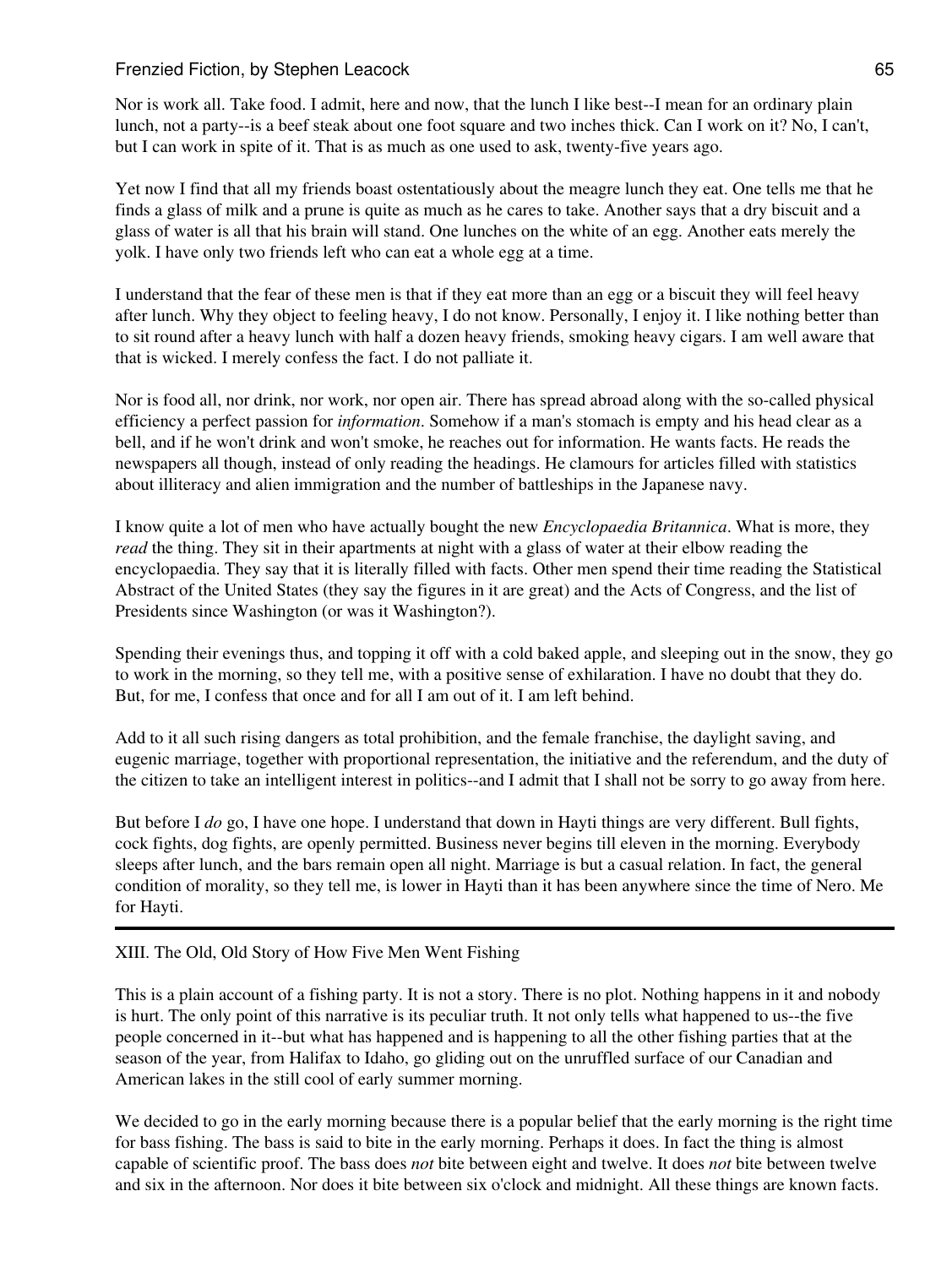The inference is that the bass bites furiously at about daybreak.

At any rate our party were unanimous about starting early. "Better make an early start," said the Colonel, when the idea of the party was suggested. "Oh, yes," said George Popley, the bank manager, "we want to get right out on the shoal while the fish are biting."

When he said this all our eyes glistened. Everybody's do. There's a thrill in the words. To "get right out on the shoal at daybreak when the fish are biting," is an idea that goes to any man's brain.

If you listen to the men talking in a Pullman car, or an hotel corridor, or, better still, at the little tables in a first-class bar, you will not listen long before you hear one say: "Well, we got out early, just after sunrise, right on the shoal." And presently, even if you can't hear him, you will see him reach out his two hands and hold them about two feet apart for the other man to admire. He is measuring the fish. No, not the fish they caught; this was the big one that they lost. But they had him right up to the top of the water. Oh, yes, he was up to the top of the water all right. The number of huge fish that have been heaved up to the top of the water in our lakes is almost incredible. Or at least it used to be when we still had bar rooms and little tables for serving that vile stuff Scotch whisky and such foul things as gin Rickeys and John Collinses. It makes one sick to think of it, doesn't it? But there was good fishing in the bars, all the winter.

But, as I say, we decided to go early in the morning. Charlie Jones, the railroad man, said that he remembered how when he was a boy, up in Wisconsin, they used to get out at five in the morning--not get up at five but be on the shoal at five. It appears that there is a shoal somewhere in Wisconsin where the bass lie in thousands. Kernin, the lawyer, said that when he was a boy--this was on Lake Rosseau--they used to get out at four. It seems there is a shoal in Lake Rosseau where you can haul up the bass as fast as you can drop your line. The shoal is hard to find--very hard. Kernin can find it, but it is doubtful--so I gather--if any other living man can. The Wisconsin shoal, too, is very difficult to find. Once you find it, you are all right; but it's hard to find. Charlie Jones can find it. If you were in Wisconsin right now he'd take you straight to it, but probably no other person now alive could reach that shoal. In the same way Colonel Morse knows of a shoal in Lake Simcoe where he used to fish years and years ago and which, I understand, he can still find.

I have mentioned that Kernin is a lawyer, and Jones a railroad man and Popley a banker. But I needn't have. Any reader would take it for granted. In any fishing party there is always a lawyer. You can tell him at sight. He is the one of the party that has a landing net and a steel rod in sections with a wheel that is used to wind the fish to the top of the water.

And there is always a banker. You can tell him by his good clothes. Popley, in the bank, wears his banking suit. When he goes fishing he wears his fishing suit. It is much the better of the two, because his banking suit has ink marks on it, and his fishing suit has no fish marks on it.

As for the railroad man--quite so, the reader knows it as well as I do--you can tell him because he carries a pole that he cut in the bush himself, with a ten-cent line wrapped round the end of it. Jones says he can catch as many fish with this kind of line as Kernin can with his patent rod and wheel. So he can too. Just the same number.

But Kernin says that with his patent apparatus if you get a fish on you can *play* him. Jones says to Hades with *playing* him: give him a fish on his line and he'll haul him in all right. Kernin says he'd lose him. But Jones says *he* wouldn't. In fact he *guarantees* to haul the fish in. Kernin says that more than once--in Lake Rosseau--he has played a fish for over half an hour. I forget now why he stopped; I think the fish quit playing.

I have heard Kernin and Jones argue this question of their two rods, as to which rod can best pull in the fish, for half an hour. Others may have heard the same question debated. I know no way by which it could be settled.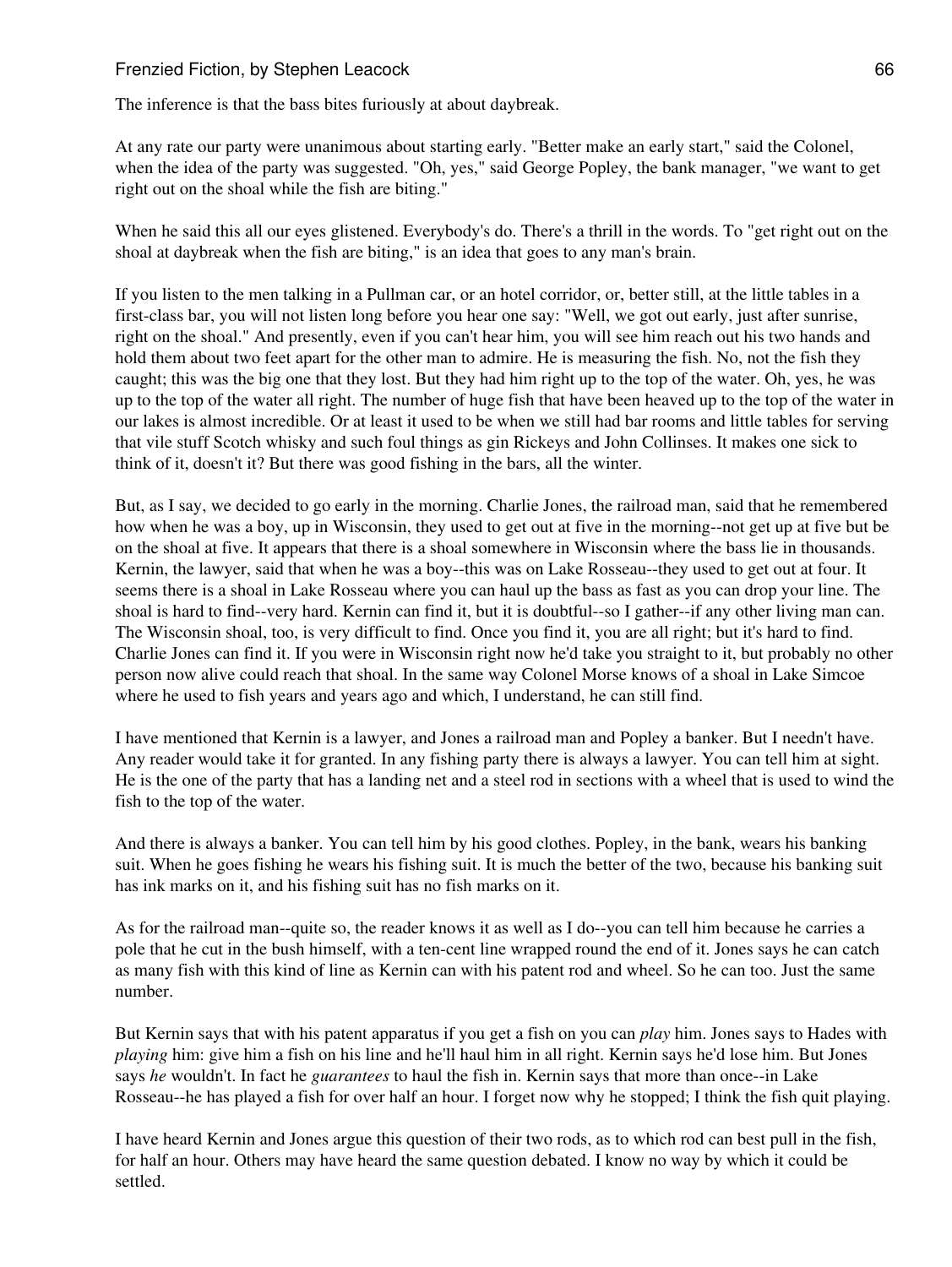Our arrangement to go fishing was made at the little golf club of our summer town on the veranda where we sit in the evening. Oh, it's just a little place, nothing pretentious: the links are not much good for *golf*; in fact we don't play much *golf* there, so far as golf goes, and of course, we don't serve meals at the club, it's not like that--and no, we've nothing to drink there because of prohibition. But we go and *sit* there. It is a good place to *sit*, and, after all, what else can you do in the present state of the law?

#### So it was there that we arranged the party.

The thing somehow seemed to fall into the mood of each of us. Jones said he had been hoping that some of the boys would get up a fishing party. It was apparently the one kind of pleasure that he really cared for. For myself I was delighted to get in with a crowd of regular fishermen like these four, especially as I hadn't been out fishing for nearly ten years, though fishing is a thing I am passionately fond of. I know no pleasure in life like the sensation of getting a four-pound bass on the hook and hauling him up to the top of the water, to weigh him. But, as I say, I hadn't been out for ten years. Oh, yes, I live right beside the water every summer, and yes, certainly--I am saying so--I am passionately fond of fishing, but still somehow I hadn't been *out*. Every fisherman knows just how that happens. The years have a way of slipping by. Yet I must say I was surprised to find that so keen a sport as Jones hadn't been out--so it presently appeared--for eight years. I had imagined he practically lived on the water. And Colonel Morse and Kernin, I was amazed to find, hadn't been out for twelve years, not since the day--so it came out in conversation --when they went out together in Lake Rosseau and Kernin landed a perfect monster, a regular corker, five pounds and a half, they said; or no, I don't think he *landed* him. No, I remember, he didn't *land* him. He caught him--and he *could* have landed him, he should have landed him--but he *didn't* land him. That was it. Yes, I remember Kernin and Morse had a slight discussion about it--oh, perfectly amicable--as to whether Morse had fumbled with the net or whether Kernin--the whole argument was perfectly friendly--had made an ass of himself by not "striking" soon enough. Of course the whole thing was so long ago that both of them could look back on it without any bitterness or ill nature. In fact it amused them. Kernin said it was the most laughable thing he ever saw in his life to see poor old Jack--that's Morse's name--shoving away with the landing net wrong side up. And Morse said he'd never forget seeing poor old Kernin yanking his line first this way and then that and not knowing where to try to haul it. It made him laugh to look back at it.

They might have gone on laughing for quite a time, but Charlie Jones interrupted by saying that in his opinion a landing net is a piece of darned foolishness. Here Popley agrees with him. Kernin objects that if you don't use a net you'll lose your fish at the side of the boat. Jones says no: give him a hook well through the fish and a stout line in his hand and that fish has *got* to come in. Popley says so too. He says let him have his hook fast through the fish's head with a short stout line, and put him (Popley) at the other end of that line and that fish will come in. It's *got* to. Otherwise Popley will know why. That's the alternative. Either the fish must come in or Popley must know why. There's no escape from the logic of it.

But perhaps some of my readers have heard the thing discussed before.

So, as I say, we decided to go the next morning and to make an early start. All of the boys were at one about that. When I say "boys," I use the word, as it is used in fishing, to mean people from say forty-five to sixty-five. There is something about fishing that keeps men young. If a fellow gets out for a good morning's fishing, forgetting all business worries, once in a while--say, once in ten years--it keeps him fresh.

We agreed to go in a launch, a large launch--to be exact, the largest in the town. We could have gone in row boats, but a row boat is a poor thing to fish from. Kernin said that in a row boat it is impossible properly to "*play*" your fish. The side of the boat is so low that the fish is apt to leap over the side into the boat when half "played." Popley said that there is no comfort in a row boat. In a launch a man can reach out his feet and take it easy. Charlie Jones said that in a launch a man could rest his back against something, and Morse said that in a launch a man could rest his neck. Young inexperienced boys, in the small sense of the word, never think of these things. So they go out and after a few hours their necks get tired; whereas a group of expert fishers in a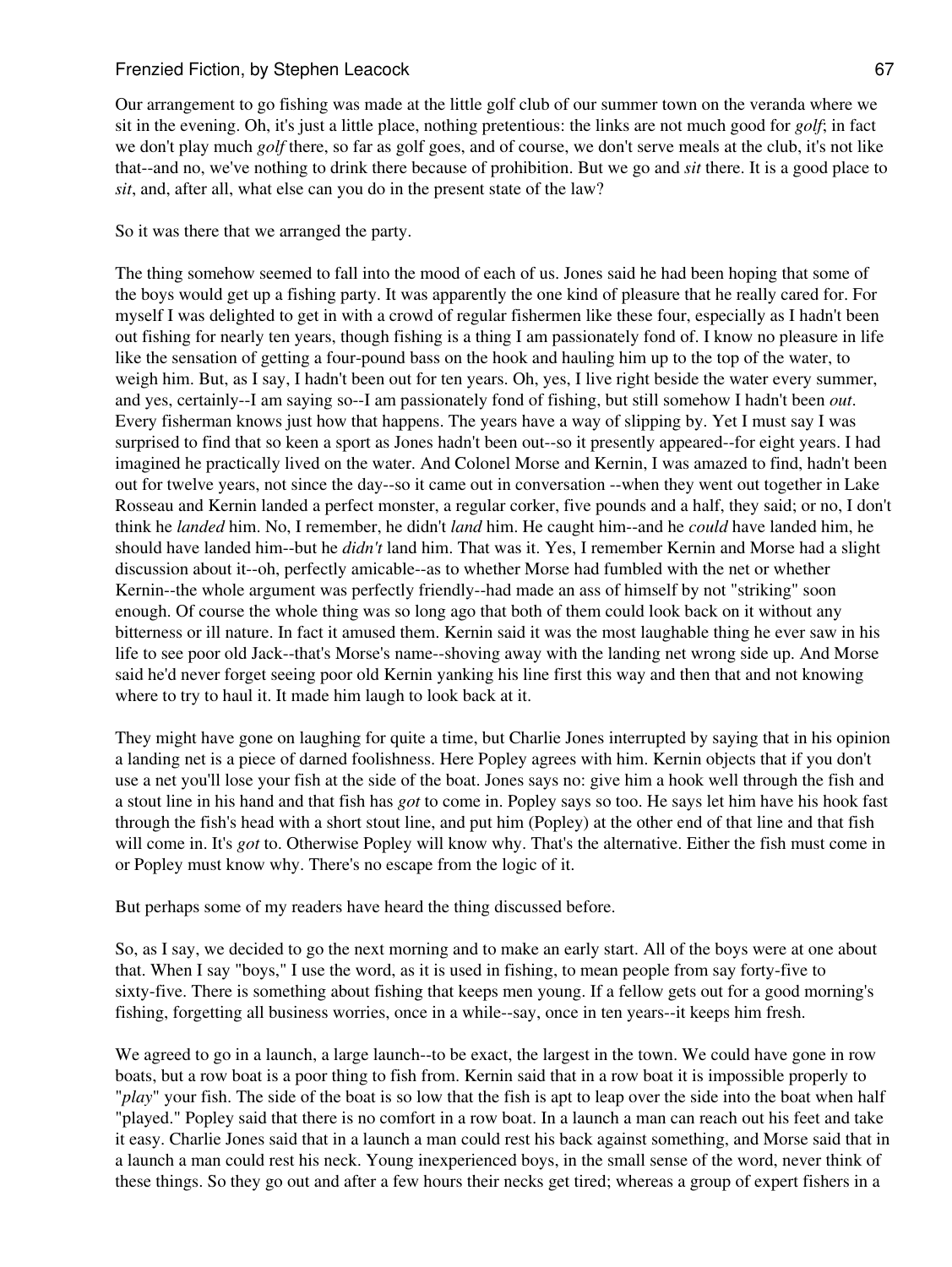launch can rest their backs and necks and even fall asleep during the pauses when the fish stop biting.

Anyway all the "boys" agreed that the great advantage of a launch would be that we could get a *man* to take us. By that means the man could see to getting the worms, and the man would be sure to have spare lines, and the man could come along to our different places--we were all beside the water--and pick us up. In fact the more we thought about the advantage of having a "man" to take us the better we liked it. As a boy gets old he likes to have a man around to do the work.

Anyway Frank Rolls, the man we decided to get, not only has the biggest launch in town but what is more Frank *knows* the lake. We called him up at his boat-house over the phone and said we'd give him five dollars to take us out first thing in the morning provided that he knew the shoal. He said he knew it.

I don't know, to be quite candid about it, who mentioned whisky first. In these days everybody has to be a little careful. I imagine we had all been *thinking* whisky for some time before anybody said it. But there is a sort of convention that when men go fishing they must have whisky. Each man makes the pretence that one thing he needs at six o'clock in the morning is cold raw whisky. It is spoken of in terms of affection. One man says the first thing you need if you're going fishing is a good "snort" of whisky; another says that a good "snifter" is the very thing; and the others agree that no man can fish properly without "a horn," or a "bracer" or an "eye-opener." Each man really decides that he himself won't take any. But he feels that, in a collective sense, the "boys" need it.

So it was with us. The Colonel said he'd bring along "a bottle of booze." Popley said, no, let *him* bring it; Kernin said let him; and Charlie Jones said no, he'd bring it. It turned out that the Colonel had some very good Scotch at his house that he'd like to bring; oddly enough Popley had some good Scotch in *his* house too; and, queer though it is, each of the boys had Scotch in his house. When the discussion closed we knew that each of the five of us was intending to bring a bottle of whisky. Each of the five of us expected the other to drink one and a quarter bottles in the course of the morning.

I suppose we must have talked on that veranda till long after one in the morning. It was probably nearer two than one when we broke up. But we agreed that that made no difference. Popley said that for him three hours' sleep, the right kind of sleep, was far more refreshing than ten. Kernin said that a lawyer learns to snatch his sleep when he can, and Jones said that in railroad work a man pretty well cuts out sleep.

So we had no alarms whatever about not being ready by five. Our plan was simplicity itself. Men like ourselves in responsible positions learn to organize things easily. In fact Popley says it is that faculty that has put us where we are. So the plan simply was that Frank Rolls should come along at five o'clock and blow his whistle in front of our places, and at that signal each man would come down to his wharf with his rod and kit and so we'd be off to the shoal without a moment's delay.

The weather we ruled out. It was decided that even if it rained that made no difference. Kernin said that fish bite better in the rain. And everybody agreed that man with a couple of snorts in him need have no fear of a little rain water.

So we parted, all keen on the enterprise. Nor do I think even now that there was anything faulty or imperfect in that party as we planned it.

I heard Frank Rolls blowing his infernal whistle opposite my summer cottage at some ghastly hour in the morning. Even without getting out of bed, I could see from the window that it was no day for fishing. No, not raining exactly. I don't mean that, but one of those peculiar days--I don't mean *wind*--there was no wind, but a sort of feeling in the air that showed anybody who understands bass fishing that it was a perfectly rotten day for going out. The fish, I seemed to know it, wouldn't bite.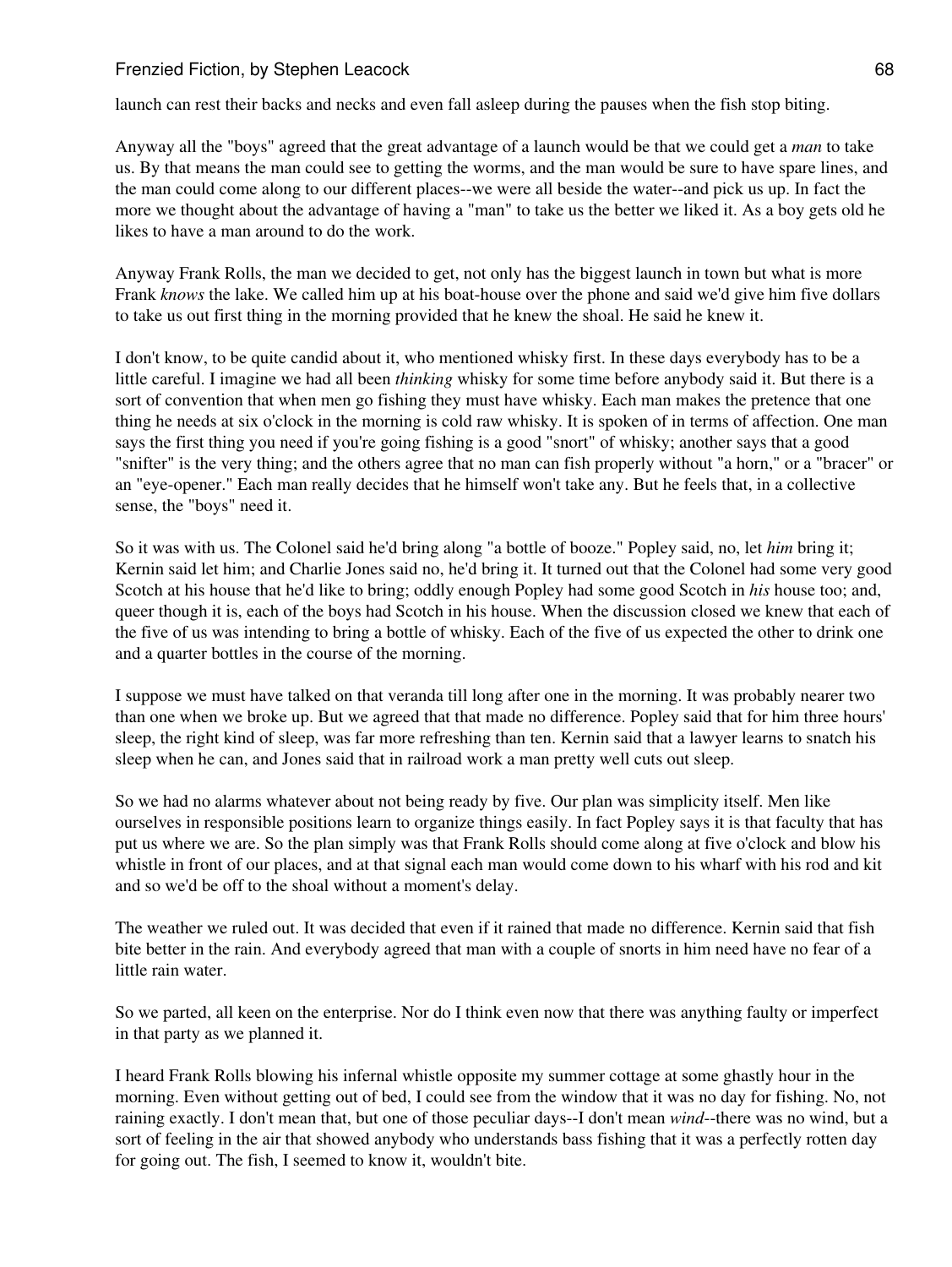When I was still fretting over the annoyance of the disappointment I heard Frank Rolls blowing his whistle in front of the other cottages. I counted thirty whistles altogether. Then I fell into a light doze--not exactly sleep, but a sort of *doze*--I can find no other word for it. It was clear to me that the other "boys" had thrown the thing over. There was no use in my trying to go out alone. I stayed where I was, my doze lasting till ten o'clock.

When I walked up town later in the morning I couldn't help being struck by the signs in the butcher's shops and the restaurants, FISH, FRESH FISH, FRESH LAKE FISH.

Where in blazes do they get those fish anyway?

# XIV. Back from the Land

I have just come back now with the closing in of autumn --to the city. I have hung up my hoe in my study; my spade is put away behind the piano. I have with me seven pounds of Paris Green that I had over. Anybody who wants it may have it. I didn't like to bury it for fear of its poisoning the ground. I didn't like to throw it away for fear of its destroying cattle. I was afraid to leave it in my summer place for fear that it might poison the tramps who generally break in in November. I have it with me now. I move it from room to room, as I hate to turn my back upon it. Anybody who wants it, I repeat, can have it.

I should like also to give away, either to the Red Cross or to anything else, ten packets of radish seed (the early curled variety, I think), fifteen packets of cucumber seed (the long succulent variety, I believe it says), and twenty packets of onion seed (the Yellow Danvers, distinguished, I understand, for its edible flavour and its nutritious properties). It is not likely that I shall ever, on this side of the grave, plant onion seed again. All these things I have with me. My vegetables are to come after me by freight. They are booked from Simcoe County to Montreal; at present they are, I believe, passing through Schenectady. But they will arrive later all right. They were seen going through Detroit last week, moving west. It is the first time that I ever sent anything by freight anywhere. I never understood before the wonderful organization of the railroads. But they tell me that there is a bad congestion of freight down South this month. If my vegetables get tangled up in that there is no telling when they will arrive.

In other words, I am one of the legion of men--quiet, determined, resolute men--who went out last spring to plant the land, and who are now back.

With me--and I am sure that I speak for all the others as well--it was not a question of mere pleasure; it was no love of gardening for its own sake that inspired us. It was a plain national duty. What we said to ourselves was: "This war has got to stop. The men in the trenches thus far have failed to stop it. Now let *us* try. The whole thing," we argued, "is a plain matter of food production."

"If we raise enough food the Germans are bound to starve. Very good. Let us kill them."

I suppose there was never a more grimly determined set of men went out from the cities than those who went out last May, as I did, to conquer the food problem. I don't mean to say that each and every one of us actually left the city. But we all "went forth" in the metaphorical sense. Some of the men cultivated back gardens; others took vacant lots; some went out into the suburbs; and others, like myself, went right out into the country.

We are now back. Each of us has with him his Paris Green, his hoe and the rest of his radish seed.

The time has, therefore, come for a plain, clear statement of our experience. We have, as everybody knows, failed. We have been beaten hack all along the line. Our potatoes are buried in a jungle of autumn burdocks. Our radishes stand seven feet high, uneatable. Our tomatoes, when last seen, were greener than they were at the beginning of August, and getting greener every week. Our celery looked as delicate as a maidenhair fern.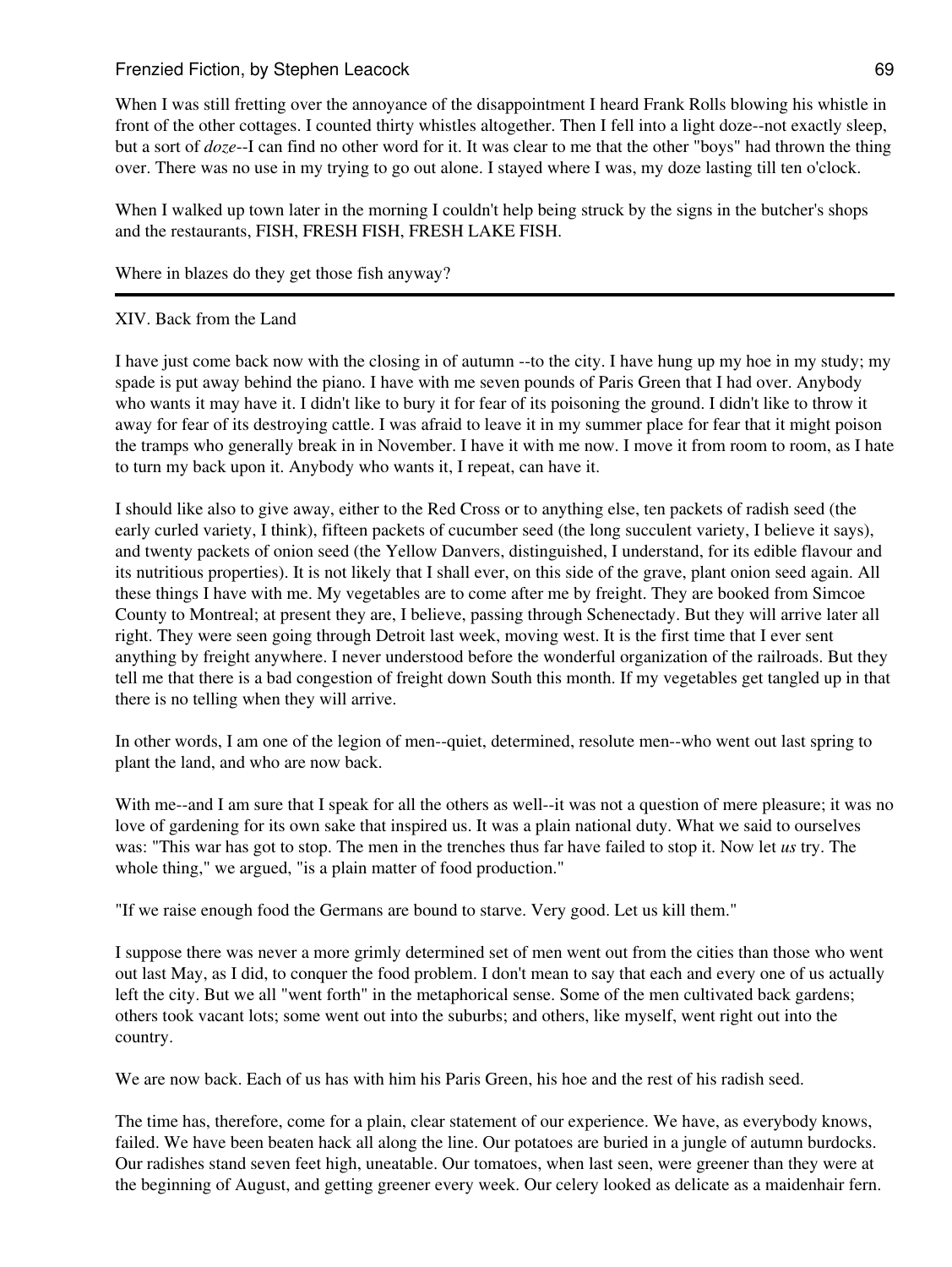Our Indian corn was nine feet high with a tall feathery spike on top of that, but no sign of anything eatable about it from top to bottom.

I look back with a sigh of regret at those bright, early days in April when we were all buying hoes, and talking soil and waiting for the snow to be off the ground. The street cars, as we went up and down to our offices, were a busy babel of garden talk. There was a sort of farmer-like geniality in the air. One spoke freely to strangers. Every man with a hoe was a friend. Men chewed straws in their offices, and kept looking out of windows to pretend to themselves that they were afraid it might blow up rain. "Got your tomatoes in?" one man would ask another as they went up in the elevator. "Yes, I got mine in yesterday," the other would answer, "But I'm just a little afraid that this east wind may blow up a little frost. What we need now is growing weather." And the two men would drift off together from the elevator door along the corridor, their heads together in friendly colloquy.

I have always regarded a lawyer as a man without a soul. There is one who lives next door to me to whom I have not spoken in five years. Yet when I saw him one day last spring heading for the suburbs in a pair of old trousers with a hoe in one hand and a box of celery plants in the other I felt that I loved the man. I used to think that stock-brokers were mere sordid calculating machines. Now that I have seen whole firms of them busy at the hoe, wearing old trousers that reached to their armpits and were tied about the waist with a polka dot necktie, I know that they are men. I know that there are warm hearts beating behind those trousers.

Old trousers, I say. Where on earth did they all come from in such a sudden fashion last spring? Everybody had them. Who would suspect that a man drawing a salary of ten thousand a year was keeping in reserve a pair of pepper-and-salt breeches, four sizes too large for him, just in case a war should break out against Germany! Talk of German mobilization! I doubt whether the organizing power was all on their side after all. At any rate it is estimated that fifty thousand pairs of old trousers were mobilized in Montreal in one week.

But perhaps it was not a case of mobilization, or deliberate preparedness. It was rather an illustration of the primitive instinct that is in all of us and that will out in "war time." Any man worth the name would wear old breeches all the time if the world would let him. Any man will wind a polka dot tie round his waist in preference to wearing patent braces. The makers of the ties know this. That is why they make the tie four feet long. And in the same way if any manufacturer of hats will put on the market an old fedora, with a limp rim and a mark where the ribbon used to be but is not--a hat guaranteed to be six years old, well weathered, well rained on, and certified to have been walked over by a herd of cattle--that man will make and deserve a fortune.

These at least were the fashions of last May. Alas, where are they now? The men that wore them have relapsed again into tailor-made tweeds. They have put on hard new hats. They are shining their boots again. They are shaving again, not merely on Saturday night, but every day. They are sinking back into civilization.

Yet those were bright times and I cannot forbear to linger on them. Nor the least pleasant feature was our rediscovery of the morning. My neighbour on the right was always up at five. My neighbour on the left was out and about by four. With the earliest light of day, little columns of smoke rose along our street from the kitchen ranges where our wives were making coffee for us before the servants got up. By six o'clock the street was alive and busy with friendly salutations. The milkman seemed a late comer, a poor, sluggish fellow who failed to appreciate the early hours of the day. A man, we found, might live through quite a little Iliad of adventure before going to his nine o'clock office.

"How will you possibly get time to put in a garden?" I asked of one of my neighbours during this glad period of early spring before I left for the country. "Time!" he exclaimed. "Why, my dear fellow, I don't have to be down at the warehouse till eight-thirty."

Later in the summer I saw the wreck of his garden, choked with weeds. "Your garden," I said, "is in poor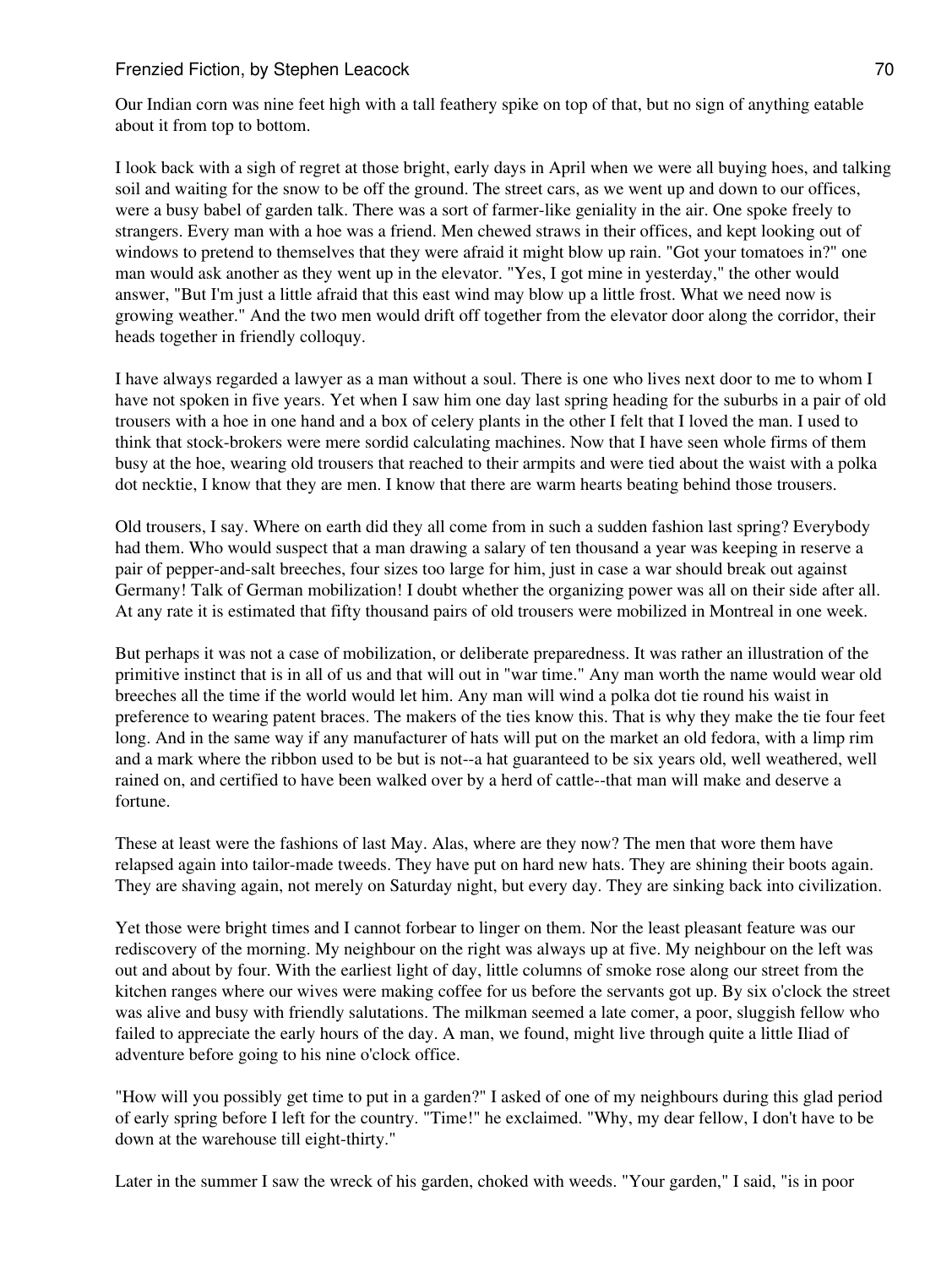shape." "Garden!" he said indignantly. "How on earth can I find time for a garden? Do you realize that I have to be down at the warehouse at eight-thirty?"

When I look back to our bright beginnings our failure seems hard indeed to understand. It is only when I survey the whole garden movement in melancholy retrospect that I am able to see some of the reasons for it.

The principal one, I think, is the question of the season. It appears that the right time to begin gardening is last year. For many things it is well to begin the year before last. For good results one must begin even sooner. Here, for example, are the directions, as I interpret them, for growing asparagus. Having secured a suitable piece of ground, preferably a deep friable loam rich in nitrogen, go out three years ago and plough or dig deeply. Remain a year inactive, thinking. Two years ago pulverize the soil thoroughly. Wait a year. As soon as last year comes set out the young shoots. Then spend a quiet winter doing nothing. The asparagus will then be ready to work at *this* year.

This is the rock on which we were wrecked. Few of us were men of sufficient means to spend several years in quiet thought waiting to begin gardening. Yet that is, it seems, the only way to begin. Asparagus demands a preparation of four years. To fit oneself to grow strawberries requires three years. Even for such humble things as peas, beans, and lettuce the instructions inevitably read, "plough the soil deeply in the preceeding autumn." This sets up a dilemma. *Which* is the preceeding autumn? If a man begins gardening in the spring he is too late for last autumn and too early for this. On the other hand if he begins in the autumn he is again too late; he has missed this summer's crop. It is, therefore, ridiculous to begin in the autumn and impossible to begin in the spring.

This was our first difficulty. But the second arose from the question of the soil itself. All the books and instructions insist that the selection of the soil is the most important part of gardening. No doubt it is. But, if a man has already selected his own backyard before he opens the book, what remedy is there? All the books lay stress on the need of "a deep, friable loam full of nitrogen." This I have never seen. My own plot of land I found on examination to contain nothing but earth. I could see no trace of nitrogen. I do not deny the existence of loam. There may be such a thing. But I am admitting now in all humility of mind that I don't know what loam is. Last spring my fellow gardeners and I all talked freely of the desirability of "a loam." My own opinion is that none of them had any clearer ideas about it than I had. Speaking from experience, I should say that the only soils are earth, mud and dirt. There are no others.

But I leave out the soil. In any case we were mostly forced to disregard it. Perhaps a more fruitful source of failure even than the lack of loam was the attempt to apply calculation and mathematics to gardening. Thus, if one cabbage will grow in one square foot of ground, how many cabbages will grow in ten square feet of ground? Ten? Not at all. The answer is *one*. You will find as a matter of practical experience that however many cabbages you plant in a garden plot there will be only *one* that will really grow. This you will presently come to speak of as *the* cabbage. Beside it all the others (till the caterpillars finally finish their existence) will look but poor, lean things. But *the* cabbage will be a source of pride and an object of display to visitors; in fact it would ultimately have grown to be a *real* cabbage, such as you buy for ten cents at any market, were it not that you inevitably cut it and eat it when it is still only half-grown.

This always happens to the one cabbage that is of decent size, and to the one tomato that shows signs of turning red (it is really a feeble green-pink), and to the only melon that might have lived to ripen. They get eaten. No one but a practised professional gardener can live and sleep beside a melon three-quarters ripe and a cabbage two-thirds grown without going out and tearing it off the stem.

Even at that it is not a bad plan to eat the stuff while you can. The most peculiar thing about gardening is that all of a sudden everything is too old to eat. Radishes change over night from delicate young shoots not large enough to put on the table into huge plants seven feet high with a root like an Irish shillelagh. If you take your eyes off a lettuce bed for a week the lettuces, not ready to eat when you last looked at them, have changed into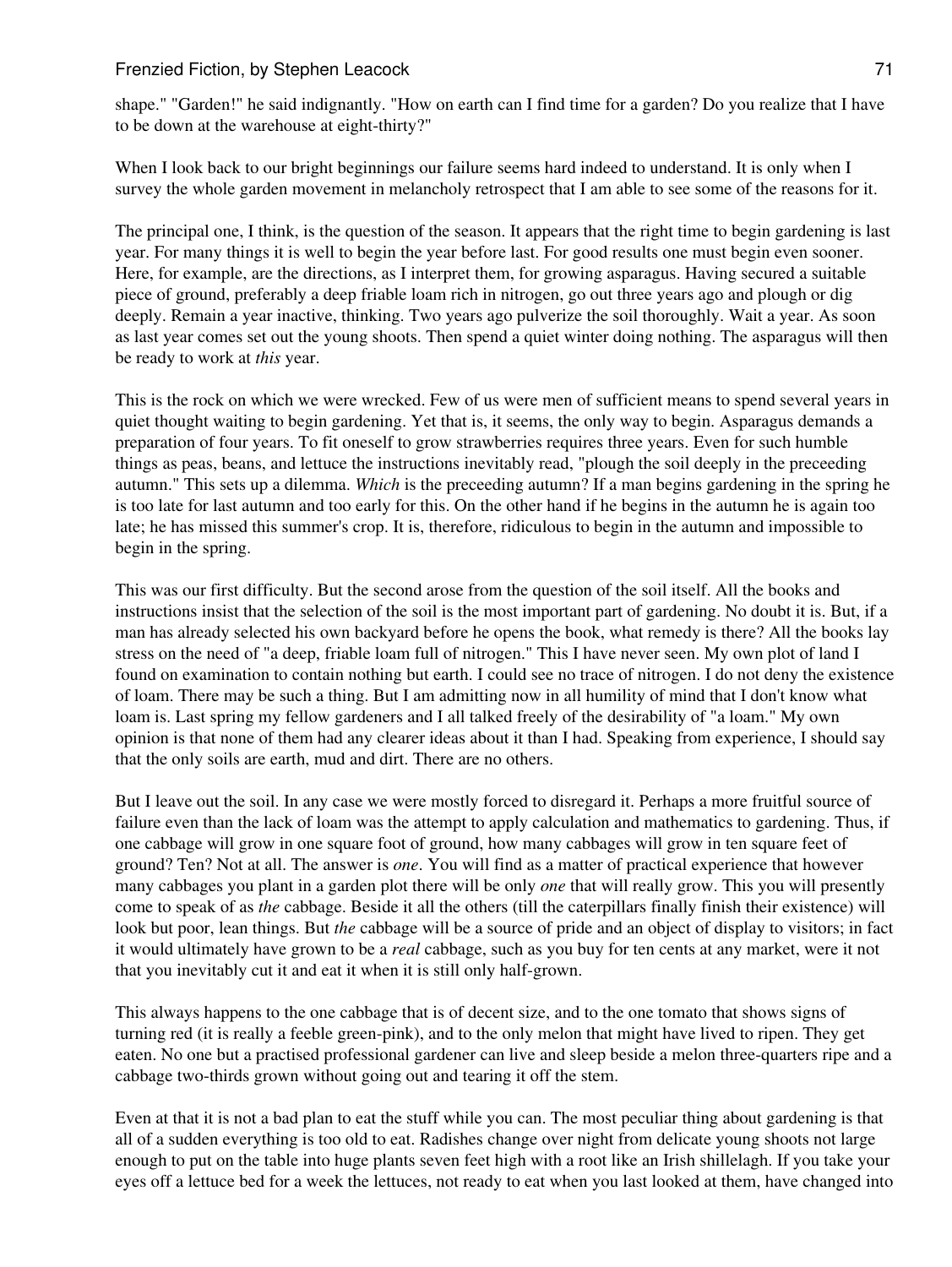a tall jungle of hollyhocks. Green peas are only really green for about two hours. Before that they are young peas; after that they are old peas. Cucumbers are the worst case of all. They change overnight, from delicate little bulbs obviously too slight and dainty to pick, to old cases of yellow leather filled with seeds.

If I were ever to garden again, a thing which is out of the bounds of possibility, I should wait until a certain day and hour when all the plants were ripe, and then go out with a gun and shoot them all dead, so that they could grow no more.

But calculation, I repeat, is the bane of gardening. I knew, among our group of food producers, a party of young engineers, college men, who took an empty farm north of the city as the scene of their summer operations. They took their coats off and applied college methods. They ran out, first, a base line AB, and measured off from it lateral spurs MN, OP, QR, and so on. From these they took side angles with a theodolite so as to get the edges of each of the separate plots of their land absolutely correct. I saw them working at it all through one Saturday afternoon in May. They talked as they did it of the peculiar ignorance of the so-called practical farmer. He never--so they agreed--uses his head. He never--I think I have their phrase correct--stops to think. In laying out his ground for use, it never occurs to him to try to get the maximum result from a given space. If a farmer would only realize that the contents of a circle represent the maximum of space enclosable in a given perimeter, and that a circle is merely a function of its own radius, what a lot of time he would save.

These young men that I speak of laid out their field engineer-fashion with little white posts at even distances. They made a blueprint of the whole thing as they planted it. Every corner of it was charted out. The yield was calculated to a nicety. They had allowed for the fact that some of the stuff might fail to grow by introducing what they called "a coefficient of error." By means of this and by reducing the variation of autumn prices to a mathematical curve, those men not only knew already in the middle of May the exact yield of their farm to within half a bushel (they allowed, they said, a variation of half a bushel per fifty acres), but they knew beforehand within a few cents the market value that they would receive. The figures, as I remember them, were simply amazing. It seemed incredible that fifty acres could produce so much. Yet there were the plain facts in front of one, calculated out. The thing amounted practically to a revolution in farming. At least it ought to have. And it would have if those young men had come again to hoe their field. But it turned out, most unfortunately, that they were busy. To their great regret they were too busy to come. They had been working under a free-and-easy arrangement. Each man was to give what time he could every Saturday. It was left to every man's honour to do what he could. There was no compulsion. Each man trusted the others to be there. In fact the thing was not only an experiment in food production, it was also a new departure in social co-operation. The first Saturday that those young men worked there were, so I have been told, seventy-five of them driving in white stakes and running lines. The next Saturday there were fifteen of them planting potatoes. The rest were busy. The week after that there was one man hoeing weeds. After that silence fell upon the deserted garden, broken only by the cry of the chick-a-dee and the choo-choo feeding on the waving heads of the thistles.

But I have indicated only two or three of the ways of failing at food production. There are ever so many more. What amazes me, in returning to the city, is to find the enormous quantities of produce of all sorts offered for sale in the markets. It is an odd thing that last spring, by a queer oversight, we never thought, any of us, of this process of increasing the supply. If every patriotic man would simply take a large basket and go to the market every day and buy all that he could carry away there need be no further fear of a food famine.

And, meantime, my own vegetables are on their way. They are in a soap box with bars across the top, coming by freight. They weigh forty-six pounds, including the box. They represent the result of four months' arduous toil in sun, wind, and storm. Yet it is pleasant to think that I shall be able to feed with them some poor family of refugees during the rigour of the winter. Either that or give them to the hens. I certainly won't eat the rotten things myself.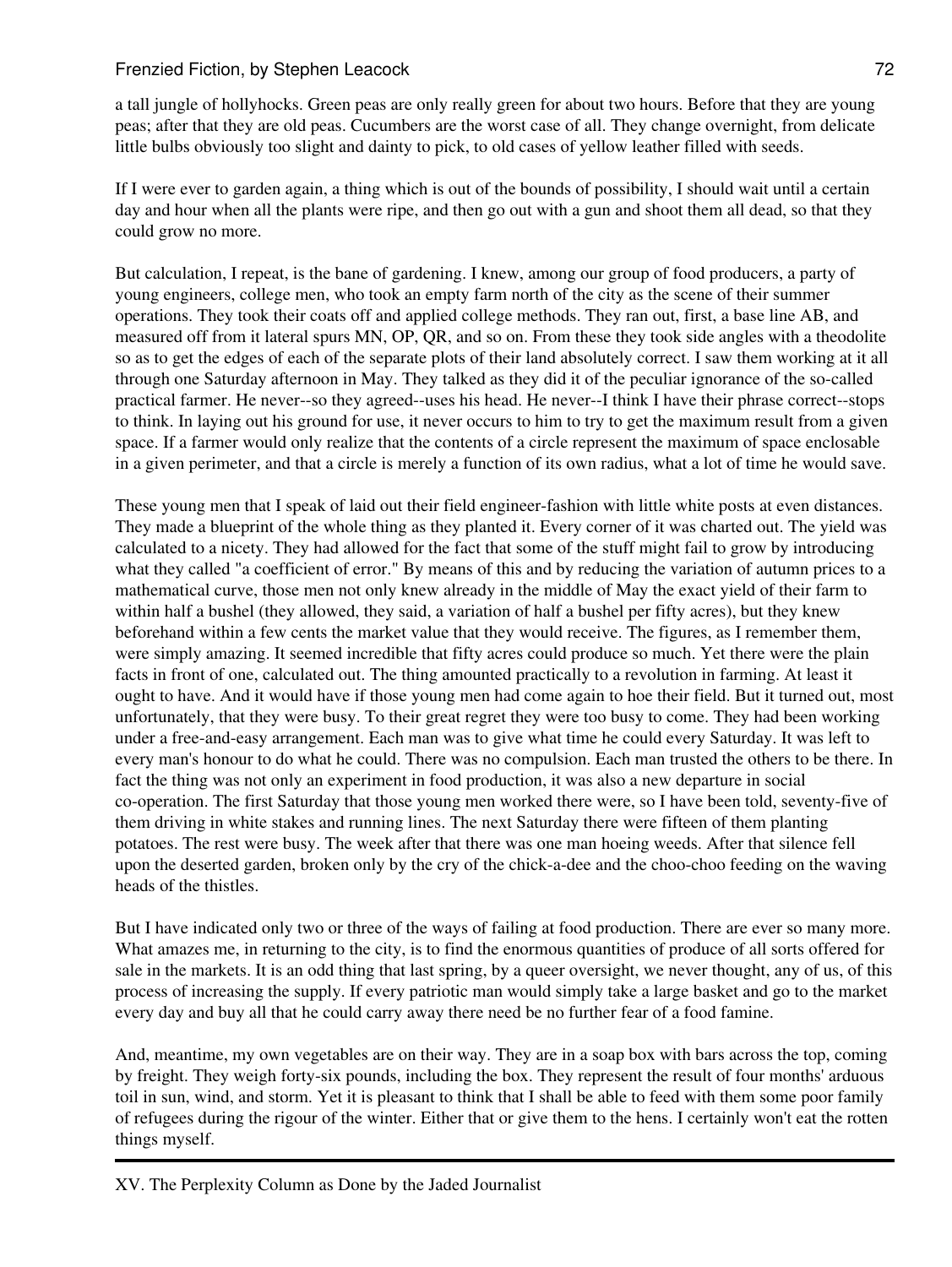#### INSTANTANEOUS ANSWERS TO ALL QUESTIONS

(All questions written out legibly with the name and address of the sender and accompanied by one dollar, answered immediately and without charge.)

Harvard Student asks:

Can you tell me the date at which, or on which, Oliver Cromwell's father died?

Answer: No, I can't.

Student of Mathematics asks:

Will you kindly settle a matter involving a wager between myself and a friend? A. bet B. that a pedestrian in walking downhill over a given space and alternately stepping with either foot, covers more ground than a man coasting over the same road on a bicycle. Which of us wins?

Answer: I don't understand the question, and I don't know which of you is A.

Chess-player asks:

Is the Knight's gambit recognized now as a permissible opening in chess?

Answer: I don't play chess.

Reuben Boob asks:

For some time past I have been calling upon a young lady friend at her house evenings and going out with her to friends' nights. I should like to know if it would be all right to ask to take her alone with me to the theatre?

Answer: Certainly not. This column is very strict about these things. Not alone. Not for a moment. It is better taste to bring your father with you.

Auction asks:

In playing bridge please tell me whether the third or the second player ought to discard from weakness on a long suit when trumps have been twice round and the lead is with dummy.

Answer: Certainly.

Lady of Society asks:

Can you tell me whether the widow of a marquis is entitled to go in to dinner before the eldest daughter of an earl?

Answer: Ha! ha! This is a thing we know--something that we *do* know. You put your foot in it when you asked us that. We have *lived* this sort of thing too long ever to make any error. The widow of a marquis, whom you should by rights call a marchioness dowager (but we overlook it--you meant no harm) is entitled (in any hotel that we know or frequent) to go in to dinner whenever, and as often, as she likes. On a dining-car the rule is the other way.

Vassar Girl asks: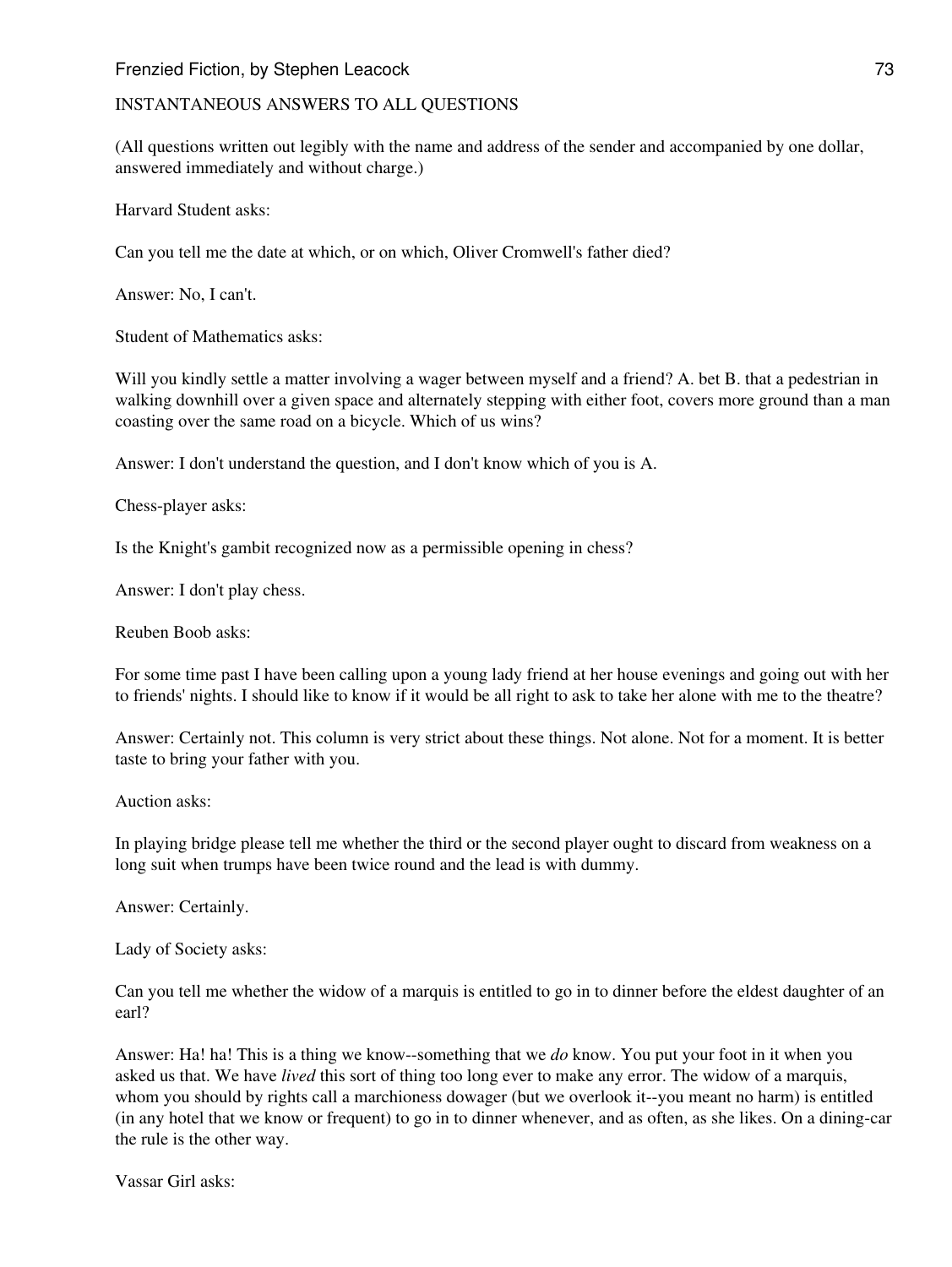What is the date of the birth of Caracalla?

Answer: I couldn't say.

Lexicographer asks:

Can you tell me the proper way to spell "dog"?

Answer: Certainly. "Dog" should be spelt, properly and precisely, "dog." When it is used in the sense to mean not "*a* dog" or "*one* dog" but two or more dogs--in other words what we grammarians are accustomed to call the plural--it is proper to add to it the diphthong, *s*, pronounced with a hiss like *z* in soup.

But for all these questions of spelling your best plan is to buy a copy of Our Standard Dictionary, published in ten volumes, by this newspaper, at forty dollars.

Ignoramus asks:

Can you tell me how to spell "cat"?

Answer: Didn't you hear what we just said about how to spell "dog"? Buy the Dictionary.

Careworn Mother asks:

I am most anxious to find out the relation of the earth's diameter to its circumference. Can you, or any of your readers, assist me in it?

Answer: The earth's circumference is estimated to be three decimal one four one five nine of its diameter, a fixed relation indicated by the Greek letter *pi*. If you like we will tell you what *pi* is. Shall we?

"Brink of Suicide" writes:

Can you, will you, tell me what is the Sanjak of Novi Bazar?

Answer. The Sanjak of Novi Bazar is bounded on the north by its northern frontier, cold and cheerless, and covered during the winter with deep snow. The east of the Sanjak occupies a more easterly position. Here the sun rises--at first slowly, but gathering speed as it goes. After having traversed the entire width of the whole Sanjak, the magnificent orb, slowly and regretfully, sinks into the west. On the south, where the soil is more fertile and where the land begins to be worth occupying, the Sanjak is, or will be, bounded by the British Empire.

XVI. Simple Stories of Success, or How to Succeed in Life

Let me begin with a sort of parable. Many years ago when I was on the staff of a great public school, we engaged a new swimming master.

He was the most successful man in that capacity that we had had for years.

Then one day it was discovered that he couldn't swim.

He was standing at the edge of the swimming tank explaining the breast stroke to the boys in the water.

He lost his balance and fell in. He was drowned.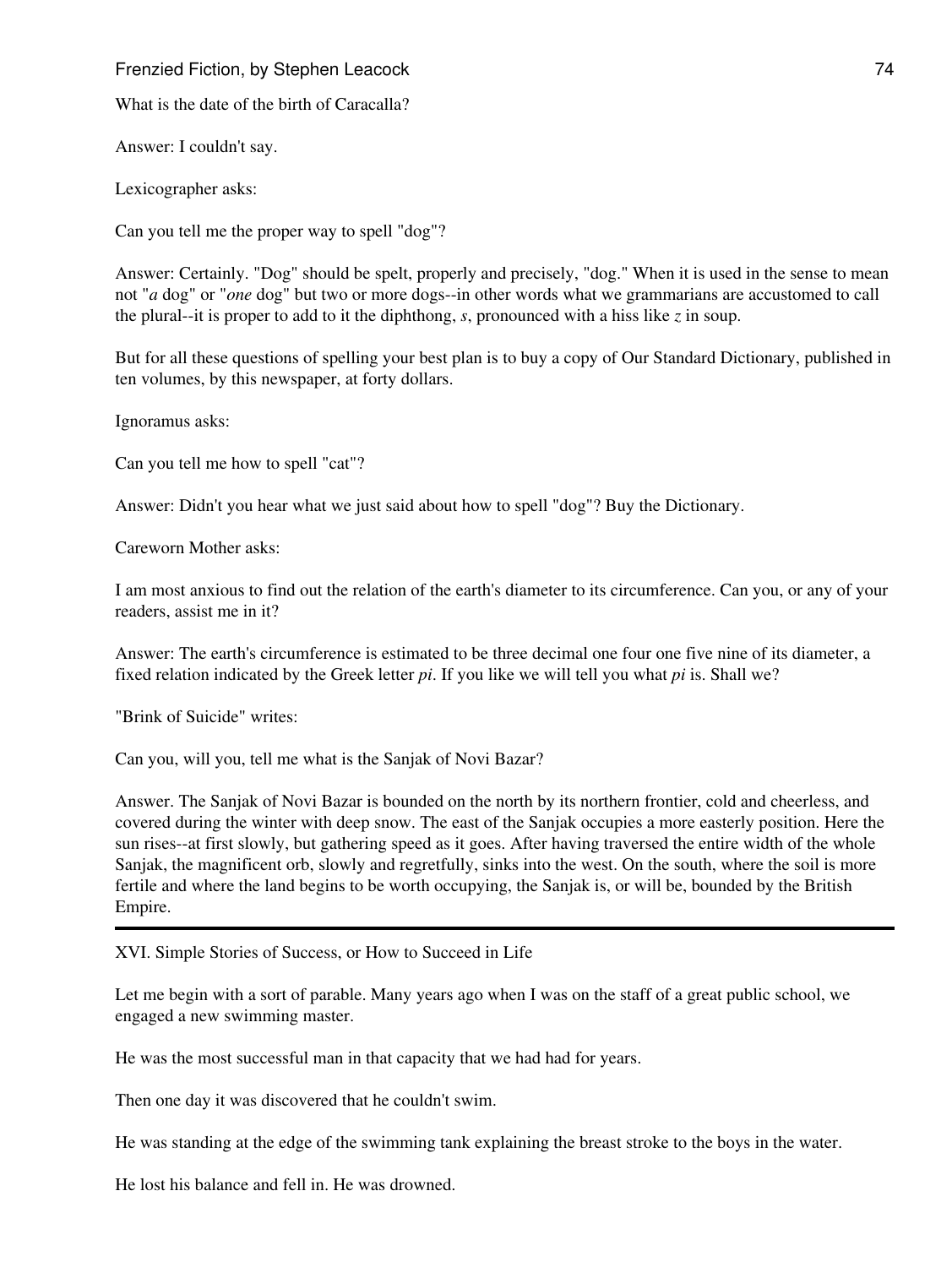Or no, he wasn't drowned, I remember,--he was rescued by some of the pupils whom he had taught to swim.

After he was resuscitated by the boys--it was one of the things he had taught them--the school dismissed him.

Then some of the boys who were sorry for him taught him how to swim, and he got a new job as a swimming master in another place.

But this time he was an utter failure. He swam well, but they said he couldn't *teach*.

So his friends looked about to get him a new job. This was just at the time when the bicycle craze came in. They soon found the man a position as an instructor in bicycle riding. As he had never been on a bicycle in his life, he made an admirable teacher. He stood fast on the ground and said, "Now then, all you need is confidence."

Then one day he got afraid that he might be found out. So he went out to a quiet place and got on a bicycle, at the top of a slope, to learn to ride it. The bicycle ran away with him. But for the skill and daring of one of his pupils, who saw him and rode after him, he would have been killed.

This story, as the reader sees, is endless. Suffice it to say that the man I speak of is now in an aviation school teaching people to fly. They say he is one of the best aviators that ever walked.

According to all the legends and story books, the principal factor in success is perseverance. Personally, I think there is nothing in it. If anything, the truth lies the other way.

There is an old motto that runs, "If at first you don't succeed, try, try again." This is nonsense. It ought to read, "If at first you don't succeed, quit, quit, at once."

If you can't do a thing, more or less, the first time you try, you will never do it. Try something else while there is yet time.

Let me illustrate this with a story.

I remember, long years ago, at a little school that I attended in the country, we had a schoolmaster, who used perpetually to write on the blackboard, in a copperplate hand, the motto that I have just quoted:

"If at first you don't succeed, Try, try, again."

He wore plain clothes and had a hard, determined face. He was studying for some sort of preliminary medical examination, and was saving money for a medical course. Every now and then he went away to the city and tried the examination: and he always failed. Each time he came back, he would write up on the blackboard:

"Try, try again."

And always he looked grimmer and more determined than before. The strange thing was that, with all his industry and determination, he would break out every now and then into drunkenness, and lie round the tavern at the crossroads, and the school would be shut for two days. Then he came back, more fiercely resolute than ever. Even children could see that the man's life was a fight. It was like the battle between Good and Evil in Milton's epics.

Well, after he had tried it four times, the schoolmaster at last passed the examination; and he went away to the city in a suit of store clothes, with eight hundred dollars that he had saved up, to study medicine. Now it happened that he had a brother who was not a bit like himself, but was a sort of ne'er-do-well, always hard-up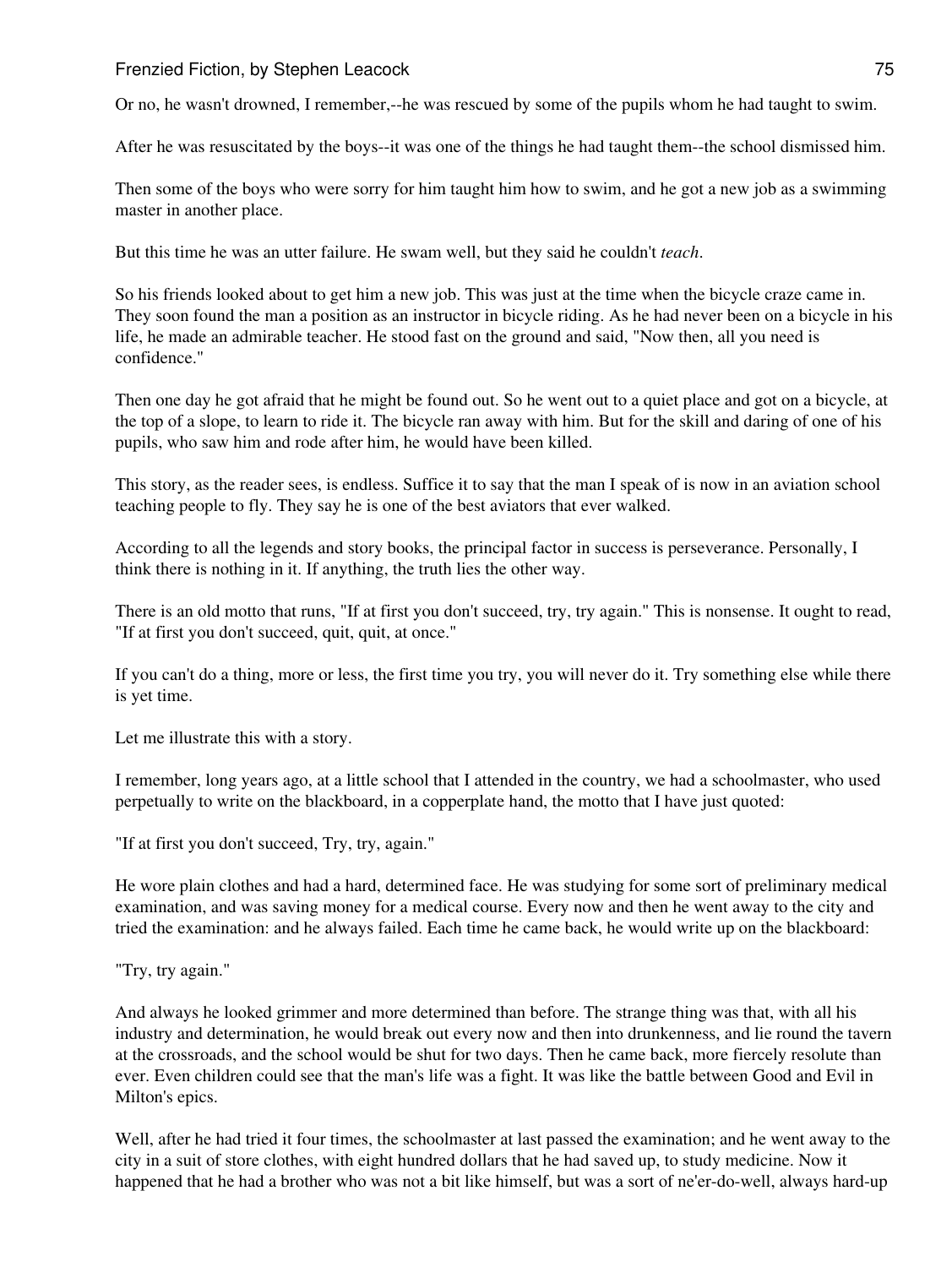and sponging on other people, and never working.

And when the schoolmaster came to the city and his brother knew that he had eight hundred dollars, he came to him and got him drinking and persuaded him to hand over the eight hundred dollars and to let him put it into the Louisiana State lottery. In those days the Louisiana Lottery had not yet been forbidden the use of the mails, and you could buy a ticket for anything from one dollar up. The Grand Prize was two hundred thousand dollars, and the Seconds were a hundred thousand each.

So the brother persuaded the schoolmaster to put the money in. He said he had a system for buying only the tickets with prime numbers, that won't divide by anything, and that it must win. He said it was a mathematical certainty, and he figured it out with the schoolmaster in the back room of a saloon, with a box of dominoes on the table to show the plan of it. He told the schoolmaster that he himself would only take ten per cent of what they made, as a commission for showing the system, and the schoolmaster could have the rest.

So, in a mad moment, the schoolmaster handed over his roll of money, and that was the last he ever saw of it.

The next morning when he was up he was fierce with rage and remorse for what he had done. He could not go back to the school, and he had no money to go forward. So he stayed where he was in the little hotel where he had got drunk, and went on drinking. He looked so fierce and unkempt that in the hotel they were afraid of him, and the bar-tenders watched him out of the corners of their eyes wondering what he would do; because they knew that there was only one end possible, and they waited for it to come. And presently it came. One of the bar-tenders went up to the schoolmaster's room to bring up a letter, and he found him lying on the bed with his face grey as ashes, and his eyes looking up at the ceiling. He was stone dead. Life had beaten him.

And the strange thing was that the letter that the bartender carried up that morning was from the management of the Louisiana Lottery. It contained a draft on New York, signed by the treasurer of the State of Louisiana, for two hundred thousand dollars. The schoolmaster had won the Grand Prize.

The above story, I am afraid, is a little gloomy. I put it down merely for the moral it contained, and I became so absorbed in telling it that I almost forgot what the moral was that it was meant to convey. But I think the idea is that if the schoolmaster had long before abandoned the study of medicine, for which he was not fitted, and gone in, let us say, for playing the banjo, he might have become end-man in a minstrel show. Yes, that was it.

Let me pass on to other elements in success.

I suppose that anybody will admit that the peculiar quality that is called initiative--the ability to act promptly on one's own judgement--is a factor of the highest importance.

I have seen this illustrated two or three times in a very striking fashion.

I knew, in Toronto--it is long years ago--a singularly bright young man whose name was Robinson. He had had some training in the iron and steel business, and when I knew him was on the look out for an opening.

I met him one day in a great hurry, with a valise in his hand.

"Where are you going?" I asked.

"Over to England," he said. "There is a firm in Liverpool that have advertised that they want an agent here, and I'm going over to apply for the job."

"Can't you do it by letter?" I asked.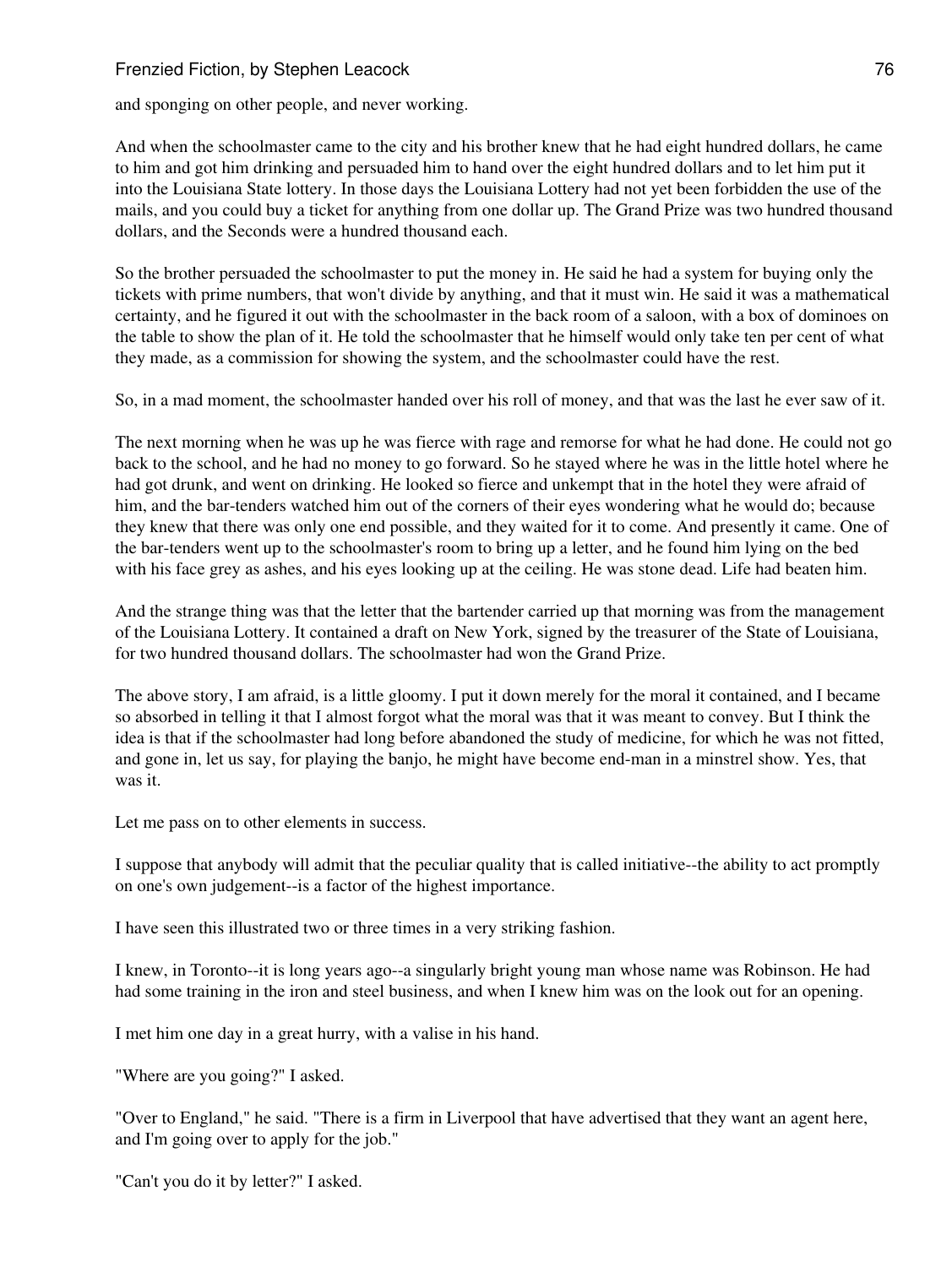"That's just it," said Robinson, with a chuckle, "all the other men will apply by letter. I'll go right over myself and get there as soon or sooner than the letters. I'll be the man on the spot, and I'll get the job."

He was quite right. He went over to Liverpool, and was back in a fortnight with English clothes and a big salary.

But I cannot recommend his story to my friends. In fact, it should not be told too freely. It is apt to be dangerous.

I remember once telling this story of Robinson to a young man called Tomlinson who was out of a job. Tomlinson had a head two sizes too big, and a face like a bun. He had lost three jobs in a bank and two in a broker's office, but he knew his work, and on paper he looked a good man.

I told him about Robinson, to encourage him, and the story made a great impression.

"Say, that was a great scheme, eh?" he kept repeating. He had no command of words, and always said the same thing over and over.

A few days later I met Tomlinson in the street with a valise in his hand.

"Where are you going?" I asked.

"I'm off to Mexico," he answered. "They're advertising for a Canadian teller for a bank in Tuscapulco. I've sent my credentials down, and I'm going to follow them right up in person. In a thing like this, the personal element is everything."

So Tomlinson went down to Mexico and he travelled by sea to Mexico City, and then with a mule train to Tuscapulco. But the mails, with his credentials, went by land and got there two days ahead of him.

When Tomlinson got to Tuscapulco he went into the bank and he spoke to the junior manager and told him what he came for. "I'm awfully sorry," the junior manager said, "I'm afraid that this post has just been filled." Then he went into an inner room to talk with the manager. "The tellership that you wanted a Canadian for," he asked, "didn't you say that you have a man already?"

"Yes," said the manager, "a brilliant young fellow from Toronto; his name is Tomlinson, I have his credentials here--a first-class man. I've wired him to come right along, at our expense, and we'll keep the job open for him ten days."

"There's a young man outside," said the junior, "who wants to apply for the job."

"Outside?" exclaimed the manager. "How did he get here?"

"Came in on the mule train this morning: says he can do the work and wants the job."

"What's he like?" asked the manager.

The junior shook his head.

"Pretty dusty looking customer," he said. "Shifty looking."

"Same old story," murmured the manager. "It's odd how these fellows drift down here, isn't it? Up to something crooked at home, I suppose. Understands the working of a bank, eh? I guess he understands it a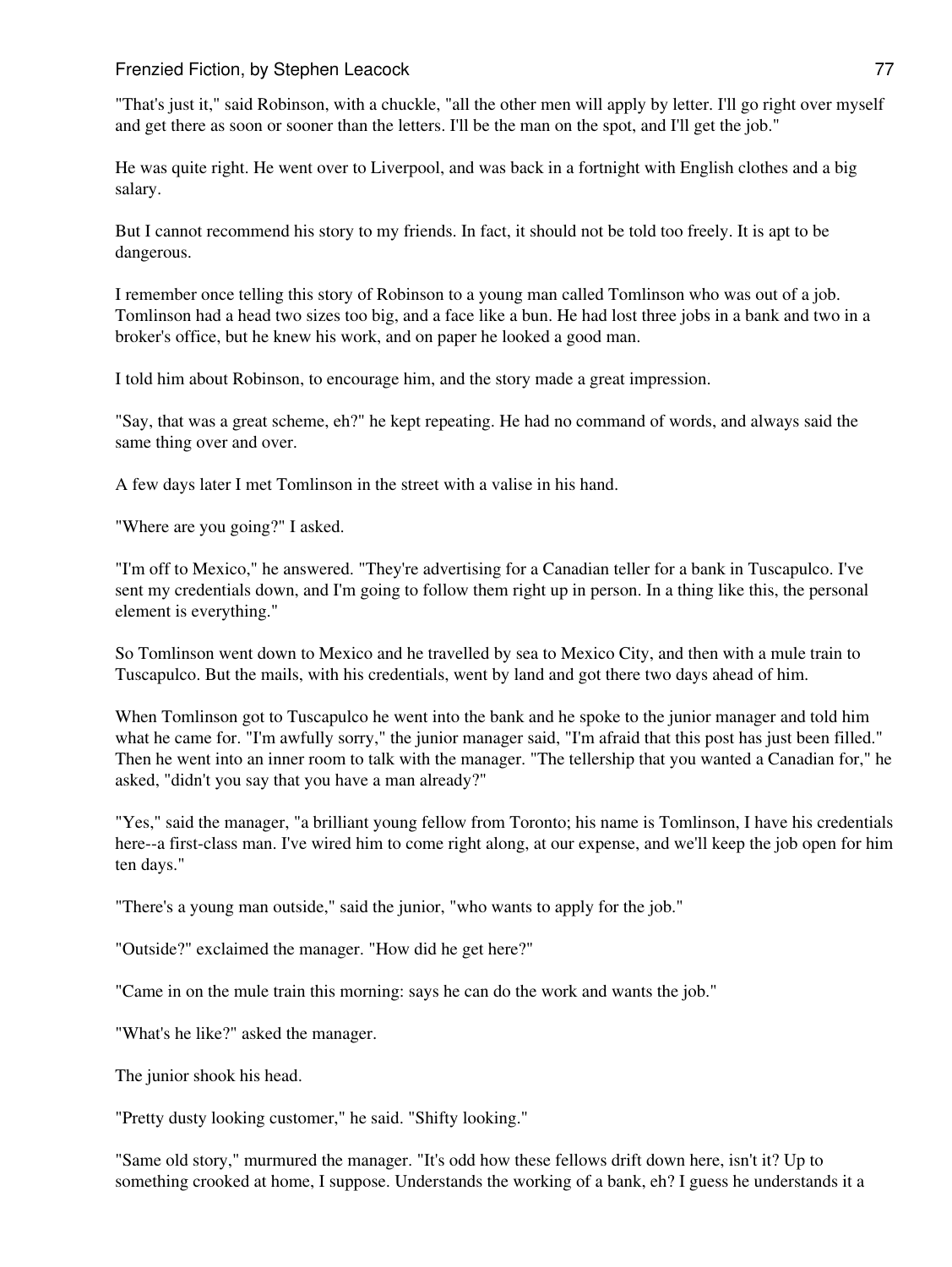little too well for my taste. No, no," he continued, tapping the papers that lay on the table, "now that we've got a first-class man like Tomlinson, let's hang on to him. We can easily wait ten days, and the cost of the journey is nothing to the bank as compared with getting a man of Tomlinson's stamp. And, by the way, you might telephone to the Chief of Police and get him to see to it that this loafer gets out of town straight off."

So the Chief of Police shut up Tomlinson in the calaboose and then sent him down to Mexico City under a guard. By the time the police were done with him he was dead broke, and it took him four months to get back to Toronto; when he got there, the place in Mexico had been filled long ago.

But I can imagine that some of my readers might suggest that I have hitherto been dealing only with success in a very limited way, and that more interest would lie in discussing how the really great fortunes are made.

Everybody feels an instinctive interest in knowing how our great captains of industry, our financiers and railroad magnates made their money.

Here the explanation is really a very simple one. There is, in fact, only one way to amass a huge fortune in business or railway management. One must begin at the bottom. One must mount the ladder from the lowest rung. But this lowest rung is everything. Any man who can stand upon it with his foot well poised, his head erect, his arms braced and his eye directed upward, will inevitably mount to the top.

But after all--I say this as a kind of afterthought in conclusion--why bother with success at all? I have observed that the successful people get very little real enjoyment out of life. In fact the contrary is true. If I had to choose--with an eye to having a really pleasant life --between success and ruin, I should prefer ruin every time. I have several friends who are completely ruined --some two or three times--in a large way of course; and I find that if I want to get a really good dinner, where the champagne is just as it ought to be, and where hospitality is unhindered by mean thoughts of expense, I can get it best at the house of a ruined man.

# XVII. In Dry Toronto

#### A LOCAL STUDY OF A UNIVERSAL TOPIC

Note.--Our readers--our numerous readers--who live in Equatorial Africa, may read this under the title "In Dry Timbucto"; those who live in Central America will kindly call it "In Dry Tehauntepec."

It may have been, for aught I know, the change from a wet to a dry atmosphere. I am told that, biologically, such things profoundly affect the human system.

At any rate I found it impossible that night--I was on the train from Montreal to Toronto--to fall asleep.

A peculiar wakefulness seemed to have seized upon me, which appeared, moreover, to afflict the other passengers as well. In the darkness of the car I could distinctly hear them groaning at intervals.

"Are they ill?" I asked, through the curtains, of the porter as he passed.

"No, sir," he said, "they're not ill. Those is the Toronto passengers."

"All in this car?" I asked.

"All except that gen'lman you may have heard singing in the smoking compartment. He's booked through to Chicago."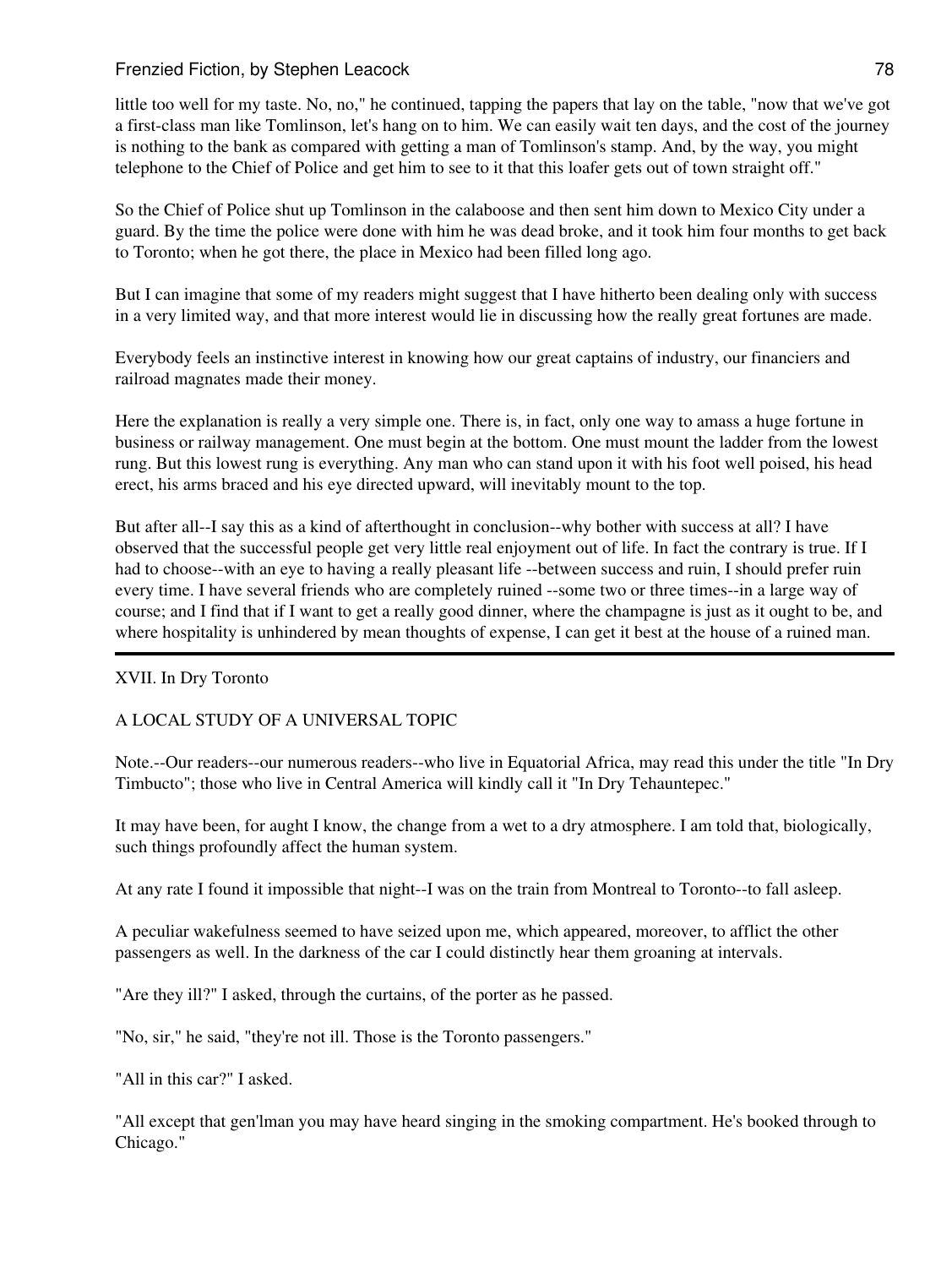But, as is usual in such cases, sleep came at last with unusual heaviness. I seemed obliterated from the world till, all of a sudden, I found myself, as it were, up and dressed and seated in the observation car at the back of the train, awaiting my arrival.

"Is this Toronto?" I asked of the Pullman conductor, as I peered through the window of the car.

The conductor rubbed the pane with his finger and looked out.

"I think so," he said.

"Do we stop here?" I asked.

"I think we do this morning," he answered. "I think I heard the conductor say that they have a lot of milk cans to put off here this morning. I'll just go and find out, sir."

"Stop here!" broke in an irascible-looking gentleman in a grey tweed suit who was sitting in the next chair to mine. "Do they *stop* here? I should say they did indeed. Don't you know," he added, turning to the Pullman conductor, "that any train is *compelled* to stop here. There's a by-law, a municipal by-law of the City of Toronto, *compelling* every train to stop?"

"I didn't know it," said the conductor humbly.

"Do you mean to say," continued the irascible gentleman, "that you have never read the by-laws of the City of Toronto?"

"No, sir," said the conductor.

"The ignorance of these fellows," said the man in grey tweed, swinging his chair round again towards me. "We ought to have a by-law to compel them to read the by-laws. I must start an agitation for it at once." Here he took out a little red notebook and wrote something in it, murmuring, "We need a new agitation anyway."

Presently he shut the book up with a snap. I noticed that there was a sort of peculiar alacrity in everything he did.

"You, sir," he said, "have, of course, read our municipal by-laws?"

"Oh, yes," I answered. "Splendid, aren't they? They read like a romance."

"You are most flattering to our city," said the irascible gentleman with a bow. "Yet you, sir, I take it, are not from Toronto."

"No," I answered, as humbly as I could. "I'm from Montreal."

"Ah!" said the gentleman, as he sat back and took a thorough look at me. "From Montreal? Are you drunk?"

"No," I replied. "I don't think so."

"But you are *suffering* for a drink," said my new acquaintance eagerly. "You need it, eh? You feel already a kind of craving, eh what?"

"No," I answered. "The fact is it's rather early in the morning--"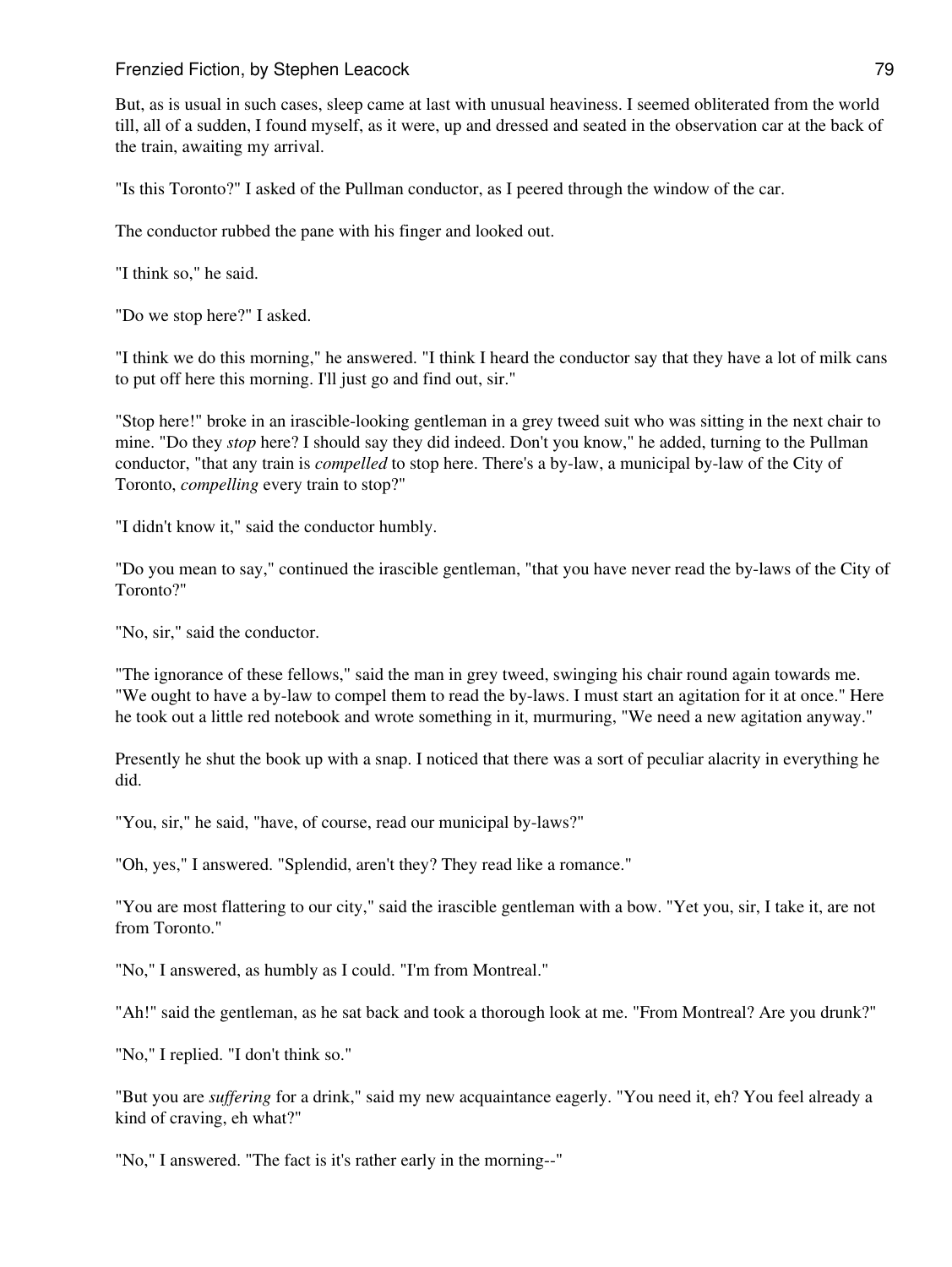"Quite so," broke in the irascible gentleman, "but I understand that in Montreal all the saloons are open at seven, and even at that hour are crowded, sir, crowded."

I shook my head.

"I think that has been exaggerated," I said. "In fact, we always try to avoid crowding and jostling as far as possible. It is generally understood, as a matter of politeness, that the first place in the line is given to the clergy, the Board of Trade, and the heads of the universities."

"Is it conceivable!" said the gentleman in grey. "One moment, please, till I make a note. 'All clergy--I think you said *all*, did you not?--drunk at seven in the morning.' Deplorable! But here we are at the Union Station--commodious, is it not? Justly admired, in fact, all over the known world. Observe," he continued as we alighted from the train and made our way into the station, "the upstairs and the downstairs, connected by flights of stairs; quite unique and most convenient: if you don't meet your friends downstairs all you have to do is to look upstairs. If they are not there, you simply come down again. But stop, you are going to walk up the street? I'll go with you."

At the outer door of the station--just as I had remembered it--stood a group of hotel bus-men and porters.

But how changed!

They were like men blasted by a great sorrow. One, with his back turned, was leaning against a post, his head buried on his arm.

"Prince George Hotel," he groaned at intervals. "Prince George Hotel."

Another was bending over a little handrail, his head sunk, his arms almost trailing to the ground.

"*King Edward*," he sobbed, "*King Edward*."

A third, seated on a stool, looked feebly up, with tears visible in his eyes.

"Walker House," he moaned. "First-class accommodation for--" then he broke down and cried.

"Take this handbag," I said to one of the men, "to the *Prince George*."

The man ceased his groaning for a moment and turned to me with something like passion.

"Why do you come to *us*?" he protested. "Why not go to one of the others. Go to *him*," he added, as he stirred with his foot a miserable being who lay huddled on the ground and murmured at intervals, "*Queen's*! Queen's Hotel."

But my new friend, who stood at my elbow, came to my rescue.

"Take his bags," he said, "you've got to. You know the by-law. Take it or I'll call a policeman. You know *me*. My name's Narrowpath. I'm on the council."

The man touched his hat and took the bag with a murmured apology.

"Come along," said my companion, whom I now perceived to be a person of dignity and civic importance. "I'll walk up with you, and show you the city as we go."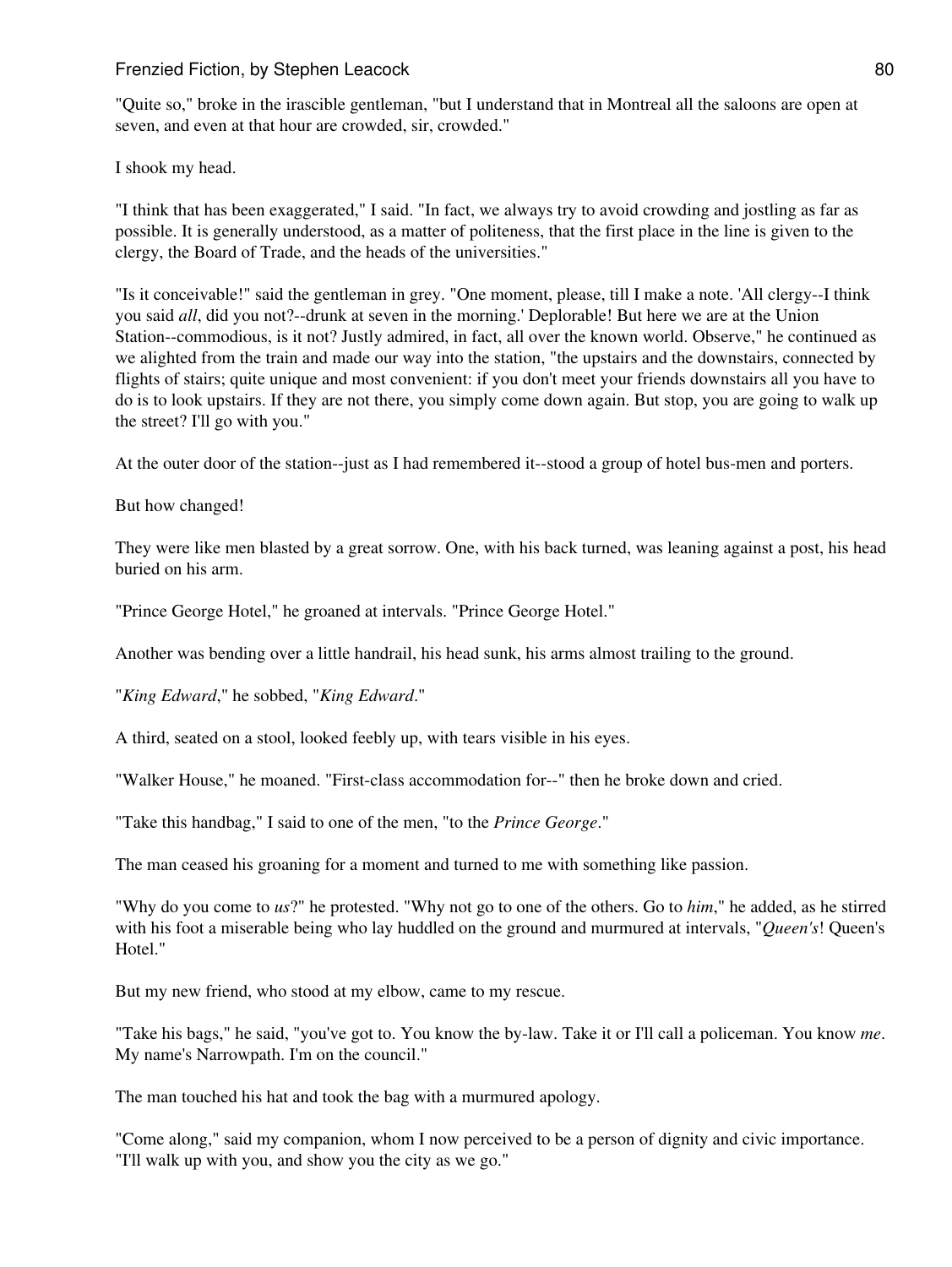We had hardly got well upon the street before I realized the enormous change that total prohibition had effected. Everywhere were the bright smiling faces of working people, laughing and singing at their tasks, and, early though it was, cracking jokes and asking one another riddles as they worked.

I noticed one man, evidently a city employe, in a rough white suit, busily cleaning the street with a broom and singing to himself: "How does the little busy bee improve the shining hour." Another employe, who was handling a little hose, was singing, "Little drops of water, little grains of sand, Tra, la, la, la, *la* la, Prohibition's grand."

"Why do they sing?" I asked. "Are they crazy?"

"Sing?" said Mr Narrowpath. "They can't help it. They haven't had a drink of whisky for four months."

A coal cart went by with a driver, no longer grimy and smudged, but neatly dressed with a high white collar and a white silk tie.

My companion pointed at him as he passed.

"Hasn't had a glass of beer for four months," he said.

"Notice the difference. That man's work is now a pleasure to him. He used to spend all his evenings sitting round in the back parlours of the saloons beside the stove. Now what do you think he does?"

"I have no idea."

"Loads up his cart with coal and goes for a drive--out in the country. Ah, sir, you who live still under the curse of the whisky traffic little know what a pleasure work itself becomes when drink and all that goes with it is eliminated. Do you see that man, on the other side of the street, with the tool bag?"

"Yes," I said, "a plumber, is he not?"

"Exactly, a plumber. Used to drink heavily--couldn't keep a job more than a week. Now, you can't drag him from his work. Came to my house to fix a pipe under the kitchen sink--wouldn't quit at six o'clock. Got in under the sink and begged to be allowed to stay--said he hated to go home. We had to drag him out with a rope. But here we are at your hotel."

We entered.

But how changed the place seemed.

Our feet echoed on the flagstones of the deserted rotunda.

At the office desk sat a clerk, silent and melancholy, reading the Bible. He put a marker in the book and closed it, murmuring "Leviticus Two."

Then he turned to us.

"Can I have a room," I asked, "on the first floor?"

A tear welled up into the clerk's eye.

"You can have the whole first floor," he said, and he added, with a half sob, "and the second, too, if you like."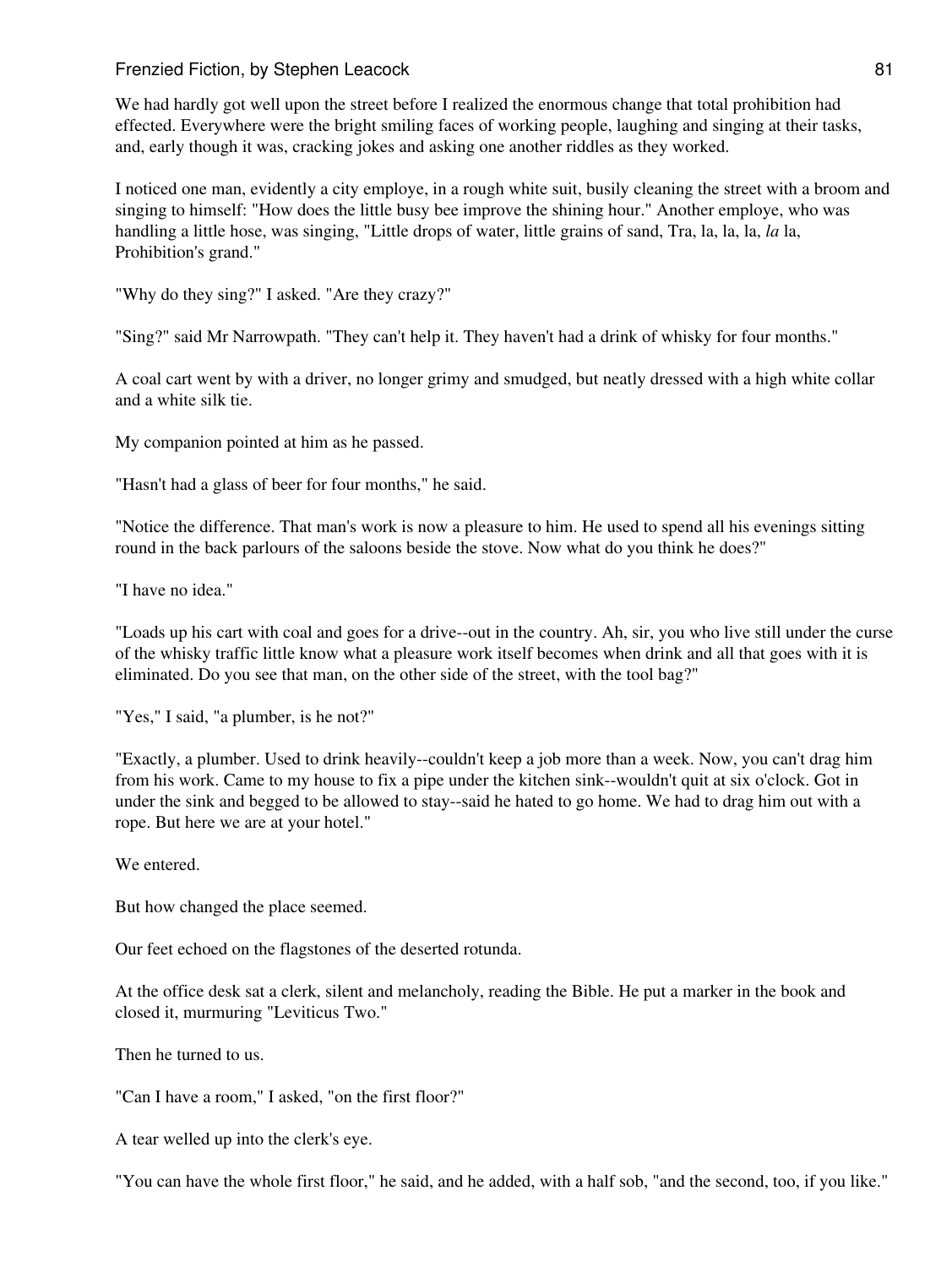I could not help contrasting his manner with what it was in the old days, when the mere mention of a room used to throw him into a fit of passion, and when he used to tell me that I could have a cot on the roof till Tuesday, and after that, perhaps, a bed in the stable.

Things had changed indeed.

"Can I get breakfast in the grill room?" I inquired of the melancholy clerk.

He shook his head sadly.

"There is no grill room," he answered. "What would you like?"

"Oh, some sort of eggs," I said, "and--"

The clerk reached down below his desk and handed me a hard-boiled egg with the shell off.

"Here's your egg," he said. "And there's ice water there at the end of the desk."

He sat back in his chair and went on reading.

"You don't understand," said Mr Narrowpath, who still stood at my elbow. "All that elaborate grill room breakfast business was just a mere relic of the drinking days--sheer waste of time and loss of efficiency. Go on and eat your egg. Eaten it? Now, don't you feel efficient? What more do you want? Comfort, you say? My dear sir! more men have been ruined by comfort--Great heavens, comfort! The most dangerous, deadly drug that ever undermined the human race. But, here, drink your water. Now you're ready to go and do your business, if you have any."

"But," I protested, "it's still only half-past seven in the morning--no offices will be open--"

"Open!" exclaimed Mr. Narrowpath. "Why! they all open at daybreak now."

I had, it is true, a certain amount of business before me, though of no very intricate or elaborate kind--a few simple arrangements with the head of a publishing house such as it falls to my lot to make every now and then. Yet in the old and unregenerate days it used to take all day to do it: the wicked thing that we used to call a comfortable breakfast in the hotel grill room somehow carried one on to about ten o'clock in the morning. Breakfast brought with it the need of a cigar for digestion's sake and with that, for very restfulness, a certain perusal of the *Toronto Globe*, properly corrected and rectified by a look through the *Toronto Mail*. After that it had been my practice to stroll along to my publishers' office at about eleven-thirty, transact my business, over a cigar, with the genial gentleman at the head of it, and then accept his invitation to lunch, with the feeling that a man who has put in a hard and strenuous morning's work is entitled to a few hours of relaxation.

I am inclined to think that in those reprehensible bygone times, many other people did their business in this same way.

"I don't think," I said to Mr. Narrowpath musingly, "that my publisher will be up as early as this. He's a comfortable sort of man."

"Nonsense!" said Mr. Narrowpath. "Not at work at half-past seven! In Toronto! The thing's absurd. Where is the office? Richmond Street? Come along, I'll go with you. I've always a great liking for attending to other people's business."

"I see you have," I said.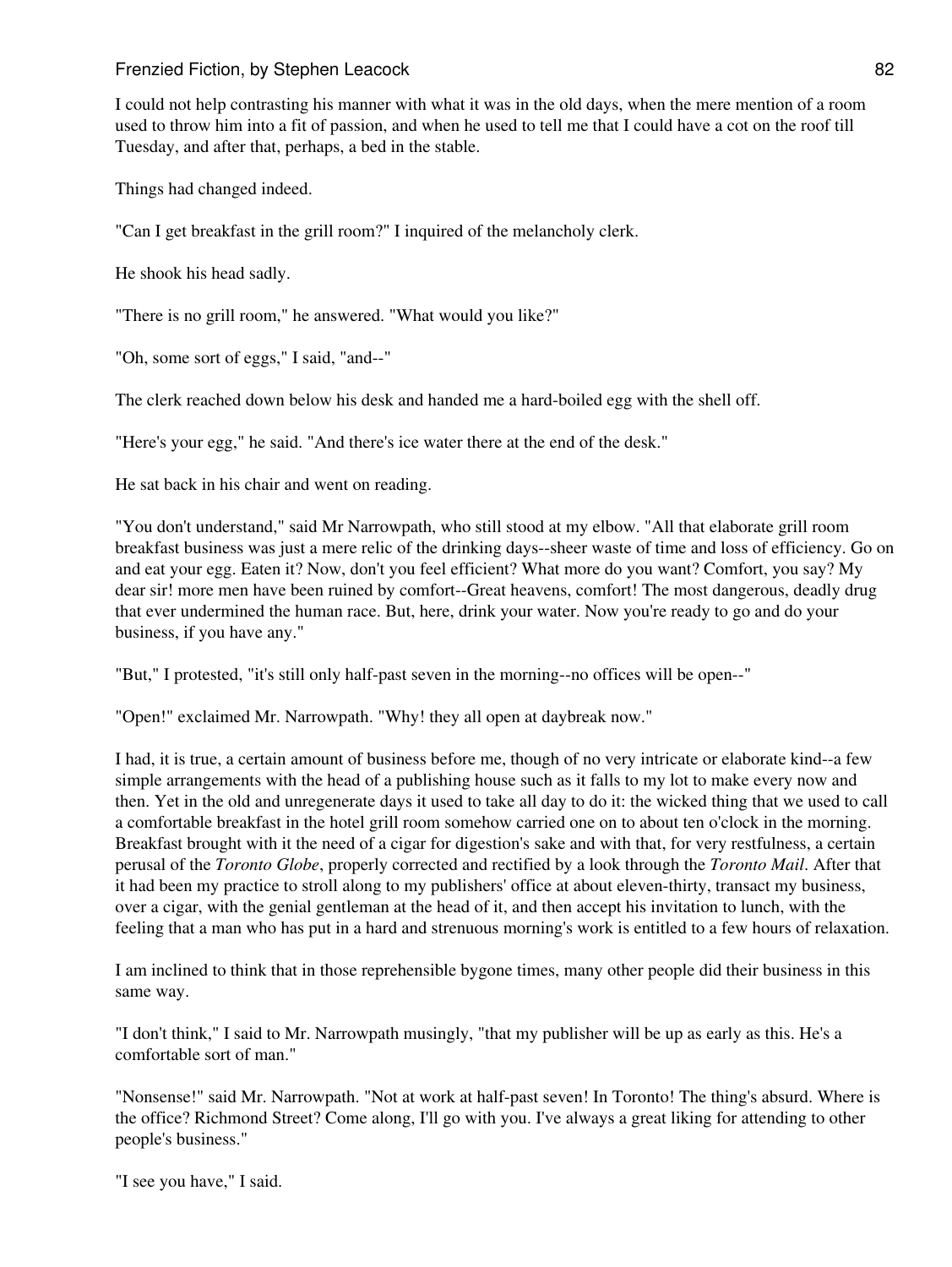"It's our way here," said Mr. Narrowpath with a wave of his hand. "Every man's business, as we see it, is everybody else's business. Come along, you'll be surprised how quickly your business will be done."

Mr. Narrowpath was right.

My publishers' office, as we entered it, seemed a changed place. Activity and efficiency were stamped all over it. My good friend the publisher was not only there, but there with his coat off, inordinately busy, bawling orders--evidently meant for a printing room--through a speaking tube. "Yes," he was shouting, "put WHISKY in black letter capitals, old English, double size, set it up to look attractive, with the legend MADE IN TORONTO in long clear type underneath--"

"Excuse me," he said, as he broke off for a moment. "We've a lot of stuff going through the press this morning--a big distillery catalogue that we are rushing through. We're doing all we can, Mr. Narrowpath," he continued, speaking with the deference due to a member of the City Council, "to boom Toronto as a Whisky Centre."

"Quite right, quite right!" said my companion, rubbing his hands.

"And now, professor," added the publisher, speaking with rapidity, "your contract is all here--only needs signing. I won't keep you more than a moment--write your name here. Miss Sniggins will you please witness this so help you God how's everything in Montreal good morning."

"Pretty quick, wasn't it?" said Mr. Narrowpath, as we stood in the street again.

"Wonderful!" I said, feeling almost dazed. "Why, I shall be able to catch the morning train back again to Montreal--"

"Precisely. Just what everybody finds. Business done in no time. Men who used to spend whole days here clear out now in fifteen minutes. I knew a man whose business efficiency has so increased under our new regime that he says he wouldn't spend more than five minutes in Toronto if he were paid to."

"But what is this?" I asked as we were brought to a pause in our walk at a street crossing by a great block of vehicles. "What are all these drays? Surely, those look like barrels of whisky!"

"So they are," said Mr. Narrowpath proudly. "*Export* whisky. Fine sight, isn't it? Must be what?--twenty --twenty-five--loads of it. This place, sir, mark my words, is going to prove, with its new energy and enterprise, one of the greatest seats of the distillery business, in fact, *the* whisky capital of the North--"

"But I thought," I interrupted, much puzzled, "that whisky was prohibited here since last September?"

"Export whisky--*export*, my dear sir," corrected Mr. Narrowpath. "We don't interfere, we have never, so far as I know, proposed to interfere with any man's right to make and export whisky. That, sir, is a plain matter of business; morality doesn't enter into it."

"I see," I answered. "But will you please tell me what is the meaning of this other crowd of drays coming in the opposite direction? Surely, those are beer barrels, are they not?"

"In a sense they are," admitted Mr. Narrowpath. "That is, they are *import* beer. It comes in from some other province. It was, I imagine, made in this city (our breweries, sir, are second to none), but the sin of *selling* it"--here Mr. Narrowpath raised his hat from his head and stood for a moment in a reverential attitude--"rests on the heads of others."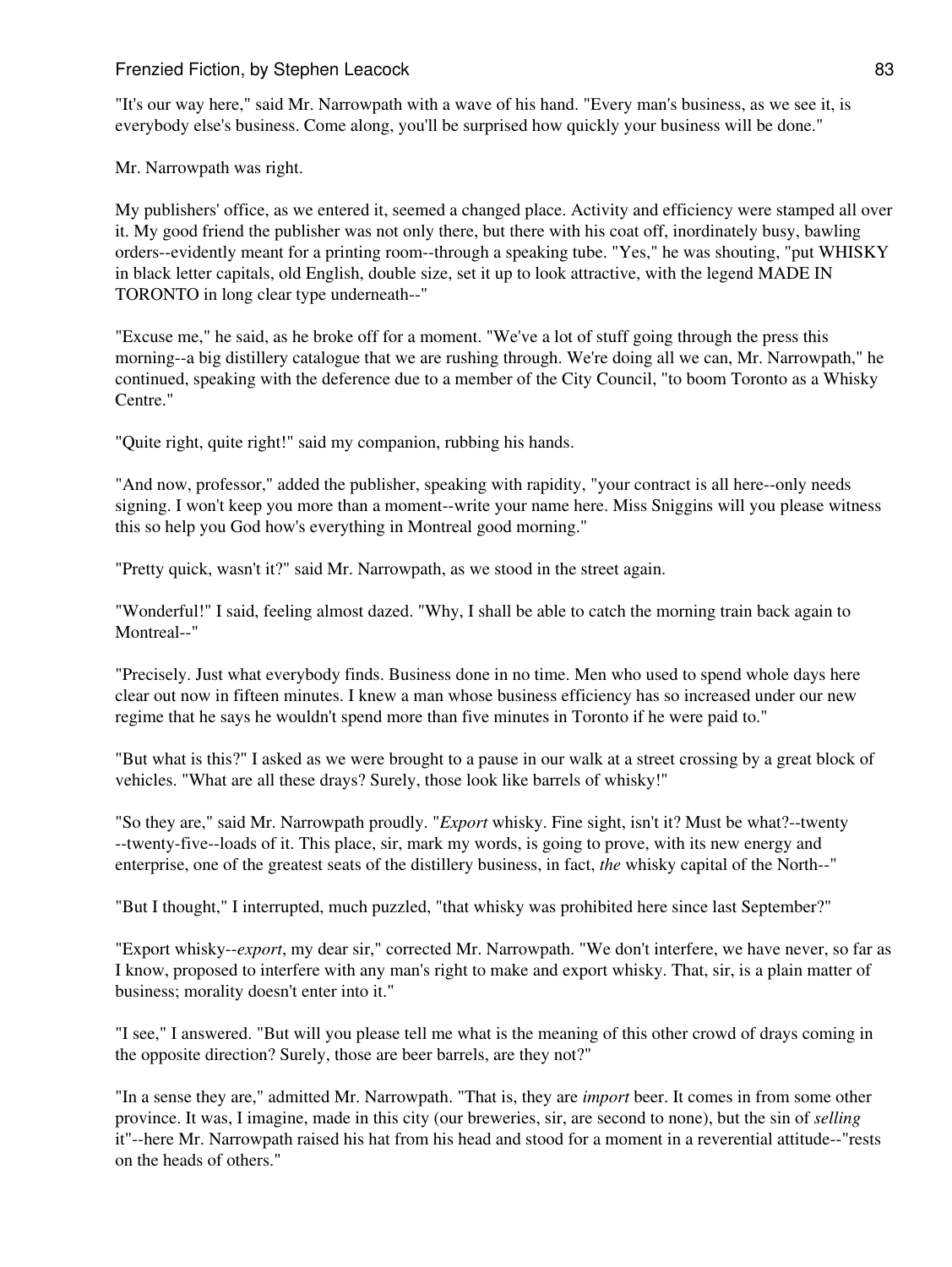The press of vehicles had now thinned out and we moved on, my guide still explaining in some detail the distinction between business principles and moral principles, between whisky as a curse and whisky as a source of profit, which I found myself unable to comprehend.

At length I ventured to interrupt.

"Yet it seems almost a pity," I said, "that with all this beer and whisky around an unregenerate sinner like myself should be prohibited from getting a drink."

"A drink!" exclaimed Mr. Narrowpath. "Well, I should say so. Come right in here. You can have anything you want."

We stepped through a street door into a large, long room.

"Why," I exclaimed in surprise, "this is a bar!"

"Nonsense!" said my friend. "The *bar* in this province is forbidden. We've done with the foul thing for ever. This is an Import Shipping Company's Delivery Office."

"But this long counter--"

"It's not a counter, it's a desk."

"And that bar-tender in his white jacket--"

"Tut! Tut! He's not a bar-tender. He's an Import Goods Delivery Clerk."

"What'll you have, gentlemen," said the Import Clerk, polishing a glass as he spoke.

"Two whisky and sodas," said my friend, "long ones."

The Import Clerk mixed the drinks and set them on the desk.

I was about to take one, but he interrupted.

"One minute, sir," he said.

Then he took up a desk telephone that stood beside him and I heard him calling up Montreal. "Hullo, Montreal! Is that Montreal? Well, say, I've just received an offer here for two whisky and sodas at sixty cents, shall I close with it? All right, gentlemen, Montreal has effected the sale. There you are."

"Dreadful, isn't it?" said Mr. Narrowpath. "The sunken, depraved condition of your City of Montreal; actually *selling* whisky. Deplorable!" and with that he buried his face in the bubbles of the whisky and soda.

"Mr. Narrowpath," I said, "would you mind telling me something? I fear I am a little confused, after what I have seen here, as to what your new legislation has been. You have not then, I understand, prohibited the making of whisky?"

"Oh, no, we see no harm in that."

"Nor the sale of it?"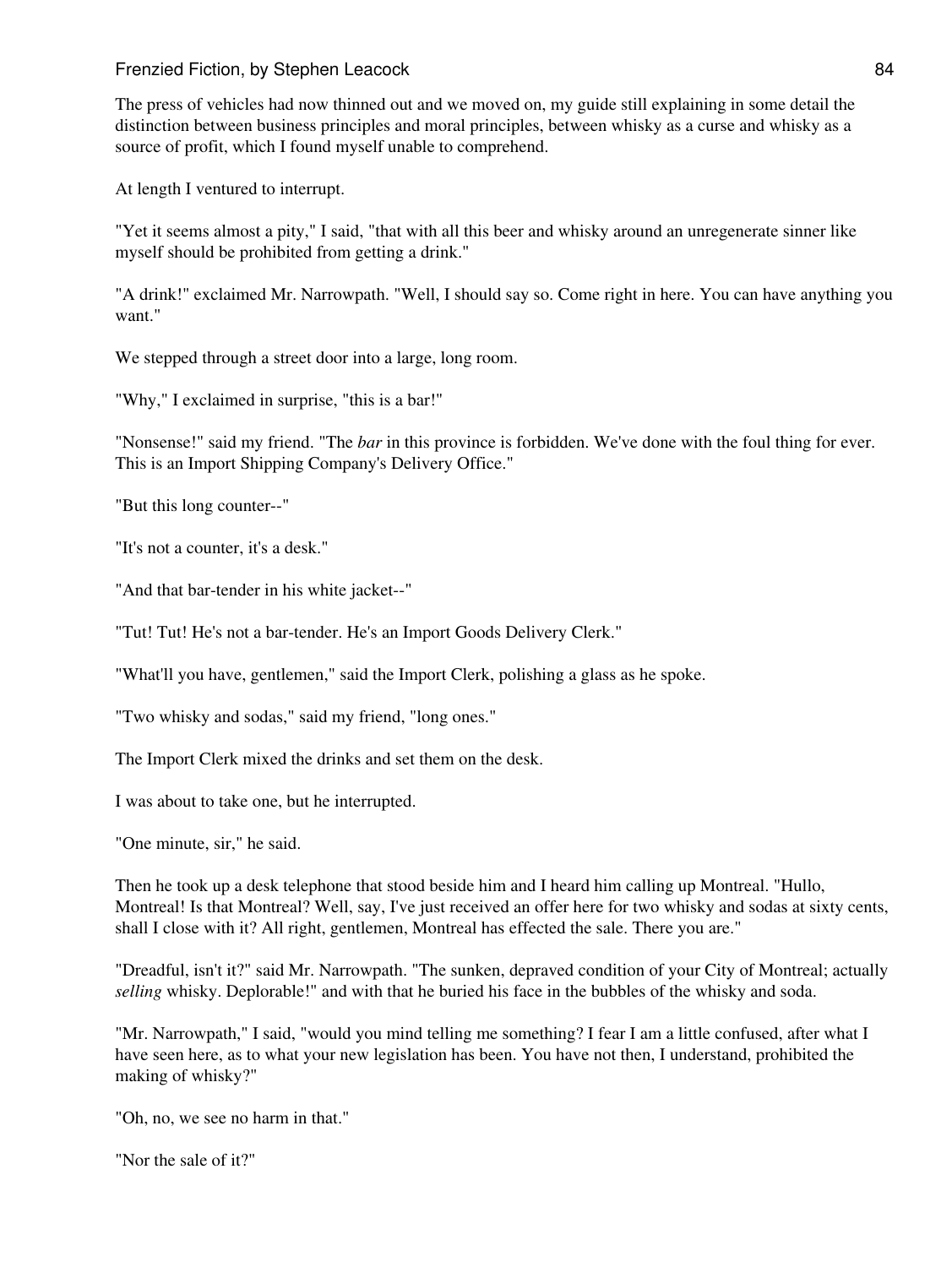"Certainly not," said Mr. Narrowpath, "not if sold *properly*."

"Nor the drinking of it?"

"Oh, no, that least of all. We attach no harm whatever, under our law, to the mere drinking of whisky."

"Would you tell me then," I asked, "since you have not forbidden the making, nor the selling, nor the buying, nor the drinking of whisky, just what it is that you have prohibited? What is the difference between Montreal and Toronto?"

Mr. Narrowpath put down his glass on the "desk" in front of him. He gazed at me with open-mouthed astonishment.

"Toronto?" he gasped. "Montreal and Toronto! The difference between Montreal and Toronto! My dear sir--Toronto--Toronto--"

I stood waiting for him to explain. But as I did so I seemed to become aware that a voice, not Mr. Narrowpath's but a voice close at my ear, was repeating "Toronto --Toronto--Toronto--"

I sat up with a start--still in my berth in the Pullman car--with the voice of the porter calling through the curtains "Toronto! Toronto!"

So! It had only been a dream. I pulled up the blind and looked out of the window and there was the good old city, with the bright sun sparkling on its church spires and on the bay spread out at its feet. It looked quite unchanged: just the same pleasant old place, as cheerful, as self-conceited, as kindly, as hospitable, as quarrelsome, as wholesome, as moral and as loyal and as disagreeable as it always was.

"Porter," I said, "is it true that there is prohibition here now?"

The porter shook his head.

"I ain't heard of it," he said.

XVIII. Merry Christmas

"My Dear Young Friend," said Father Time, as he laid his hand gently upon my shoulder, "you are entirely wrong."

Then I looked up over my shoulder from the table at which I was sitting and I saw him.

But I had known, or felt, for at least the last half-hour that he was standing somewhere near me.

You have had, I do not doubt, good reader, more than once that strange uncanny feeling that there is some one unseen standing beside you, in a darkened room, let us say, with a dying fire, when the night has grown late, and the October wind sounds low outside, and when, through the thin curtain that we call Reality, the Unseen World starts for a moment clear upon our dreaming sense.

You have had it? Yes, I know you have. Never mind telling me about it. Stop. I don't want to hear about that strange presentiment you had the night your Aunt Eliza broke her leg. Don't let's bother with *your* experience. I want to tell mine.

"You are quite mistaken, my dear young friend," repeated Father Time, "quite wrong."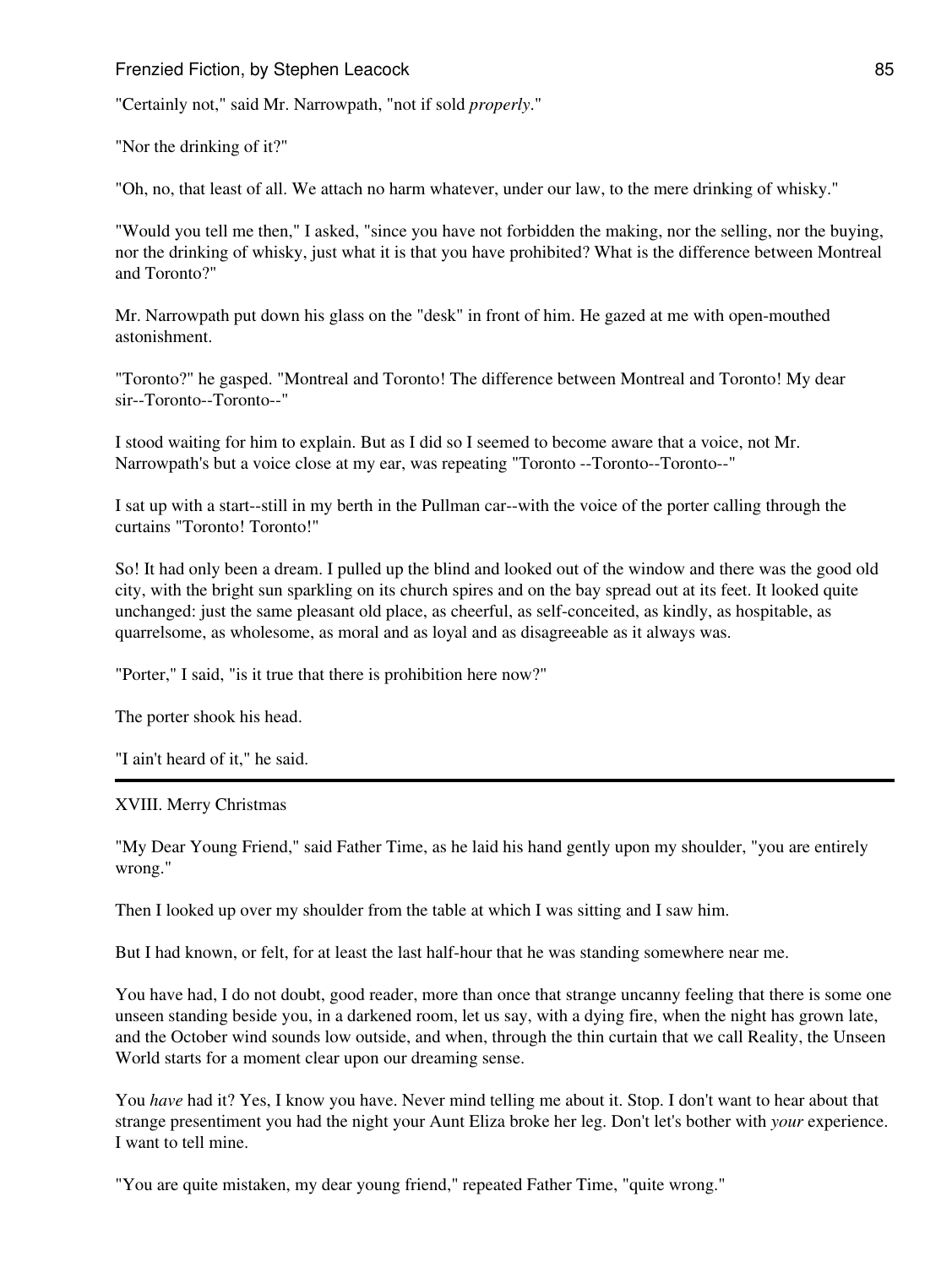"*Young* friend?" I said, my mind, as one's mind is apt to in such a case, running to an unimportant detail. "Why do you call me young?"

"Your pardon," he answered gently--he had a gentle way with him, had Father Time. "The fault is in my failing eyes. I took you at first sight for something under a hundred."

"Under a hundred?" I expostulated. "Well, I should think so!"

"Your pardon again," said Time, "the fault is in my failing memory. I forgot. You seldom pass that nowadays, do you? Your life is very short of late."

I heard him breathe a wistful hollow sigh. Very ancient and dim he seemed as he stood beside me. But I did not turn to look upon him. I had no need to. I knew his form, in the inner and clearer sight of things, as well as every human being knows by innate instinct, the Unseen face and form of Father Time.

I could hear him murmuring beside me, "Short--short, your life is short"; till the sound of it seemed to mingle with the measured ticking of a clock somewhere in the silent house.

Then I remembered what he had said.

"How do you know that I am wrong?" I asked. "And how can you tell what I was thinking?"

"You said it out loud," answered Father Time. "But it wouldn't have mattered, anyway. You said that Christmas was all played out and done with."

"Yes," I admitted, "that's what I said."

"And what makes you think that?" he questioned, stooping, so it seemed to me, still further over my shoulder.

"Why," I answered, "the trouble is this. I've been sitting here for hours, sitting till goodness only knows how far into the night, trying to think out something to write for a Christmas story. And it won't go. It can't be done --not in these awful days."

"A Christmas Story?"

"Yes. You see, Father Time," I explained, glad with a foolish little vanity of my trade to be able to tell him something that I thought enlightening, "all the Christmas stuff--stories and jokes and pictures--is all done, you know, in October."

I thought it would have surprised him, but I was mistaken.

"Dear me," he said, "not till October! What a rush! How well I remember in Ancient Egypt--as I think you call it--seeing them getting out their Christmas things, all cut in hieroglyphics, always two or three years ahead."

"Two or three years!" I exclaimed.

"Pooh," said Time, "that was nothing. Why in Babylon they used to get their Christmas jokes ready--all baked in clay--a whole Solar eclipse ahead of Christmas. They said, I think, that the public preferred them so."

"Egypt?" I said. "Babylon? But surely, Father Time, there was no Christmas in those days. I thought--"

"My dear boy," he interrupted gravely, "don't you know that there has always been Christmas?"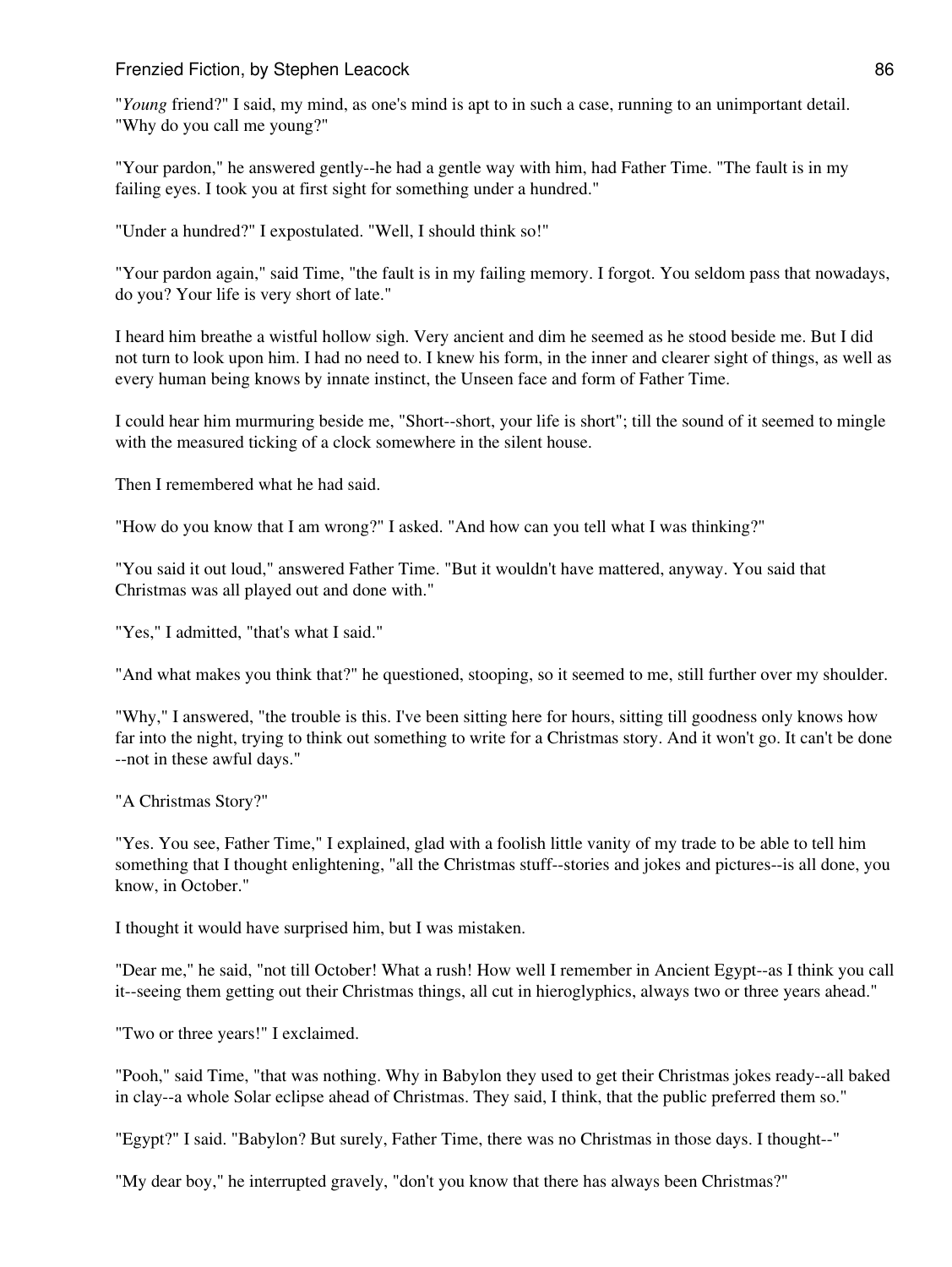I was silent. Father Time had moved across the room and stood beside the fireplace, leaning on the mantelpiece. The little wreaths of smoke from the fading fire seemed to mingle with his shadowy outline.

"Well," he said presently, "what is it that is wrong with Christmas?"

"Why," I answered, "all the romance, the joy, the beauty of it has gone, crushed and killed by the greed of commerce and the horrors of war. I am not, as you thought I was, a hundred years old, but I can conjure up, as anybody can, a picture of Christmas in the good old days of a hundred years ago: the quaint old-fashioned houses, standing deep among the evergreens, with the light twinkling from the windows on the snow; the warmth and comfort within; the great fire roaring on the hearth; the merry guests grouped about its blaze and the little children with their eyes dancing in the Christmas fire-light, waiting for Father Christmas in his fine mummery of red and white and cotton wool to hand the presents from the yule-tide tree. I can see it," I added, "as if it were yesterday."

"It was but yesterday," said Father Time, and his voice seemed to soften with the memory of bygone years. "I remember it well."

"Ah," I continued, "that was Christmas indeed. Give me back such days as those, with the old good cheer, the old stage coaches and the gabled inns and the warm red wine, the snapdragon and the Christmas-tree, and I'll believe again in Christmas, yes, in Father Christmas himself."

"Believe in him?" said Time quietly. "You may well do that. He happens to be standing outside in the street at this moment."

"Outside?" I exclaimed. "Why don't he come in?"

"He's afraid to," said Father Time. "He's frightened and he daren't come in unless you ask him. May I call him in?"

I signified assent, and Father Time went to the window for a moment and beckoned into the darkened street. Then I heard footsteps, clumsy and hesitant they seemed, upon the stairs. And in a moment a figure stood framed in the doorway--the figure of Father Christmas. He stood shuffling his feet, a timid, apologetic look upon his face.

How changed he was!

I had known in my mind's eye, from childhood up, the face and form of Father Christmas as well as that of Old Time himself. Everybody knows, or once knew him--a jolly little rounded man, with a great muffler wound about him, a packet of toys upon his back and with such merry, twinkling eyes and rosy cheeks as are only given by the touch of the driving snow and the rude fun of the North Wind. Why, there was once a time, not yet so long ago, when the very sound of his sleigh-bells sent the blood running warm to the heart.

But now how changed.

All draggled with the mud and rain he stood, as if no house had sheltered him these three years past. His old red jersey was tattered in a dozen places, his muffler frayed and ravelled.

The bundle of toys that he dragged with him in a net seemed wet and worn till the cardboard boxes gaped asunder. There were boxes among them, I vow, that he must have been carrying these three past years.

But most of all I noted the change that had come over the face of Father Christmas. The old brave look of cheery confidence was gone. The smile that had beamed responsive to the laughing eyes of countless children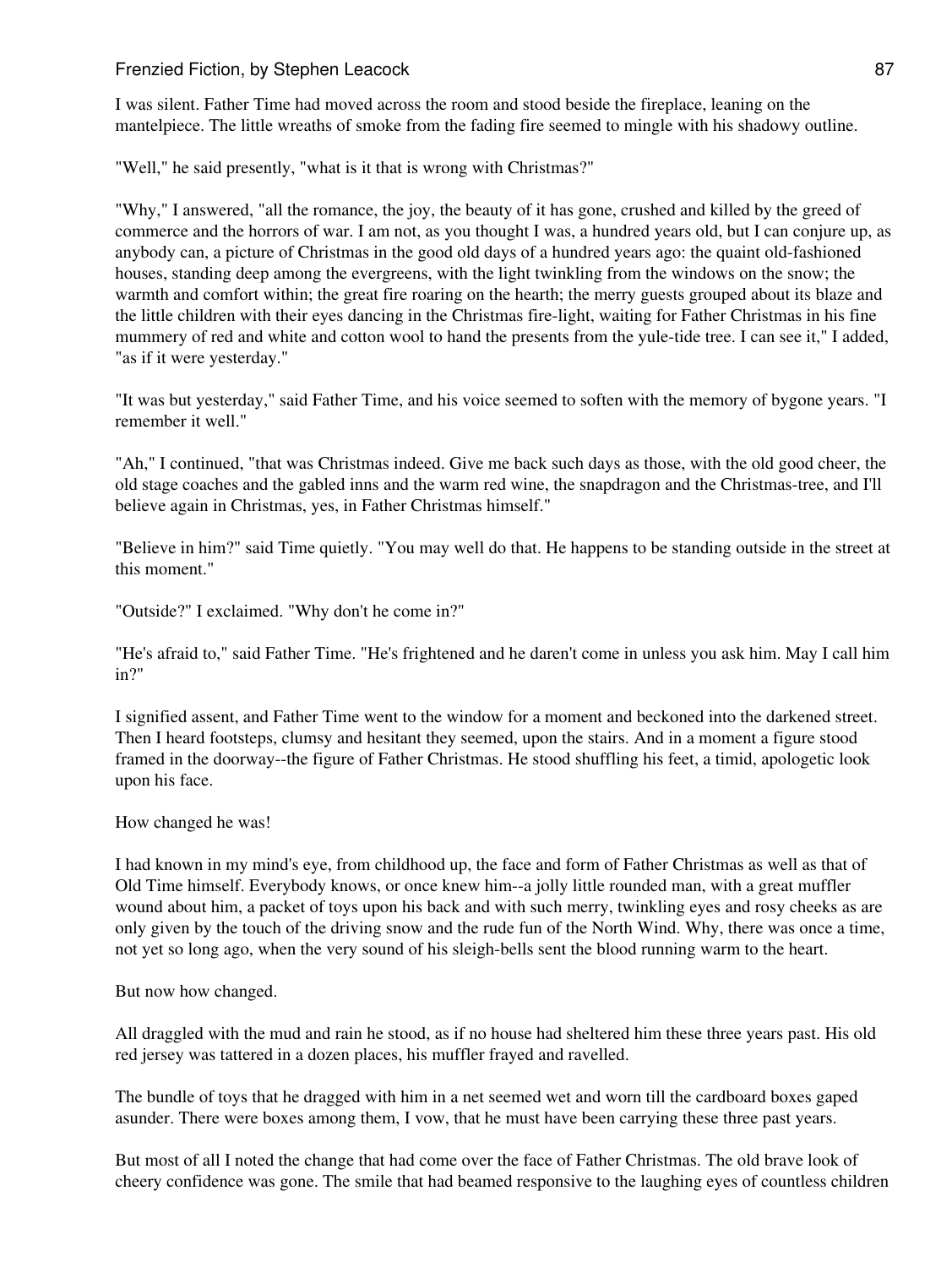around unnumbered Christmas-trees was there no more. And in the place of it there showed a look of timid apology, of apprehensiveness, as of one who has asked in vain the warmth and shelter of a human home--such a look as the harsh cruelty of this world has stamped upon the faces of its outcasts.

So stood Father Christmas shuffling upon the threshold, fumbling his poor tattered hat in his hand.

"Shall I come in?" he said, his eyes appealingly on Father Time.

"Come," said Time. He turned to speak to me, "Your room is dark. Turn up the lights. He's used to light, bright light and plenty of it. The dark has frightened him these three years past."

I turned up the lights and the bright glare revealed all the more cruelly the tattered figure before us.

Father Christmas advanced a timid step across the floor. Then he paused, as if in sudden fear.

"Is this floor mined?" he said.

"No, no," said Time soothingly. And to me he added in a murmured whisper, "He's afraid. He was blown up in a mine in No Man's Land between the trenches at Christmas-time in 1914. It broke his nerve."

"May I put my toys on that machine gun?" asked Father Christmas timidly. "It will help to keep them dry."

"It is not a machine gun," said Time gently. "See, it is only a pile of books upon the sofa." And to me he whispered, "They turned a machine gun on him in the streets of Warsaw. He thinks he sees them everywhere since then."

"It's all right, Father Christmas," I said, speaking as cheerily as I could, while I rose and stirred the fire into a blaze. "There are no machine guns here and there are no mines. This is but the house of a poor writer."

"Ah," said Father Christmas, lowering his tattered hat still further and attempting something of a humble bow, "a writer? Are you Hans Andersen, perhaps?"

"Not quite," I answered.

"But a great writer, I do not doubt," said the old man, with a humble courtesy that he had learned, it well may be, centuries ago in the yule-tide season of his northern home. "The world owes much to its great books. I carry some of the greatest with me always. I have them here--"

He began fumbling among the limp and tattered packages that he carried. "Look! *The House that Jack Built*--a marvellous, deep thing, sir--and this, *The Babes in the Wood*. Will you take it, sir? A poor present, but a present still--not so long ago I gave them in thousands every Christmas-time. None seem to want them now."

He looked appealingly towards Father Time, as the weak may look towards the strong, for help and guidance.

"None want them now," he repeated, and I could see the tears start in his eyes. "Why is it so? Has the world forgotten its sympathy with the lost children wandering in the wood?"

"All the world," I heard Time murmur with a sigh, "is wandering in the wood." But out loud he spoke to Father Christmas in cheery admonition, "Tut, tut, good Christmas," he said, "you must cheer up. Here, sit in this chair the biggest one; so--beside the fire. Let us stir it to a blaze; more wood, that's better. And listen, good old Friend, to the wind outside--almost a Christmas wind, is it not? Merry and boisterous enough, for all the evil times it stirs among."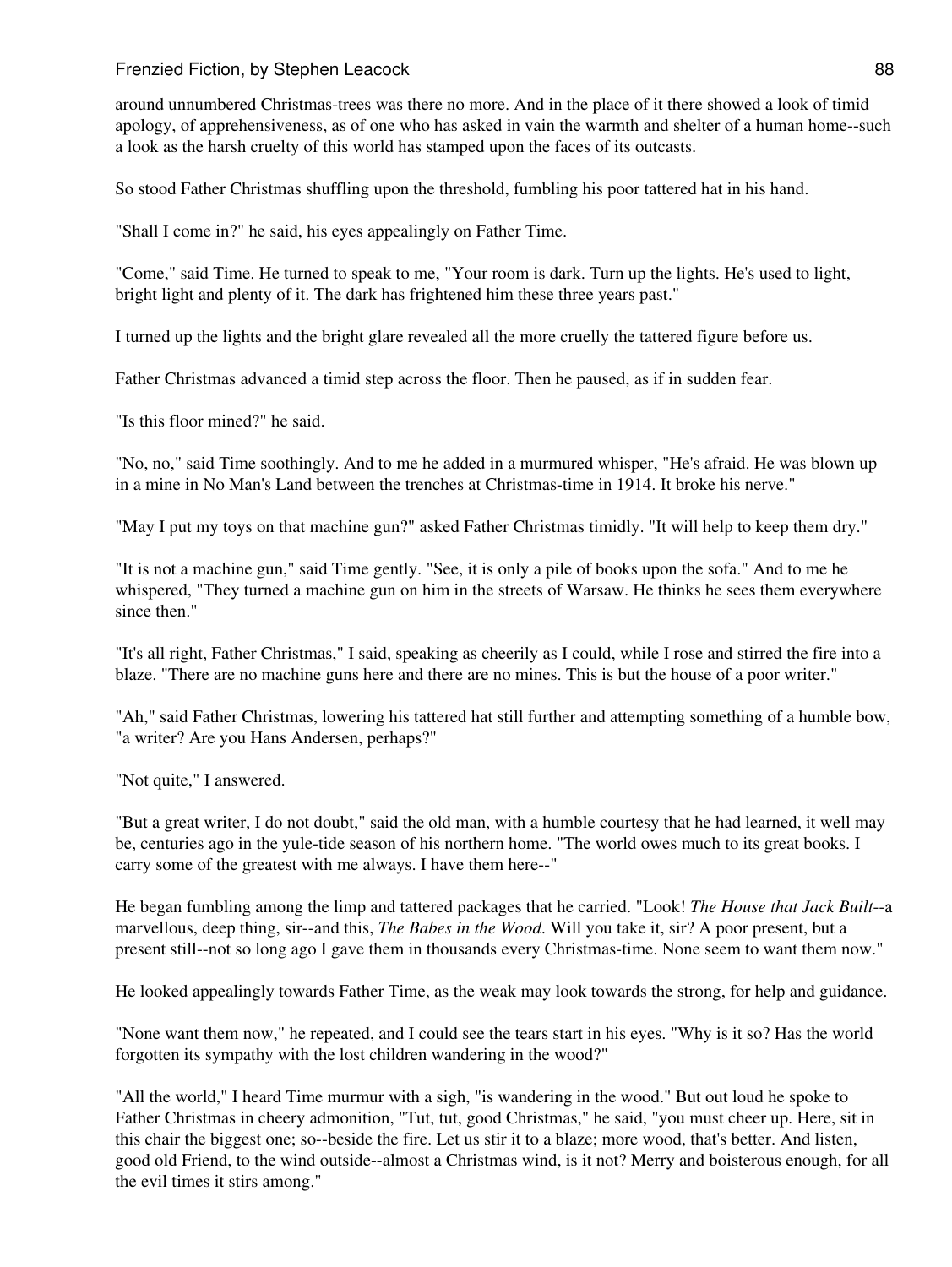Old Christmas seated himself beside the fire, his hands outstretched towards the flames. Something of his old-time cheeriness seemed to flicker across his features as he warmed himself at the blaze.

"That's better," he murmured. "I was cold, sir, cold, chilled to the bone. Of old I never felt it so; no matter what the wind, the world seemed warm about me. Why is it not so now?"

"You see," said Time, speaking low in a whisper for my ear alone, "how sunk and broken he is? Will you not help?"

"Gladly," I answered, "if I can."

"All can," said Father Time, "every one of us."

Meantime Christmas had turned towards me a questioning eye, in which, however, there seemed to revive some little gleam of merriment.

"Have you, perhaps," he asked half timidly, "schnapps?"

"Schnapps?" I repeated.

"Ay, schnapps. A glass of it to drink your health might warm my heart again, I think."

"Ah," I said, "something to drink?"

"His one failing," whispered Time, "if it is one. Forgive it him. He was used to it for centuries. Give it him if you have it."

"I keep a little in the house," I said reluctantly perhaps, "in case of illness."

"Tut, tut," said Father Time, as something as near as could be to a smile passed over his shadowy face. "In case of illness! They used to say that in ancient Babylon. Here, let me pour it for him. Drink, Father Christmas, drink!"

Marvellous it was to see the old man smack his lips as he drank his glass of liquor neat after the fashion of old Norway.

Marvellous, too, to see the way in which, with the warmth of the fire and the generous glow of the spirits, his face changed and brightened till the old-time cheerfulness beamed again upon it.

He looked about him, as it were, with a new and growing interest.

"A pleasant room," he said. "And what better, sir, than the wind without and a brave fire within!"

Then his eye fell upon the mantelpiece, where lay among the litter of books and pipes a little toy horse.

"Ah," said Father Christmas almost gayly, "children in the house!"

"One," I answered, "the sweetest boy in all the world."

"I'll be bound he is!" said Father Christmas and he broke now into a merry laugh that did one's heart good to hear. "They all are! Lord bless me! The number that I have seen, and each and every one--and quite right too--the sweetest child in all the world. And how old, do you say? Two and a half all but two months except a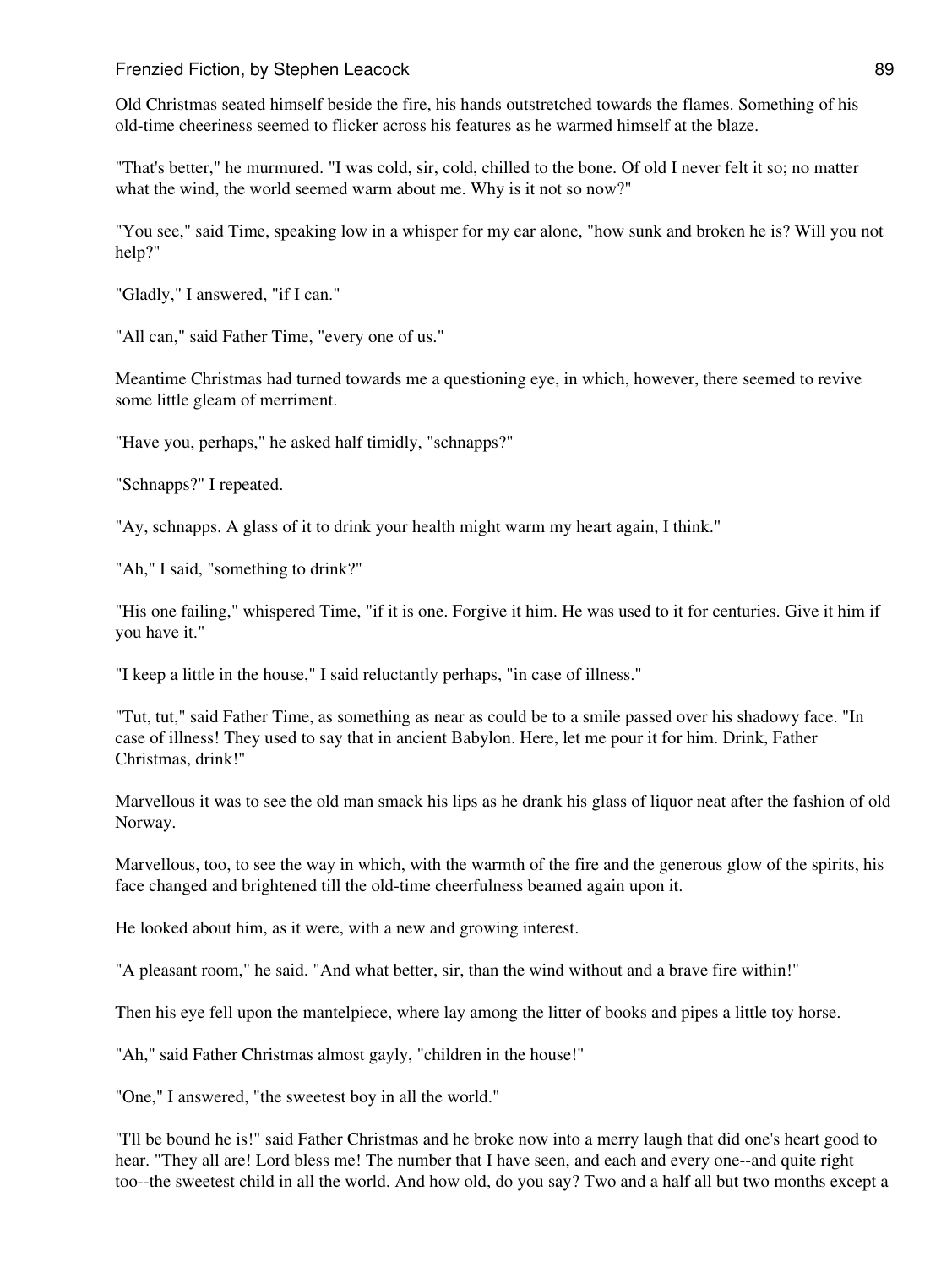week? The very sweetest age of all, I'll bet you say, eh, what? They all do!"

And the old man broke again into such a jolly chuckling of laughter that his snow-white locks shook upon his head.

"But stop a bit," he added. "This horse is broken. Tut, tut, a hind leg nearly off. This won't do!"

He had the toy in his lap in a moment, mending it. It was wonderful to see, for all his age, how deft his fingers were.

"Time," he said, and it was amusing to note that his voice had assumed almost an authoritative tone, "reach me that piece of string. That's right. Here, hold your finger across the knot. There! Now, then, a bit of beeswax. What? No beeswax? Tut, tut, how ill-supplied your houses are to-day. How can you mend toys, sir, without beeswax? Still, it will stand up now."

I tried to murmur by best thanks.

But Father Christmas waved my gratitude aside.

"Nonsense," he said, "that's nothing. That's my life. Perhaps the little boy would like a book too. I have them here in the packet. Here, sir, *Jack and the Bean Stalk*, most profound thing. I read it to myself often still. How damp it is! Pray, sir, will you let me dry my books before your fire?"

"Only too willingly," I said. "How wet and torn they are!"

Father Christmas had risen from his chair and was fumbling among his tattered packages, taking from them his children's books, all limp and draggled from the rain and wind.

"All wet and torn!" he murmured, and his voice sank again into sadness. "I have carried them these three years past. Look! These were for little children in Belgium and in Serbia. Can I get them to them, think you?"

Time gently shook his head.

"But presently, perhaps," said Father Christmas, "if I dry and mend them. Look, some of them were inscribed already! This one, see you, was written '*With father's love*.' Why has it never come to him? Is it rain or tears upon the page?"

He stood bowed over his little books, his hands trembling as he turned the pages. Then he looked up, the old fear upon his face again.

"That sound!" he said. "Listen! It is guns--I hear them."

"No, no," I said, "it is nothing. Only a car passing in the street below."

"Listen," he said. "Hear that again--voices crying!"

"No, no," I answered, "not voices, only the night wind among the trees."

"My children's voices!" he exclaimed. "I hear them everywhere--they come to me in every wind--and I see them as I wander in the night and storm--my children--torn and dying in the trenches--beaten into the ground--I hear them crying from the hospitals--each one to me, still as I knew him once, a little child. Time, Time," he cried, reaching out his arms in appeal, "give me back my children!"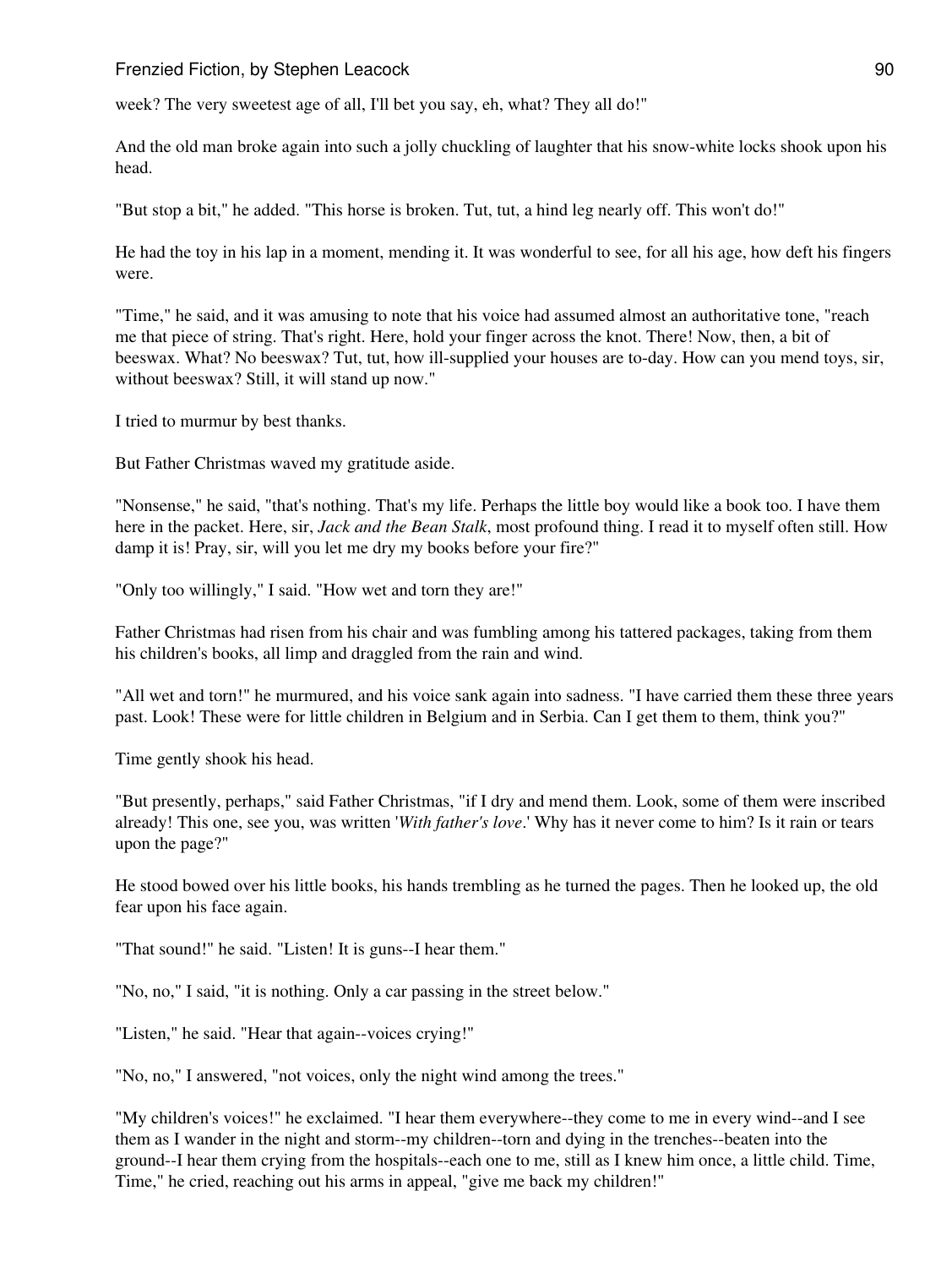"They do not die in vain," Time murmured gently.

But Christmas only moaned in answer:

"Give me back my children!"

Then he sank down upon his pile of books and toys, his head buried in his arms.

"You see," said Time, "his heart is breaking, and will you not help him if you can?"

"Only too gladly," I replied. "But what is there to do?"

"This," said Father Time, "listen."

He stood before me grave and solemn, a shadowy figure but half seen though he was close beside me. The fire-light had died down, and through the curtained windows there came already the first dim brightening of dawn.

"The world that once you knew," said Father Time, "seems broken and destroyed about you. You must not let them know--the children. The cruelty and the horror and the hate that racks the world to-day--keep it from them. Some day *he* will know"--here Time pointed to the prostrate form of Father Christmas--"that his children, that once were, have not died in vain: that from their sacrifice shall come a nobler, better world for all to live in, a world where countless happy children shall hold bright their memory for ever. But for the children of To-day, save and spare them all you can from the evil hate and horror of the war. Later they will know and understand. Not yet. Give them back their Merry Christmas and its kind thoughts, and its Christmas charity, till later on there shall be with it again Peace upon Earth Good Will towards Men."

His voice ceased. It seemed to vanish, as it were, in the sighing of the wind.

I looked up. Father Time and Christmas had vanished from the room. The fire was low and the day was breaking visibly outside.

"Let us begin," I murmured. "I will mend this broken horse."

END

End of the Project Gutenberg EBook of Frenzied Fiction, by Stephen Leacock

\*\*\* END OF THE PROJECT GUTENBERG EBOOK FRENZIED FICTION \*\*\*

This file should be named frzfc10.txt or frzfc10.zip Corrected EDITIONS of our eBooks get a new NUMBER, frzfc11.txt VERSIONS based on separate sources get new LETTER, frzfc10a.txt

This etext was produced by Gardner Buchanan.

Project Gutenberg eBooks are often created from several printed editions, all of which are confirmed as Public Domain in the US unless a copyright notice is included. Thus, we usually do not keep eBooks in compliance with any particular paper edition.

We are now trying to release all our eBooks one year in advance of the official release dates, leaving time for better editing. Please be encouraged to tell us about any error or corrections, even years after the official publication date.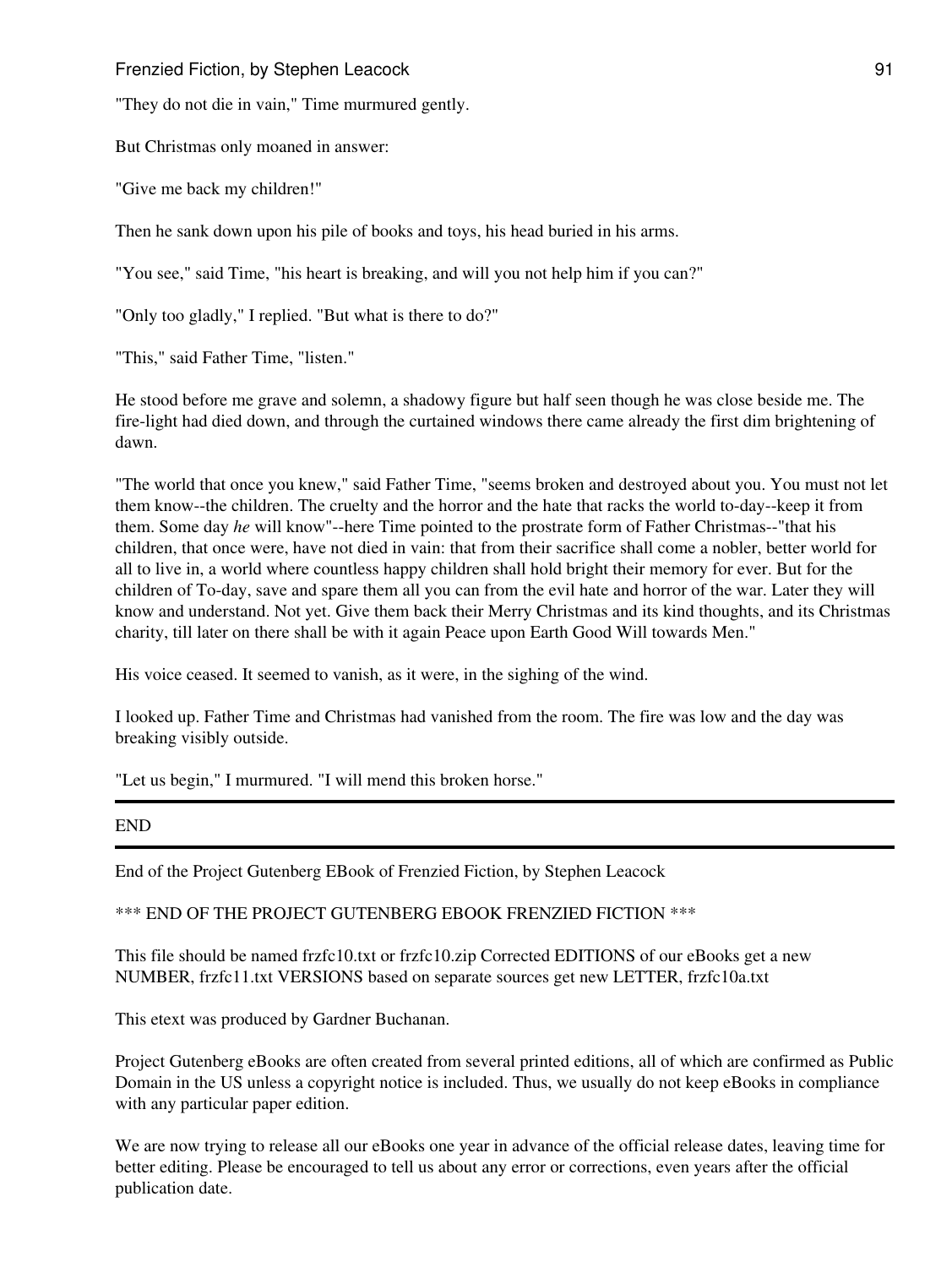# Information about Project Gutenberg 92

Please note neither this listing nor its contents are final til midnight of the last day of the month of any such announcement. The official release date of all Project Gutenberg eBooks is at Midnight, Central Time, of the last day of the stated month. A preliminary version may often be posted for suggestion, comment and editing by those who wish to do so.

Most people start at our Web sites at: <http://gutenberg.net> or <http://promo.net/pg>

These Web sites include award-winning information about Project Gutenberg, including how to donate, how to help produce our new eBooks, and how to subscribe to our email newsletter (free!).

Those of you who want to download any eBook before announcement can get to them as follows, and just download by date. This is also a good way to get them instantly upon announcement, as the indexes our cataloguers produce obviously take a while after an announcement goes out in the Project Gutenberg Newsletter.

<http://www.ibiblio.org/gutenberg/etext03>or<ftp://ftp.ibiblio.org/pub/docs/books/gutenberg/etext03>

Or /etext02, 01, 00, 99, 98, 97, 96, 95, 94, 93, 92, 92, 91 or 90

Just search by the first five letters of the filename you want, as it appears in our Newsletters.

# **Information about Project Gutenberg**

(one page)

We produce about two million dollars for each hour we work. The time it takes us, a rather conservative estimate, is fifty hours to get any eBook selected, entered, proofread, edited, copyright searched and analyzed, the copyright letters written, etc. Our projected audience is one hundred million readers. If the value per text is nominally estimated at one dollar then we produce \$2 million dollars per hour in 2002 as we release over 100 new text files per month: 1240 more eBooks in 2001 for a total of 4000+ We are already on our way to trying for 2000 more eBooks in 2002 If they reach just 1-2% of the world's population then the total will reach over half a trillion eBooks given away by year's end.

The Goal of Project Gutenberg is to Give Away 1 Trillion eBooks! This is ten thousand titles each to one hundred million readers, which is only about 4% of the present number of computer users.

Here is the briefest record of our progress (\* means estimated):

eBooks Year Month

1 1971 July 10 1991 January 100 1994 January 1000 1997 August 1500 1998 October 2000 1999 December 2500 2000 December 3000 2001 November 4000 2001 October/November 6000 2002 December\* 9000 2003 November\* 10000 2004 January\*

The Project Gutenberg Literary Archive Foundation has been created to secure a future for Project Gutenberg into the next millennium.

#### **We need your donations more than ever!**

As of February, 2002, contributions are being solicited from people and organizations in: Alabama, Alaska, Arkansas, Connecticut, Delaware, District of Columbia, Florida, Georgia, Hawaii, Illinois, Indiana, Iowa, Kansas, Kentucky, Louisiana, Maine, Massachusetts, Michigan, Mississippi, Missouri, Montana, Nebraska,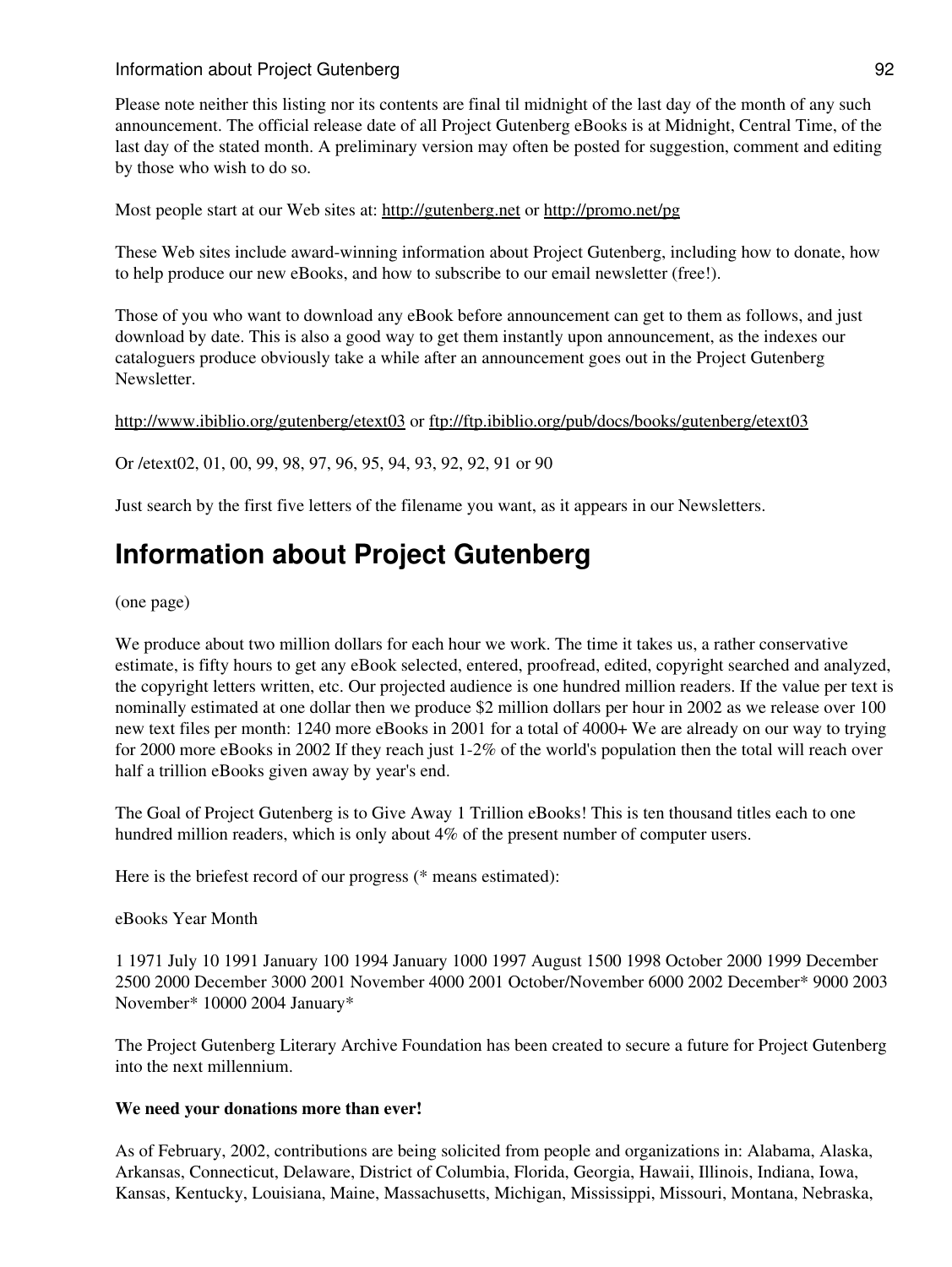### Information about Project Gutenberg 93

Nevada, New Hampshire, New Jersey, New Mexico, New York, North Carolina, Ohio, Oklahoma, Oregon, Pennsylvania, Rhode Island, South Carolina, South Dakota, Tennessee, Texas, Utah, Vermont, Virginia, Washington, West Virginia, Wisconsin, and Wyoming.

We have filed in all 50 states now, but these are the only ones that have responded.

As the requirements for other states are met, additions to this list will be made and fund raising will begin in the additional states. Please feel free to ask to check the status of your state.

In answer to various questions we have received on this:

We are constantly working on finishing the paperwork to legally request donations in all 50 states. If your state is not listed and you would like to know if we have added it since the list you have, just ask.

While we cannot solicit donations from people in states where we are not yet registered, we know of no prohibition against accepting donations from donors in these states who approach us with an offer to donate.

International donations are accepted, but we don't know ANYTHING about how to make them tax-deductible, or even if they CAN be made deductible, and don't have the staff to handle it even if there are ways.

Donations by check or money order may be sent to:

Project Gutenberg Literary Archive Foundation PMB 113 1739 University Ave. Oxford, MS 38655-4109

Contact us if you want to arrange for a wire transfer or payment method other than by check or money order.

The Project Gutenberg Literary Archive Foundation has been approved by the US Internal Revenue Service as a 501(c)(3) organization with EIN [Employee Identification Number] 64-622154. Donations are tax-deductible to the maximum extent permitted by law. As fund-raising requirements for other states are met, additions to this list will be made and fund-raising will begin in the additional states.

We need your donations more than ever!

You can get up to date donation information online at:

<http://www.gutenberg.net/donation.html>

\*\*\*

If you can't reach Project Gutenberg, you can always email directly to:

Michael S. Hart <hart@pobox.com>

Prof. Hart will answer or forward your message.

We would prefer to send you information by email.

\*\*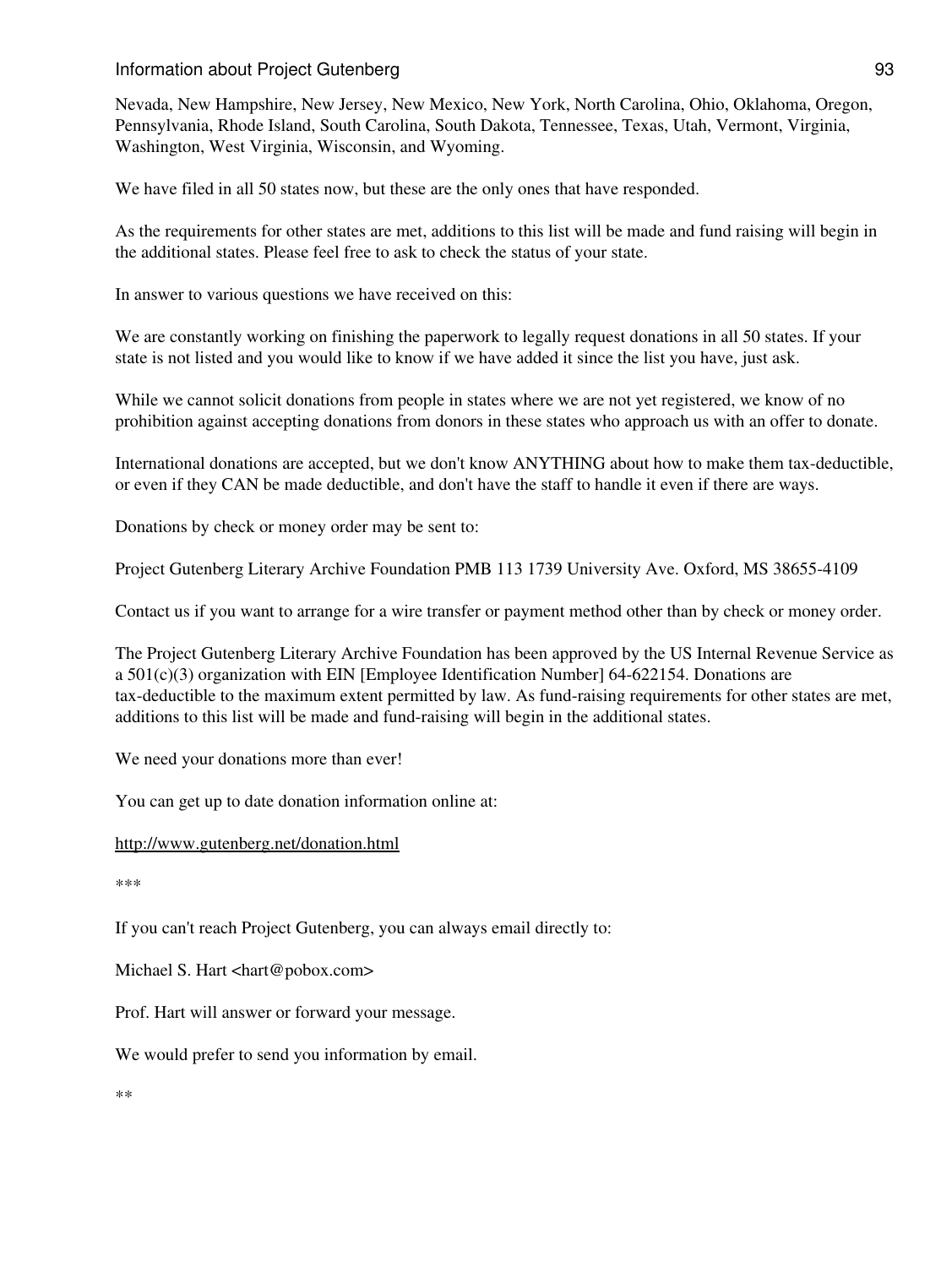# **The Legal Small Print**

\*\*

(Three Pages)

\*\*\*START\*\*THE SMALL PRINT!\*\*FOR PUBLIC DOMAIN EBOOKS\*\*START\*\*\* Why is this "Small Print!" statement here? You know: lawyers. They tell us you might sue us if there is something wrong with your copy of this eBook, even if you got it for free from someone other than us, and even if what's wrong is not our fault. So, among other things, this "Small Print!" statement disclaims most of our liability to you. It also tells you how you may distribute copies of this eBook if you want to.

\*BEFORE!\* YOU USE OR READ THIS EBOOK By using or reading any part of this PROJECT GUTENBERG-tm eBook, you indicate that you understand, agree to and accept this "Small Print!" statement. If you do not, you can receive a refund of the money (if any) you paid for this eBook by sending a request within 30 days of receiving it to the person you got it from. If you received this eBook on a physical medium (such as a disk), you must return it with your request.

ABOUT PROJECT GUTENBERG-TM EBOOKS This PROJECT GUTENBERG-tm eBook, like most PROJECT GUTENBERG-tm eBooks, is a "public domain" work distributed by Professor Michael S. Hart through the Project Gutenberg Association (the "Project"). Among other things, this means that no one owns a United States copyright on or for this work, so the Project (and you!) can copy and distribute it in the United States without permission and without paying copyright royalties. Special rules, set forth below, apply if you wish to copy and distribute this eBook under the "PROJECT GUTENBERG" trademark.

Please do not use the "PROJECT GUTENBERG" trademark to market any commercial products without permission.

To create these eBooks, the Project expends considerable efforts to identify, transcribe and proofread public domain works. Despite these efforts, the Project's eBooks and any medium they may be on may contain "Defects". Among other things, Defects may take the form of incomplete, inaccurate or corrupt data, transcription errors, a copyright or other intellectual property infringement, a defective or damaged disk or other eBook medium, a computer virus, or computer codes that damage or cannot be read by your equipment.

# **LIMITED WARRANTY; DISCLAIMER OF DAMAGES**

But for the "Right of Replacement or Refund" described below, [1] Michael Hart and the Foundation (and any other party you may receive this eBook from as a PROJECT GUTENBERG-tm eBook) disclaims all liability to you for damages, costs and expenses, including legal fees, and [2] YOU HAVE NO REMEDIES FOR NEGLIGENCE OR UNDER STRICT LIABILITY, OR FOR BREACH OF WARRANTY OR CONTRACT, INCLUDING BUT NOT LIMITED TO INDIRECT, CONSEQUENTIAL, PUNITIVE OR INCIDENTAL DAMAGES, EVEN IF YOU GIVE NOTICE OF THE POSSIBILITY OF SUCH DAMAGES.

If you discover a Defect in this eBook within 90 days of receiving it, you can receive a refund of the money (if any) you paid for it by sending an explanatory note within that time to the person you received it from. If you received it on a physical medium, you must return it with your note, and such person may choose to alternatively give you a replacement copy. If you received it electronically, such person may choose to alternatively give you a second opportunity to receive it electronically.

THIS EBOOK IS OTHERWISE PROVIDED TO YOU "AS-IS". NO OTHER WARRANTIES OF ANY KIND, EXPRESS OR IMPLIED, ARE MADE TO YOU AS TO THE EBOOK OR ANY MEDIUM IT MAY BE ON, INCLUDING BUT NOT LIMITED TO WARRANTIES OF MERCHANTABILITY OR FITNESS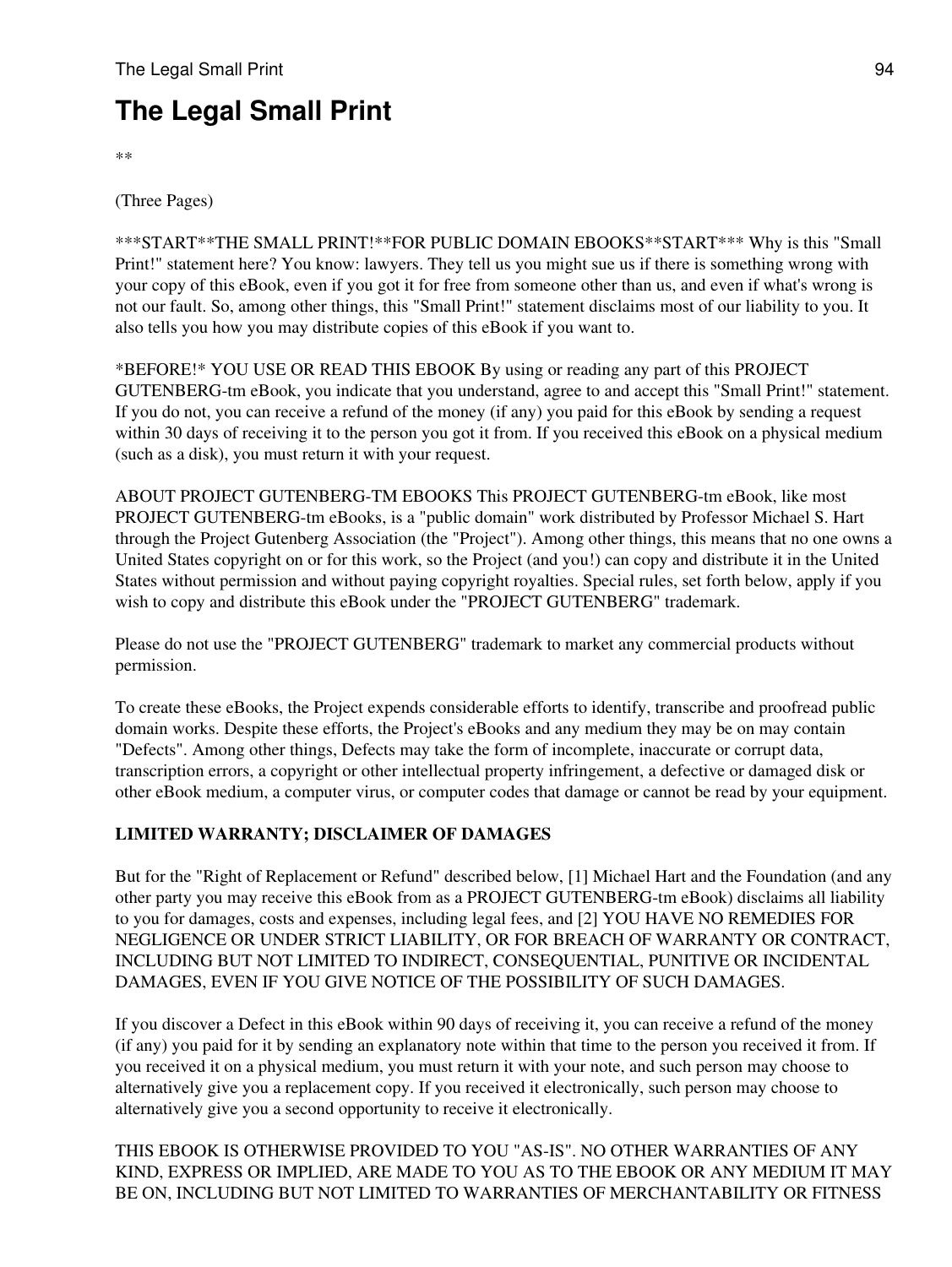# The Legal Small Print 95

## FOR A PARTICULAR PURPOSE.

Some states do not allow disclaimers of implied warranties or the exclusion or limitation of consequential damages, so the above disclaimers and exclusions may not apply to you, and you may have other legal rights.

# **INDEMNITY**

You will indemnify and hold Michael Hart, the Foundation, and its trustees and agents, and any volunteers associated with the production and distribution of Project Gutenberg-tm texts harmless, from all liability, cost and expense, including legal fees, that arise directly or indirectly from any of the following that you do or cause: [1] distribution of this eBook, [2] alteration, modification, or addition to the eBook, or [3] any Defect.

## **DISTRIBUTION UNDER "PROJECT GUTENBERG-tm"**

You may distribute copies of this eBook electronically, or by disk, book or any other medium if you either delete this "Small Print!" and all other references to Project Gutenberg, or:

[1] Only give exact copies of it. Among other things, this requires that you do not remove, alter or modify the eBook or this "small print!" statement. You may however, if you wish, distribute this eBook in machine readable binary, compressed, mark-up, or proprietary form, including any form resulting from conversion by word processing or hypertext software, but only so long as \*EITHER\*:

[\*] The eBook, when displayed, is clearly readable, and does \*not\* contain characters other than those intended by the author of the work, although tilde (~), asterisk (\*) and underline (*i*) characters may be used to convey punctuation intended by the author, and additional characters may be used to indicate hypertext links; OR

[\*] The eBook may be readily converted by the reader at no expense into plain ASCII, EBCDIC or equivalent form by the program that displays the eBook (as is the case, for instance, with most word processors); OR

[\*] You provide, or agree to also provide on request at no additional cost, fee or expense, a copy of the eBook in its original plain ASCII form (or in EBCDIC or other equivalent proprietary form).

[2] Honor the eBook refund and replacement provisions of this "Small Print!" statement.

[3] Pay a trademark license fee to the Foundation of 20% of the gross profits you derive calculated using the method you already use to calculate your applicable taxes. If you don't derive profits, no royalty is due. Royalties are payable to "Project Gutenberg Literary Archive Foundation" the 60 days following each date you prepare (or were legally required to prepare) your annual (or equivalent periodic) tax return. Please contact us beforehand to let us know your plans and to work out the details.

# **WHAT IF YOU \*WANT\* TO SEND MONEY EVEN IF YOU DON'T HAVE TO?**

Project Gutenberg is dedicated to increasing the number of public domain and licensed works that can be freely distributed in machine readable form.

The Project gratefully accepts contributions of money, time, public domain materials, or royalty free copyright licenses. Money should be paid to the: "Project Gutenberg Literary Archive Foundation."

If you are interested in contributing scanning equipment or software or other items, please contact Michael Hart at: hart@pobox.com